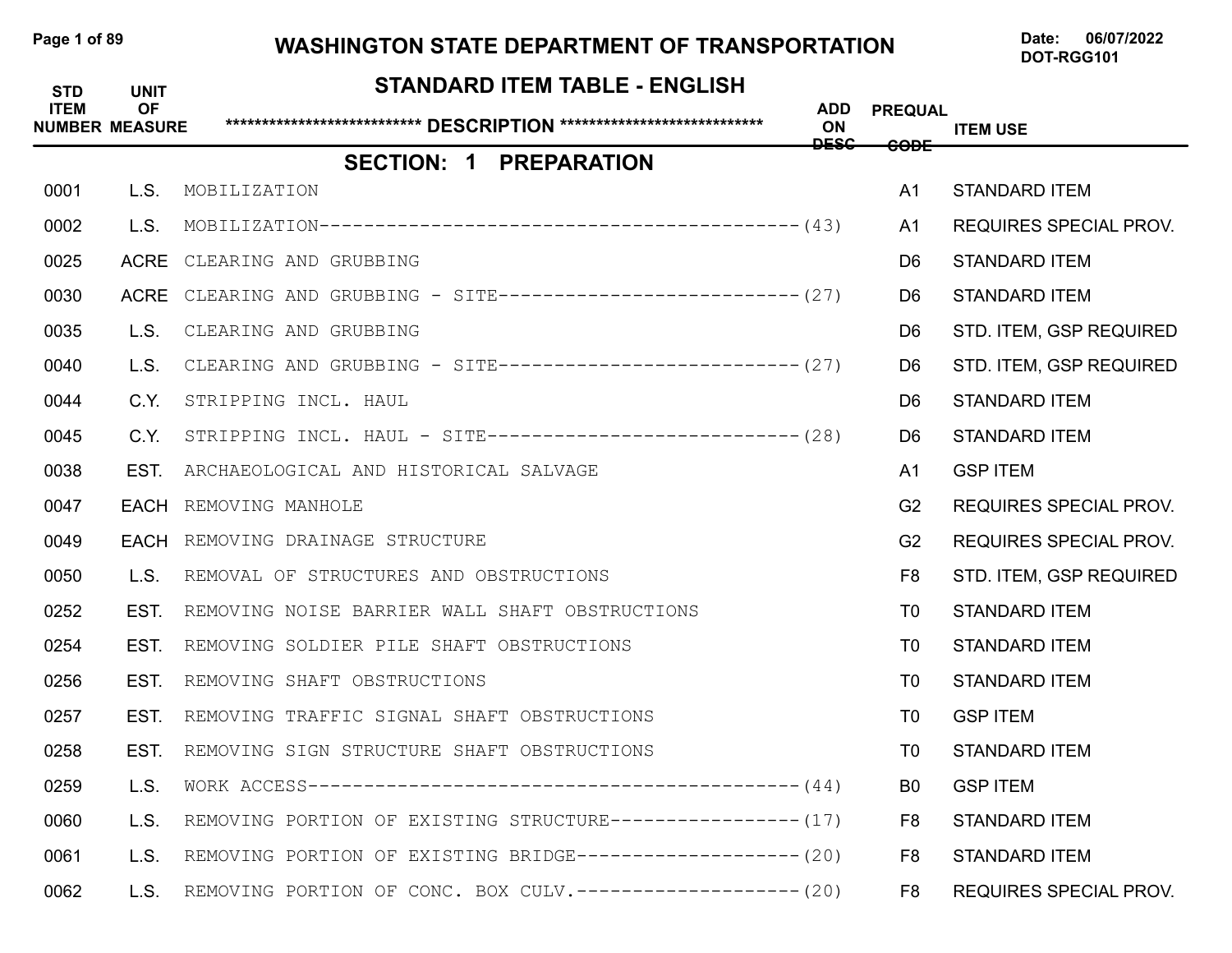## Page 2 of 89 **WASHINGTON STATE DEPARTMENT OF TRANSPORTATION** Date: 06/07/2022

| <b>STD</b><br><b>ITEM</b> | <b>UNIT</b><br><b>OF</b><br><b>NUMBER MEASURE</b> | <b>STANDARD ITEM TABLE - ENGLISH</b>                         | <b>ADD</b><br>ON<br><b>DESC</b> | <b>PREQUAL</b>  | <b>ITEM USE</b>               |
|---------------------------|---------------------------------------------------|--------------------------------------------------------------|---------------------------------|-----------------|-------------------------------|
|                           |                                                   | <b>SECTION: 1 PREPARATION</b>                                |                                 | <del>CODE</del> |                               |
| 0070                      | L.S.                                              | REMOVING EXISTING STRUCTURE---------------------------- (28) |                                 | F8              | <b>STANDARD ITEM</b>          |
| 0071                      | L.S.                                              | REMOVING EXISTING BRIDGE------------------------------- (31) |                                 | F8              | <b>STANDARD ITEM</b>          |
| 0116                      | <b>EACH</b>                                       | REMOVING CONC. INLET                                         |                                 | D6              | REQUIRES SPECIAL PROV.        |
| 0080                      | S.Y.                                              | REMOVING BITUMINOUS PAVEMENT                                 |                                 | D6              | <b>REQUIRES SPECIAL PROV.</b> |
| 0090                      | S.Y.                                              | REMOVING CEMENT CONC. PAVEMENT                               |                                 | D6.             | <b>GSP ITEM</b>               |
| 0100                      | S.Y.                                              | REMOVING CEMENT CONC. SIDEWALK                               |                                 | D6              | <b>REQUIRES SPECIAL PROV.</b> |
| 0108                      | L.F.                                              | REMOVING CEMENT CONC. CURB AND GUTTER                        |                                 | D6.             | <b>REQUIRES SPECIAL PROV.</b> |
| 0110                      | L.F.                                              | REMOVING CEMENT CONC. CURB                                   |                                 | D <sub>6</sub>  | <b>GSP ITEM</b>               |
| 0114                      | L.F.                                              | REMOVING CEMENT CONC. GUTTER                                 |                                 | D <sub>6</sub>  | <b>REQUIRES SPECIAL PROV.</b> |
| 0120                      | S.Y.                                              | REMOVING ASPHALT CONC. PAVEMENT                              |                                 | D <sub>6</sub>  | <b>GSP ITEM</b>               |
| 0130                      | S.Y.                                              | REMOVING ASPHALT CONC. SIDEWALK                              |                                 | D6              | <b>GSP ITEM</b>               |
| 0140                      | L.F.                                              | REMOVING ASPHALT CONC. CURB                                  |                                 | D6              | <b>GSP ITEM</b>               |
| 0145                      | L.F.                                              | REMOVING CONC. BARRIER                                       |                                 | N <sub>0</sub>  | <b>REQUIRES SPECIAL PROV.</b> |
| 0150                      | S.Y.                                              | REMOVING TRAFFIC ISLAND                                      |                                 | D6              | <b>REQUIRES SPECIAL PROV.</b> |
| 0160                      | L.F.                                              | REMOVING TRAFFIC CURB                                        |                                 | D6              | <b>REQUIRES SPECIAL PROV.</b> |
| 0170                      | L.F.                                              | REMOVING GUARDRAIL                                           |                                 | K <sub>2</sub>  | <b>STANDARD ITEM</b>          |
| 0182                      | EACH                                              | REMOVING GUARDRAIL ANCHOR                                    |                                 | K <sub>2</sub>  | <b>STANDARD ITEM</b>          |
| 0180                      |                                                   | EACH REMOVING CONC. SPOT POST                                |                                 | A <sub>1</sub>  | <b>REQUIRES SPECIAL PROV.</b> |
| 0185                      |                                                   | EACH REMOVING GUIDE POST                                     |                                 | K <sub>6</sub>  | <b>REQUIRES SPECIAL PROV.</b> |
| 0187                      | L.F.                                              | REMOVING PAINT LINE                                          |                                 | Q <sub>2</sub>  | <b>STANDARD ITEM</b>          |
| 0190                      | L.F.                                              | REMOVING PLASTIC LINE                                        |                                 | Q2              | <b>STANDARD ITEM</b>          |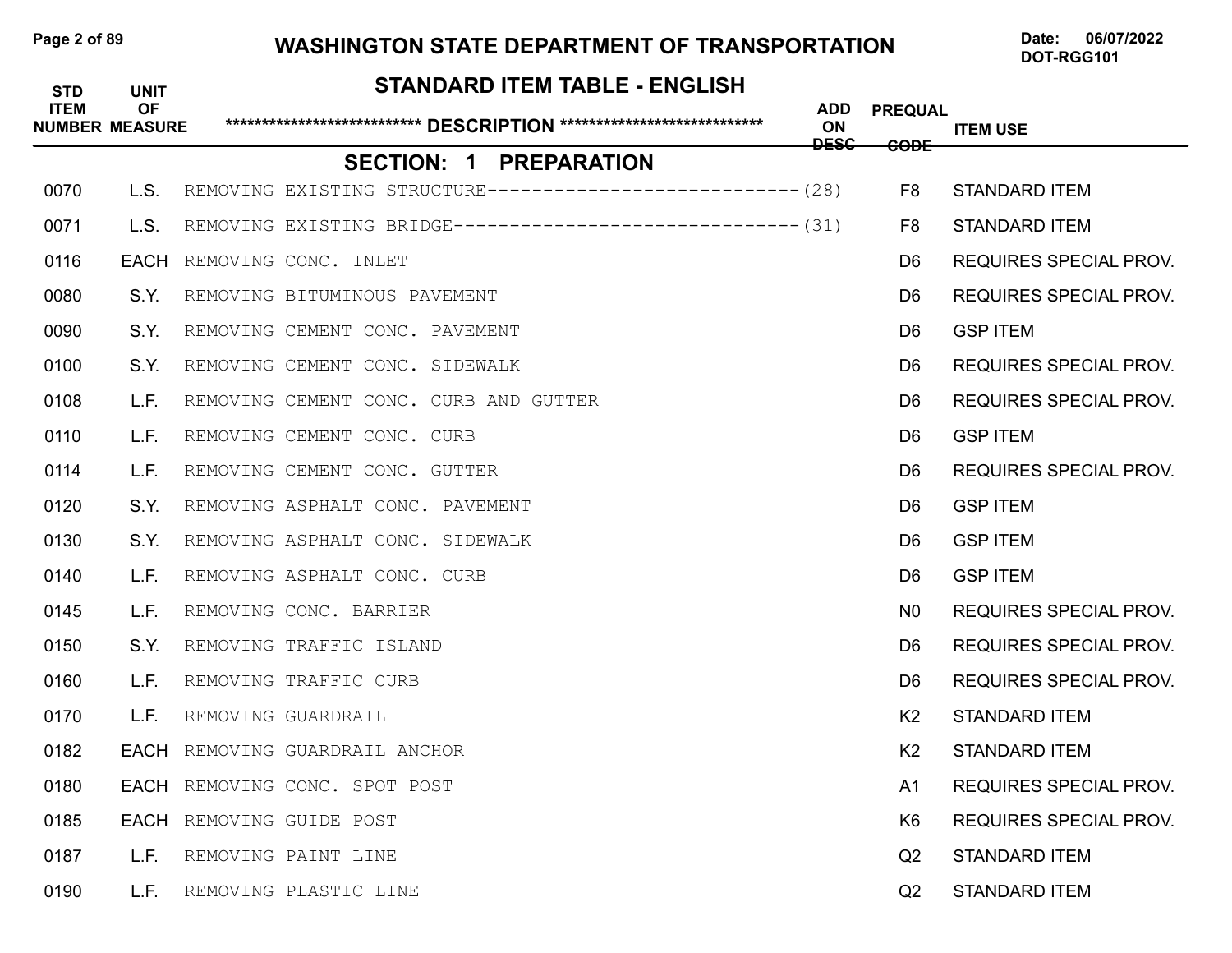## Page 3 of 89 WASHINGTON STATE DEPARTMENT OF TRANSPORTATION Date: 06/07/2022

| <b>STD</b><br><b>ITEM</b> | <b>UNIT</b><br><b>OF</b><br><b>NUMBER MEASURE</b> | <b>STANDARD ITEM TABLE - ENGLISH</b>        | <b>ADD</b><br>ON | <b>PREQUAL</b> |                               |
|---------------------------|---------------------------------------------------|---------------------------------------------|------------------|----------------|-------------------------------|
|                           |                                                   |                                             | <b>DESC</b>      | <b>CODE</b>    | <b>ITEM USE</b>               |
|                           |                                                   | <b>SECTION: 1 PREPARATION</b>               |                  |                |                               |
| 0199                      |                                                   | EACH REMOVING PAINTED TRAFFIC MARKING       |                  | Q <sub>2</sub> | <b>STANDARD ITEM</b>          |
| 0200                      |                                                   | EACH REMOVING PLASTIC TRAFFIC MARKING       |                  | Q <sub>2</sub> | <b>STANDARD ITEM</b>          |
| 0203                      | S.F.                                              | REMOVING PAINTED CROSSWALK LINE             |                  | Q2             | <b>STANDARD ITEM</b>          |
| 0204                      | S.F.                                              | REMOVING PLASTIC CROSSWALK LINE             |                  | Q <sub>2</sub> | <b>STANDARD ITEM</b>          |
| 0201                      |                                                   | <b>EACH</b> REMOVING TRAFFIC BUTTON         |                  | Q2             | <b>REQUIRES SPECIAL PROV.</b> |
| 0208                      |                                                   | <b>HUND</b> REMOVING RAISED PAVEMENT MARKER |                  | Q <sub>2</sub> | <b>REQUIRES SPECIAL PROV.</b> |
| 0209                      | L.S.                                              | REMOVING RAISED PAVEMENT MARKER             |                  | Q2             | <b>REQUIRES SPECIAL PROV.</b> |
| 0213                      | L.F.                                              | REMOVING DELINEATION LIGHT                  |                  | H <sub>2</sub> | <b>REQUIRES SPECIAL PROV.</b> |
| 0215                      | L.S.                                              | REMOVING MISCELLANEOUS TRAFFIC ITEM         |                  | Q2             | <b>GSP ITEM</b>               |
| 0220                      | L.F.                                              | REMOVING CHAIN LINK FENCE                   |                  | 8              | <b>REQUIRES SPECIAL PROV.</b> |
| 0230                      | L.F.                                              | REMOVING WIRE FENCE                         |                  | 8              | <b>REQUIRES SPECIAL PROV.</b> |
| 0240                      | EST.                                              |                                             |                  | A <sub>1</sub> | <b>REQUIRES SPECIAL PROV.</b> |
| 0250                      | L.S.                                              | REMOVAL AND DISPOSAL OF ASBESTOS MATERIAL   |                  | A <sub>3</sub> | <b>GSP ITEM</b>               |
| 0251                      | C.Y.                                              | HAZARDOUS MATERIAL EXCAVATION               |                  | A1             | <b>GSP ITEM</b>               |
| 0260                      | EST.                                              | HAZARDOUS MATERIAL HANDLING AND DISPOSAL    |                  | A1             | <b>GSP ITEM</b>               |
| 0261                      | C.Y.                                              | HAZARDOUS MATERIAL EXCAVATION INCL. HAUL    |                  | A1             | <b>GSP ITEM</b>               |
| 0940                      | L.S.                                              | DISPOSAL OF CREOSOTED MATERIAL              |                  | F <sub>8</sub> | WSF ITEM REQ. SPECIAL PRO     |
| 0262                      | L.S.                                              | WELL DECOMMISSIONING                        |                  | D6.            | STD. ITEM, GSP REQUIRED       |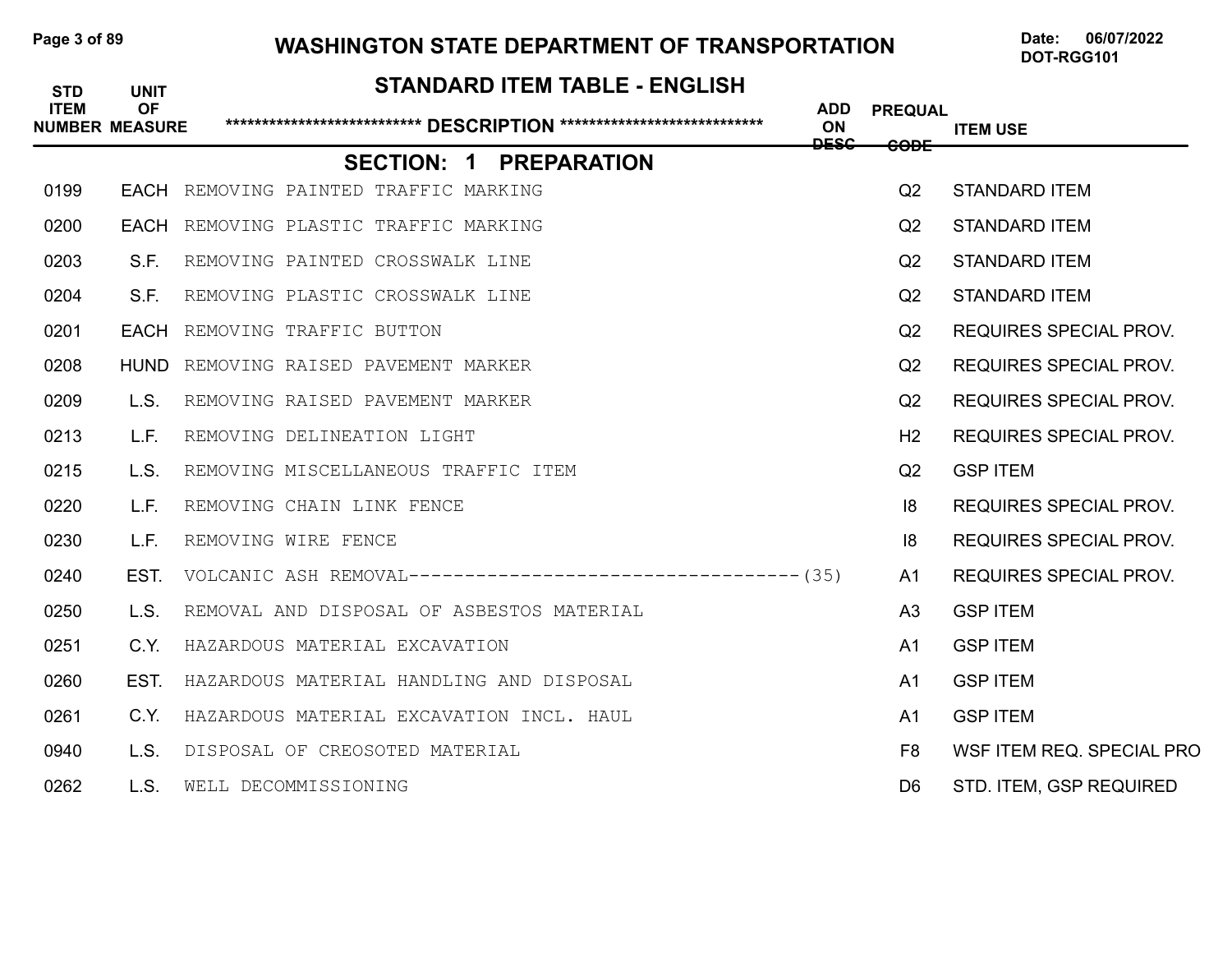### Page 4 of 89 **WASHINGTON STATE DEPARTMENT OF TRANSPORTATION** Date: 06/07/2022

| <b>STD</b><br><b>ITEM</b> | <b>UNIT</b><br><b>OF</b><br><b>NUMBER MEASURE</b> | STANDARD ITEM TABLE - ENGLISH                                  | ADD<br>ON   | <b>PREQUAL</b>  | <b>ITEM USE</b>                     |
|---------------------------|---------------------------------------------------|----------------------------------------------------------------|-------------|-----------------|-------------------------------------|
|                           |                                                   | <b>SECTION: 2 GRADING</b>                                      | <b>DESC</b> | <del>CODE</del> |                                     |
| 0300                      | C.Y.                                              | ROADWAY EXCAVATION                                             |             | J <sub>6</sub>  | <b>STANDARD ITEM</b>                |
| 0310                      | C.Y.                                              | ROADWAY EXCAVATION INCL. HAUL                                  |             | J <sub>6</sub>  | <b>STANDARD ITEM</b>                |
| 0320                      | C.Y.                                              | ROADWAY EXCAVATION - AREA------------------------------- (30)  |             | J6              | <b>STANDARD ITEM</b>                |
| 0330                      | C.Y.                                              | ROADWAY EXCAVATION INCL. HAUL - AREA------------------- $(19)$ |             | J6              | <b>STANDARD ITEM</b>                |
| 0332                      | S.Y.                                              | PAVEMENT REPAIR EXCAVATION INCL. HAUL                          |             | J6              | <b>STANDARD ITEM</b>                |
| 0340                      | C.Y.                                              | UNSUITABLE FOUNDATION EXCAVATION                               |             | J <sub>6</sub>  | <b>STANDARD ITEM</b>                |
| 0350                      | C.Y.                                              | UNSUITABLE FOUNDATION EXCAVATION INCL. HAUL                    |             | J6              | <b>STANDARD ITEM</b>                |
| 0370                      | L.F.                                              | CONTROLLED BLASTING OF ROCK FACE                               |             | G <sub>8</sub>  | <b>STANDARD ITEM</b>                |
| 0380                      |                                                   | CRHR ROCK SLOPE SCALING                                        |             | X <sub>0</sub>  | <b>GSP ITEM</b>                     |
| 0390                      | C.Y.                                              | ROCK SLOPE SCALING DEBRIS REMOVAL INCL. HAUL                   |             | K <sub>8</sub>  | <b>GSP ITEM</b>                     |
| 0400                      | UNIT                                              | HAUL                                                           |             | K8              | <b>STANDARD ITEM</b>                |
| 0405                      | C.Y.                                              | COMMON BORROW INCL. HAUL                                       |             | J <sub>6</sub>  | <b>STANDARD ITEM</b>                |
| 0408                      | <b>TON</b>                                        | SELECT BORROW INCL. HAUL                                       |             | J6              | <b>STANDARD ITEM</b>                |
| 0409                      | C.Y.                                              | SELECT BORROW INCL. HAUL                                       |             | J <sub>6</sub>  | <b>STANDARD ITEM</b>                |
| 0421                      | C.Y.                                              | GRAVEL BORROW INCL. HAUL                                       |             | J6.             | <b>STANDARD ITEM</b>                |
| 0431                      | <b>TON</b>                                        | GRAVEL BORROW INCL. HAUL                                       |             | J6              | <b>STANDARD ITEM</b>                |
| 0440                      | <b>TON</b>                                        | SAND DRAINAGE BLANKET                                          |             | J6              | <b>STANDARD ITEM</b>                |
| 0455                      | L.F.                                              | PREFABRICATED VERTICAL DRAIN                                   |             | L4              | <b>STANDARD ITEM</b>                |
| 0460                      | C.Y.                                              | EMBANKMENT IN PLACE                                            |             | J <sub>6</sub>  | <b>REQ. SPECIAL &amp; HQ APPROV</b> |
| 0470                      | C.Y.                                              | EMBANKMENT COMPACTION                                          |             | J6              | <b>STANDARD ITEM</b>                |
| 0480                      | HR                                                | COMPACTOR UNIT                                                 |             | J6              | REQUIRES SPECIAL PROV.              |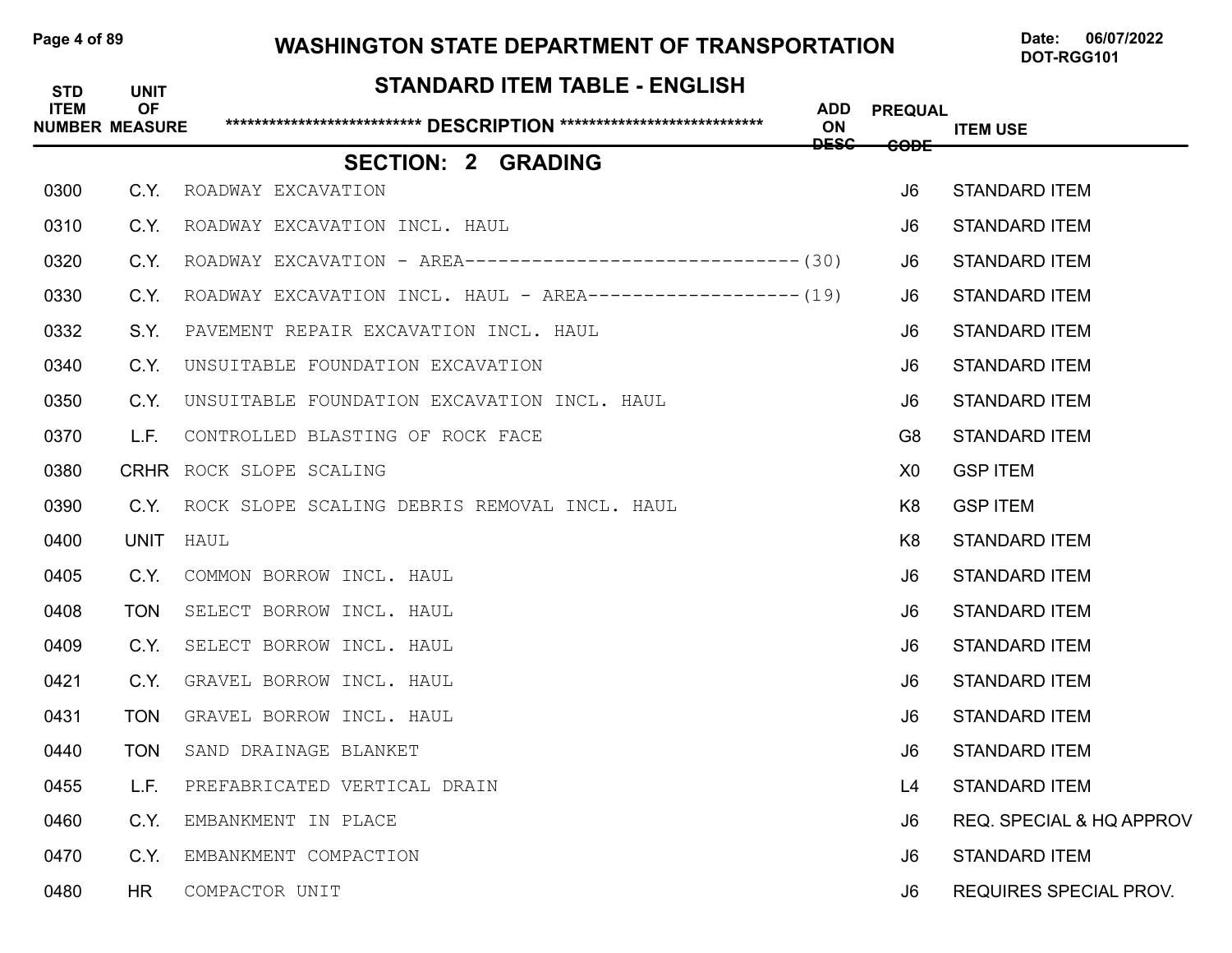## Page 5 of 89 WASHINGTON STATE DEPARTMENT OF TRANSPORTATION Date: 06/07/2022

| <b>STD</b>  | <b>UNIT</b>                        | <b>STANDARD ITEM TABLE - ENGLISH</b> |                                        |                                                              |                           |
|-------------|------------------------------------|--------------------------------------|----------------------------------------|--------------------------------------------------------------|---------------------------|
| <b>ITEM</b> | <b>OF</b><br><b>NUMBER MEASURE</b> |                                      | <b>ADD</b><br><b>ON</b><br><b>DESC</b> | <b>PREQUAL</b><br>$\mathbf{C}\mathbf{C}\mathbf{D}\mathbf{E}$ | <b>ITEM USE</b>           |
|             |                                    | <b>SECTION: 2</b><br><b>GRADING</b>  | ----                                   | <del>.</del>                                                 |                           |
| 0490        | EST.                               | AERATION                             |                                        | J6                                                           | STD. ITEM REQ. HQ APPROV. |
| 0500        | LE.                                | SETTLEMENT INDICATING DEVICE         |                                        | T6                                                           | REQUIRES SPECIAL PROV.    |
| 0502        | FACH                               | SETTLEMENT INDICATING DEVICE         |                                        | T6                                                           | REQUIRES SPECIAL PROV.    |
| 0505        | <b>FACH</b>                        | PORE PRESSURE DETECTION DEVICE       |                                        | R <sub>4</sub>                                               | REQUIRES SPECIAL PROV.    |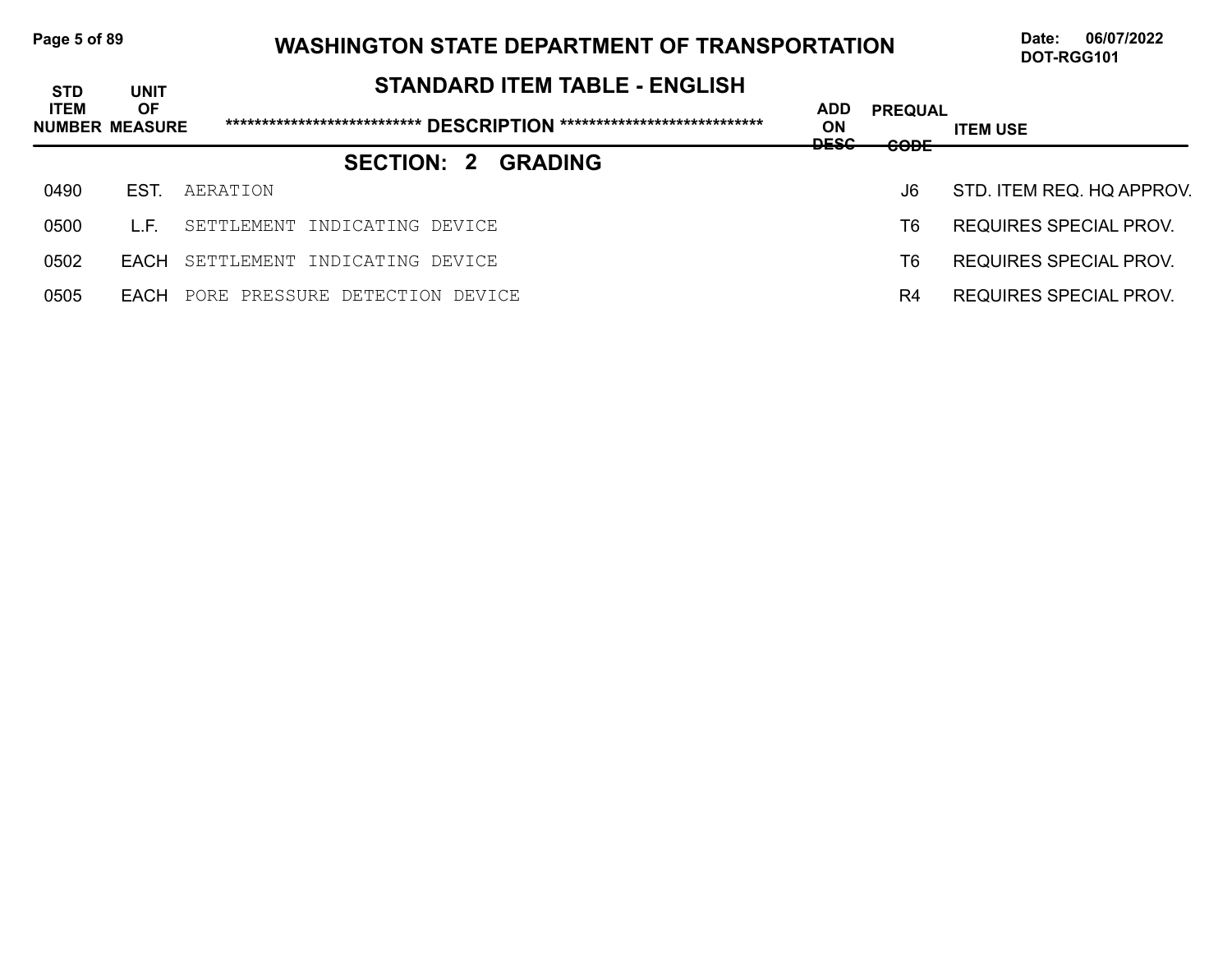### Page 6 of 89 WASHINGTON STATE DEPARTMENT OF TRANSPORTATION Date: 06/07/2022

| <b>STD</b><br><b>ITEM</b> | <b>UNIT</b><br><b>OF</b><br><b>NUMBER MEASURE</b> | <b>STANDARD ITEM TABLE - ENGLISH</b>               | <b>ADD</b><br>ON | <b>PREQUAL</b>  | <b>ITEM USE</b>      |
|---------------------------|---------------------------------------------------|----------------------------------------------------|------------------|-----------------|----------------------|
|                           |                                                   | <b>SECTION: 3 STOCKPILING</b>                      | <b>DESC</b>      | <del>CODE</del> |                      |
| 0600                      | C.Y.                                              | BALLAST IN STOCKPILE                               |                  | F <sub>6</sub>  | <b>STANDARD ITEM</b> |
| 0610                      | <b>TON</b>                                        | BALLAST IN STOCKPILE                               |                  | F <sub>6</sub>  | <b>STANDARD ITEM</b> |
| 0620                      | C.Y.                                              | PERMEABLE BALLAST IN STOCKPILE                     |                  | F6              | <b>STANDARD ITEM</b> |
| 0630                      | <b>TON</b>                                        | PERMEABLE BALLAST IN STOCKPILE                     |                  | F6              | <b>STANDARD ITEM</b> |
| 0640                      | C.Y.                                              | CRUSHED SURFACING BASE COURSE IN STOCKPILE         |                  | F6              | <b>STANDARD ITEM</b> |
| 0650                      | <b>TON</b>                                        | CRUSHED SURFACING BASE COURSE IN STOCKPILE         |                  | F <sub>6</sub>  | <b>STANDARD ITEM</b> |
| 0660                      | C.Y.                                              | CRUSHED SURFACING TOP COURSE IN STOCKPILE          |                  | F6              | <b>STANDARD ITEM</b> |
| 0670                      | <b>TON</b>                                        | CRUSHED SURFACING TOP COURSE IN STOCKPILE          |                  | F6              | <b>STANDARD ITEM</b> |
| 0690                      | <b>TON</b>                                        | CRUSHED COVER STONE IN STOCKPILE                   |                  | F6              | <b>STANDARD ITEM</b> |
| 0695                      | C.Y.                                              | CRUSHED COVER STONE IN STOCKPILE                   |                  | F <sub>6</sub>  | <b>STANDARD ITEM</b> |
| 0700                      | <b>TON</b>                                        | SCREENED COVER STONE IN STOCKPILE                  |                  | F6              | <b>STANDARD ITEM</b> |
| 0710                      | <b>TON</b>                                        | CRUSHED SCREENING 5/8<br>TO $1/4$<br>IN STOCKPILE  |                  | F6              | <b>STANDARD ITEM</b> |
| 0711                      | C.Y.                                              | CRUSHED SCREENING 5/8<br>TO $1/4$<br>IN STOCKPILE  |                  | F6              | <b>STANDARD ITEM</b> |
| 0720                      | <b>TON</b>                                        | CRUSHED SCREENING 1/2<br>TO $1/4$<br>IN STOCKPILE  |                  | F <sub>6</sub>  | <b>STANDARD ITEM</b> |
| 0721                      | C.Y.                                              | CRUSHED SCREENING 1/2<br>TO $1/4$<br>IN STOCKPILE  |                  | F6              | <b>STANDARD ITEM</b> |
| 0725                      | <b>TON</b>                                        | CRUSHED SCREENING 3/8<br>TO NO. 10<br>IN STOCKPILE |                  | F <sub>6</sub>  | <b>STANDARD ITEM</b> |
| 0726                      | C.Y.                                              | TO NO. 10<br>CRUSHED SCREENING 3/8<br>IN STOCKPILE |                  | F6              | <b>STANDARD ITEM</b> |
| 0730                      | <b>TON</b>                                        | CRUSHED SCREENING 1/4 TO 0<br>IN STOCKPILE         |                  | F <sub>6</sub>  | <b>STANDARD ITEM</b> |
| 0731                      | C.Y.                                              | CRUSHED SCREENING 1/4 TO 0 IN STOCKPILE            |                  | F6              | <b>STANDARD ITEM</b> |
| 0740                      | <b>TON</b>                                        | AGG. FOR ACP CL. B 5/8 IN. TO 1/4 IN. IN STOCKPILE |                  | F6              | <b>STANDARD ITEM</b> |
| 0750                      | <b>TON</b>                                        | AGG. FOR ACP CL. B 1/4 IN. TO 0 IN. IN STOCKPILE   |                  | F6              | <b>STANDARD ITEM</b> |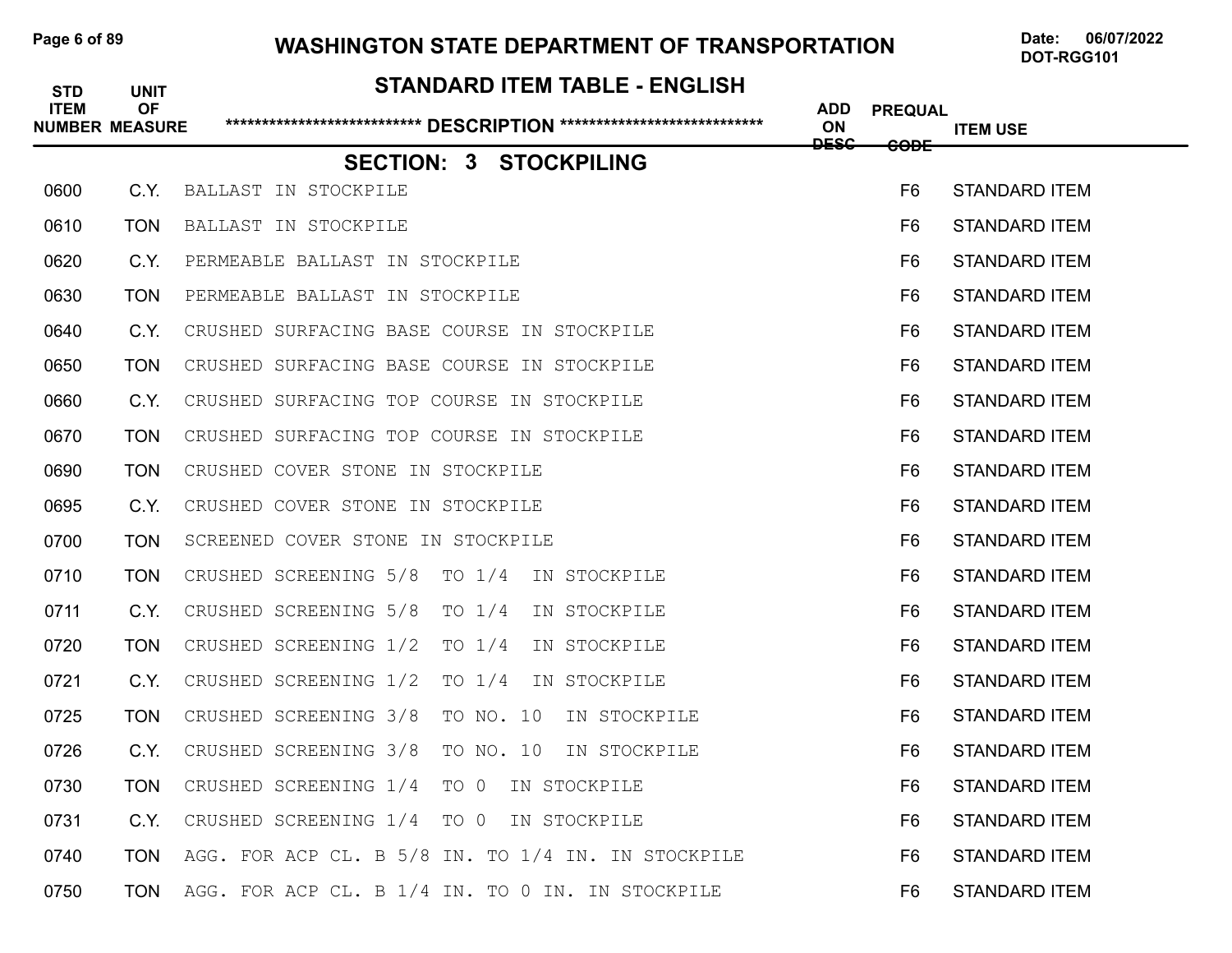### Page 7 of 89 WASHINGTON STATE DEPARTMENT OF TRANSPORTATION Date: 06/07/2022

| <b>STD</b>  | <b>UNIT</b>                        | <b>STANDARD ITEM TABLE - ENGLISH</b>               |                                            |                                   |                               |
|-------------|------------------------------------|----------------------------------------------------|--------------------------------------------|-----------------------------------|-------------------------------|
| <b>ITEM</b> | <b>OF</b><br><b>NUMBER MEASURE</b> |                                                    | <b>ADD</b><br><b>ON</b><br><del>DESC</del> | <b>PREQUAL</b><br><del>CODE</del> | <b>ITEM USE</b>               |
|             |                                    | <b>SECTION: 3 STOCKPILING</b>                      |                                            |                                   |                               |
| 0790        | TON                                | AGG. FOR ACP CL. F 3/4 IN. TO 1/4 IN. IN STOCKPILE |                                            | F6                                | STANDARD ITEM                 |
| 0800        | TON                                | AGG. FOR ACP CL. F 1/4 IN. TO 0 IN. IN STOCKPILE   |                                            | F6                                | STANDARD ITEM                 |
| 0820        | C.Y.                               | MAINTENANCE ROCK 1/2 IN. MINUS IN STOCKPILE        |                                            | F6                                | STANDARD ITEM                 |
| 0830        | <b>TON</b>                         | MAINTENANCE ROCK 1/2 IN. MINUS IN STOCKPILE        |                                            | F6                                | STANDARD ITEM                 |
| 0840        | C.Y.                               | MAINTENANCE SAND 3/8 IN. MINUS IN STOCKPILE        |                                            | F <sub>6</sub>                    | <b>REQUIRES SPECIAL PROV.</b> |
| 0850        | <b>TON</b>                         | MAINTENANCE SAND 3/8 IN. MINUS IN STOCKPILE        |                                            | F6                                | <b>REQUIRES SPECIAL PROV.</b> |
| 0860        | C.Y.                               | MAINTENANCE SAND 1/4 IN. MINUS IN STOCKPILE        |                                            | F6                                | REQUIRES SPECIAL PROV.        |
| 0870        | <b>TON</b>                         | MAINTENANCE SAND 1/4 IN. MINUS IN STOCKPILE        |                                            | F6                                | <b>REQUIRES SPECIAL PROV.</b> |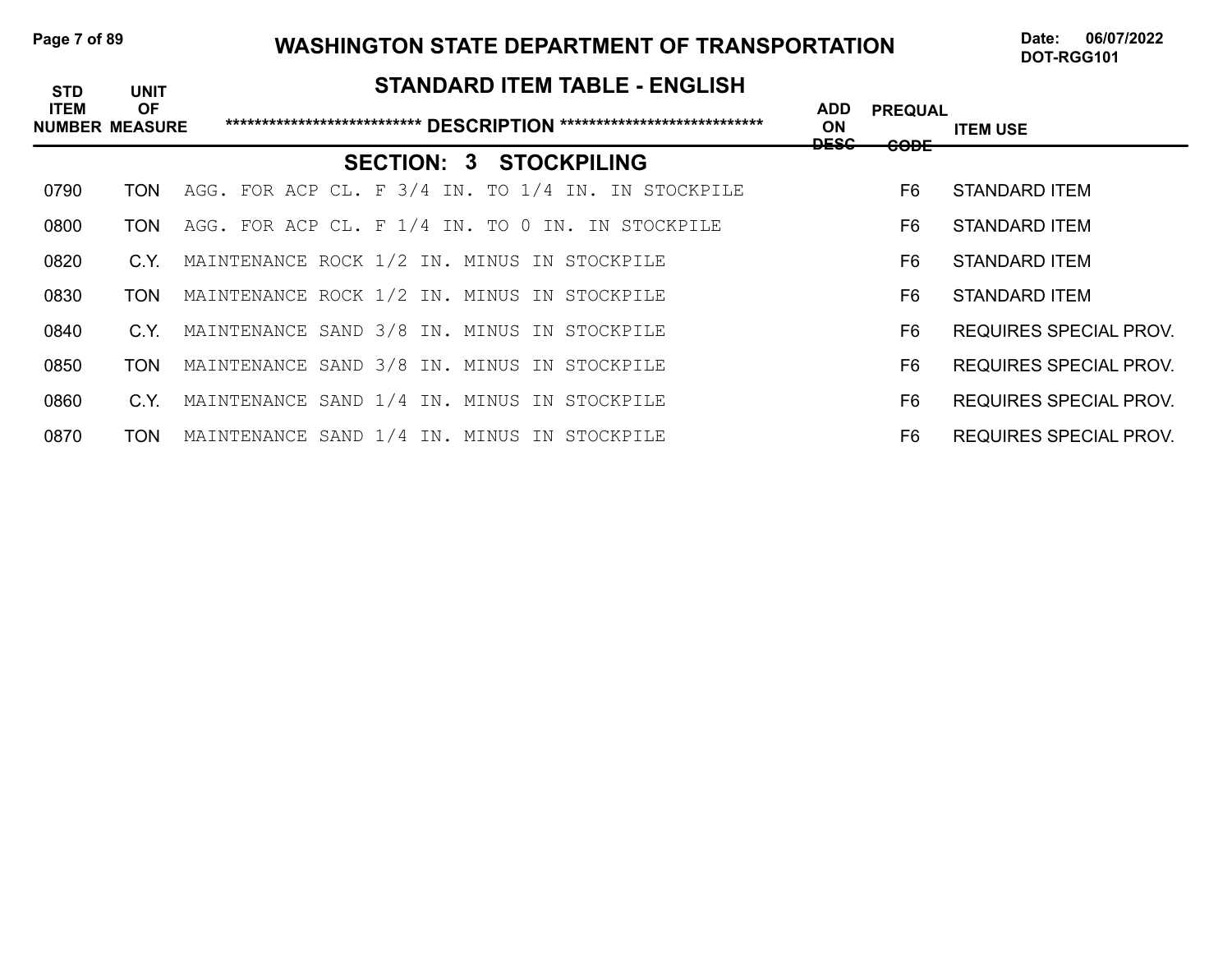## Page 8 of 89 WASHINGTON STATE DEPARTMENT OF TRANSPORTATION Date: 06/07/2022

| <b>STD</b><br><b>ITEM</b> | <b>UNIT</b><br><b>OF</b> | <b>STANDARD ITEM TABLE - ENGLISH</b>               |                  |                |                               |
|---------------------------|--------------------------|----------------------------------------------------|------------------|----------------|-------------------------------|
|                           | <b>NUMBER MEASURE</b>    |                                                    | <b>ADD</b><br>ON | <b>PREQUAL</b> | <b>ITEM USE</b>               |
|                           |                          | <b>SECTION: 4 DRAINAGE</b>                         | <b>DESC</b>      | <b>CODE</b>    |                               |
| 1025                      | C.Y.                     | DITCH EXCAVATION                                   |                  | G <sub>2</sub> | <b>STANDARD ITEM</b>          |
| 1030                      | C.Y.                     | DITCH EXCAVATION INCL. HAUL                        |                  | G <sub>2</sub> | <b>STANDARD ITEM</b>          |
| 1035                      | C.Y.                     | CHANNEL EXCAVATION                                 |                  | J6             | <b>STANDARD ITEM</b>          |
| 1040                      | C.Y.                     | CHANNEL EXCAVATION INCL. HAUL                      |                  | J6             | <b>STANDARD ITEM</b>          |
| 1046                      |                          | <b>EACH CONCRETE INLET</b>                         |                  | G <sub>2</sub> | <b>STANDARD ITEM</b>          |
| 1053                      | EACH                     | GRATE INLET TYPE 1                                 |                  | G <sub>2</sub> | <b>STANDARD ITEM</b>          |
| 1054                      | EACH                     | GRATE INLET TYPE 2                                 |                  | G <sub>2</sub> | <b>STANDARD ITEM</b>          |
| 1052                      |                          | EACH FRAME AND VANED GRATES FOR GRATE INLET TYPE 2 |                  | G <sub>2</sub> | <b>REQUIRES SPECIAL PROV.</b> |
| 1058                      | EACH                     | DROP INLET TYPE 1                                  |                  | G <sub>2</sub> | <b>STANDARD ITEM</b>          |
| 1059                      | <b>EACH</b>              | DROP INLET TYPE 2                                  |                  | G <sub>2</sub> | <b>STANDARD ITEM</b>          |
| 1062                      |                          | <b>EACH</b> PRECAST CONCRETE DRYWELL               |                  | G <sub>2</sub> | <b>STANDARD ITEM</b>          |
| 1063                      | EACH                     | COMBINATION INLET                                  |                  | G <sub>2</sub> | <b>STANDARD ITEM</b>          |
| 1065                      | L.F.                     | CEMENT CONC. GUTTER                                |                  | C8             | <b>STANDARD ITEM</b>          |
| 1066                      | L.F.                     | ASPHALT CONC. GUTTER                               |                  | A2             | <b>STANDARD ITEM</b>          |
| 1070                      | L.F.                     | CEMENT CONC. SPILLWAY                              |                  | C8             | <b>STANDARD ITEM</b>          |
| 1071                      | L.F.                     | ASPHALT CONC. SPILLWAY                             |                  | A2             | <b>STANDARD ITEM</b>          |
| 1069                      | C.Y.                     | FILTER BLANKET                                     |                  | G <sub>2</sub> | <b>STANDARD ITEM</b>          |
| 1068                      | <b>TON</b>               | FILTER BLANKET                                     |                  | G <sub>2</sub> | <b>STANDARD ITEM</b>          |
| 1077                      | <b>TON</b>               | 8 IN. QUARRY ROCK                                  |                  | R <sub>0</sub> | <b>REQUIRES SPECIAL PROV.</b> |
| 1093                      | <b>TON</b>               | STREAMBED SEDIMENT                                 |                  | G <sub>2</sub> | <b>REQUIRES SPECIAL PROV.</b> |
| 1095                      | C.Y.                     | STREAMBED SEDIMENT                                 |                  | G <sub>2</sub> | <b>REQUIRES SPECIAL PROV.</b> |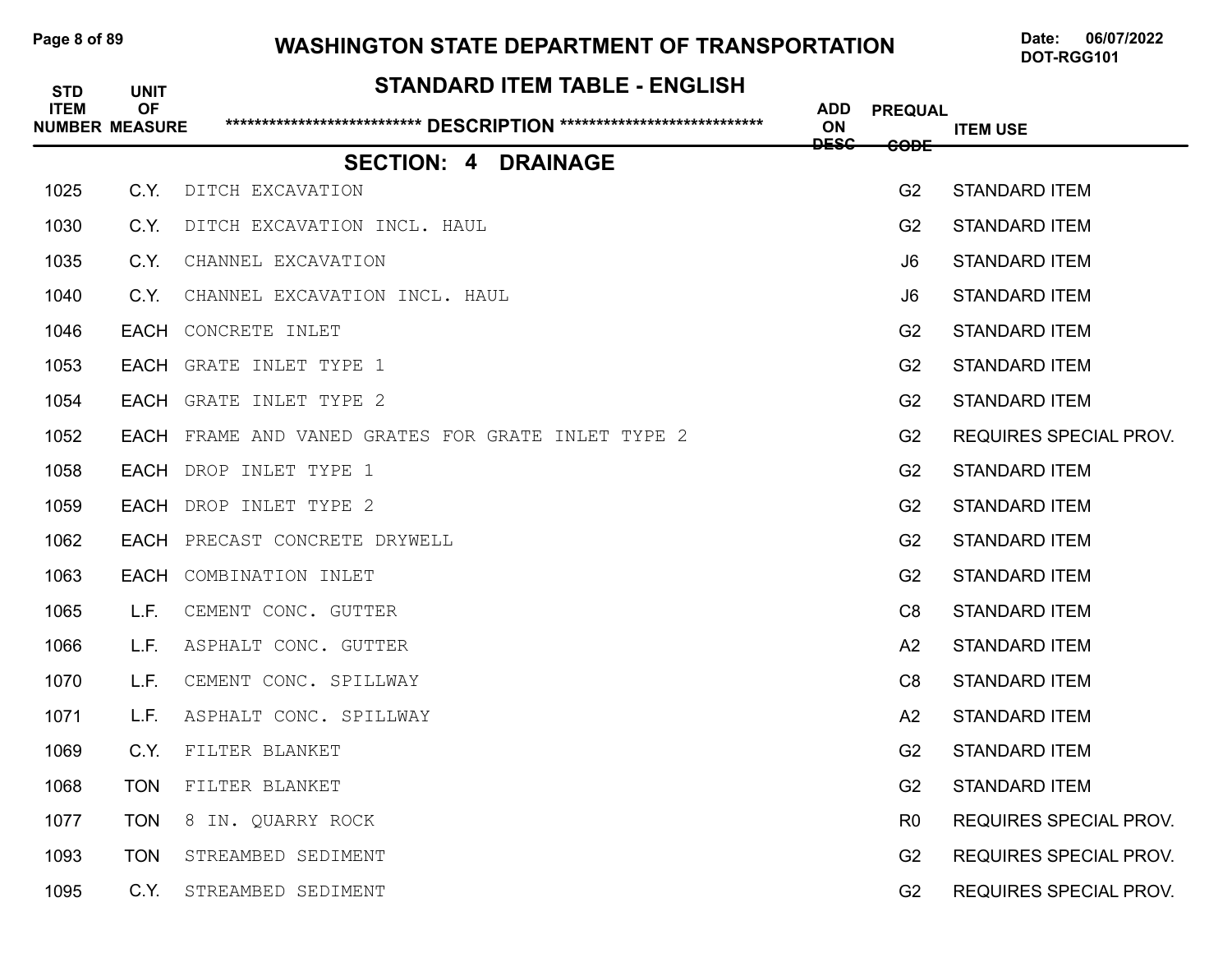## Page 9 of 89 WASHINGTON STATE DEPARTMENT OF TRANSPORTATION Date: 06/07/2022

| <b>STD</b>  | <b>UNIT</b>                        | <b>STANDARD ITEM TABLE - ENGLISH</b> |                  |                 |                               |
|-------------|------------------------------------|--------------------------------------|------------------|-----------------|-------------------------------|
| <b>ITEM</b> | <b>OF</b><br><b>NUMBER MEASURE</b> |                                      | <b>ADD</b><br>ON | <b>PREQUAL</b>  | <b>ITEM USE</b>               |
|             |                                    | <b>SECTION: 4</b><br><b>DRAINAGE</b> | <b>DESC</b>      | <del>CODE</del> |                               |
| 1072        | C.Y.                               | HAND PLACED RIPRAP                   |                  | R <sub>0</sub>  | <b>STANDARD ITEM</b>          |
| 1073        | <b>TON</b>                         | LIGHT LOOSE RIPRAP                   |                  | R <sub>0</sub>  | <b>STANDARD ITEM</b>          |
| 1074        | C.Y.                               | LIGHT LOOSE RIPRAP                   |                  | R <sub>0</sub>  | <b>STANDARD ITEM</b>          |
| 1075        | <b>TON</b>                         | HEAVY LOOSE RIPRAP                   |                  | R <sub>0</sub>  | <b>STANDARD ITEM</b>          |
| 1076        | C.Y.                               | HEAVY LOOSE RIPRAP                   |                  | R <sub>0</sub>  | <b>STANDARD ITEM</b>          |
| 0885        | C.Y.                               | STREAMBED COBBLES 4 IN               |                  | G <sub>2</sub>  | <b>REQUIRES SPECIAL PROV.</b> |
| 0886        | C.Y.                               | STREAMBED COBBLES 6 IN.              |                  | G <sub>2</sub>  | <b>REQUIRES SPECIAL PROV.</b> |
| 0887        | C.Y.                               | STREAMBED COBBLES 8 IN.              |                  | G <sub>2</sub>  | <b>REQUIRES SPECIAL PROV.</b> |
| 0888        | C.Y.                               | STREAMBED COBBLES 10 IN.             |                  | G <sub>2</sub>  | <b>REQUIRES SPECIAL PROV.</b> |
| 0889        | C.Y.                               | STREAMBED COBBLES 12 IN.             |                  | G <sub>2</sub>  | <b>REQUIRES SPECIAL PROV.</b> |
| 0900        | <b>TON</b>                         | STREAMBED COBBLES 4 IN.              |                  | G <sub>2</sub>  | <b>REQUIRES SPECIAL PROV.</b> |
| 0901        | <b>TON</b>                         | STREAMBED COBBLES 6 IN.              |                  | G <sub>2</sub>  | <b>REQUIRES SPECIAL PROV.</b> |
| 0902        | <b>TON</b>                         | STREAMBED COBBLES 8 IN.              |                  | G <sub>2</sub>  | <b>REQUIRES SPECIAL PROV.</b> |
| 0903        | <b>TON</b>                         | STREAMBED COBBLES 10 IN.             |                  | G <sub>2</sub>  | <b>REQUIRES SPECIAL PROV.</b> |
| 0904        | <b>TON</b>                         | STREAMBED COBBLES 12 IN.             |                  | G <sub>2</sub>  | <b>REQUIRES SPECIAL PROV.</b> |
| 0905        | <b>EACH</b>                        | STREAMBED BOULDER ONE MAN            |                  | R <sub>0</sub>  | <b>REQUIRES SPECIAL PROV.</b> |
| 0906        | <b>TON</b>                         | STREAMBED BOULDER ONE MAN            |                  | R <sub>0</sub>  | <b>REQUIRES SPECIAL PROV.</b> |
| 0907        |                                    | EACH STREAMBED BOULDER TWO MAN       |                  | R <sub>0</sub>  | <b>REQUIRES SPECIAL PROV.</b> |
| 0908        |                                    | EACH STREAMBED BOULDER THREE MAN     |                  | R <sub>0</sub>  | <b>REQUIRES SPECIAL PROV.</b> |
| 0909        |                                    | EACH STREAMBED BOULDER FOUR MAN      |                  | R <sub>0</sub>  | <b>REQUIRES SPECIAL PROV.</b> |
| 0910        |                                    | EACH STREAMBED BOULDER FIVE MAN      |                  | R <sub>0</sub>  | <b>REQUIRES SPECIAL PROV.</b> |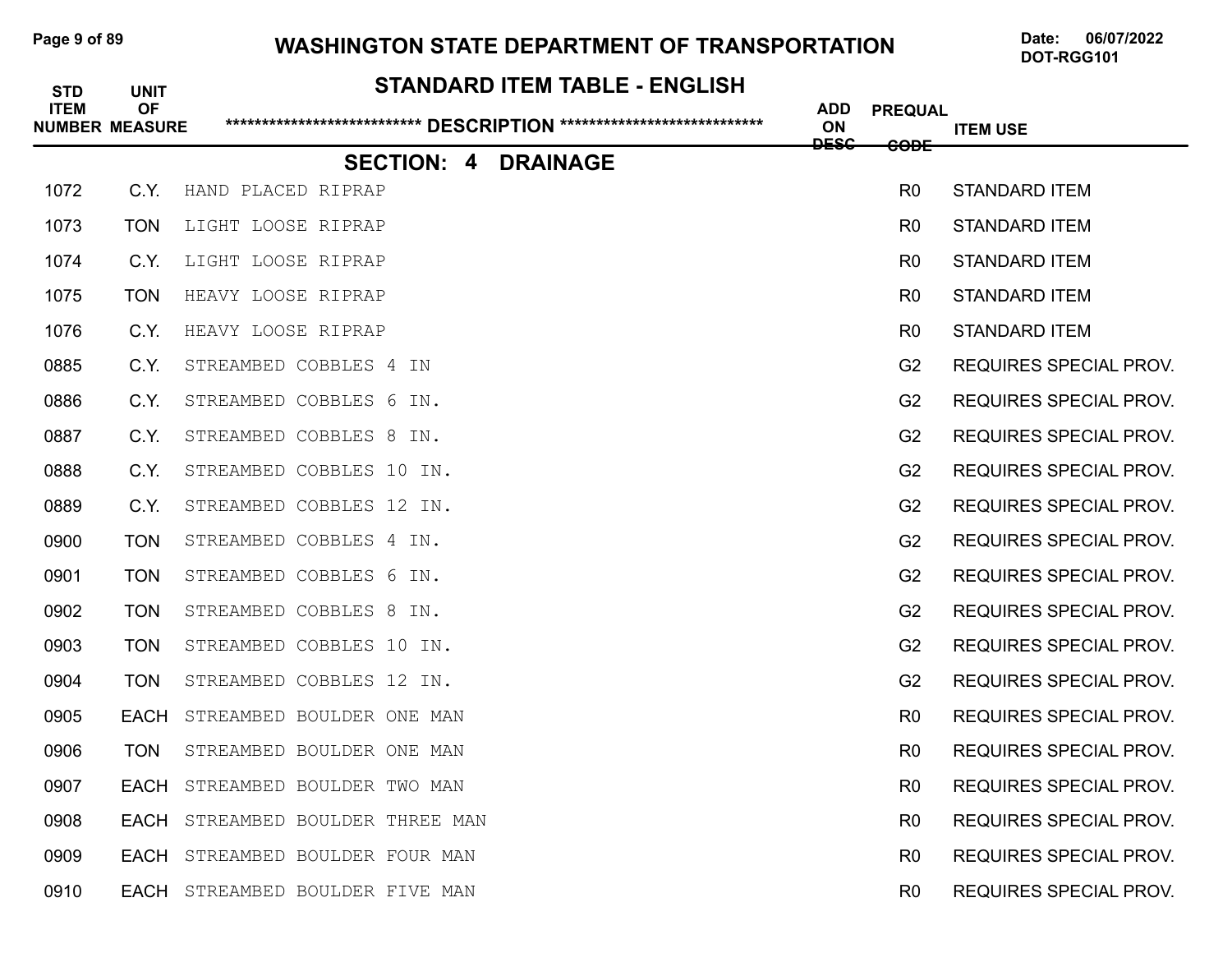## Page 10 of 89 **WASHINGTON STATE DEPARTMENT OF TRANSPORTATION** Date: 06/07/2022

# **STANDARD ITEM TABLE - ENGLISH ITEM OF ADD PREQUAL NUMBER MEASURE \*\*\*\*\*\*\*\*\*\*\*\*\*\*\*\*\*\*\*\*\*\*\*\*\*\*\* DESCRIPTION \*\*\*\*\*\*\*\*\*\*\*\*\*\*\*\*\*\*\*\*\*\*\*\*\*\*\*\* ON ITEM USE DESC CODE SECTION: 4 DRAINAGE** 0911 EACH STREAMBED BOULDER SIX MAN ROULD AND ROULD AND ROUNDER SPECIAL PROV. 0912 EACH HABITAT BOULDER THREE MAN ROULD AND ROULD AND ROULD AND REQUIRES SPECIAL PROV. 0913 EACH HABITAT BOULDER FOUR MAN ROLL CONSIDERED AND ROUNDER SPECIAL PROV. 0914 EACH HABITAT BOULDER FIVE MAN ROLL CONSUMING THE SERVICE SPECIAL PROV. 0915 EACH HABITAT BOULDER SIX MAN ROLL CONSERVED BY A SAME ROUNDER SPECIAL PROV. 0921 TON ROCK FOR EROSION AND SCOUR PROTECTION CLASS A RO REQUIRES SPECIAL PROV. 0922 C.Y. ROCK FOR EROSION AND SCOUR PROTECTION CLASS A RO REQUIRES SPECIAL PROV. 0923 TON ROCK FOR EROSION AND SCOUR PROTECTION CLASS B RO REQUIRES SPECIAL PROV. 0924 C.Y. ROCK FOR EROSION AND SCOUR PROTECTION CLASS B RO REQUIRES SPECIAL PROV. 0925 TON ROCK FOR EROSION AND SCOUR PROTECTION CLASS C RO REQUIRES SPECIAL PROV. 0926 C.Y. ROCK FOR EROSION AND SCOUR PROTECTION CLASS C RO REQUIRES SPECIAL PROV. 1085 C.Y. QUARRY SPALLS R0 STANDARD ITEM 1086 TON QUARRY SPALLS R0 STANDARD ITEM 1080 L.F. RELAYING-----------------------------------------------(47) G2 STANDARD ITEM 1091 L.F. SAFETY BARS FOR CULVERT PIPE TYPE 1 GALL CONTROLLER STANDARD ITEM 1092 L.F. SAFETY BARS FOR CULVERT PIPE TYPE 2 G2 STANDARD ITEM 0967 • FACH TAPERED END SECTION WITH TYPE 4 SAFETY BARS 15 IN. DIAM. G2 STANDARD ITEM 0968 • **EACH** TAPERED END SECTION WITH TYPE 4 SAFETY BARS 18 IN. DIAM. **G2 STANDARD ITEM** 0969 • FACH TAPERED END SECTION WITH TYPE 4 SAFETY BARS 21 IN. DIAM. G2 STANDARD ITEM 0970 FACH TAPERED END SECTION WITH TYPE 4 SAFETY BARS 24 IN. DIAM. 62 STANDARD ITEM 0971 • **EACH** TAPERED END SECTION WITH TYPE 4 SAFETY BARS 30 IN. DIAM. **G2 STANDARD ITEM**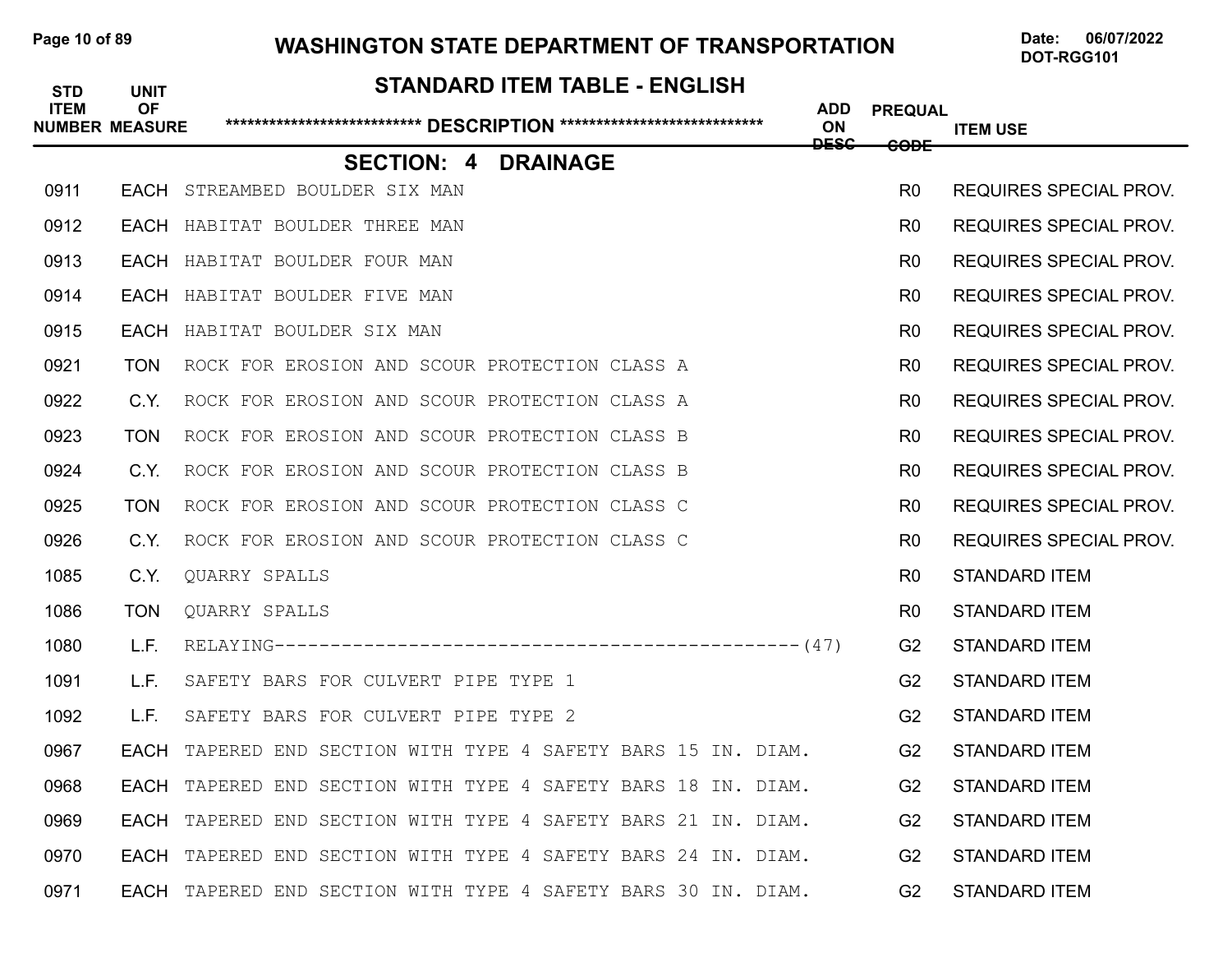#### Page 11 of 89 WASHINGTON STATE DEPARTMENT OF TRANSPORTATION Date: 06/07/2022

DOT-RGG101

#### **STANDARD ITEM TABLE - ENGLISH**

| <b>ITEM</b> | <b>OF</b><br><b>NUMBER MEASURE</b> |                                                                     |                                                          |  |                 |  |  | <b>ADD</b><br>ON<br><b>DESC</b> | <b>PREQUAL</b>  | <b>ITEM USE</b>      |
|-------------|------------------------------------|---------------------------------------------------------------------|----------------------------------------------------------|--|-----------------|--|--|---------------------------------|-----------------|----------------------|
|             |                                    |                                                                     | <b>SECTION: 4</b>                                        |  | <b>DRAINAGE</b> |  |  |                                 | <del>CODE</del> |                      |
| 0972        |                                    | EACH TAPERED END SECTION WITH TYPE 3 SAFETY BARS 36 IN. DIAM.       |                                                          |  |                 |  |  |                                 | G <sub>2</sub>  | <b>STANDARD ITEM</b> |
| 0973        | EACH                               |                                                                     | TAPERED END SECTION WITH TYPE 4 SAFETY BARS 36 IN. DIAM. |  |                 |  |  |                                 | G <sub>2</sub>  | <b>STANDARD ITEM</b> |
| 0974        | EACH                               |                                                                     | TAPERED END SECTION WITH TYPE 3 SAFETY BARS 42 IN. DIAM. |  |                 |  |  |                                 | G <sub>2</sub>  | <b>STANDARD ITEM</b> |
| 0975        | EACH                               |                                                                     | TAPERED END SECTION WITH TYPE 4 SAFETY BARS 42 IN. DIAM. |  |                 |  |  |                                 | G <sub>2</sub>  | <b>STANDARD ITEM</b> |
| 0976        | EACH                               |                                                                     | TAPERED END SECTION WITH TYPE 3 SAFETY BARS 48 IN. DIAM. |  |                 |  |  |                                 | G2              | <b>STANDARD ITEM</b> |
| 0977        | EACH                               |                                                                     | TAPERED END SECTION WITH TYPE 4 SAFETY BARS 48 IN. DIAM. |  |                 |  |  |                                 | G <sub>2</sub>  | <b>STANDARD ITEM</b> |
| 0978        | EACH                               |                                                                     | TAPERED END SECTION WITH TYPE 3 SAFETY BARS 54 IN. DIAM. |  |                 |  |  |                                 | G <sub>2</sub>  | <b>STANDARD ITEM</b> |
| 0979        |                                    | EACH TAPERED END SECTION WITH TYPE 4 SAFETY BARS 54 IN. DIAM.       |                                                          |  |                 |  |  |                                 | G <sub>2</sub>  | <b>STANDARD ITEM</b> |
| 0966        | EACH                               |                                                                     | TAPERED END SECTION WITH TYPE 4 SAFETY BARS 21 IN. SPAN  |  |                 |  |  |                                 | G <sub>2</sub>  | <b>STANDARD ITEM</b> |
| 0989        | EACH                               |                                                                     | TAPERED END SECTION WITH TYPE 4 SAFETY BARS 24 IN. SPAN  |  |                 |  |  |                                 | G <sub>2</sub>  | <b>STANDARD ITEM</b> |
| 0990        |                                    | EACH TAPERED END SECTION WITH TYPE 4 SAFETY BARS 28 IN. SPAN        |                                                          |  |                 |  |  |                                 | G <sub>2</sub>  | <b>STANDARD ITEM</b> |
| 0991        | EACH                               |                                                                     | TAPERED END SECTION WITH TYPE 3 SAFETY BARS 35 IN. SPAN  |  |                 |  |  |                                 | G <sub>2</sub>  | <b>STANDARD ITEM</b> |
| 0992        | EACH                               |                                                                     | TAPERED END SECTION WITH TYPE 4 SAFETY BARS 35 IN. SPAN  |  |                 |  |  |                                 | G <sub>2</sub>  | <b>STANDARD ITEM</b> |
| 0993        | EACH                               |                                                                     | TAPERED END SECTION WITH TYPE 3 SAFETY BARS 42 IN. SPAN  |  |                 |  |  |                                 | G <sub>2</sub>  | <b>STANDARD ITEM</b> |
| 0994        | EACH                               |                                                                     | TAPERED END SECTION WITH TYPE 4 SAFETY BARS 42 IN. SPAN  |  |                 |  |  |                                 | G <sub>2</sub>  | <b>STANDARD ITEM</b> |
| 0995        | EACH                               |                                                                     | TAPERED END SECTION WITH TYPE 3 SAFETY BARS 49 IN. SPAN  |  |                 |  |  |                                 | G2              | <b>STANDARD ITEM</b> |
| 0996        | EACH                               |                                                                     | TAPERED END SECTION WITH TYPE 4 SAFETY BARS 49 IN. SPAN  |  |                 |  |  |                                 | G <sub>2</sub>  | <b>STANDARD ITEM</b> |
| 0997        | EACH                               |                                                                     | TAPERED END SECTION WITH TYPE 3 SAFETY BARS 57 IN. SPAN  |  |                 |  |  |                                 | G <sub>2</sub>  | <b>STANDARD ITEM</b> |
| 0998        | EACH                               |                                                                     | TAPERED END SECTION WITH TYPE 4 SAFETY BARS 57 IN. SPAN  |  |                 |  |  |                                 | G <sub>2</sub>  | <b>STANDARD ITEM</b> |
| 0999        | EACH                               |                                                                     | TAPERED END SECTION WITH TYPE 3 SAFETY BARS 64 IN. SPAN  |  |                 |  |  |                                 | G2              | <b>STANDARD ITEM</b> |
| 1000        |                                    | <b>EACH</b> TAPERED END SECTION WITH TYPE 4 SAFETY BARS 64 IN. SPAN |                                                          |  |                 |  |  |                                 | G <sub>2</sub>  | <b>STANDARD ITEM</b> |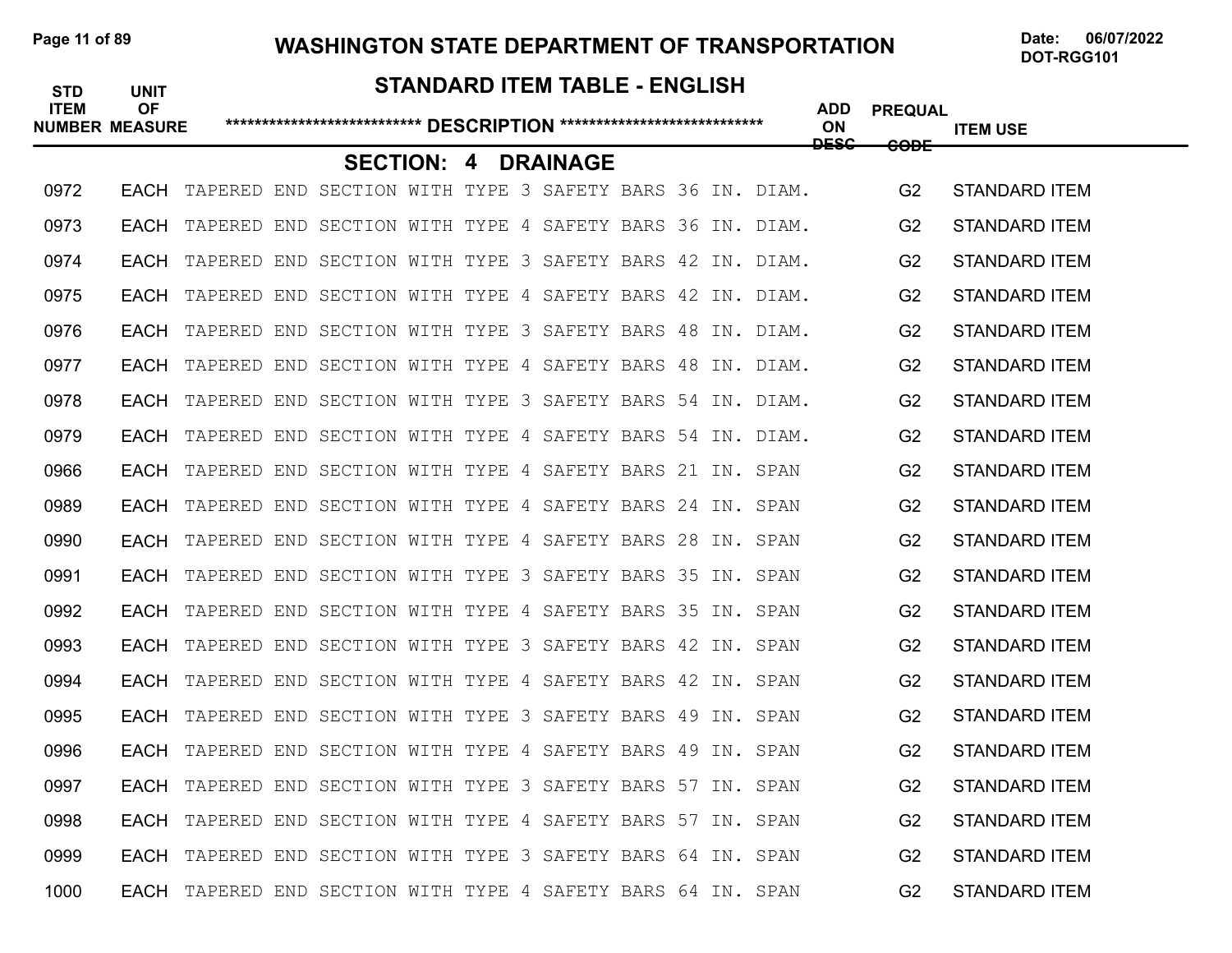## Page 12 of 89 **WASHINGTON STATE DEPARTMENT OF TRANSPORTATION** Date: 06/07/2022

| <b>STD</b>  | <b>UNIT</b>                        | <b>STANDARD ITEM TABLE - ENGLISH</b> |                                 |                               |                      |
|-------------|------------------------------------|--------------------------------------|---------------------------------|-------------------------------|----------------------|
| <b>ITEM</b> | <b>OF</b><br><b>NUMBER MEASURE</b> |                                      | <b>ADD</b><br>ON<br><b>DESC</b> | <b>PREQUAL</b><br><b>CODE</b> | <b>ITEM USE</b>      |
|             |                                    | <b>SECTION: 4 DRAINAGE</b>           |                                 |                               |                      |
| 1100        | EACH                               | FLARED END SECTION 12 IN. DIAM.      |                                 | G <sub>2</sub>                | <b>STANDARD ITEM</b> |
| 1101        |                                    | EACH FLARED END SECTION 15 IN. DIAM. |                                 | G <sub>2</sub>                | <b>STANDARD ITEM</b> |
| 1102        | <b>EACH</b>                        | FLARED END SECTION 18 IN. DIAM.      |                                 | G <sub>2</sub>                | <b>STANDARD ITEM</b> |
| 1104        |                                    | EACH FLARED END SECTION 24 IN. DIAM. |                                 | G <sub>2</sub>                | <b>STANDARD ITEM</b> |
| 1105        | <b>EACH</b>                        | FLARED END SECTION 30 IN. DIAM.      |                                 | G <sub>2</sub>                | <b>STANDARD ITEM</b> |
| 1106        |                                    | EACH FLARED END SECTION 36 IN. DIAM. |                                 | G <sub>2</sub>                | <b>STANDARD ITEM</b> |
| 1107        |                                    | EACH FLARED END SECTION 42 IN. DIAM. |                                 | G <sub>2</sub>                | <b>STANDARD ITEM</b> |
| 1108        |                                    | EACH FLARED END SECTION 48 IN. DIAM. |                                 | G <sub>2</sub>                | <b>STANDARD ITEM</b> |
| 1109        | EACH                               | FLARED END SECTION 54 IN. DIAM.      |                                 | G <sub>2</sub>                | <b>STANDARD ITEM</b> |
| 1110        |                                    | EACH FLARED END SECTION 60 IN. DIAM. |                                 | G <sub>2</sub>                | <b>STANDARD ITEM</b> |
| 1112        | EACH                               | FLARED END SECTION 72 IN. DIAM.      |                                 | G <sub>2</sub>                | <b>STANDARD ITEM</b> |
| 1113        |                                    | EACH FLARED END SECTION 78 IN. DIAM. |                                 | G <sub>2</sub>                | <b>STANDARD ITEM</b> |
| 1114        | EACH                               | FLARED END SECTION 84 IN. DIAM.      |                                 | G <sub>2</sub>                | <b>STANDARD ITEM</b> |
| 1120        |                                    | EACH FLARED END SECTION 17 IN. SPAN  |                                 | G <sub>2</sub>                | <b>STANDARD ITEM</b> |
| 1121        |                                    | EACH FLARED END SECTION 21 IN. SPAN  |                                 | G <sub>2</sub>                | <b>STANDARD ITEM</b> |
| 1122        |                                    | EACH FLARED END SECTION 24 IN. SPAN  |                                 | G <sub>2</sub>                | <b>STANDARD ITEM</b> |
| 1123        |                                    | EACH FLARED END SECTION 28 IN. SPAN  |                                 | G <sub>2</sub>                | <b>STANDARD ITEM</b> |
| 1124        |                                    | EACH FLARED END SECTION 35 IN. SPAN  |                                 | G <sub>2</sub>                | <b>STANDARD ITEM</b> |
| 1125        |                                    | EACH FLARED END SECTION 42 IN. SPAN  |                                 | G <sub>2</sub>                | <b>STANDARD ITEM</b> |
| 1126        |                                    | EACH FLARED END SECTION 49 IN. SPAN  |                                 | G <sub>2</sub>                | <b>STANDARD ITEM</b> |
| 1127        |                                    | EACH FLARED END SECTION 57 IN. SPAN  |                                 | G <sub>2</sub>                | <b>STANDARD ITEM</b> |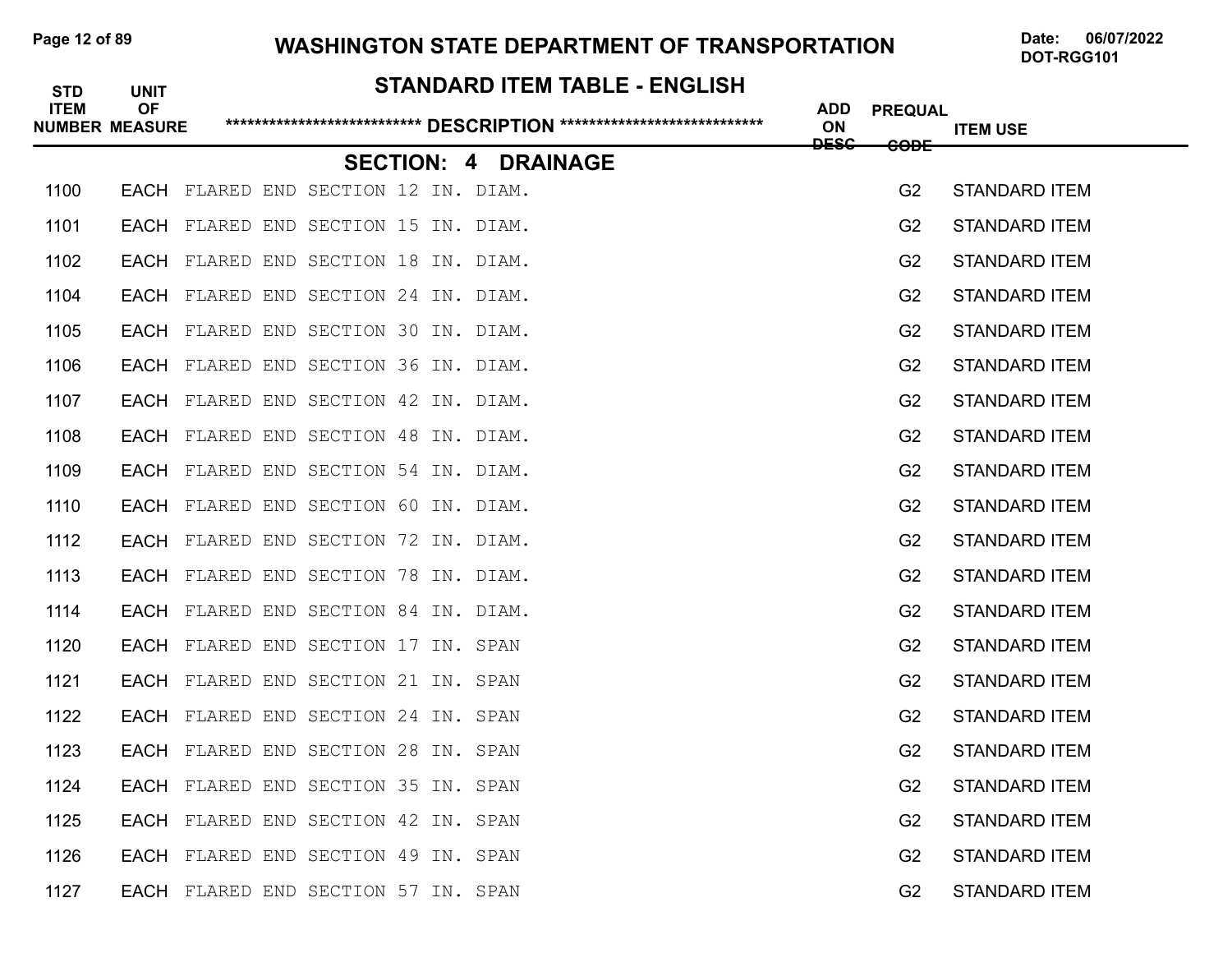#### Page 13 of 89 WASHINGTON STATE DEPARTMENT OF TRANSPORTATION Date: 06/07/2022

DOT-RGG101

# **STANDARD ITEM TABLE - ENGLISH ITEM OF ADD PREQUAL NUMBER MEASURE \*\*\*\*\*\*\*\*\*\*\*\*\*\*\*\*\*\*\*\*\*\*\*\*\*\*\* DESCRIPTION \*\*\*\*\*\*\*\*\*\*\*\*\*\*\*\*\*\*\*\*\*\*\*\*\*\*\*\* ON ITEM USE DESC CODE SECTION: 4 DRAINAGE** 1128 EACH FLARED END SECTION 64 IN. SPAN GALL CONSTRUCTION CONTROLLERY STANDARD ITEM 1129 EACH FLARED END SECTION 71 IN. SPAN G2 STANDARD ITEM 1130 EACH FLARED END SECTION 77 IN. SPAN G2 STANDARD ITEM 1131 EACH FLARED END SECTION 83 IN. SPAN G2 STANDARD ITEM 1135 L.F. HALF ROUND PLAIN ST. CULV. PIPE 0.064 IN.TH. 12 IN.DIAM. G2 STANDARD ITEM 1136 L.F. HALF ROUND PLAIN ST. CULV. PIPE 0.064 IN.TH. 18 IN.DIAM. G2 STANDARD ITEM 1137 L.F. HALF ROUND PLAIN ST. CULV. PIPE 0.064 IN.TH. 24 IN.DIAM. G2 STANDARD ITEM 1138 L.F. HALF ROUND PLAIN ST. CULV. PIPE 0.064 IN.TH. 30 IN.DIAM. G2 STANDARD ITEM 1140 L.F. HALF ROUND TR. 1 ST. CULV. PIPE 0.064 IN.TH. 12 IN.DIAM. G2 STANDARD ITEM 1142 L.F. HALF ROUND TR. 1 ST. CULV. PIPE 0.064 IN.TH. 24 IN.DIAM. G2 STANDARD ITEM 1160 L.F. UNDERDRAIN PIPE 6 IN. DIAM. LAND CONTROLLER CONTROLLER TANDARD ITEM 1161 L.F. UNDERDRAIN PIPE 8 IN. DIAM. LAND CONTROLLER CONTROLLER STANDARD ITEM 1162 L.F. UNDERDRAIN PIPE 10 IN. DIAM. LAND CONTROLLER STANDARD ITEM 1163 L.F. UNDERDRAIN PIPE 12 IN. DIAM. LAND CONTROLLER LAND MEMORITEM LAND STANDARD ITEM 1164 L.F. UNDERDRAIN PIPE 15 IN. DIAM. L4 STANDARD ITEM 1165 L.F. UNDERDRAIN PIPE 18 IN. DIAM. LAND CONTROLLER STANDARD ITEM 1166 L.F. UNDERDRAIN PIPE 21 IN. DIAM. LAND CONTROLLER STANDARD ITEM 1170 L.F. DRAIN PIPE 6 IN. DIAM. LAND CONTROLLER STANDARD ITEM 1171 L.F. DRAIN PIPE 8 IN. DIAM. Laterature and the state of the standard item that the standard item 1172 L.F. DRAIN PIPE 10 IN. DIAM. LAND CONTROLLER CONTROLLER TANDARD ITEM 1173 L.F. DRAIN PIPE 12 IN. DIAM. LAND CONTROLLER STANDARD ITEM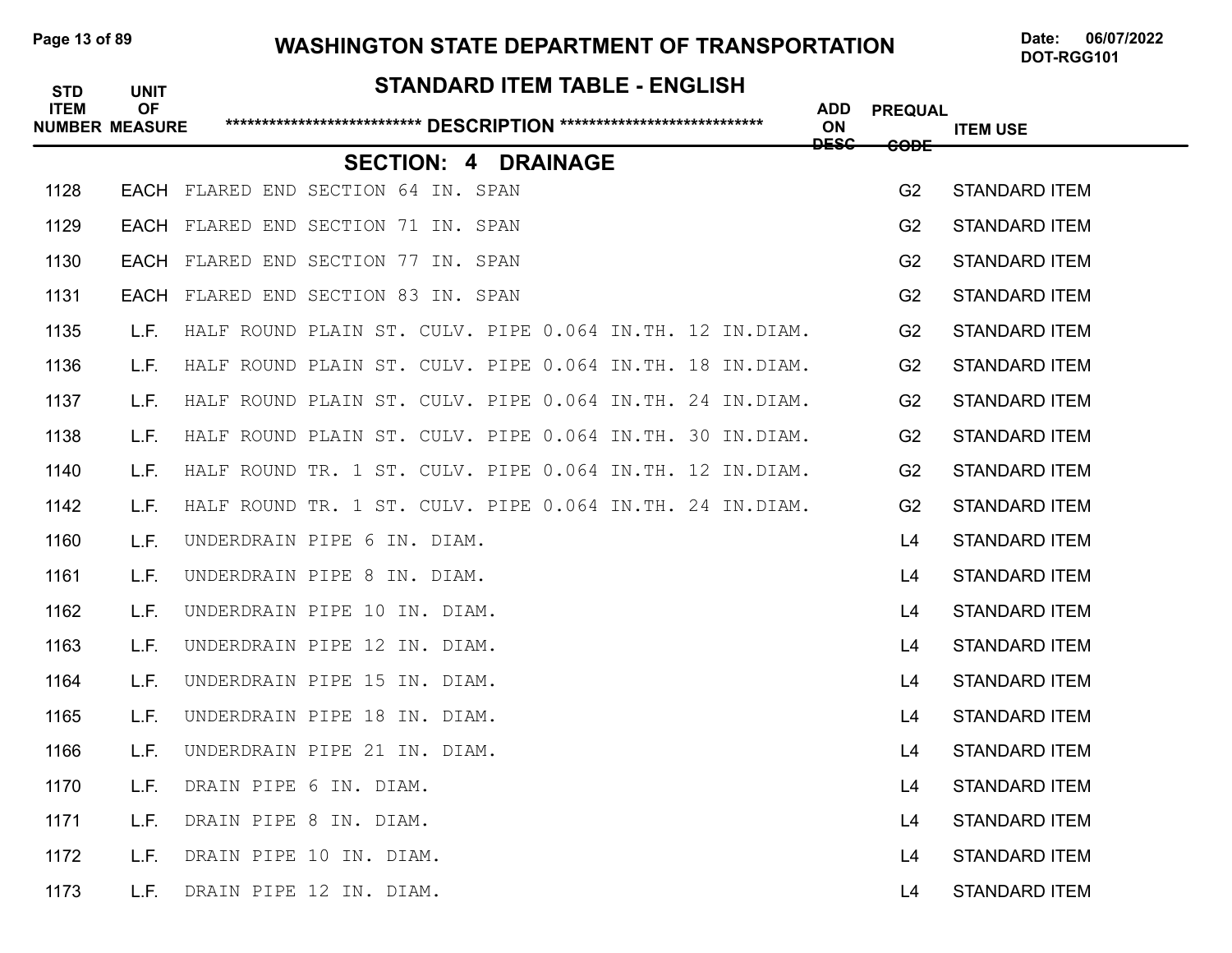## Page 14 of 89 **WASHINGTON STATE DEPARTMENT OF TRANSPORTATION** Date: 06/07/2022

| <b>STD</b>  | <b>UNIT</b>                        | <b>STANDARD ITEM TABLE - ENGLISH</b> |                  |                 |                      |
|-------------|------------------------------------|--------------------------------------|------------------|-----------------|----------------------|
| <b>ITEM</b> | <b>OF</b><br><b>NUMBER MEASURE</b> |                                      | <b>ADD</b><br>ON | <b>PREQUAL</b>  | <b>ITEM USE</b>      |
|             |                                    | <b>SECTION: 4</b><br><b>DRAINAGE</b> | <b>DESC</b>      | <del>CODE</del> |                      |
| 1174        | L.F.                               | DRAIN PIPE 15 IN. DIAM.              |                  | L4              | <b>STANDARD ITEM</b> |
| 1175        | L.F.                               | DRAIN PIPE 18 IN. DIAM.              |                  | L4              | <b>STANDARD ITEM</b> |
| 1176        | L.F.                               | DRAIN PIPE 21 IN. DIAM.              |                  | L4              | <b>STANDARD ITEM</b> |
| 1180        | L.F.                               | SCHEDULE A CULV. PIPE 12 IN. DIAM.   |                  | G <sub>2</sub>  | <b>STANDARD ITEM</b> |
| 1182        | L.F.                               | SCHEDULE A CULV. PIPE 18 IN. DIAM.   |                  | G <sub>2</sub>  | <b>STANDARD ITEM</b> |
| 1184        | L.F.                               | SCHEDULE A CULV. PIPE 24 IN. DIAM.   |                  | G2              | <b>STANDARD ITEM</b> |
| 1186        | L.F.                               | SCHEDULE A CULV. PIPE 30 IN. DIAM.   |                  | G <sub>2</sub>  | <b>STANDARD ITEM</b> |
| 1188        | L.F.                               | SCHEDULE B CULV. PIPE 12 IN. DIAM.   |                  | G2              | <b>STANDARD ITEM</b> |
| 1190        | L.F.                               | SCHEDULE B CULV. PIPE 18 IN. DIAM.   |                  | G <sub>2</sub>  | <b>STANDARD ITEM</b> |
| 1192        | L.F.                               | SCHEDULE B CULV. PIPE 24 IN. DIAM.   |                  | G <sub>2</sub>  | <b>STANDARD ITEM</b> |
| 1194        | L.F.                               | SCHEDULE B CULV. PIPE 30 IN. DIAM.   |                  | G <sub>2</sub>  | <b>STANDARD ITEM</b> |
| 1196        | L.F.                               | SCHEDULE C CULV. PIPE 12 IN. DIAM.   |                  | G <sub>2</sub>  | <b>STANDARD ITEM</b> |
| 1198        | L.F.                               | SCHEDULE C CULV. PIPE 18 IN. DIAM.   |                  | G <sub>2</sub>  | <b>STANDARD ITEM</b> |
| 1200        | L.F.                               | SCHEDULE C CULV. PIPE 24 IN. DIAM.   |                  | G <sub>2</sub>  | <b>STANDARD ITEM</b> |
| 1202        | L.F.                               | SCHEDULE C CULV. PIPE 30 IN. DIAM.   |                  | G <sub>2</sub>  | <b>STANDARD ITEM</b> |
| 1204        | L.F.                               | SCHEDULE D CULV. PIPE 12 IN. DIAM.   |                  | G <sub>2</sub>  | <b>STANDARD ITEM</b> |
| 1206        | L.F.                               | SCHEDULE D CULV. PIPE 18 IN. DIAM.   |                  | G <sub>2</sub>  | <b>STANDARD ITEM</b> |
| 1208        | L.F.                               | SCHEDULE D CULV. PIPE 24 IN. DIAM.   |                  | G <sub>2</sub>  | <b>STANDARD ITEM</b> |
| 1210        | L.F.                               | SCHEDULE D CULV. PIPE 30 IN. DIAM.   |                  | G <sub>2</sub>  | <b>STANDARD ITEM</b> |
| 1215        | L.F.                               | PLAIN CONC. CULV. PIPE 12 IN. DIAM.  |                  | G <sub>2</sub>  | <b>STANDARD ITEM</b> |
| 1216        | L.F.                               | PLAIN CONC. CULV. PIPE 18 IN. DIAM.  |                  | G <sub>2</sub>  | <b>STANDARD ITEM</b> |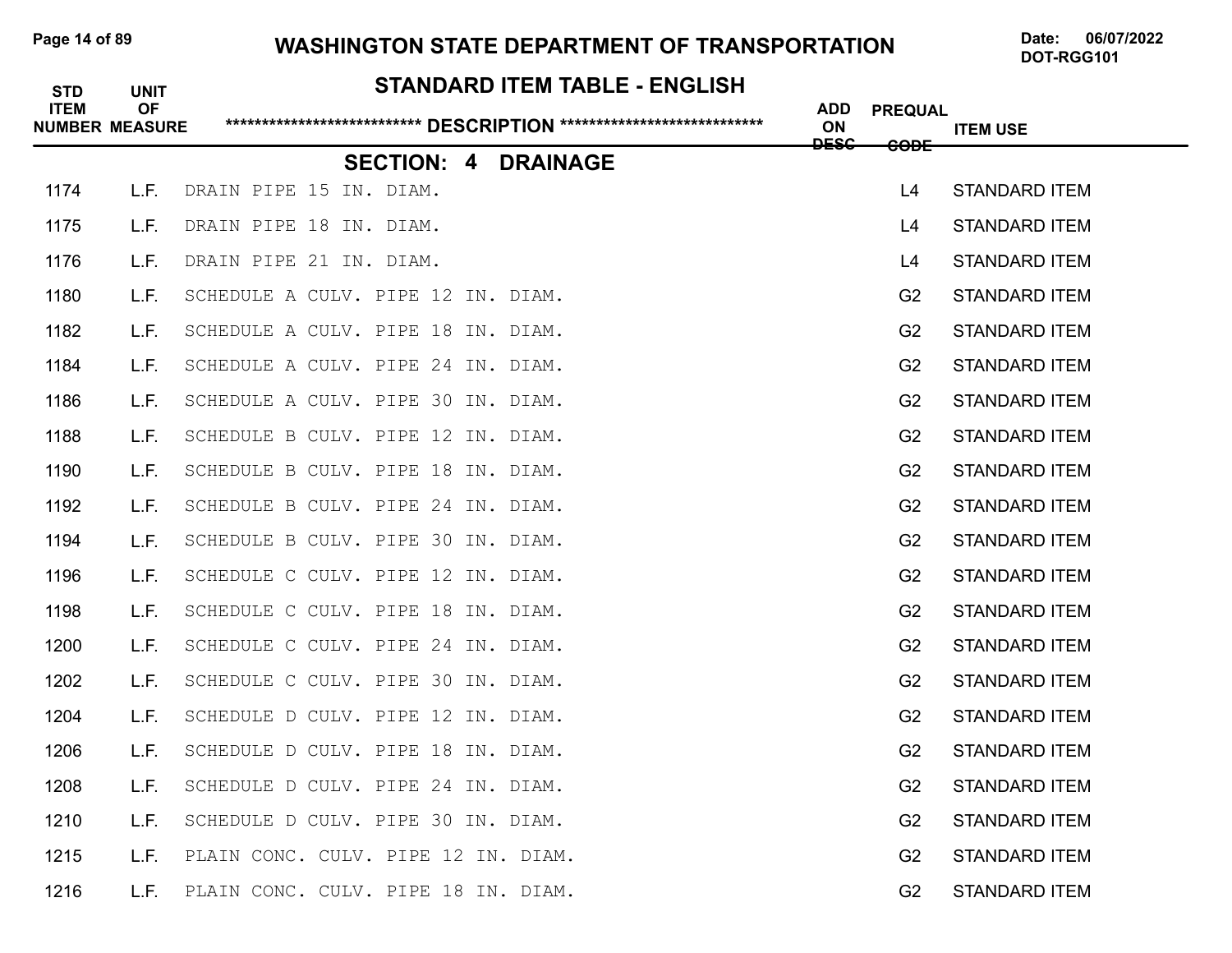## Page 15 of 89 **WASHINGTON STATE DEPARTMENT OF TRANSPORTATION** Date: 06/07/2022

# **STANDARD ITEM TABLE - ENGLISH ITEM OF ADD PREQUAL NUMBER MEASURE \*\*\*\*\*\*\*\*\*\*\*\*\*\*\*\*\*\*\*\*\*\*\*\*\*\*\* DESCRIPTION \*\*\*\*\*\*\*\*\*\*\*\*\*\*\*\*\*\*\*\*\*\*\*\*\*\*\*\* ON ITEM USE DESC CODE SECTION: 4 DRAINAGE** 1217 L.F. PLAIN CONC. CULV. PIPE 24 IN. DIAM. Same and the control of the G2 STANDARD ITEM 2992 L.F. SOLID WALL PVC CULV. PIPE 12 IN. DIAM. THE CONTROL STANDARD ITEM 2993 L.F. SOLID WALL PVC CULV. PIPE 15 IN. DIAM. G2 STANDARD ITEM 2994 L.F. SOLID WALL PVC CULV. PIPE 18 IN. DIAM. THE CONTROL STANDARD ITEM 2995 L.F. SOLID WALL PVC CULV. PIPE 24 IN. DIAM. G2 STANDARD ITEM 2996 L.F. SOLID WALL PVC CULV. PIPE 36 IN. DIAM. G2 STANDARD ITEM 2997 L.F. PROFILE WALL PVC CULV. PIPE 12 IN. DIAM. G2 STANDARD ITEM 2998 L.F. PROFILE WALL PVC CULV. PIPE 15 IN. DIAM. G2 STANDARD ITEM 2999 L.F. PROFILE WALL PVC CULV. PIPE 18 IN. DIAM. THE MANUS CONSTANDARD FOR THE M 3000 L.F. PROFILE WALL PVC CULV. PIPE 24 IN. DIAM. THE SAMILLY CONSTRIENT GASTANDARD ITEM 3001 L.F. PROFILE WALL PVC CULV. PIPE 36 IN. DIAM. G2 STANDARD ITEM 3008 L.F. CORRUGATED POLYETHYLENE CULV. PIPE 12 IN. DIAM. G2 STANDARD ITEM 3009 L.F. CORRUGATED POLYETHYLENE CULV. PIPE 15 IN. DIAM. G2 STANDARD ITEM 3010 L.F. CORRUGATED POLYETHYLENE CULV. PIPE 18 IN. DIAM. G2 STANDARD ITEM 3011 L.F. CORRUGATED POLYETHYLENE CULV. PIPE 24 IN. DIAM. G2 STANDARD ITEM 3012 L.F. CORRUGATED POLYETHYLENE CULV. PIPE 36 IN. DIAM. G2 STANDARD ITEM 3013 L.F. ST. RIB REINF POLYETHYLENE CULV. PIPE 24 IN. DIAM. **G2 STANDARD ITEM** 3014 L.F. ST. RIB REINF POLYETHYLENE CULV. PIPE 30 IN. DIAM. G2 STANDARD ITEM 3015 L.F. ST. RIB REINF POLYETHYLENE CULV. PIPE 36 IN. DIAM. G2 STANDARD ITEM 3016 L.F. HIGH-DENSITY POLYETHYLENE (HDPE) PIPE 12 IN. DIAM. G2 STANDARD ITEM 3017 L.F. HIGH-DENSITY POLYETHYLENE (HDPE) PIPE 18 IN. DIAM. G2 STANDARD ITEM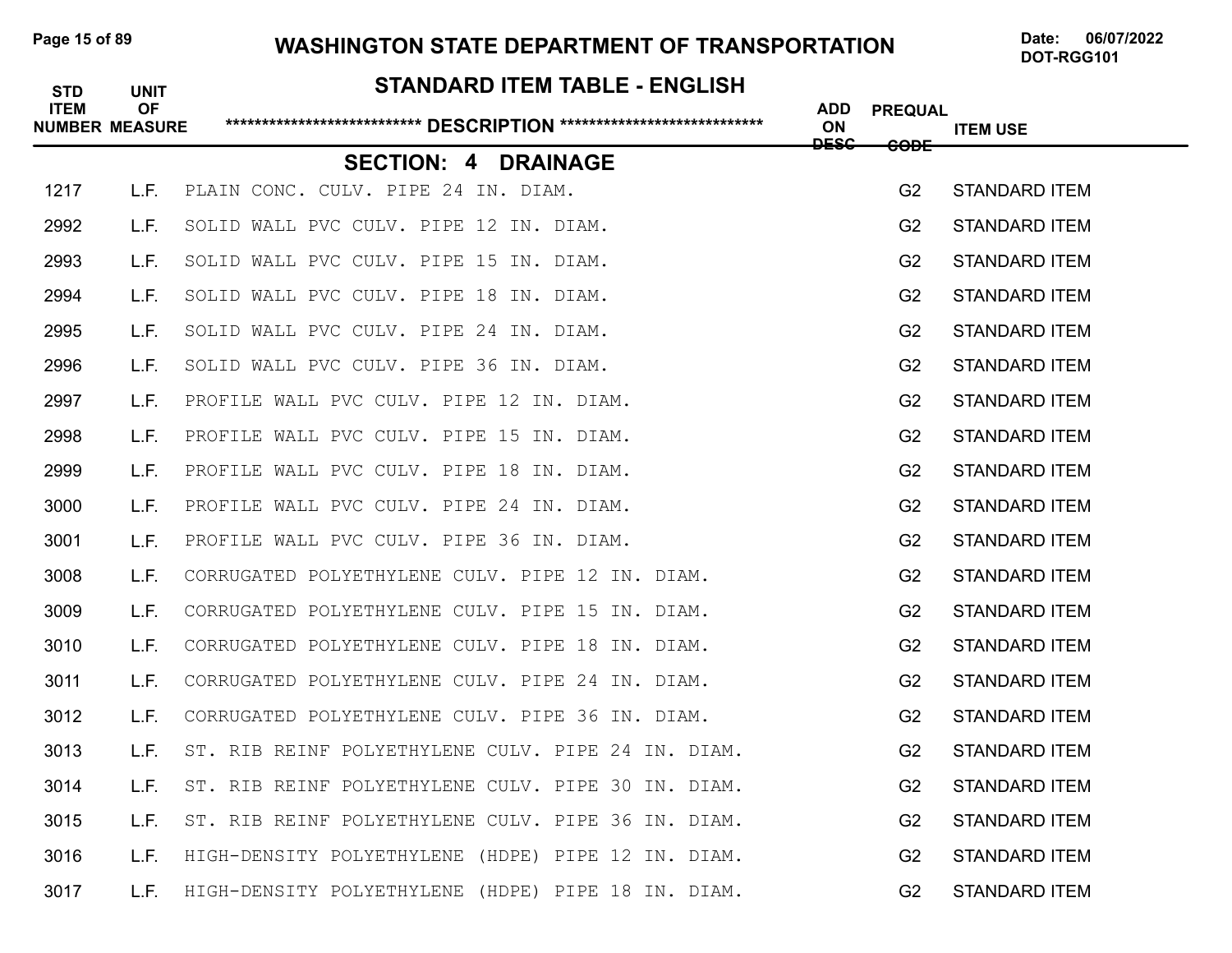#### Page 16 of 89 WASHINGTON STATE DEPARTMENT OF TRANSPORTATION Date: 06/07/2022

DOT-RGG101

# **STANDARD ITEM TABLE - ENGLISH ITEM OF ADD PREQUAL NUMBER MEASURE \*\*\*\*\*\*\*\*\*\*\*\*\*\*\*\*\*\*\*\*\*\*\*\*\*\*\* DESCRIPTION \*\*\*\*\*\*\*\*\*\*\*\*\*\*\*\*\*\*\*\*\*\*\*\*\*\*\*\* ON ITEM USE DESC CODE SECTION: 4 DRAINAGE** 3018 L.F. HIGH-DENSITY POLYETHYLENE (HDPE) PIPE 24 IN. DIAM. G2 STANDARD ITEM 3020 L.F. HIGH-DENSITY POLYETHYLENE (HDPE) PIPE 26 IN. DIAM. G2 STANDARD ITEM 3019 L.F. HIGH-DENSITY POLYETHYLENE (HDPE) PIPE 30 IN. DIAM. G2 STANDARD ITEM 3050 L.F. POLYPROPYLENE CULVERT PIPE 12 IN. DIAM. THE STANDARD TEM 3052 L.F. POLYPROPYLENE CULVERT PIPE 18 IN. DIAM. THE STANDARD ITEM 3054 L.F. POLYPROPYLENE CULVERT PIPE 24 IN. DIAM. T8 STANDARD ITEM 1220 L.F. CL. II REINF. CONC. CULV. PIPE 12 IN. DIAM. G2 STANDARD ITEM 1221 L.F. CL. II REINF. CONC. CULV. PIPE 15 IN. DIAM. G2 STANDARD ITEM 1222 L.F. CL. II REINF. CONC. CULV. PIPE 18 IN. DIAM. G2 STANDARD ITEM 1223 L.F. CL. II REINF. CONC. CULV. PIPE 21 IN. DIAM. G2 STANDARD ITEM 1224 L.F. CL. II REINF. CONC. CULV. PIPE 24 IN. DIAM. G2 STANDARD ITEM 1226 L.F. CL. II REINF. CONC. CULV. PIPE 30 IN. DIAM. G2 STANDARD ITEM 1228 L.F. CL. II REINF. CONC. CULV. PIPE 36 IN. DIAM. G2 STANDARD ITEM 1229 L.F. CL. II REINF. CONC. CULV. PIPE 42 IN. DIAM. G2 STANDARD ITEM 1230 L.F. CL. II REINF. CONC. CULV. PIPE 48 IN. DIAM. G2 STANDARD ITEM 1231 L.F. CL. II REINF. CONC. CULV. PIPE 54 IN. DIAM. G2 STANDARD ITEM 1232 L.F. CL. II REINF. CONC. CULV. PIPE 60 IN. DIAM. G2 STANDARD ITEM 1234 L.F. CL. II REINF. CONC. CULV. PIPE 72 IN. DIAM. G2 STANDARD ITEM 1236 L.F. CL. II REINF. CONC. CULV. PIPE 84 IN. DIAM. G2 STANDARD ITEM 1238 L.F. CL. II REINF. CONC. CULV. PIPE 96 IN. DIAM. G2 STANDARD ITEM 1245 L.F. CL. III REINF. CONC. CULV. PIPE 12 IN. DIAM. G2 STANDARD ITEM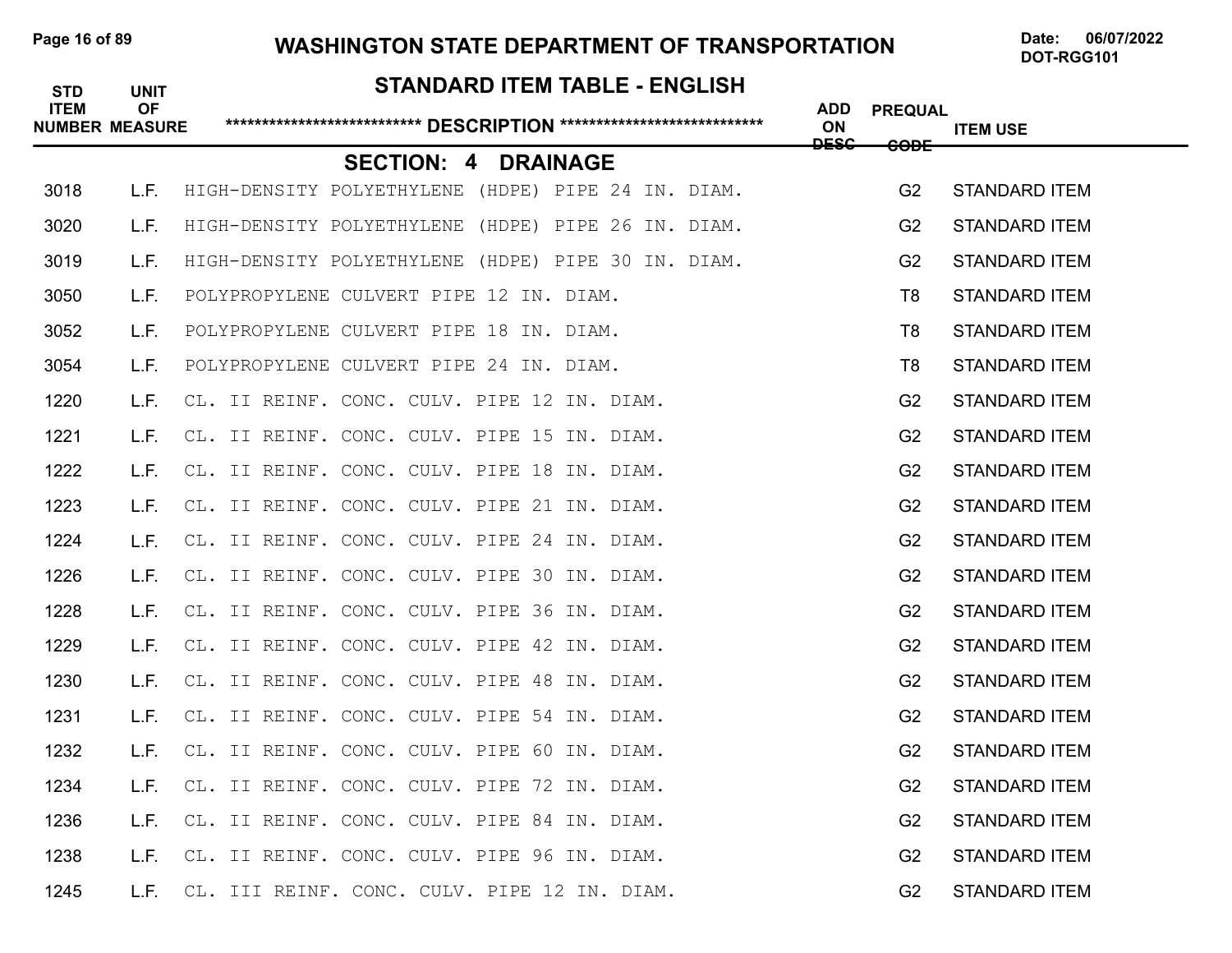# Page 17 of 89 **WASHINGTON STATE DEPARTMENT OF TRANSPORTATION** Date: 06/07/2022

# **STANDARD ITEM TABLE - ENGLISH ITEM OF ADD PREQUAL NUMBER MEASURE \*\*\*\*\*\*\*\*\*\*\*\*\*\*\*\*\*\*\*\*\*\*\*\*\*\*\* DESCRIPTION \*\*\*\*\*\*\*\*\*\*\*\*\*\*\*\*\*\*\*\*\*\*\*\*\*\*\*\* ON ITEM USE DESC CODE SECTION: 4 DRAINAGE** 1247 L.F. CL. III REINF. CONC. CULV. PIPE 18 IN. DIAM. G2 STANDARD ITEM 1248 L.F. CL. III REINF. CONC. CULV. PIPE 21 IN. DIAM. G2 STANDARD ITEM 1249 L.F. CL. III REINF. CONC. CULV. PIPE 24 IN. DIAM. G2 STANDARD ITEM 1251 L.F. CL. III REINF. CONC. CULV. PIPE 30 IN. DIAM. G2 STANDARD ITEM 1253 L.F. CL. III REINF. CONC. CULV. PIPE 36 IN. DIAM. G2 STANDARD ITEM 1254 L.F. CL. III REINF. CONC. CULV. PIPE 42 IN. DIAM. G2 STANDARD ITEM 1255 L.F. CL. III REINF. CONC. CULV. PIPE 48 IN. DIAM. G2 STANDARD ITEM 1256 L.F. CL. III REINF. CONC. CULV. PIPE 54 IN. DIAM. G2 STANDARD ITEM 1257 L.F. CL. III REINF. CONC. CULV. PIPE 60 IN. DIAM. G2 STANDARD ITEM 1270 L.F. CL. IV REINF. CONC. CULV. PIPE 12 IN. DIAM. G2 STANDARD ITEM 1271 L.F. CL. IV REINF. CONC. CULV. PIPE 15 IN. DIAM. G2 STANDARD ITEM 1272 L.F. CL. IV REINF. CONC. CULV. PIPE 18 IN. DIAM. G2 STANDARD ITEM 1274 L.F. CL. IV REINF. CONC. CULV. PIPE 24 IN. DIAM. G2 STANDARD ITEM 1276 L.F. CL. IV REINF. CONC. CULV. PIPE 30 IN. DIAM. G2 STANDARD ITEM 1278 L.F. CL. IV REINF. CONC. CULV. PIPE 36 IN. DIAM. G2 STANDARD ITEM 1279 L.F. CL. IV REINF. CONC. CULV. PIPE 42 IN. DIAM. G2 STANDARD ITEM 1280 L.F. CL. IV REINF. CONC. CULV. PIPE 48 IN. DIAM. G2 STANDARD ITEM 1281 L.F. CL. IV REINF. CONC. CULV. PIPE 54 IN. DIAM. G2 STANDARD ITEM 1282 L.F. CL. IV REINF. CONC. CULV. PIPE 60 IN. DIAM. G2 STANDARD ITEM 1284 L.F. CL. IV REINF. CONC. CULV. PIPE 72 IN. DIAM. G2 STANDARD ITEM 1290 L.F. CL. V REINF. CONC. CULV. PIPE 12 IN. DIAM. G2 STANDARD ITEM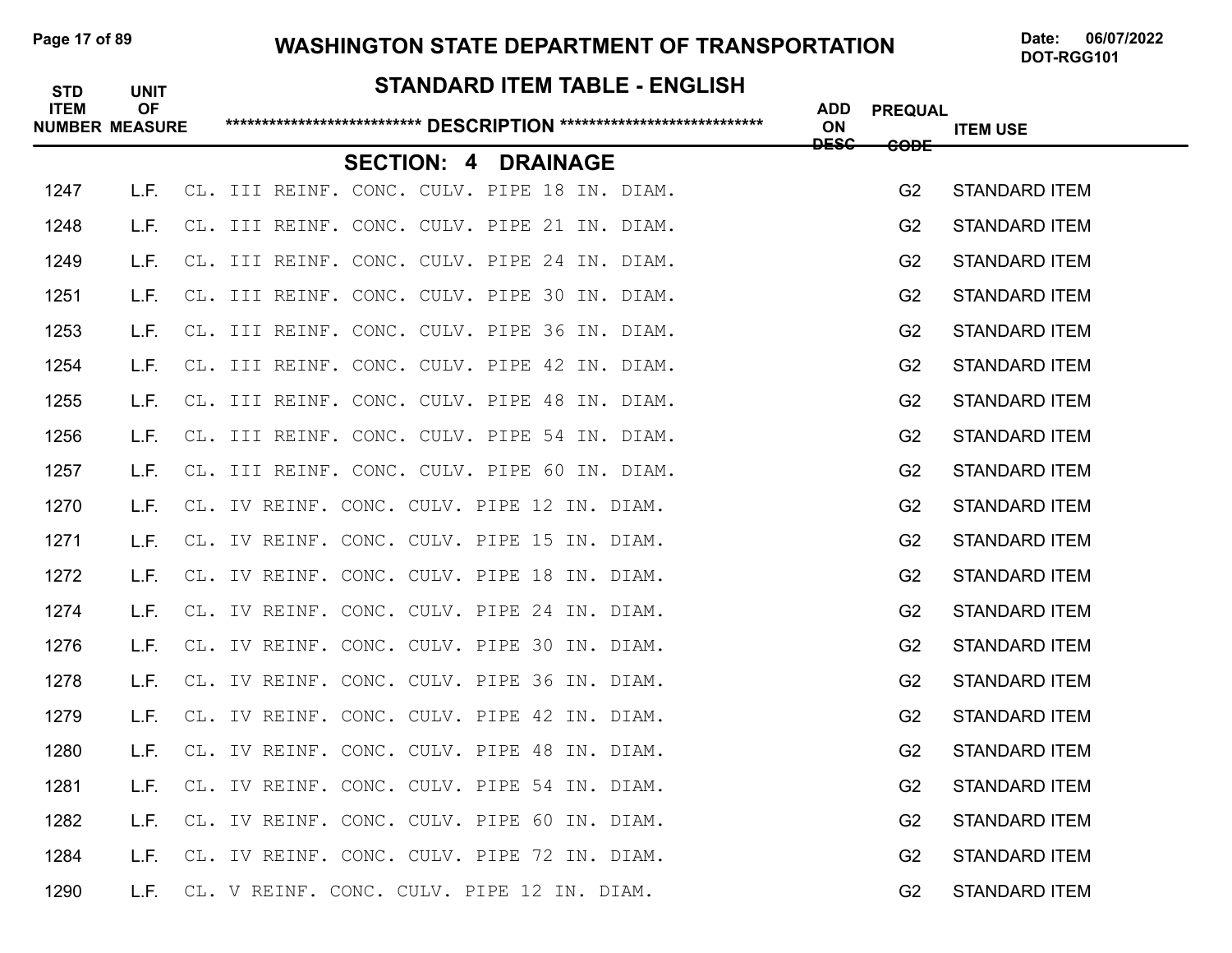#### Page 18 of 89 WASHINGTON STATE DEPARTMENT OF TRANSPORTATION Date: 06/07/2022

DOT-RGG101

#### **STANDARD ITEM TABLE - ENGLISH**

| <b>ITEM</b> | <b>OF</b><br><b>NUMBER MEASURE</b> |                                                 |                 | <b>ADD</b><br>ON<br><del>DESC</del> | <b>PREQUAL</b>  | <b>ITEM USE</b>      |
|-------------|------------------------------------|-------------------------------------------------|-----------------|-------------------------------------|-----------------|----------------------|
|             |                                    | <b>SECTION: 4</b>                               | <b>DRAINAGE</b> |                                     | <del>CODE</del> |                      |
| 1292        | L.F.                               | CL. V REINF. CONC. CULV. PIPE 18 IN. DIAM.      |                 |                                     | G <sub>2</sub>  | <b>STANDARD ITEM</b> |
| 1294        | L.F.                               | CL. V REINF. CONC. CULV. PIPE 24 IN. DIAM.      |                 |                                     | G <sub>2</sub>  | <b>STANDARD ITEM</b> |
| 1296        | L.F.                               | CL. V REINF. CONC. CULV. PIPE 30 IN. DIAM.      |                 |                                     | G2              | <b>STANDARD ITEM</b> |
| 1298        | L.F.                               | CL. V REINF. CONC. CULV. PIPE 36 IN. DIAM.      |                 |                                     | G2              | <b>STANDARD ITEM</b> |
| 1299        | L.F.                               | CL. V REINF. CONC. CULV. PIPE 42 IN. DIAM.      |                 |                                     | G <sub>2</sub>  | <b>STANDARD ITEM</b> |
| 1302        | L.F.                               | CL. V REINF. CONC. CULV. PIPE 60 IN. DIAM.      |                 |                                     | G <sub>2</sub>  | <b>STANDARD ITEM</b> |
| 1310        | L.F.                               | PLAIN ST. CULV. PIPE 0.064 IN. TH. 8 IN. DIAM.  |                 |                                     | G2              | <b>STANDARD ITEM</b> |
| 1311        | L.F.                               | PLAIN ST. CULV. PIPE 0.064 IN. TH. 10 IN. DIAM. |                 |                                     | G2              | <b>STANDARD ITEM</b> |
| 1312        | L.F.                               | PLAIN ST. CULV. PIPE 0.064 IN. TH. 12 IN. DIAM. |                 |                                     | G2              | <b>STANDARD ITEM</b> |
| 1319        | L.F.                               | PLAIN ST. CULV. PIPE 0.064 IN. TH. 15 IN. DIAM. |                 |                                     | G <sub>2</sub>  | <b>STANDARD ITEM</b> |
| 1313        | L.F.                               | PLAIN ST. CULV. PIPE 0.064 IN. TH. 18 IN. DIAM. |                 |                                     | G <sub>2</sub>  | <b>STANDARD ITEM</b> |
| 1314        | L.F.                               | PLAIN ST. CULV. PIPE 0.064 IN. TH. 24 IN. DIAM. |                 |                                     | G2              | <b>STANDARD ITEM</b> |
| 1315        | L.F.                               | PLAIN ST. CULV. PIPE 0.064 IN. TH. 30 IN. DIAM. |                 |                                     | G <sub>2</sub>  | <b>STANDARD ITEM</b> |
| 1316        | L.F.                               | PLAIN ST. CULV. PIPE 0.064 IN. TH. 36 IN. DIAM. |                 |                                     | G2              | <b>STANDARD ITEM</b> |
| 1317        | L.F.                               | PLAIN ST. CULV. PIPE 0.064 IN. TH. 42 IN. DIAM. |                 |                                     | G <sub>2</sub>  | <b>STANDARD ITEM</b> |
| 1318        | L.F.                               | PLAIN ST. CULV. PIPE 0.064 IN. TH. 48 IN. DIAM. |                 |                                     | G <sub>2</sub>  | <b>STANDARD ITEM</b> |
| 1320        | L.F.                               | PLAIN ST. CULV. PIPE 0.079 IN. TH. 18 IN. DIAM. |                 |                                     | G <sub>2</sub>  | <b>STANDARD ITEM</b> |
| 1321        | L.F.                               | PLAIN ST. CULV. PIPE 0.079 IN. TH. 24 IN. DIAM. |                 |                                     | G2              | <b>STANDARD ITEM</b> |
| 1322        | L.F.                               | PLAIN ST. CULV. PIPE 0.079 IN. TH. 30 IN. DIAM. |                 |                                     | G <sub>2</sub>  | <b>STANDARD ITEM</b> |
| 1323        | L.F.                               | PLAIN ST. CULV. PIPE 0.079 IN. TH. 36 IN. DIAM. |                 |                                     | G2              | <b>STANDARD ITEM</b> |
| 1324        | L.F.                               | PLAIN ST. CULV. PIPE 0.079 IN. TH. 42 IN. DIAM. |                 |                                     | G2              | <b>STANDARD ITEM</b> |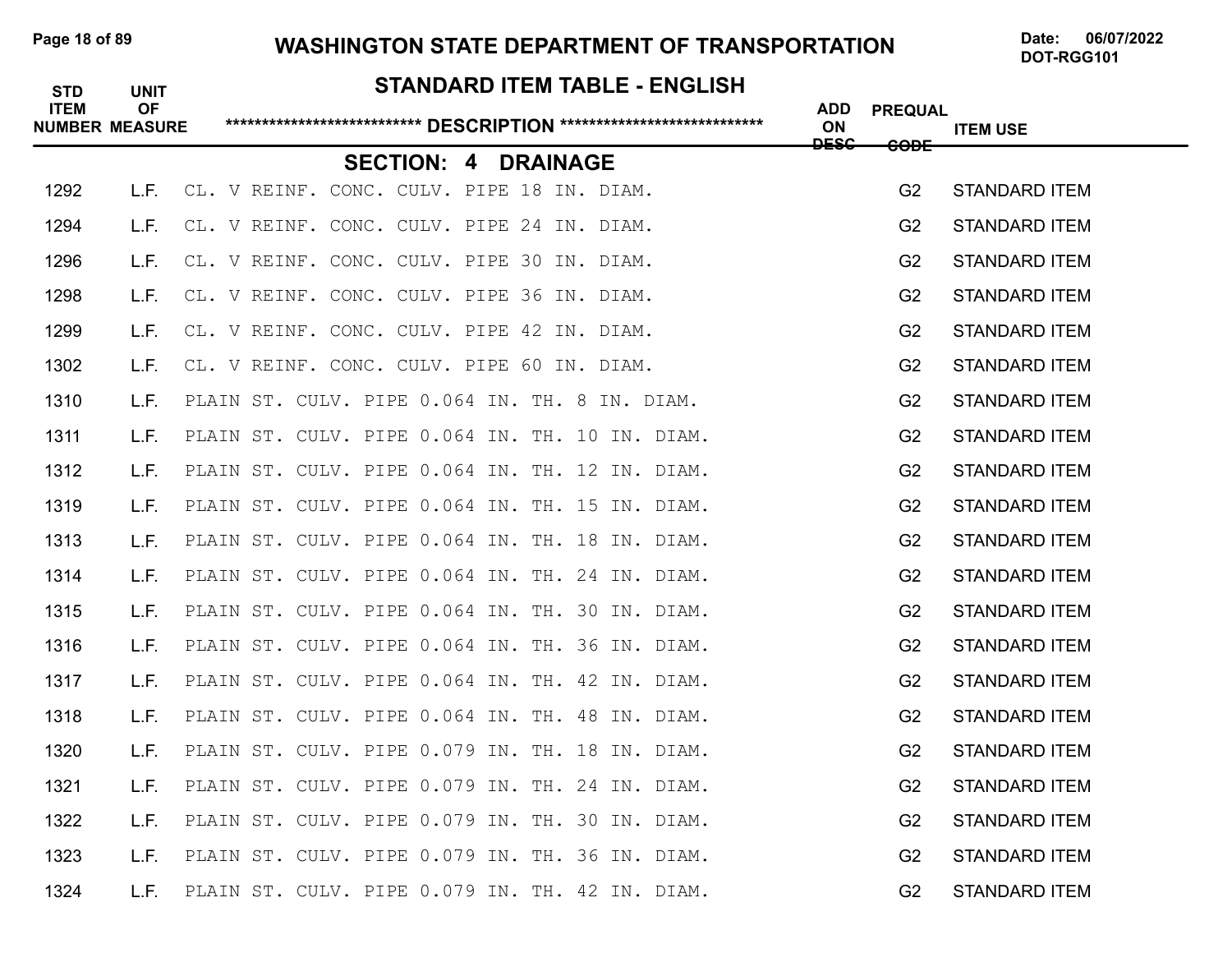# Page 19 of 89 **WASHINGTON STATE DEPARTMENT OF TRANSPORTATION** Date: 06/07/2022

# **STANDARD ITEM TABLE - ENGLISH ITEM OF ADD PREQUAL NUMBER MEASURE \*\*\*\*\*\*\*\*\*\*\*\*\*\*\*\*\*\*\*\*\*\*\*\*\*\*\* DESCRIPTION \*\*\*\*\*\*\*\*\*\*\*\*\*\*\*\*\*\*\*\*\*\*\*\*\*\*\*\* ON ITEM USE DESC CODE SECTION: 4 DRAINAGE** 1325 L.F. PLAIN ST. CULV. PIPE 0.079 IN. TH. 48 IN. DIAM. G2 STANDARD ITEM 1326 L.F. PLAIN ST. CULV. PIPE 0.079 IN. TH. 54 IN. DIAM. G2 STANDARD ITEM 1327 L.F. PLAIN ST. CULV. PIPE 0.109 IN. TH. 18 IN. DIAM. G2 STANDARD ITEM 1328 L.F. PLAIN ST. CULV. PIPE 0.109 IN. TH. 24 IN. DIAM. G2 STANDARD ITEM 1329 L.F. PLAIN ST. CULV. PIPE 0.109 IN. TH. 30 IN. DIAM. G2 STANDARD ITEM 1330 L.F. PLAIN ST. CULV. PIPE 0.109 IN. TH. 36 IN. DIAM. G2 STANDARD ITEM 1331 L.F. PLAIN ST. CULV. PIPE 0.109 IN. TH. 42 IN. DIAM. G2 STANDARD ITEM 1332 L.F. PLAIN ST. CULV. PIPE 0.109 IN. TH. 48 IN. DIAM. G2 STANDARD ITEM 1333 L.F. PLAIN ST. CULV. PIPE 0.109 IN. TH. 54 IN. DIAM. G2 STANDARD ITEM 1334 L.F. PLAIN ST. CULV. PIPE 0.109 IN. TH. 60 IN. DIAM. G2 STANDARD ITEM 1336 L.F. PLAIN ST. CULV. PIPE 0.138 IN. TH. 30 IN. DIAM. G2 STANDARD ITEM 1338 L.F. PLAIN ST. CULV. PIPE 0.138 IN. TH. 42 IN. DIAM. G2 STANDARD ITEM 1340 L.F. PLAIN ST. CULV. PIPE 0.138 IN. TH. 54 IN. DIAM. G2 STANDARD ITEM 1341 L.F. PLAIN ST. CULV. PIPE 0.138 IN. TH. 60 IN. DIAM. G2 STANDARD ITEM 1343 L.F. PLAIN ST. CULV. PIPE 0.138 IN. TH. 72 IN. DIAM. G2 STANDARD ITEM 1345 L.F. PLAIN ST. CULV. PIPE 0.168 IN. TH. 36 IN. DIAM. G2 STANDARD ITEM 1349 L.F. PLAIN ST. CULV. PIPE 0.168 IN. TH. 60 IN. DIAM. G2 STANDARD ITEM 1351 L.F. PLAIN ST. CULV. PIPE 0.168 IN. TH. 72 IN. DIAM. G2 STANDARD ITEM 1352 L.F. PLAIN ST. CULV. PIPE 0.168 IN. TH. 78 IN. DIAM. G2 STANDARD ITEM 1353 L.F. PLAIN ST. CULV. PIPE 0.168 IN. TH. 84 IN. DIAM. G2 STANDARD ITEM 1360 L.F. TR. 1 ST. CULV. PIPE 0.064 IN. TH. 8 IN. DIAM. G2 STANDARD ITEM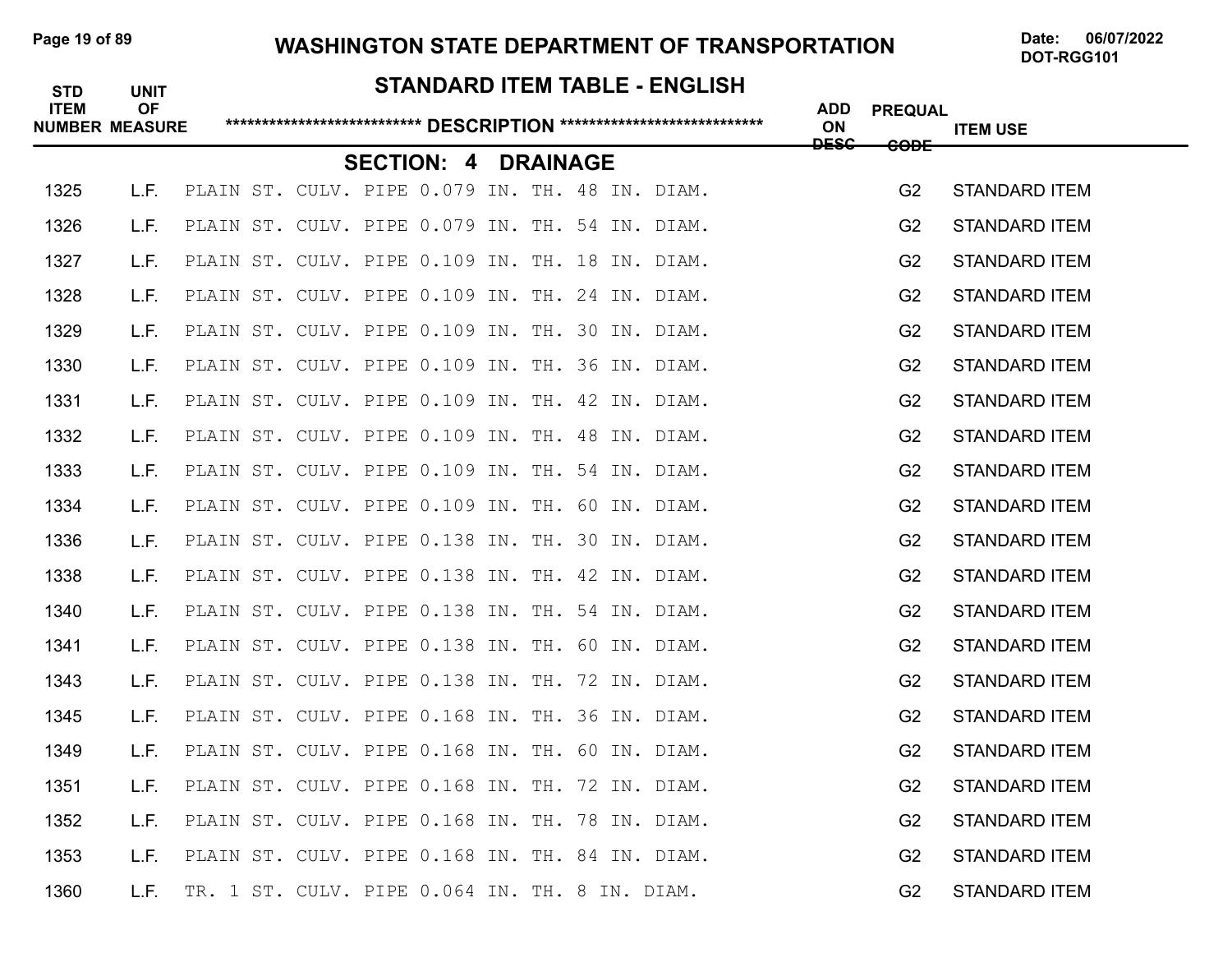#### Page 20 of 89 **WASHINGTON STATE DEPARTMENT OF TRANSPORTATION** Date: 06/07/2022

| <b>STD</b>  | <b>UNIT</b>                        |       |  |  |                                                 |  |  | <b>STANDARD ITEM TABLE - ENGLISH</b>            |                  |                 |                      |
|-------------|------------------------------------|-------|--|--|-------------------------------------------------|--|--|-------------------------------------------------|------------------|-----------------|----------------------|
| <b>ITEM</b> | <b>OF</b><br><b>NUMBER MEASURE</b> |       |  |  |                                                 |  |  |                                                 | <b>ADD</b><br>ON | <b>PREQUAL</b>  | <b>ITEM USE</b>      |
|             |                                    |       |  |  | <b>SECTION: 4 DRAINAGE</b>                      |  |  |                                                 | <b>DESC</b>      | <del>CODE</del> |                      |
| 1362        | L.F.                               |       |  |  |                                                 |  |  | TR. 1 ST. CULV. PIPE 0.064 IN. TH. 12 IN. DIAM. |                  | G <sub>2</sub>  | <b>STANDARD ITEM</b> |
| 1363        | L.F.                               | TR. 1 |  |  | ST. CULV. PIPE 0.064 IN. TH. 18 IN. DIAM.       |  |  |                                                 |                  | G <sub>2</sub>  | <b>STANDARD ITEM</b> |
| 1364        | L.F.                               |       |  |  | TR. 1 ST. CULV. PIPE 0.064 IN. TH. 24 IN. DIAM. |  |  |                                                 |                  | G <sub>2</sub>  | <b>STANDARD ITEM</b> |
| 1365        | L.F.                               |       |  |  | TR. 1 ST. CULV. PIPE 0.064 IN. TH. 30 IN. DIAM. |  |  |                                                 |                  | G <sub>2</sub>  | <b>STANDARD ITEM</b> |
| 1366        | L.F.                               |       |  |  | TR. 1 ST. CULV. PIPE 0.064 IN. TH. 36 IN. DIAM. |  |  |                                                 |                  | G <sub>2</sub>  | <b>STANDARD ITEM</b> |
| 1368        | L.F.                               |       |  |  | TR. 1 ST. CULV. PIPE 0.064 IN. TH. 48 IN. DIAM. |  |  |                                                 |                  | G <sub>2</sub>  | <b>STANDARD ITEM</b> |
| 1371        | L.F.                               |       |  |  | TR. 1 ST. CULV. PIPE 0.079 IN. TH. 24 IN. DIAM. |  |  |                                                 |                  | G <sub>2</sub>  | <b>STANDARD ITEM</b> |
| 1372        | L.F.                               |       |  |  | TR. 1 ST. CULV. PIPE 0.079 IN. TH. 30 IN. DIAM. |  |  |                                                 |                  | G <sub>2</sub>  | <b>STANDARD ITEM</b> |
| 1375        | L.F.                               |       |  |  | TR. 1 ST. CULV. PIPE 0.079 IN. TH. 48 IN. DIAM. |  |  |                                                 |                  | G <sub>2</sub>  | <b>STANDARD ITEM</b> |
| 1378        | L.F.                               | TR. 1 |  |  | ST. CULV. PIPE 0.109 IN. TH. 24 IN. DIAM.       |  |  |                                                 |                  | G <sub>2</sub>  | <b>STANDARD ITEM</b> |
| 1379        | L.F.                               |       |  |  | TR. 1 ST. CULV. PIPE 0.109 IN. TH. 30 IN. DIAM. |  |  |                                                 |                  | G <sub>2</sub>  | <b>STANDARD ITEM</b> |
| 1380        | L.F.                               |       |  |  | TR. 1 ST. CULV. PIPE 0.109 IN. TH. 36 IN. DIAM. |  |  |                                                 |                  | G <sub>2</sub>  | <b>STANDARD ITEM</b> |
| 1381        | L.F.                               |       |  |  | TR. 1 ST. CULV. PIPE 0.109 IN. TH. 42 IN. DIAM. |  |  |                                                 |                  | G <sub>2</sub>  | <b>STANDARD ITEM</b> |
| 1384        | L.F.                               |       |  |  | TR. 1 ST. CULV. PIPE 0.109 IN. TH. 60 IN. DIAM. |  |  |                                                 |                  | G <sub>2</sub>  | <b>STANDARD ITEM</b> |
| 1387        | L.F.                               |       |  |  | TR. 1 ST. CULV. PIPE 0.138 IN. TH. 36 IN. DIAM. |  |  |                                                 |                  | G <sub>2</sub>  | <b>STANDARD ITEM</b> |
| 1389        | L.F.                               | TR. 1 |  |  | ST. CULV. PIPE 0.138 IN. TH. 48 IN. DIAM.       |  |  |                                                 |                  | G <sub>2</sub>  | <b>STANDARD ITEM</b> |
| 1390        | L.F.                               |       |  |  | TR. 1 ST. CULV. PIPE 0.138 IN. TH. 54 IN. DIAM. |  |  |                                                 |                  | G <sub>2</sub>  | <b>STANDARD ITEM</b> |
| 1393        | L.F.                               |       |  |  | TR. 1 ST. CULV. PIPE 0.138 IN. TH. 72 IN. DIAM. |  |  |                                                 |                  | G <sub>2</sub>  | <b>STANDARD ITEM</b> |
| 1399        | L.F.                               |       |  |  | TR. 1 ST. CULV. PIPE 0.168 IN. TH. 60 IN. DIAM. |  |  |                                                 |                  | G <sub>2</sub>  | <b>STANDARD ITEM</b> |
| 1400        | L.F.                               |       |  |  | TR. 1 ST. CULV. PIPE 0.168 IN. TH. 66 IN. DIAM. |  |  |                                                 |                  | G <sub>2</sub>  | <b>STANDARD ITEM</b> |
| 1403        | L.F.                               |       |  |  |                                                 |  |  | TR. 1 ST. CULV. PIPE 0.168 IN. TH. 84 IN. DIAM. |                  | G <sub>2</sub>  | STANDARD ITEM        |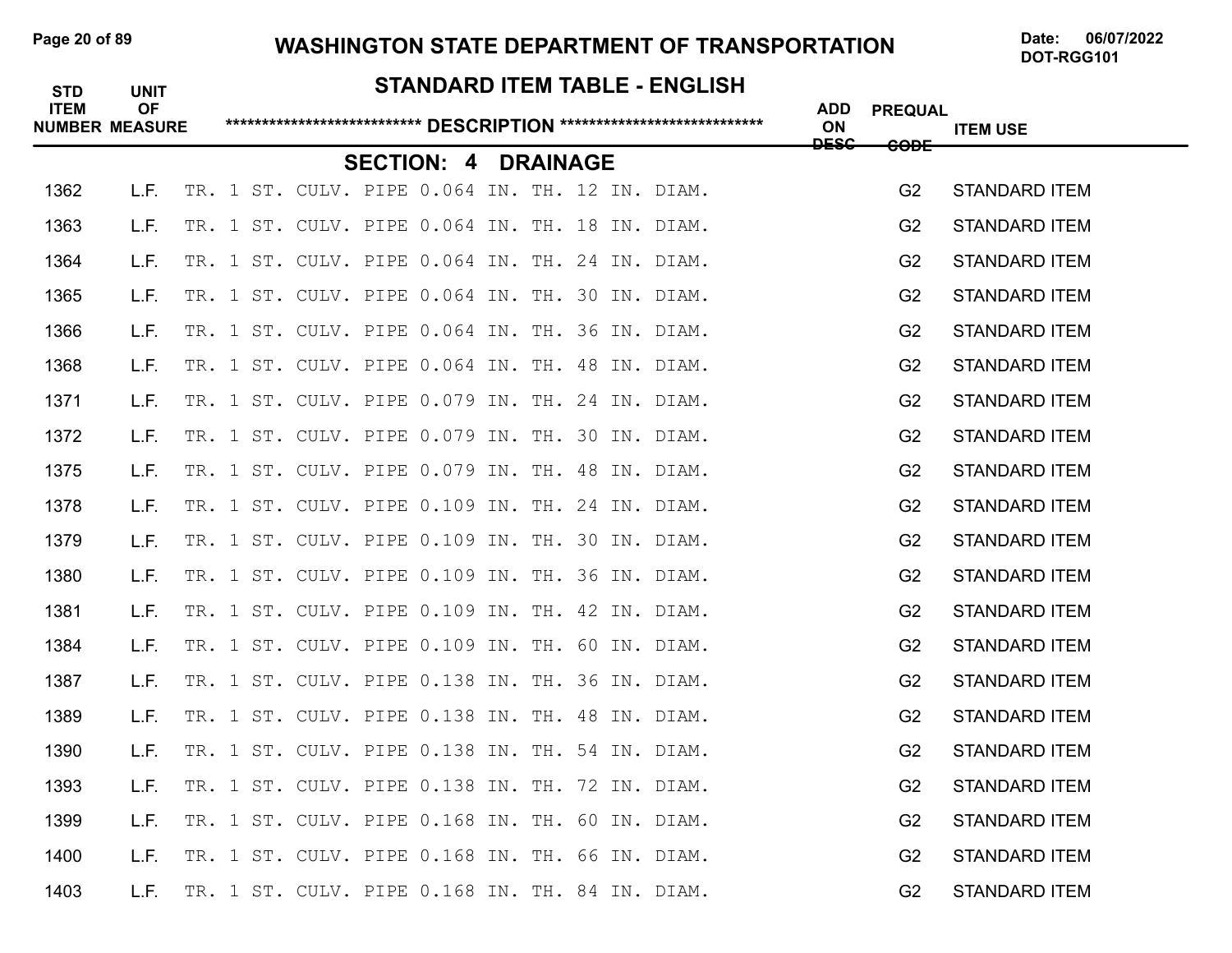#### Page 21 of 89 WASHINGTON STATE DEPARTMENT OF TRANSPORTATION Date: 06/07/2022

| <b>STD</b><br><b>ITEM</b> | <b>UNIT</b><br><b>OF</b> |  |  |                                                |                 |  | STANDARD ITEM TABLE - ENGLISH                   | <b>ADD</b>        | <b>PREQUAL</b>  |                      |
|---------------------------|--------------------------|--|--|------------------------------------------------|-----------------|--|-------------------------------------------------|-------------------|-----------------|----------------------|
| <b>NUMBER MEASURE</b>     |                          |  |  |                                                |                 |  |                                                 | ON<br><b>DESC</b> | <del>CODE</del> | <b>ITEM USE</b>      |
|                           |                          |  |  | <b>SECTION: 4</b>                              | <b>DRAINAGE</b> |  |                                                 |                   |                 |                      |
| 1410                      | L.F.                     |  |  | TR. 2 ST. CULV. PIPE 0.064 IN. TH. 8 IN. DIAM. |                 |  |                                                 |                   | G <sub>2</sub>  | <b>STANDARD ITEM</b> |
| 1412                      | L.F.                     |  |  |                                                |                 |  | TR. 2 ST. CULV. PIPE 0.064 IN. TH. 12 IN. DIAM. |                   | G <sub>2</sub>  | <b>STANDARD ITEM</b> |
| 1413                      | L.F.                     |  |  |                                                |                 |  | TR. 2 ST. CULV. PIPE 0.064 IN. TH. 18 IN. DIAM. |                   | G <sub>2</sub>  | <b>STANDARD ITEM</b> |
| 1414                      | L.F.                     |  |  |                                                |                 |  | TR. 2 ST. CULV. PIPE 0.064 IN. TH. 24 IN. DIAM. |                   | G <sub>2</sub>  | <b>STANDARD ITEM</b> |
| 1415                      | L.F.                     |  |  |                                                |                 |  | TR. 2 ST. CULV. PIPE 0.064 IN. TH. 30 IN. DIAM. |                   | G <sub>2</sub>  | <b>STANDARD ITEM</b> |
| 1416                      | L.F.                     |  |  |                                                |                 |  | TR. 2 ST. CULV. PIPE 0.064 IN. TH. 36 IN. DIAM. |                   | G <sub>2</sub>  | <b>STANDARD ITEM</b> |
| 1417                      | L.F.                     |  |  |                                                |                 |  | TR. 2 ST. CULV. PIPE 0.064 IN. TH. 42 IN. DIAM. |                   | G <sub>2</sub>  | <b>STANDARD ITEM</b> |
| 1418                      | L.F.                     |  |  |                                                |                 |  | TR. 2 ST. CULV. PIPE 0.064 IN. TH. 48 IN. DIAM. |                   | G <sub>2</sub>  | <b>STANDARD ITEM</b> |
| 1419                      | L.F.                     |  |  |                                                |                 |  | TR. 2 ST. CULV. PIPE 0.079 IN. TH. 12 IN. DIAM. |                   | G <sub>2</sub>  | <b>STANDARD ITEM</b> |
| 1420                      | L.F.                     |  |  |                                                |                 |  | TR. 2 ST. CULV. PIPE 0.079 IN. TH. 18 IN. DIAM. |                   | G <sub>2</sub>  | <b>STANDARD ITEM</b> |
| 1421                      | L.F.                     |  |  |                                                |                 |  | TR. 2 ST. CULV. PIPE 0.079 IN. TH. 24 IN. DIAM. |                   | G <sub>2</sub>  | <b>STANDARD ITEM</b> |
| 1422                      | L.F.                     |  |  |                                                |                 |  | TR. 2 ST. CULV. PIPE 0.079 IN. TH. 30 IN. DIAM. |                   | G <sub>2</sub>  | <b>STANDARD ITEM</b> |
| 1423                      | L.F.                     |  |  |                                                |                 |  | TR. 2 ST. CULV. PIPE 0.079 IN. TH. 36 IN. DIAM. |                   | G <sub>2</sub>  | <b>STANDARD ITEM</b> |
| 1424                      | L.F.                     |  |  |                                                |                 |  | TR. 2 ST. CULV. PIPE 0.079 IN. TH. 42 IN. DIAM. |                   | G <sub>2</sub>  | <b>STANDARD ITEM</b> |
| 1425                      | L.F.                     |  |  |                                                |                 |  | TR. 2 ST. CULV. PIPE 0.079 IN. TH. 48 IN. DIAM. |                   | G <sub>2</sub>  | <b>STANDARD ITEM</b> |
| 1426                      | L.F.                     |  |  |                                                |                 |  | TR. 2 ST. CULV. PIPE 0.079 IN. TH. 54 IN. DIAM. |                   | G <sub>2</sub>  | <b>STANDARD ITEM</b> |
| 1427                      | L.F.                     |  |  |                                                |                 |  | TR. 2 ST. CULV. PIPE 0.109 IN. TH. 18 IN. DIAM. |                   | G <sub>2</sub>  | <b>STANDARD ITEM</b> |
| 1428                      | L.F.                     |  |  |                                                |                 |  | TR. 2 ST. CULV. PIPE 0.109 IN. TH. 24 IN. DIAM. |                   | G <sub>2</sub>  | <b>STANDARD ITEM</b> |
| 1429                      | L.F.                     |  |  |                                                |                 |  | TR. 2 ST. CULV. PIPE 0.109 IN. TH. 30 IN. DIAM. |                   | G <sub>2</sub>  | <b>STANDARD ITEM</b> |
| 1430                      | L.F.                     |  |  |                                                |                 |  | TR. 2 ST. CULV. PIPE 0.109 IN. TH. 36 IN. DIAM. |                   | G <sub>2</sub>  | <b>STANDARD ITEM</b> |
| 1432                      | L.F.                     |  |  |                                                |                 |  | TR. 2 ST. CULV. PIPE 0.109 IN. TH. 48 IN. DIAM. |                   | G <sub>2</sub>  | <b>STANDARD ITEM</b> |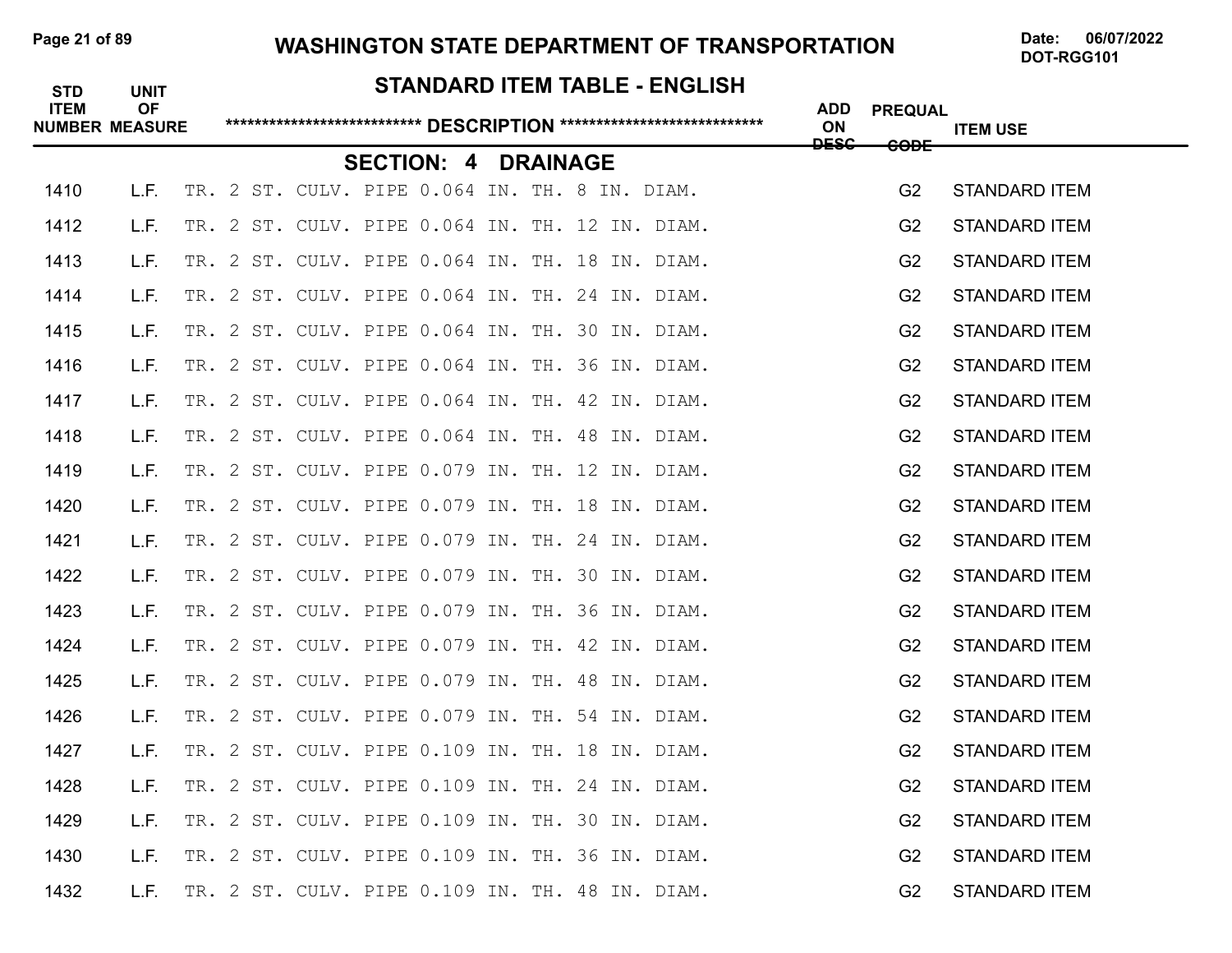#### Page 22 of 89 **WASHINGTON STATE DEPARTMENT OF TRANSPORTATION** Date: 06/07/2022

| <b>STD</b><br><b>ITEM</b> | <b>UNIT</b><br><b>OF</b> |  |  |                                                 |                 |  | STANDARD ITEM TABLE - ENGLISH                   | <b>ADD</b>        | <b>PREQUAL</b>  |                      |
|---------------------------|--------------------------|--|--|-------------------------------------------------|-----------------|--|-------------------------------------------------|-------------------|-----------------|----------------------|
| <b>NUMBER MEASURE</b>     |                          |  |  |                                                 |                 |  |                                                 | ON<br><b>DESC</b> | <del>CODE</del> | <b>ITEM USE</b>      |
|                           |                          |  |  | <b>SECTION: 4</b>                               | <b>DRAINAGE</b> |  |                                                 |                   |                 |                      |
| 1433                      | L.F.                     |  |  |                                                 |                 |  | TR. 2 ST. CULV. PIPE 0.109 IN. TH. 54 IN. DIAM. |                   | G <sub>2</sub>  | <b>STANDARD ITEM</b> |
| 1434                      | L.F.                     |  |  |                                                 |                 |  | TR. 2 ST. CULV. PIPE 0.109 IN. TH. 60 IN. DIAM. |                   | G <sub>2</sub>  | <b>STANDARD ITEM</b> |
| 1435                      | L.F.                     |  |  | TR. 2 ST. CULV. PIPE 0.109 IN. TH. 66 IN. DIAM. |                 |  |                                                 |                   | G <sub>2</sub>  | <b>STANDARD ITEM</b> |
| 1437                      | L.F.                     |  |  |                                                 |                 |  | TR. 2 ST. CULV. PIPE 0.138 IN. TH. 36 IN. DIAM. |                   | G <sub>2</sub>  | <b>STANDARD ITEM</b> |
| 1438                      | L.F.                     |  |  |                                                 |                 |  | TR. 2 ST. CULV. PIPE 0.138 IN. TH. 42 IN. DIAM. |                   | G <sub>2</sub>  | <b>STANDARD ITEM</b> |
| 1441                      | L.F.                     |  |  |                                                 |                 |  | TR. 2 ST. CULV. PIPE 0.138 IN. TH. 60 IN. DIAM. |                   | G <sub>2</sub>  | <b>STANDARD ITEM</b> |
| 1443                      | L.F.                     |  |  | TR. 2 ST. CULV. PIPE 0.138 IN. TH. 72 IN. DIAM. |                 |  |                                                 |                   | G <sub>2</sub>  | <b>STANDARD ITEM</b> |
| 1445                      | L.F.                     |  |  | TR. 2 ST. CULV. PIPE 0.168 IN. TH. 36 IN. DIAM. |                 |  |                                                 |                   | G <sub>2</sub>  | <b>STANDARD ITEM</b> |
| 1447                      | L.F.                     |  |  | TR. 2 ST. CULV. PIPE 0.168 IN. TH. 48 IN. DIAM. |                 |  |                                                 |                   | G <sub>2</sub>  | <b>STANDARD ITEM</b> |
| 1449                      | L.F.                     |  |  | TR. 2 ST. CULV. PIPE 0.168 IN. TH. 60 IN. DIAM. |                 |  |                                                 |                   | G <sub>2</sub>  | <b>STANDARD ITEM</b> |
| 1450                      | L.F.                     |  |  | TR. 2 ST. CULV. PIPE 0.168 IN. TH. 66 IN. DIAM. |                 |  |                                                 |                   | G <sub>2</sub>  | <b>STANDARD ITEM</b> |
| 1451                      | L.F.                     |  |  | TR. 2 ST. CULV. PIPE 0.168 IN. TH. 72 IN. DIAM. |                 |  |                                                 |                   | G <sub>2</sub>  | <b>STANDARD ITEM</b> |
| 1453                      | L.F.                     |  |  | TR. 2 ST. CULV. PIPE 0.168 IN. TH. 84 IN. DIAM. |                 |  |                                                 |                   | G <sub>2</sub>  | <b>STANDARD ITEM</b> |
| 1462                      | L.F.                     |  |  |                                                 |                 |  | TR. 3 ST. CULV. PIPE 0.064 IN. TH. 12 IN. DIAM. |                   | G <sub>2</sub>  | <b>STANDARD ITEM</b> |
| 1463                      | L.F.                     |  |  | TR. 3 ST. CULV. PIPE 0.064 IN. TH. 18 IN. DIAM. |                 |  |                                                 |                   | G <sub>2</sub>  | <b>STANDARD ITEM</b> |
| 1513                      | L.F.                     |  |  | TR. 4 ST. CULV. PIPE 0.064 IN. TH. 18 IN. DIAM. |                 |  |                                                 |                   | G <sub>2</sub>  | <b>STANDARD ITEM</b> |
| 1514                      | L.F.                     |  |  | TR. 4 ST. CULV. PIPE 0.064 IN. TH. 24 IN. DIAM. |                 |  |                                                 |                   | G <sub>2</sub>  | <b>STANDARD ITEM</b> |
| 1516                      | L.F.                     |  |  | TR. 4 ST. CULV. PIPE 0.064 IN. TH. 36 IN. DIAM. |                 |  |                                                 |                   | G <sub>2</sub>  | <b>STANDARD ITEM</b> |
| 1534                      | L.F.                     |  |  | TR. 4 ST. CULV. PIPE 0.109 IN. TH. 60 IN. DIAM. |                 |  |                                                 |                   | G <sub>2</sub>  | <b>STANDARD ITEM</b> |
| 1539                      | L.F.                     |  |  | TR. 4 ST. CULV. PIPE 0.138 IN. TH. 48 IN. DIAM. |                 |  |                                                 |                   | G <sub>2</sub>  | <b>STANDARD ITEM</b> |
| 1545                      | L.F.                     |  |  | TR. 4 ST. CULV. PIPE 0.168 IN. TH. 36 IN. DIAM. |                 |  |                                                 |                   | G <sub>2</sub>  | <b>STANDARD ITEM</b> |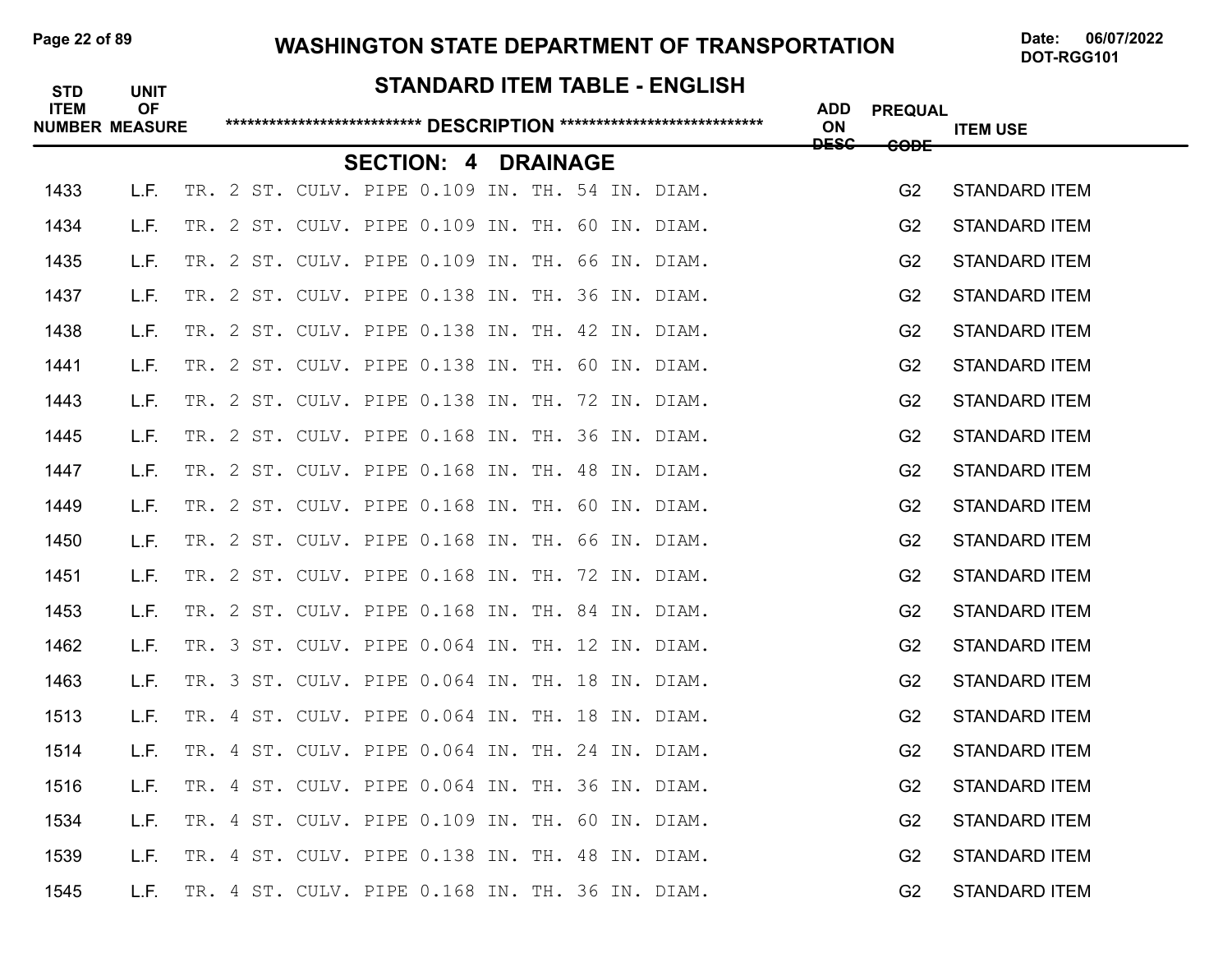#### Page 23 of 89 **WASHINGTON STATE DEPARTMENT OF TRANSPORTATION** Date: 06/07/2022

| <b>STD</b><br><b>ITEM</b><br><b>NUMBER MEASURE</b> | <b>UNIT</b><br><b>OF</b> |  |                                                 |                   |  |                 |  | <b>STANDARD ITEM TABLE - ENGLISH</b>               | <b>ADD</b><br>ON | <b>PREQUAL</b> | <b>ITEM USE</b>      |
|----------------------------------------------------|--------------------------|--|-------------------------------------------------|-------------------|--|-----------------|--|----------------------------------------------------|------------------|----------------|----------------------|
|                                                    |                          |  |                                                 | <b>SECTION: 4</b> |  | <b>DRAINAGE</b> |  |                                                    | <b>DESC</b>      | <b>CODE</b>    |                      |
| 1547                                               | L.F.                     |  | TR. 4 ST. CULV. PIPE 0.168 IN. TH. 48 IN. DIAM. |                   |  |                 |  |                                                    |                  | G <sub>2</sub> | <b>STANDARD ITEM</b> |
| 1553                                               | L.F.                     |  | TR. 4 ST. CULV. PIPE 0.168 IN. TH. 84 IN. DIAM. |                   |  |                 |  |                                                    |                  | G <sub>2</sub> | <b>STANDARD ITEM</b> |
| 1562                                               | L.F.                     |  | TR. 5 ST. CULV. PIPE 0.064 IN. TH. 12 IN. DIAM. |                   |  |                 |  |                                                    |                  | G <sub>2</sub> | <b>STANDARD ITEM</b> |
| 1563                                               | L.F.                     |  | TR. 5 ST. CULV. PIPE 0.064 IN. TH. 18 IN. DIAM. |                   |  |                 |  |                                                    |                  | G <sub>2</sub> | <b>STANDARD ITEM</b> |
| 1564                                               | L.F.                     |  | TR. 5 ST. CULV. PIPE 0.064 IN. TH. 24 IN. DIAM. |                   |  |                 |  |                                                    |                  | G <sub>2</sub> | <b>STANDARD ITEM</b> |
| 1565                                               | L.F.                     |  | TR. 5 ST. CULV. PIPE 0.064 IN. TH. 30 IN. DIAM. |                   |  |                 |  |                                                    |                  | G <sub>2</sub> | <b>STANDARD ITEM</b> |
| 1567                                               | L.F.                     |  | TR. 5 ST. CULV. PIPE 0.064 IN. TH. 42 IN. DIAM. |                   |  |                 |  |                                                    |                  | G <sub>2</sub> | <b>STANDARD ITEM</b> |
| 1571                                               | L.F.                     |  | TR. 5 ST. CULV. PIPE 0.079 IN. TH. 24 IN. DIAM. |                   |  |                 |  |                                                    |                  | G <sub>2</sub> | <b>STANDARD ITEM</b> |
| 1580                                               | L.F.                     |  | TR. 5 ST. CULV. PIPE 0.109 IN. TH. 36 IN. DIAM. |                   |  |                 |  |                                                    |                  | G <sub>2</sub> | <b>STANDARD ITEM</b> |
| 1600                                               | L.F.                     |  | TR. 5 ST. CULV. PIPE 0.168 IN. TH. 66 IN. DIAM. |                   |  |                 |  |                                                    |                  | G <sub>2</sub> | <b>STANDARD ITEM</b> |
| 1612                                               | L.F.                     |  | TR. 6 ST. CULV. PIPE 0.064 IN. TH. 12 IN. DIAM. |                   |  |                 |  |                                                    |                  | G <sub>2</sub> | <b>STANDARD ITEM</b> |
| 1630                                               | L.F.                     |  | TR. 6 ST. CULV. PIPE 0.109 IN. TH. 36 IN. DIAM. |                   |  |                 |  |                                                    |                  | G <sub>2</sub> | <b>STANDARD ITEM</b> |
| 1632                                               | L.F.                     |  | TR. 6 ST. CULV. PIPE 0.109 IN. TH. 48 IN. DIAM. |                   |  |                 |  |                                                    |                  | G <sub>2</sub> | <b>STANDARD ITEM</b> |
| 1660                                               | L.F.                     |  |                                                 |                   |  |                 |  | PLAIN NESTABLE ST. PIPE 0.064 IN. TH. 12 IN. DIAM. |                  | G <sub>2</sub> | <b>STANDARD ITEM</b> |
| 1661                                               | L.F.                     |  |                                                 |                   |  |                 |  | PLAIN NESTABLE ST. PIPE 0.064 IN. TH. 18 IN. DIAM. |                  | G <sub>2</sub> | <b>STANDARD ITEM</b> |
| 1663                                               | L.F.                     |  |                                                 |                   |  |                 |  | PLAIN NESTABLE ST. PIPE 0.064 IN. TH. 30 IN. DIAM. |                  | G <sub>2</sub> | <b>STANDARD ITEM</b> |
| 1664                                               | L.F.                     |  |                                                 |                   |  |                 |  | PLAIN NESTABLE ST. PIPE 0.064 IN. TH. 36 IN. DIAM. |                  | G <sub>2</sub> | <b>STANDARD ITEM</b> |
| 1665                                               | L.F.                     |  |                                                 |                   |  |                 |  | PLAIN NESTABLE ST. PIPE 0.064 IN. TH. 42 IN. DIAM. |                  | G <sub>2</sub> | <b>STANDARD ITEM</b> |
| 1681                                               | L.F.                     |  |                                                 |                   |  |                 |  | PLAIN NESTABLE ST. PIPE 0.109 IN. TH. 60 IN. DIAM. |                  | G <sub>2</sub> | <b>STANDARD ITEM</b> |
| 1700                                               | L.F.                     |  |                                                 |                   |  |                 |  | TR. 1 NESTABLE ST. PIPE 0.064 IN. TH. 12 IN. DIAM. |                  | G <sub>2</sub> | <b>STANDARD ITEM</b> |
| 1701                                               | L.F.                     |  |                                                 |                   |  |                 |  | TR. 1 NESTABLE ST. PIPE 0.064 IN. TH. 18 IN. DIAM. |                  | G <sub>2</sub> | <b>STANDARD ITEM</b> |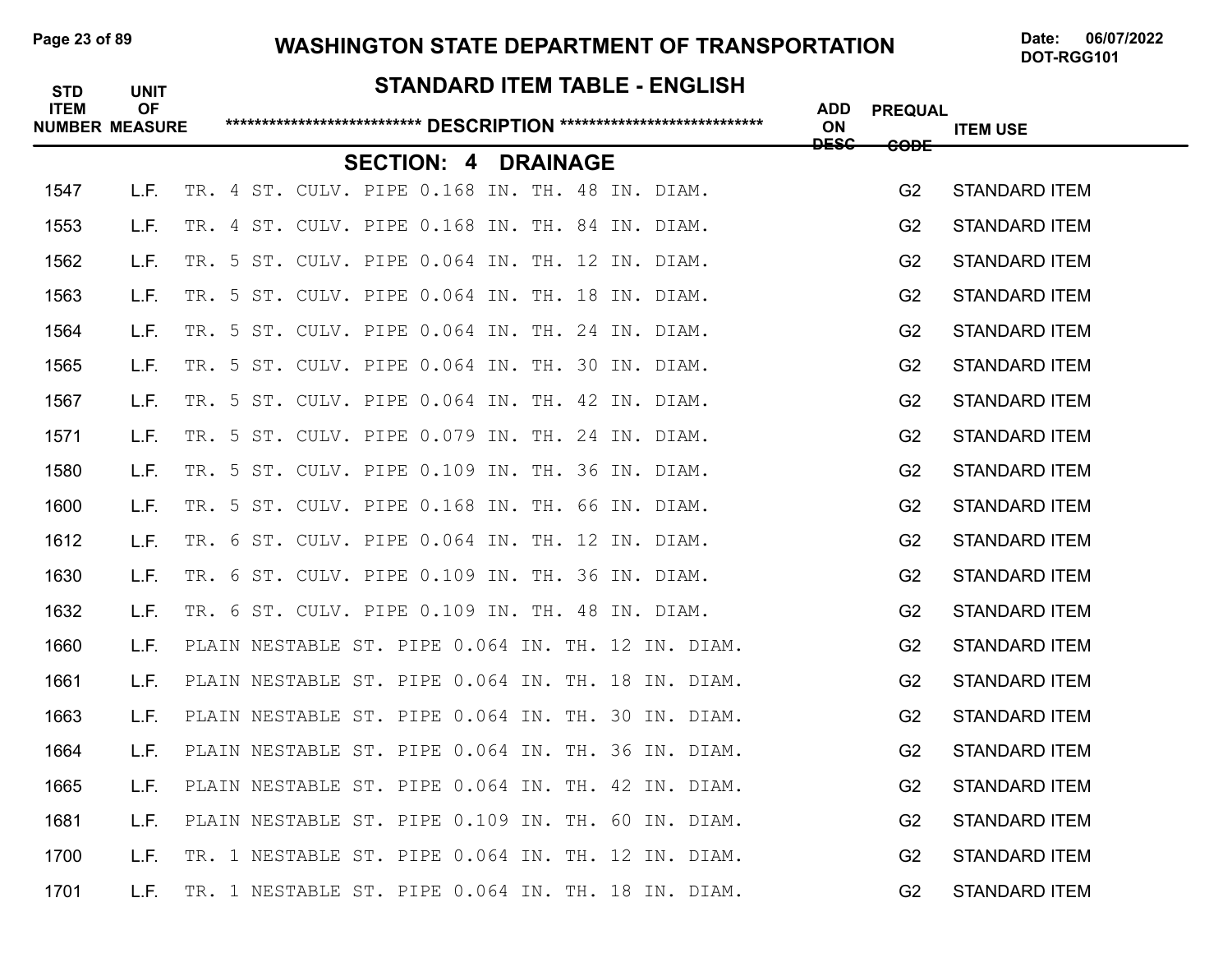# Page 24 of 89 **WASHINGTON STATE DEPARTMENT OF TRANSPORTATION** Date: 06/07/2022

# **STANDARD ITEM TABLE - ENGLISH ITEM OF ADD PREQUAL NUMBER MEASURE \*\*\*\*\*\*\*\*\*\*\*\*\*\*\*\*\*\*\*\*\*\*\*\*\*\*\* DESCRIPTION \*\*\*\*\*\*\*\*\*\*\*\*\*\*\*\*\*\*\*\*\*\*\*\*\*\*\*\* ON ITEM USE DESC CODE SECTION: 4 DRAINAGE** 1702 L.F. TR. 1 NESTABLE ST. PIPE 0.064 IN. TH. 24 IN. DIAM. G2 STANDARD ITEM 1709 L.F. TR. 1 NESTABLE ST. PIPE 0.079 IN. TH. 30 IN. DIAM. G2 STANDARD ITEM 1716 L.F. TR. 1 NESTABLE ST. PIPE 0.109 IN. TH. 30 IN. DIAM. G2 STANDARD ITEM 1800 L.F. TR. 3 NESTABLE ST. PIPE 0.109 IN. TH. 54 IN. DIAM. 62 STANDARD ITEM 1950 L.F. PLAIN AL. CULV. PIPE 0.060 IN. TH. 12 IN. DIAM. G2 STANDARD ITEM 1951 L.F. PLAIN AL. CULV. PIPE 0.060 IN. TH. 18 IN. DIAM. G2 STANDARD ITEM 1952 L.F. PLAIN AL. CULV. PIPE 0.060 IN. TH. 24 IN. DIAM. G2 STANDARD ITEM 1953 L.F. PLAIN AL. CULV. PIPE 0.060 IN. TH. 30 IN. DIAM. G2 STANDARD ITEM 1954 L.F. PLAIN AL. CULV. PIPE 0.060 IN. TH. 36 IN. DIAM. G2 STANDARD ITEM 1962 L.F. PLAIN AL. CULV. PIPE 0.075 IN. TH. 48 IN. DIAM. G2 STANDARD ITEM 1967 L.F. PLAIN AL. CULV. PIPE 0.105 IN. TH. 36 IN. DIAM. G2 STANDARD ITEM 1991 L.F. PLAIN AL. CULV. PIPE 0.164 IN. TH. 72 IN. DIAM. G2 STANDARD ITEM 2002 L.F. ST. STR. PLATE PIPE 12 GAGE 72 IN. DIAM. V4 STANDARD ITEM 2005 L.F. ST. STR. PLATE PIPE 12 GAGE 90 IN. DIAM. V4 STANDARD ITEM 2006 L.F. ST. STR. PLATE PIPE 12 GAGE 96 IN. DIAM. V4 STANDARD ITEM 2007 L.F. ST. STR. PLATE PIPE 12 GAGE 102 IN. DIAM. V4 STANDARD ITEM 2008 L.F. ST. STR. PLATE PIPE 12 GAGE 108 IN. DIAM. V4 STANDARD ITEM 2012 L.F. ST. STR. PLATE PIPE 12 GAGE 132 IN. DIAM. V4 STANDARD ITEM 2025 L.F. ST. STR. PLATE PIPE 10 GAGE 84 IN. DIAM. V4 STANDARD ITEM 2037 L.F. ST. STR. PLATE PIPE 10 GAGE 156 IN. DIAM. V4 STANDARD ITEM 2039 L.F. ST. STR. PLATE PIPE 10 GAGE 168 IN. DIAM. V4 STANDARD ITEM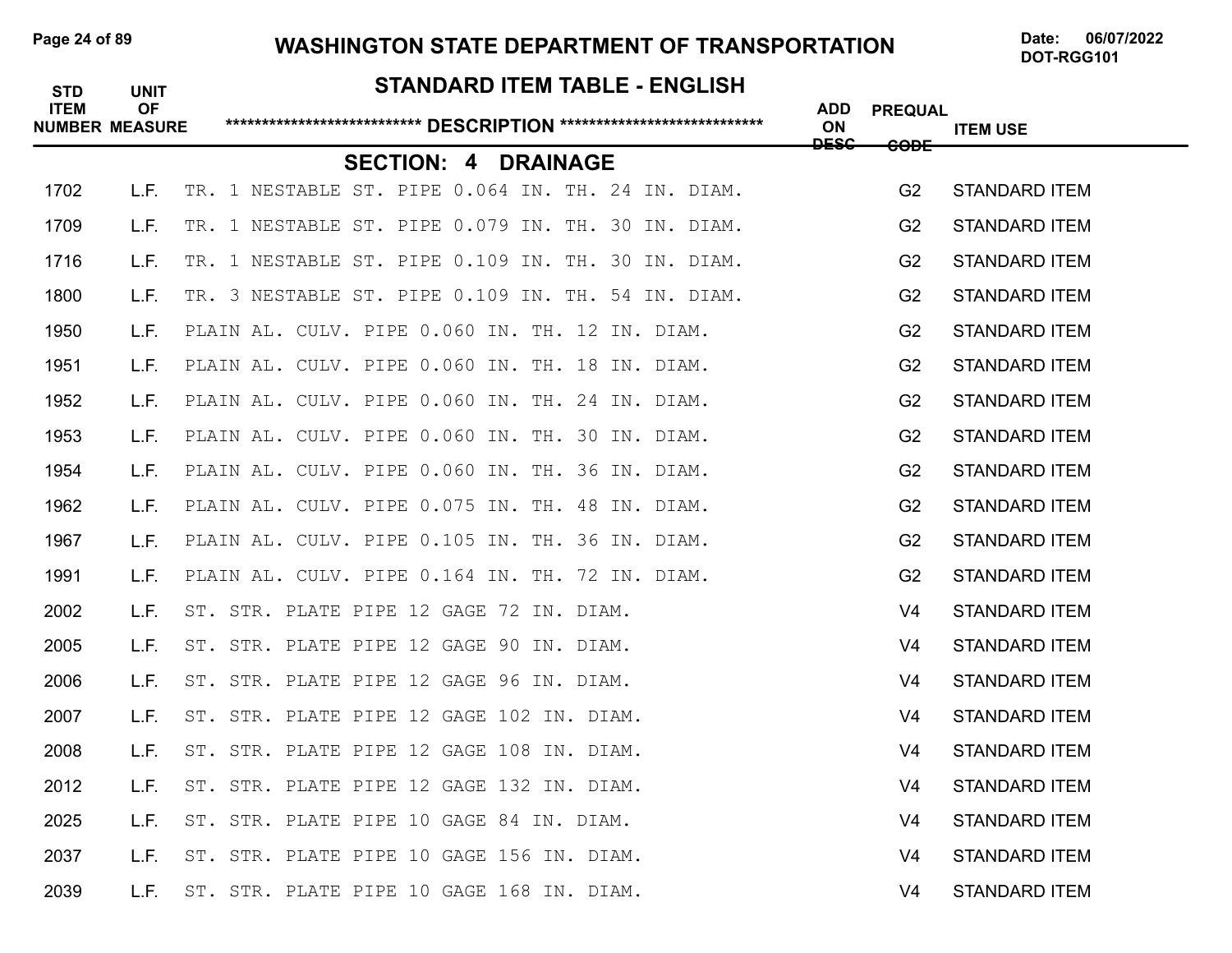# Page 25 of 89 **WASHINGTON STATE DEPARTMENT OF TRANSPORTATION** Date: 06/07/2022

# **STANDARD ITEM TABLE - ENGLISH ITEM OF ADD PREQUAL NUMBER MEASURE \*\*\*\*\*\*\*\*\*\*\*\*\*\*\*\*\*\*\*\*\*\*\*\*\*\*\* DESCRIPTION \*\*\*\*\*\*\*\*\*\*\*\*\*\*\*\*\*\*\*\*\*\*\*\*\*\*\*\* ON ITEM USE DESC CODE SECTION: 4 DRAINAGE** 2044 L.F. ST. STR. PLATE PIPE 8 GAGE 72 IN. DIAM. V4 STANDARD ITEM 2046 L.F. ST. STR. PLATE PIPE 8 GAGE 84 IN. DIAM. V4 STANDARD ITEM 2048 L.F. ST. STR. PLATE PIPE 8 GAGE 96 IN. DIAM. V4 STANDARD ITEM 2052 L.F. ST. STR. PLATE PIPE 8 GAGE 120 IN. DIAM. V4 STANDARD ITEM 2053 L.F. ST. STR. PLATE PIPE 8 GAGE 126 IN. DIAM. V4 STANDARD ITEM 2054 L.F. ST. STR. PLATE PIPE 8 GAGE 132 IN. DIAM. V4 STANDARD ITEM 2063 L.F. ST. STR. PLATE PIPE 7 GAGE 60 IN. DIAM. V4 STANDARD ITEM 2080 L.F. ST. STR. PLATE PIPE 7 GAGE 162 IN. DIAM. V4 STANDARD ITEM 2092 L.F. ST. STR. PLATE PIPE 5 GAGE 108 IN. DIAM. V4 STANDARD ITEM 2097 L.F. ST. STR. PLATE PIPE 5 GAGE 138 IN. DIAM. V4 STANDARD ITEM 2098 L.F. ST. STR. PLATE PIPE 5 GAGE 144 IN. DIAM. V4 STANDARD ITEM 2100 L.F. ST. STR. PLATE PIPE 5 GAGE 156 IN. DIAM. V4 STANDARD ITEM 2104 L.F. ST. STR. PLATE PIPE 5 GAGE 180 IN. DIAM. V4 STANDARD ITEM 2109 L.F. ST. STR. PLATE PIPE 3 GAGE 84 IN. DIAM. V4 STANDARD ITEM 2126 L.F. ST. STR. PLATE PIPE 1 GAGE 60 IN. DIAM. V4 STANDARD ITEM 2132 L.F. ST. STR. PLATE PIPE 1 GAGE 96 IN. DIAM. V4 STANDARD ITEM 2263 L.F. AL. STR. PLATE PIPE 0.250 IN. TH. 102 IN. DIAM. V4 STANDARD ITEM 2280 L.F. PLAIN ST. CULV. PIPE ARCH 0.064 IN. TH. 17 IN. SPAN G2 STANDARD ITEM 2281 L.F. PLAIN ST. CULV. PIPE ARCH 0.064 IN. TH. 21 IN. SPAN G2 STANDARD ITEM 2283 L.F. PLAIN ST. CULV. PIPE ARCH 0.064 IN. TH. 28 IN. SPAN G2 STANDARD ITEM 2279 L.F. PLAIN ST. CULV. PIPE ARCH 0.064 IN. TH. 35 IN. SPAN G2 STANDARD ITEM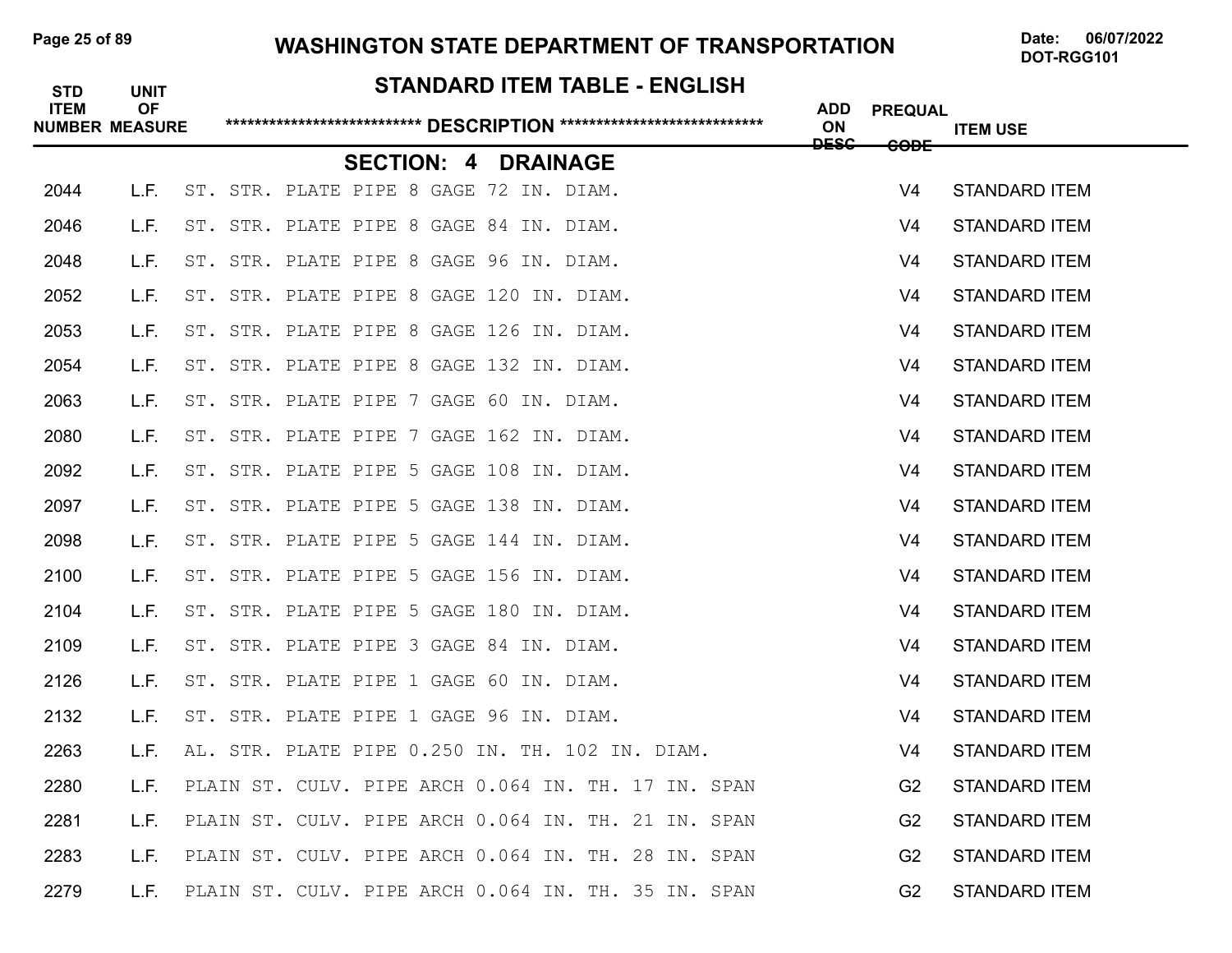# Page 26 of 89 **WASHINGTON STATE DEPARTMENT OF TRANSPORTATION** Date: 06/07/2022

**STANDARD ITEM TABLE - ENGLISH** 

# **ITEM OF ADD PREQUAL NUMBER MEASURE \*\*\*\*\*\*\*\*\*\*\*\*\*\*\*\*\*\*\*\*\*\*\*\*\*\*\* DESCRIPTION \*\*\*\*\*\*\*\*\*\*\*\*\*\*\*\*\*\*\*\*\*\*\*\*\*\*\*\* ON ITEM USE DESC CODE SECTION: 4 DRAINAGE** 2285 L.F. PLAIN ST. CULV. PIPE ARCH 0.064 IN. TH. 42 IN. SPAN G2 STANDARD ITEM 2286 L.F. PLAIN ST. CULV. PIPE ARCH 0.079 IN. TH. 49 IN. SPAN G2 STANDARD ITEM 2287 L.F. PLAIN ST. CULV. PIPE ARCH 0.109 IN. TH. 57 IN. SPAN G2 STANDARD ITEM 2288 L.F. PLAIN ST. CULV. PIPE ARCH 0.109 IN. TH. 64 IN. SPAN G2 STANDARD ITEM 2289 L.F. PLAIN ST. CULV. PIPE ARCH 0.138 IN. TH. 71 IN. SPAN G2 STANDARD ITEM 2290 L.F. PLAIN ST. CULV. PIPE ARCH 0.168 IN. TH. 77 IN. SPAN G2 STANDARD ITEM 2291 L.F. PLAIN ST. CULV. PIPE ARCH 0.168 IN. TH. 83 IN. SPAN G2 STANDARD ITEM 2305 L.F. TR. 2 ST. CULV. PIPE ARCH 0.064 IN. TH. 21 IN. SPAN G2 STANDARD ITEM 2310 L.F. TR. 2 ST. CULV. PIPE ARCH 0.079 IN. TH. 49 IN. SPAN G2 STANDARD ITEM 2311 L.F. TR. 2 ST. CULV. PIPE ARCH 0.109 IN. TH. 57 IN. SPAN G2 STANDARD ITEM 2312 L.F. TR. 2 ST. CULV. PIPE ARCH 0.109 IN. TH. 64 IN. SPAN G2 STANDARD ITEM 2313 L.F. TR. 2 ST. CULV. PIPE ARCH 0.138 IN. TH. 71 IN. SPAN G2 STANDARD ITEM 2314 L.F. TR. 2 ST. CULV. PIPE ARCH 0.168 IN. TH. 77 IN. SPAN G2 STANDARD ITEM 2317 L.F. TR. 3 ST. CULV. PIPE ARCH 0.064 IN. TH. 21 IN. SPAN G2 STANDARD ITEM 2344 L.F. TR. 5 ST. CULV. PIPE ARCH 0.064 IN. TH. 35 IN. SPAN G2 STANDARD ITEM 2345 L.F. TR. 5 ST. CULV. PIPE ARCH 0.064 IN. TH. 42 IN. SPAN G2 STANDARD ITEM 2347 L.F. TR. 5 ST. CULV. PIPE ARCH 0.109 IN. TH. 57 IN. SPAN G2 STANDARD ITEM 2417 L.F. PLAIN AL. CULV. PIPE ARCH 0.135 IN. TH. 57 IN. SPAN G2 STANDARD ITEM 2430 L.F. ST. STR. PLATE PIPE ARCH 12 GAGE 6 FT. 1 IN. SPAN V4 STANDARD ITEM 2431 L.F. ST. STR. PLATE PIPE ARCH 12 GAGE 6 FT. 4 IN. SPAN V4 STANDARD ITEM 2432 L.F. ST. STR. PLATE PIPE ARCH 12 GAGE 6 FT. 9 IN. SPAN V4 STANDARD ITEM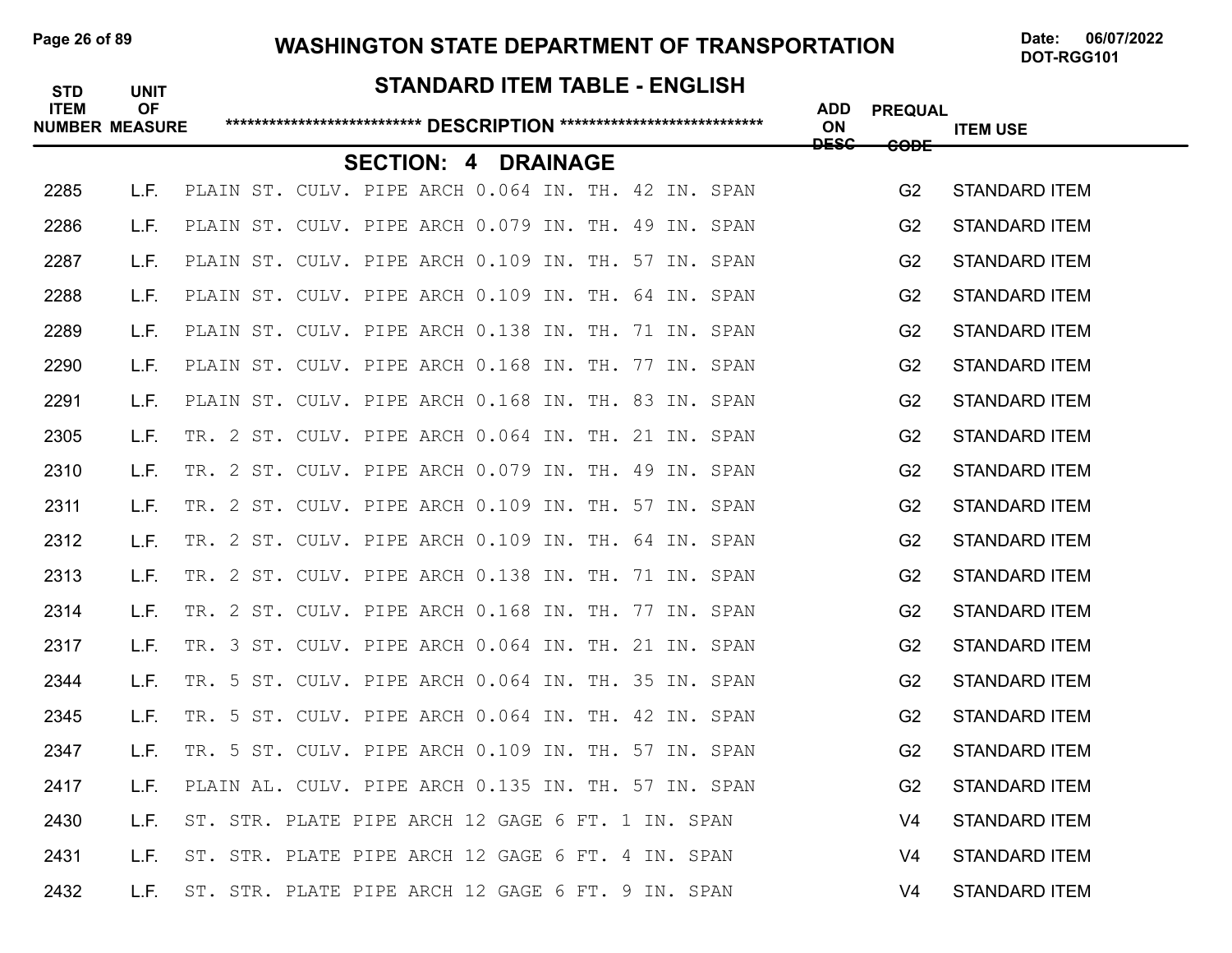# Page 27 of 89 **WASHINGTON STATE DEPARTMENT OF TRANSPORTATION** Date: 06/07/2022

# **STANDARD ITEM TABLE - ENGLISH ITEM OF ADD PREQUAL NUMBER MEASURE \*\*\*\*\*\*\*\*\*\*\*\*\*\*\*\*\*\*\*\*\*\*\*\*\*\*\* DESCRIPTION \*\*\*\*\*\*\*\*\*\*\*\*\*\*\*\*\*\*\*\*\*\*\*\*\*\*\*\* ON ITEM USE DESC CODE SECTION: 4 DRAINAGE** 2433 L.F. ST. STR. PLATE PIPE ARCH 12 GAGE 7 FT. 0 IN. SPAN V4 STANDARD ITEM 2435 L.F. ST. STR. PLATE PIPE ARCH 12 GAGE 7 FT. 8 IN. SPAN V4 STANDARD ITEM 2437 L.F. ST. STR. PLATE PIPE ARCH 12 GAGE 8 FT. 2 IN. SPAN V4 STANDARD ITEM 2438 L.F. ST. STR. PLATE PIPE ARCH 12 GAGE 8 FT. 7 IN. SPAN V4 STANDARD ITEM 2439 L.F. ST. STR. PLATE PIPE ARCH 12 GAGE 8 FT. 10 IN. SPAN V4 STANDARD ITEM 2441 L.F. ST. STR. PLATE PIPE ARCH 12 GAGE 9 FT. 6 IN. SPAN V4 STANDARD ITEM 2443 L.F. ST. STR. PLATE PIPE ARCH 12 GAGE 10 FT. 3 IN. SPAN V4 STANDARD ITEM 2448 L.F. ST. STR. PLATE PIPE ARCH 12 GAGE 11 FT. 10 IN. SPAN V4 STANDARD ITEM 2450 L.F. ST. STR. PLATE PIPE ARCH 12 GAGE 12 FT. 6 IN. SPAN V4 STANDARD ITEM 2451 L.F. ST. STR. PLATE PIPE ARCH 12 GAGE 12 FT. 8 IN. SPAN V4 STANDARD ITEM 2452 L.F. ST. STR. PLATE PIPE ARCH 12 GAGE 12 FT. 10 IN. SPAN V4 STANDARD ITEM 2455 L.F. ST. STR. PLATE PIPE ARCH 12 GAGE 14 FT. 1 IN. SPAN V4 STANDARD ITEM 2461 L.F. ST. STR. PLATE PIPE ARCH 12 GAGE 15 FT. 10 IN. SPAN V4 STANDARD ITEM 2504 L.F. ST. STR. PLATE ARCH 12 GAGE 10 FT. 0 IN. SPAN V4 STANDARD ITEM 2522 L.F. ST. STR. PLATE ARCH 10 GAGE 10 FT. 0 IN. SPAN V4 STANDARD ITEM 2550 L.F. ST. STR. PLATE ARCH 8 GAGE 20 FT. 0 IN. SPAN V4 STANDARD ITEM 2586 L.F. ST. STR. PLATE ARCH 5 GAGE 20 FT. 0 IN. SPAN VAN STANDARD ITEM 2900 L.F. DESIGN 1 ST. UNDERPASS 12 GAGE 6 FT. 8 IN. SPAN V4 STANDARD ITEM 2901 L.F. DESIGN 1 ST. UNDERPASS 12 GAGE 6 FT. 10 IN. SPAN V4 STANDARD ITEM 2909 L.F. DESIGN 2 ST. UNDERPASS 12 GAGE 14 FT. 10 IN. SPAN VAN **V4 STANDARD ITEM** 2911 L.F. DESIGN 2 ST. UNDERPASS 10 GAGE 12 FT. 2 IN. SPAN V4 STANDARD ITEM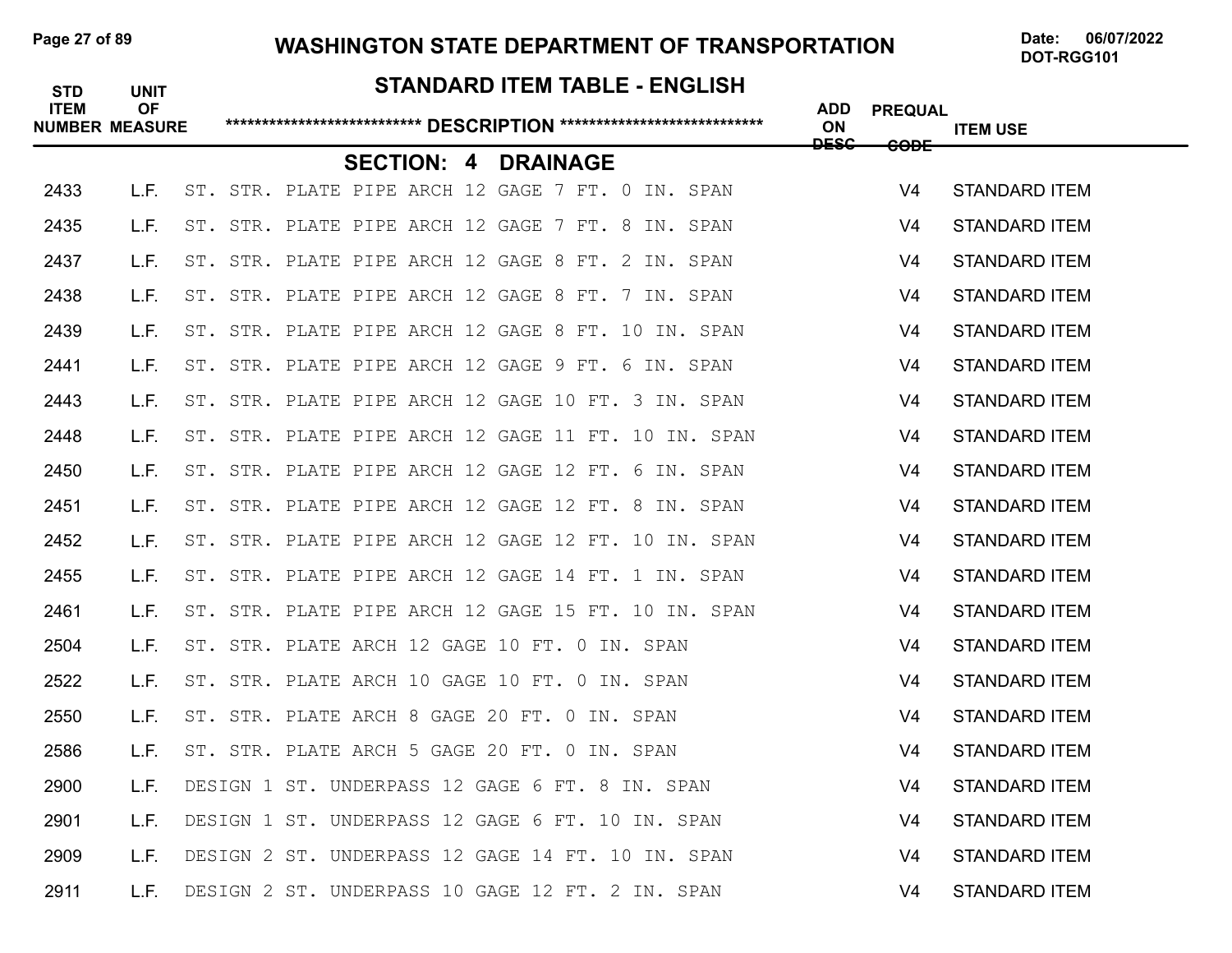#### Page 28 of 89 WASHINGTON STATE DEPARTMENT OF TRANSPORTATION Date: 06/07/2022

DOT-RGG101

#### **STANDARD ITEM TABLE - ENGLISH**

| <b>ITEM</b> | <b>OF</b><br><b>NUMBER MEASURE</b> |                                                                   | <b>ADD</b><br><b>ON</b><br>DESC | <b>PREQUAL</b><br><del>CODE</del> | <b>ITEM USE</b> |
|-------------|------------------------------------|-------------------------------------------------------------------|---------------------------------|-----------------------------------|-----------------|
|             |                                    | <b>SECTION: 4 DRAINAGE</b>                                        |                                 |                                   |                 |
| 2917        |                                    | IF DESIGN 2 ST. UNDERPASS 10 GAGE 14 FT. 10 IN. SPAN              |                                 | V4                                | STANDARD ITEM   |
| 2924        |                                    | L.F. DESIGN 2 ST. UNDERPASS 10 GAGE 18 FT. 4 IN. SPAN             |                                 | V4                                | STANDARD ITEM   |
| 2938        |                                    | L.F. DESIGN 2 ST. UNDERPASS 8 GAGE 18 FT. 4 IN. SPAN              |                                 | V4                                | STANDARD ITEM   |
| 3025        |                                    | L.S. PRECAST REINF. CONC. BOX CULVERT NO.------------------- (19) |                                 | E0                                | STANDARD ITEM   |
| 3026        |                                    | L.S. PRECAST REINF. CONC. SPLIT BOX CULVERT NO.------------- (13) |                                 | E0                                | STANDARD ITEM   |
| 4345        |                                    | L.S. PRECAST REINF. CONC. THREE SIDED STRUCTURE NO.--------- (9)  |                                 | E0.                               | STANDARD ITEM   |
| 3030        |                                    | C.Y. CULVERT BEDDING MATERIAL                                     |                                 | E0.                               | STANDARD ITEM   |
| 3075        |                                    | L.S. TEMPORARY STREAM DIVERSION                                   |                                 | J6.                               | <b>GSP ITEM</b> |
| 3076        | EST.                               | FISH EXCLUSION                                                    |                                 | A1                                | <b>GSP ITEM</b> |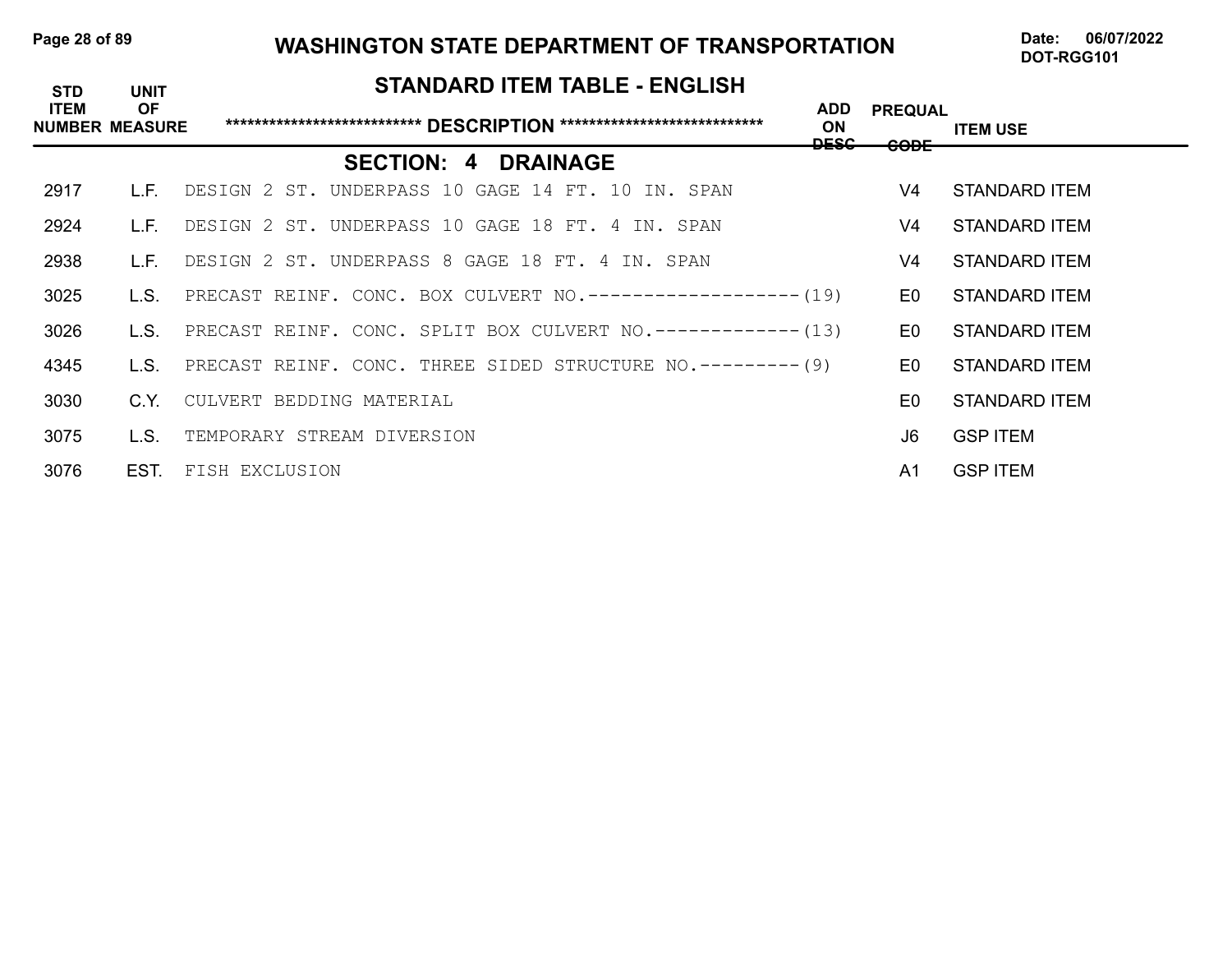#### Page 29 of 89 WASHINGTON STATE DEPARTMENT OF TRANSPORTATION Date: 06/07/2022

| <b>STD</b>  | <b>UNIT</b>                        | <b>STANDARD ITEM TABLE - ENGLISH</b>                   |                  |                 |                      |
|-------------|------------------------------------|--------------------------------------------------------|------------------|-----------------|----------------------|
| <b>ITEM</b> | <b>OF</b><br><b>NUMBER MEASURE</b> |                                                        | <b>ADD</b><br>ON | <b>PREQUAL</b>  | <b>ITEM USE</b>      |
|             |                                    | <b>SECTION: 5 STORM SEWER</b>                          | <b>DESC</b>      | <del>CODE</del> |                      |
| 3090        |                                    |                                                        |                  | T <sub>8</sub>  | <b>STANDARD ITEM</b> |
| 3091        |                                    | EACH CATCH BASIN TYPE 1                                |                  | T8              | <b>STANDARD ITEM</b> |
| 3105        |                                    | EACH CATCH BASIN TYPE 2 48 IN. DIAM.                   |                  | T8              | <b>STANDARD ITEM</b> |
| 3106        |                                    | EACH CATCH BASIN TYPE 2 54 IN. DIAM.                   |                  | T8              | <b>STANDARD ITEM</b> |
| 3109        |                                    | EACH CATCH BASIN TYPE 2 60 IN. DIAM.                   |                  | T8              | <b>STANDARD ITEM</b> |
| 3107        |                                    | EACH CATCH BASIN TYPE 2 72 IN. DIAM.                   |                  | T8              | <b>STANDARD ITEM</b> |
| 3104        |                                    | EACH CATCH BASIN TYPE 2 84 IN. DIAM.                   |                  | T8              | <b>STANDARD ITEM</b> |
| 3108        |                                    | EACH CATCH BASIN TYPE 2 96 IN. DIAM.                   |                  | T8              | <b>STANDARD ITEM</b> |
| 3093        | EACH                               | CATCH BASIN TYPE 3                                     |                  | T8              | <b>STANDARD ITEM</b> |
| 3151        | L.F.                               | TESTING STORM SEWER PIPE                               |                  | T8              | <b>STANDARD ITEM</b> |
| 3390        | L.F.                               | PLAIN CONC. STORM SEWER PIPE 4 IN. DIAM.               |                  | T8              | <b>STANDARD ITEM</b> |
| 3391        | L.F.                               | PLAIN CONC. STORM SEWER PIPE 6 IN. DIAM.               |                  | T8              | <b>STANDARD ITEM</b> |
| 3392        | L.F.                               | PLAIN CONC. STORM SEWER PIPE 8 IN. DIAM.               |                  | T8              | <b>STANDARD ITEM</b> |
| 3393        | L.F.                               | PLAIN CONC. STORM SEWER PIPE 10 IN. DIAM.              |                  | T8              | <b>STANDARD ITEM</b> |
| 3394        | L.F.                               | PLAIN CONC. STORM SEWER PIPE 12 IN. DIAM.              |                  | T8              | <b>STANDARD ITEM</b> |
| 3395        | L.F.                               | PLAIN CONC. STORM SEWER PIPE 15 IN. DIAM.              |                  | T8              | <b>STANDARD ITEM</b> |
| 3396        | L.F.                               | PLAIN CONC. STORM SEWER PIPE 18 IN. DIAM.              |                  | T8              | <b>STANDARD ITEM</b> |
| 3397        |                                    | L.F. PLAIN CONC. STORM SEWER PIPE 21 IN. DIAM.         |                  | T <sub>8</sub>  | <b>STANDARD ITEM</b> |
| 3398        | L.F.                               | PLAIN CONC. STORM SEWER PIPE 24 IN. DIAM.              |                  | T8              | <b>STANDARD ITEM</b> |
| 3405        |                                    | L.F. CL. II REINF. CONC. STORM SEWER PIPE 12 IN. DIAM. |                  | T8              | <b>STANDARD ITEM</b> |
| 3407        |                                    | L.F. CL. II REINF. CONC. STORM SEWER PIPE 18 IN. DIAM. |                  | T8              | <b>STANDARD ITEM</b> |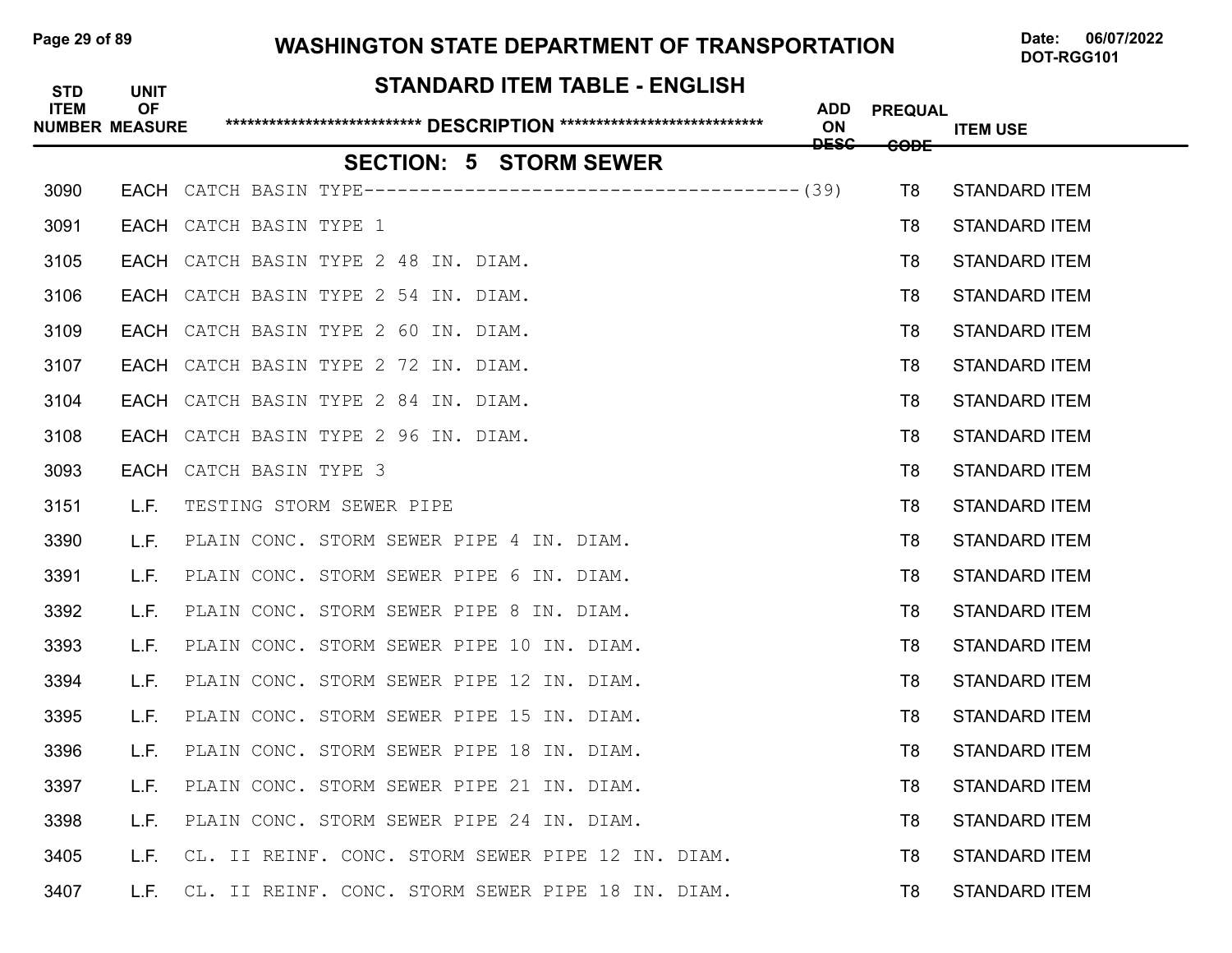#### Page 30 of 89 WASHINGTON STATE DEPARTMENT OF TRANSPORTATION Date: 06/07/2022

DOT-RGG101

#### **STANDARD ITEM TABLE - ENGLISH**

| <b>ITEM</b> | <b>OF</b><br><b>NUMBER MEASURE</b> |                                                    |  |                               | <b>ADD</b><br>ON<br><del>DESC</del> | <b>PREQUAL</b>  | <b>ITEM USE</b>      |
|-------------|------------------------------------|----------------------------------------------------|--|-------------------------------|-------------------------------------|-----------------|----------------------|
|             |                                    |                                                    |  | <b>SECTION: 5 STORM SEWER</b> |                                     | <del>CODE</del> |                      |
| 3408        | L.F.                               | CL. II REINF. CONC. STORM SEWER PIPE 21 IN. DIAM.  |  |                               |                                     | T <sub>8</sub>  | <b>STANDARD ITEM</b> |
| 3409        | L.F.                               | CL. II REINF. CONC. STORM SEWER PIPE 24 IN. DIAM.  |  |                               |                                     | T8              | <b>STANDARD ITEM</b> |
| 3411        | L.F.                               | CL. II REINF. CONC. STORM SEWER PIPE 30 IN. DIAM.  |  |                               |                                     | T8              | <b>STANDARD ITEM</b> |
| 3413        | L.F.                               | CL. II REINF. CONC. STORM SEWER PIPE 36 IN. DIAM.  |  |                               |                                     | T8              | <b>STANDARD ITEM</b> |
| 3414        | L.F.                               | CL. II REINF. CONC. STORM SEWER PIPE 42 IN. DIAM.  |  |                               |                                     | T8              | <b>STANDARD ITEM</b> |
| 3415        | L.F.                               | CL. II REINF. CONC. STORM SEWER PIPE 48 IN. DIAM.  |  |                               |                                     | T8              | <b>STANDARD ITEM</b> |
| 3416        | L.F.                               | CL. II REINF. CONC. STORM SEWER PIPE 54 IN. DIAM.  |  |                               |                                     | T8              | <b>STANDARD ITEM</b> |
| 3417        | L.F.                               | CL. II REINF. CONC. STORM SEWER PIPE 60 IN. DIAM.  |  |                               |                                     | T8              | <b>STANDARD ITEM</b> |
| 3419        | L.F.                               | CL. II REINF. CONC. STORM SEWER PIPE 72 IN. DIAM.  |  |                               |                                     | T8              | <b>STANDARD ITEM</b> |
| 3430        | L.F.                               | CL. III REINF. CONC. STORM SEWER PIPE 12 IN. DIAM. |  |                               |                                     | T8              | <b>STANDARD ITEM</b> |
| 3432        | L.F.                               | CL. III REINF. CONC. STORM SEWER PIPE 18 IN. DIAM. |  |                               |                                     | T8              | <b>STANDARD ITEM</b> |
| 3434        | L.F.                               | CL. III REINF. CONC. STORM SEWER PIPE 24 IN. DIAM. |  |                               |                                     | T8              | <b>STANDARD ITEM</b> |
| 3436        | L.F.                               | CL. III REINF. CONC. STORM SEWER PIPE 30 IN. DIAM. |  |                               |                                     | T <sub>8</sub>  | <b>STANDARD ITEM</b> |
| 3438        | L.F.                               | CL. III REINF. CONC. STORM SEWER PIPE 36 IN. DIAM. |  |                               |                                     | T8              | <b>STANDARD ITEM</b> |
| 3439        | L.F.                               | CL. III REINF. CONC. STORM SEWER PIPE 42 IN. DIAM. |  |                               |                                     | T8              | <b>STANDARD ITEM</b> |
| 3455        | L.F.                               | CL. IV REINF. CONC. STORM SEWER PIPE 12 IN. DIAM.  |  |                               |                                     | T <sub>8</sub>  | <b>STANDARD ITEM</b> |
| 3456        | L.F.                               | CL. IV REINF. CONC. STORM SEWER PIPE 15 IN. DIAM.  |  |                               |                                     | T8              | STANDARD ITEM        |
| 3457        | L.F.                               | CL. IV REINF. CONC. STORM SEWER PIPE 18 IN. DIAM.  |  |                               |                                     | T8              | <b>STANDARD ITEM</b> |
| 3458        | L.F.                               | CL. IV REINF. CONC. STORM SEWER PIPE 21 IN. DIAM.  |  |                               |                                     | T8              | <b>STANDARD ITEM</b> |
| 3459        | L.F.                               | CL. IV REINF. CONC. STORM SEWER PIPE 24 IN. DIAM.  |  |                               |                                     | T8              | <b>STANDARD ITEM</b> |
| 3461        | L.F.                               | CL. IV REINF. CONC. STORM SEWER PIPE 30 IN. DIAM.  |  |                               |                                     | T8              | <b>STANDARD ITEM</b> |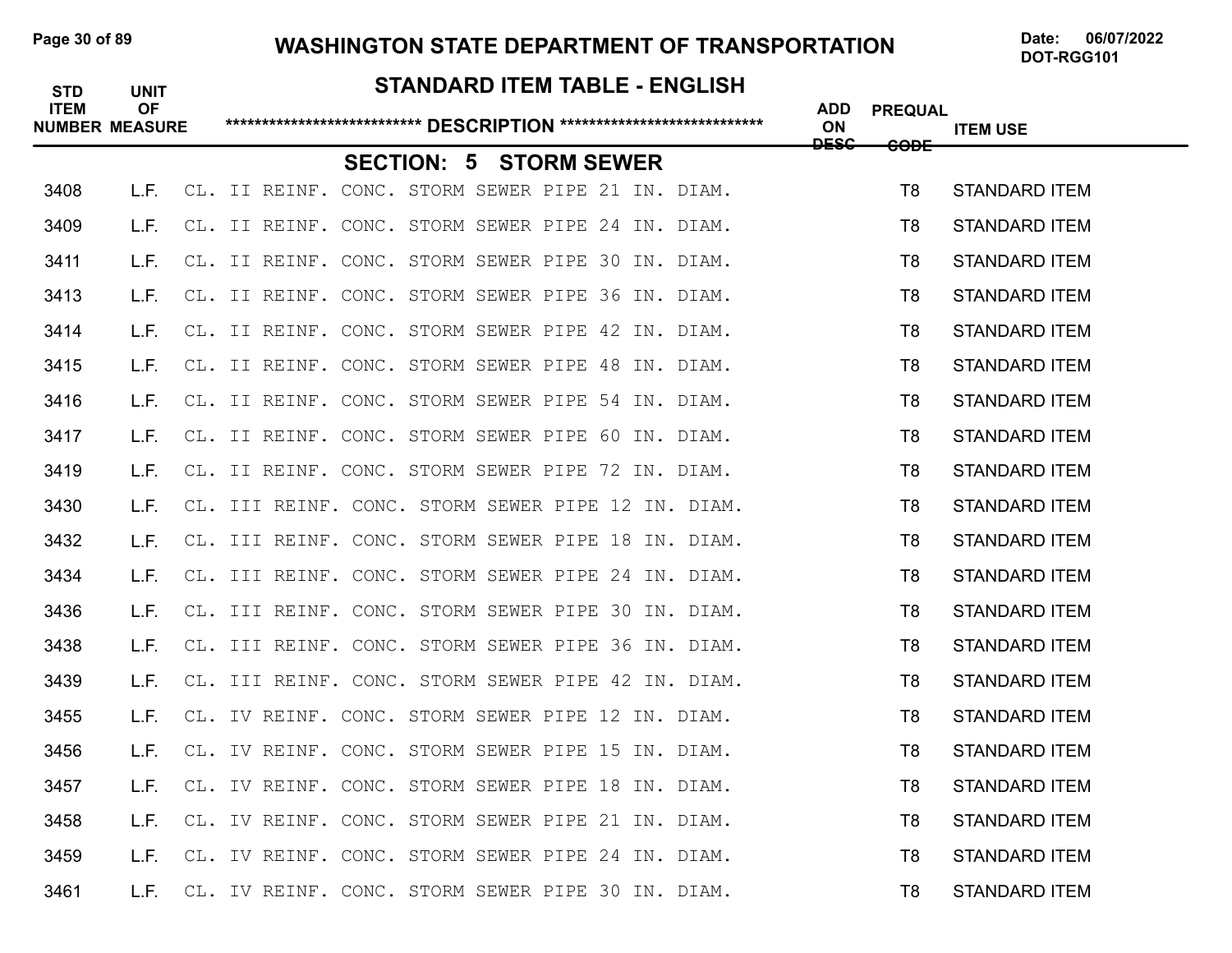# Page 31 of 89 **WASHINGTON STATE DEPARTMENT OF TRANSPORTATION** Date: 06/07/2022

# **STANDARD ITEM TABLE - ENGLISH ITEM OF ADD PREQUAL NUMBER MEASURE \*\*\*\*\*\*\*\*\*\*\*\*\*\*\*\*\*\*\*\*\*\*\*\*\*\*\* DESCRIPTION \*\*\*\*\*\*\*\*\*\*\*\*\*\*\*\*\*\*\*\*\*\*\*\*\*\*\*\* ON ITEM USE DESC CODE SECTION: 5 STORM SEWER** 3463 L.F. CL. IV REINF. CONC. STORM SEWER PIPE 36 IN. DIAM. THE STANDARD ITEM 3464 L.F. CL. IV REINF. CONC. STORM SEWER PIPE 42 IN. DIAM. TANNING TRANDARD ITEM 3465 L.F. CL. IV REINF. CONC. STORM SEWER PIPE 48 IN. DIAM. THE STANDARD ITEM 3467 L.F. CL. IV REINF. CONC. STORM SEWER PIPE 60 IN. DIAM. TANNING TRANDARD ITEM 3469 L.F. CL. IV REINF. CONC. STORM SEWER PIPE 72 IN. DIAM. THE STANDARD THE STANDARD ITEM 3471 L.F. CL. IV REINF. CONC. STORM SEWER PIPE 84 IN. DIAM. TAN TRAINDARD ITEM 3480 L.F. CL. V REINF. CONC. STORM SEWER PIPE 12 IN. DIAM. THE STANDARD THEM 3482 L.F. CL. V REINF. CONC. STORM SEWER PIPE 18 IN. DIAM. TAN TRAINDARD ITEM 3483 L.F. CL. V REINF. CONC. STORM SEWER PIPE 21 IN. DIAM. THE STANDARD THEM 3484 L.F. CL. V REINF. CONC. STORM SEWER PIPE 24 IN. DIAM. THE STANDARD ITEM 3486 L.F. CL. V REINF. CONC. STORM SEWER PIPE 30 IN. DIAM. THE STANDARD THE STANDARD ITEM 3488 L.F. CL. V REINF. CONC. STORM SEWER PIPE 36 IN. DIAM. THE STANDARD ITEM 3490 L.F. CL. V REINF. CONC. STORM SEWER PIPE 48 IN. DIAM. THE STANDARD ITEM 3494 L.F. CL. V REINF. CONC. STORM SEWER PIPE 72 IN. DIAM. THE STANDARD THE STANDARD ITEM 3541 L.F. SCHEDULE A STORM SEWER PIPE 12 IN. DIAM. THE STANDARD STANDARD ITEM 3542 L.F. SCHEDULE A STORM SEWER PIPE 18 IN. DIAM. THE STANDARD STANDARD ITEM 3543 L.F. SCHEDULE A STORM SEWER PIPE 24 IN. DIAM. THE STANDARD OF STANDARD ITEM 3544 L.F. SCHEDULE A STORM SEWER PIPE 30 IN. DIAM. THE STANDARD ON STANDARD ITEM 3545 L.F. SCHEDULE A STORM SEWER PIPE 36 IN. DIAM. THE STANDARD ON STANDARD ITEM 3546 L.F. SCHEDULE A STORM SEWER PIPE 42 IN. DIAM. THE STANDARD STANDARD ITEM 3547 L.F. SCHEDULE A STORM SEWER PIPE 48 IN. DIAM. THE STANDARD STANDARD ITEM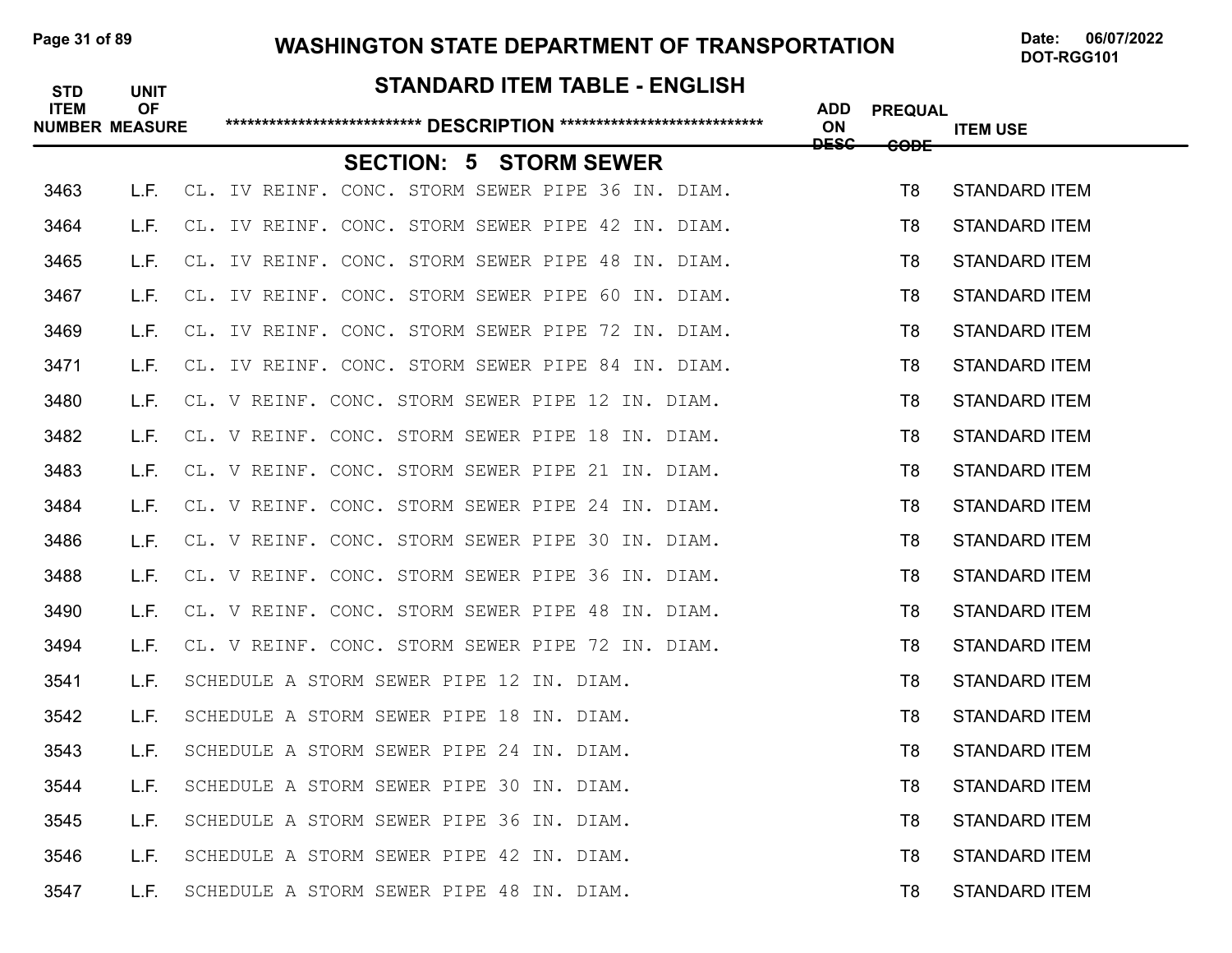# Page 32 of 89 **WASHINGTON STATE DEPARTMENT OF TRANSPORTATION** Date: 06/07/2022

# **STANDARD ITEM TABLE - ENGLISH ITEM OF ADD PREQUAL NUMBER MEASURE \*\*\*\*\*\*\*\*\*\*\*\*\*\*\*\*\*\*\*\*\*\*\*\*\*\*\* DESCRIPTION \*\*\*\*\*\*\*\*\*\*\*\*\*\*\*\*\*\*\*\*\*\*\*\*\*\*\*\* ON ITEM USE DESC CODE SECTION: 5 STORM SEWER** 3550 L.F. SCHEDULE B STORM SEWER PIPE 12 IN. DIAM. THE STANDARD OF STANDARD ITEM 3551 L.F. SCHEDULE B STORM SEWER PIPE 18 IN. DIAM. THE STANDARD STANDARD ITEM 3552 L.F. SCHEDULE B STORM SEWER PIPE 24 IN. DIAM. THE STANDARD STANDARD ITEM 3553 L.F. SCHEDULE B STORM SEWER PIPE 30 IN. DIAM. THE STAND STANDARD ITEM 3554 L.F. SCHEDULE B STORM SEWER PIPE 36 IN. DIAM. THE STAND STANDARD ITEM 3555 L.F. SCHEDULE B STORM SEWER PIPE 42 IN. DIAM. THE STANDARD STANDARD ITEM 3556 L.F. SCHEDULE B STORM SEWER PIPE 48 IN. DIAM. THE STANDARD ON STANDARD ITEM 3502 L.F. TR. 5 ST. STORM SEWER PIPE 0.064 IN. TH. 12 IN. DIAM. T8 STANDARD ITEM 3503 L.F. TR. 5 ST. STORM SEWER PIPE 0.064 IN. TH. 15 IN. DIAM. T8 STANDARD ITEM 3504 L.F. TR. 5 ST. STORM SEWER PIPE 0.064 IN. TH. 18 IN. DIAM. T8 STANDARD ITEM 3506 L.F. TR. 5 ST. STORM SEWER PIPE 0.064 IN. TH. 24 IN. DIAM. T8 STANDARD ITEM 3507 L.F. TR. 5 ST. STORM SEWER PIPE 0.064 IN. TH. 30 IN. DIAM. T8 STANDARD ITEM 3508 L.F. TR. 5 ST. STORM SEWER PIPE 0.064 IN. TH. 36 IN. DIAM. T8 STANDARD ITEM 3510 L.F. TR. 5 ST. STORM SEWER PIPE 0.064 IN. TH. 48 IN. DIAM. T8 STANDARD ITEM 3519 L.F. TR. 5 ST. STORM SEWER PIPE 0.079 IN. TH. 24 IN. DIAM. TR. STANDARD ITEM 3530 L.F. TR. 5 ST. STORM SEWER PIPE 0.109 IN. TH. 18 IN. DIAM. TR. STANDARD ITEM 3532 L.F. TR. 5 ST. STORM SEWER PIPE 0.109 IN. TH. 30 IN. DIAM. T8 STANDARD ITEM 3533 L.F. TR. 5 ST. STORM SEWER PIPE 0.109 IN. TH. 36 IN. DIAM. T8 STANDARD ITEM 3537 L.F. TR. 5 ST. STORM SEWER PIPE 0.109 IN. TH. 60 IN. DIAM. TR STANDARD ITEM 3575 L.F. TR. 5 AL. STORM SEWER PIPE 0.075 IN. TH. 12 IN. DIAM. T8 STANDARD ITEM 3577 L.F. SOLID WALL PVC STORM SEWER PIPE 12 IN. DIAM. THE STANDARD ITEM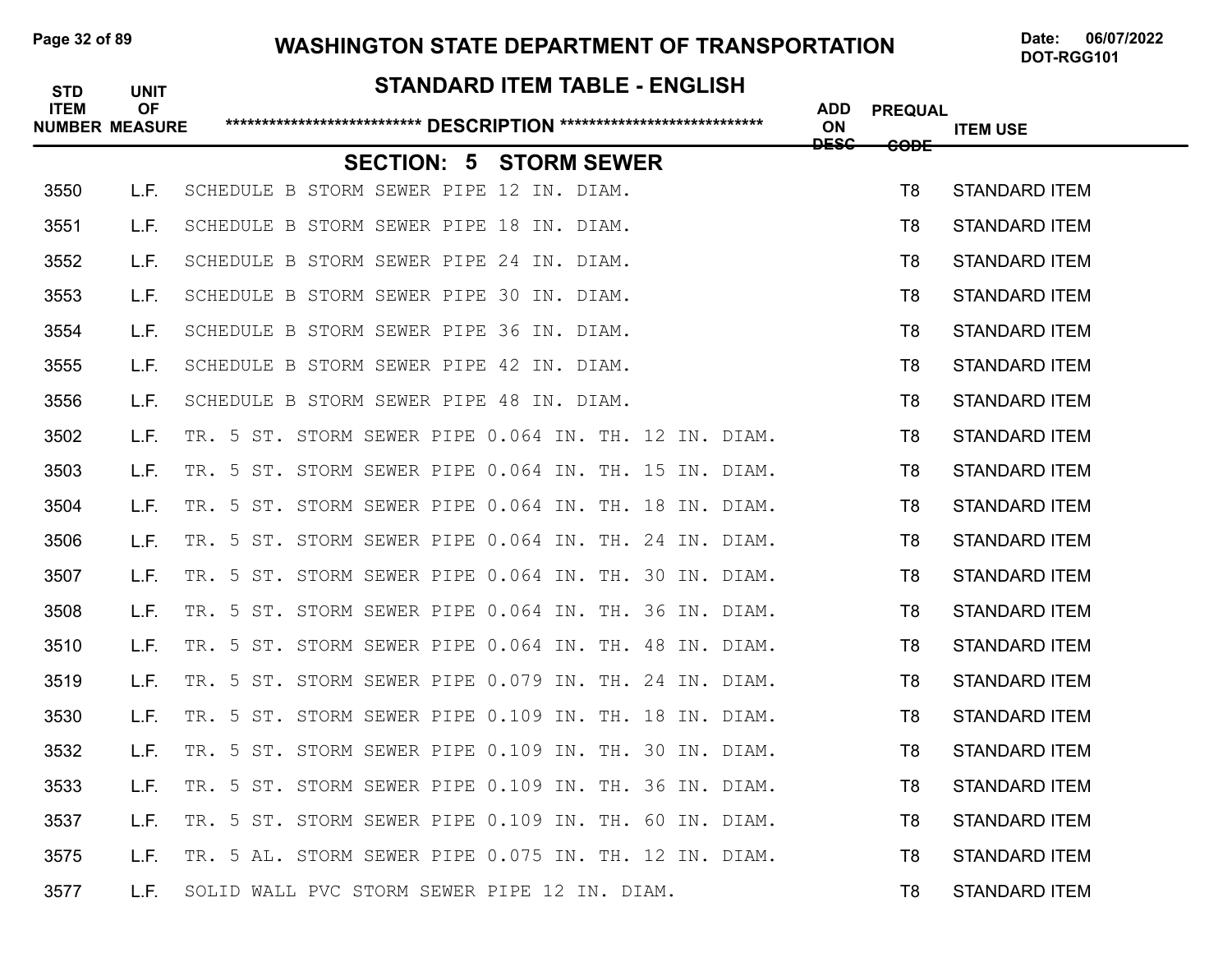# Page 33 of 89 **WASHINGTON STATE DEPARTMENT OF TRANSPORTATION** Date: 06/07/2022

# **STANDARD ITEM TABLE - ENGLISH ITEM OF ADD PREQUAL NUMBER MEASURE \*\*\*\*\*\*\*\*\*\*\*\*\*\*\*\*\*\*\*\*\*\*\*\*\*\*\* DESCRIPTION \*\*\*\*\*\*\*\*\*\*\*\*\*\*\*\*\*\*\*\*\*\*\*\*\*\*\*\* ON ITEM USE DESC CODE SECTION: 5 STORM SEWER** 3578 L.F. SOLID WALL PVC STORM SEWER PIPE 15 IN. DIAM. THE STANDARD FOR THE STANDARD ITEM 3579 L.F. SOLID WALL PVC STORM SEWER PIPE 18 IN. DIAM. THE STANDARD ITEM 3582 L.F. SOLID WALL PVC STORM SEWER PIPE 24 IN. DIAM. THE STANDARD ITEM 3583 L.F. SOLID WALL PVC STORM SEWER PIPE 36 IN. DIAM. THE STANDARD FOR STANDARD ITEM 3592 L.F. PROFILE WALL PVC STORM SEWER PIPE 12 IN. DIAM. THE STANDARD FOR THE STANDARD ITEM 3593 L.F. PROFILE WALL PVC STORM SEWER PIPE 15 IN. DIAM. THE STANDARD FOR THE STANDARD ITEM 3594 L.F. PROFILE WALL PVC STORM SEWER PIPE 18 IN. DIAM. THE STANDARD FOR THE STANDARD ITEM 3597 L.F. PROFILE WALL PVC STORM SEWER PIPE 24 IN. DIAM. THE STANDARD THE STANDARD ITEM 3598 L.F. PROFILE WALL PVC STORM SEWER PIPE 36 IN. DIAM. THE STANDARD FOR THE STANDARD ITEM 3602 L.F. CORRUGATED POLYETHYLENE STORM SEWER PIPE 12 IN. DIAM. T8 STANDARD ITEM 3603 L.F. CORRUGATED POLYETHYLENE STORM SEWER PIPE 15 IN. DIAM. T8 STANDARD ITEM 3607 L.F. CORRUGATED POLYETHYLENE STORM SEWER PIPE 18 IN. DIAM. T8 STANDARD ITEM 3608 L.F. CORRUGATED POLYETHYLENE STORM SEWER PIPE 24 IN. DIAM. TRIMIT STANDARD ITEM 3609 L.F. CORRUGATED POLYETHYLENE STORM SEWER PIPE 36 IN. DIAM. T8 STANDARD ITEM 3616 L.F. ST. RIB REINF POLYETHYLENE STORM SEWER PIPE 24 IN. DIAM **T8 STANDARD ITEM** 3617 L.F. ST. RIB REINF POLYETHYLENE STORM SEWER PIPE 30 IN. DIAM **T8 STANDARD ITEM** 3618 L.F. ST. RIB REINF POLYETHYLENE STORM SEWER PIPE 36 IN. DIAM T8 STANDARD ITEM 3633 L.F. ST. RIB REINF POLYETHYLENE STORM SEWER PIPE 42 IN. DIAM T8 STANDARD ITEM 3634 L.F. ST. RIB REINF POLYETHYLENE STORM SEWER PIPE 48 IN. DIAM **T8 STANDARD ITEM** 3635 L.F. ST. RIB REINF POLYETHYLENE STORM SEWER PIPE 54 IN. DIAM T8 STANDARD ITEM 3636 L.F. ST. RIB REINF POLYETHYLENE STORM SEWER PIPE 60 IN. DIAM **T8 STANDARD ITEM**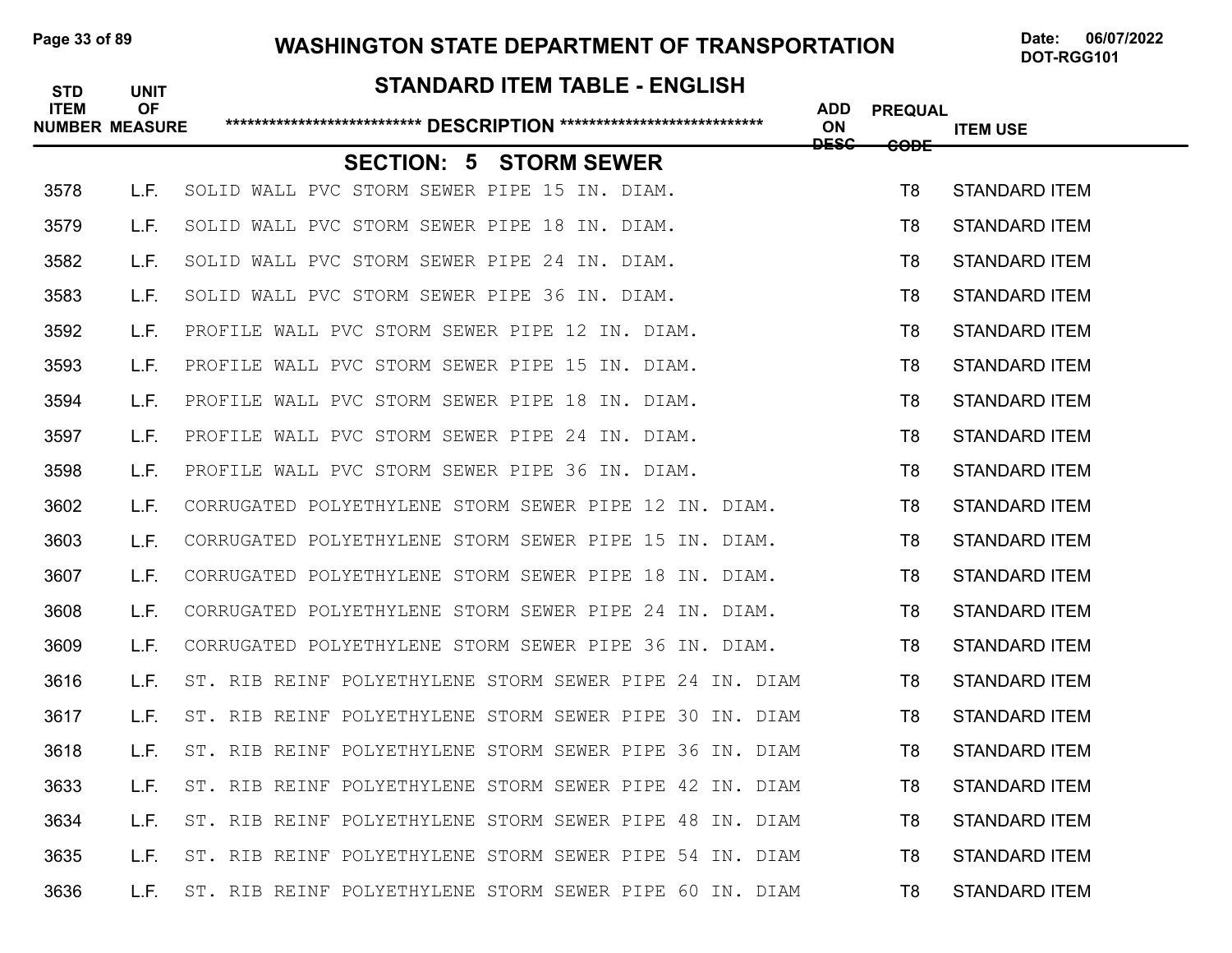#### Page 34 of 89 WASHINGTON STATE DEPARTMENT OF TRANSPORTATION Date: 06/07/2022

| <b>STD</b>                           | <b>UNIT</b> | <b>STANDARD ITEM TABLE - ENGLISH</b>                    |                          |                               |                      |
|--------------------------------------|-------------|---------------------------------------------------------|--------------------------|-------------------------------|----------------------|
| <b>ITEM</b><br><b>NUMBER MEASURE</b> | <b>OF</b>   |                                                         | <b>ADD</b><br>ON<br>DESC | <b>PREQUAL</b><br><b>CODE</b> | <b>ITEM USE</b>      |
|                                      |             | <b>SECTION: 5 STORM SEWER</b>                           |                          |                               |                      |
| 3637                                 | L.E.        | ST. RIB REINF POLYETHYLENE STORM SEWER PIPE 66 IN. DIAM |                          | T8                            | STANDARD ITEM        |
| 3638                                 | L.E.        | ST. RIB REINF POLYETHYLENE STORM SEWER PIPE 72 IN. DIAM |                          | T8                            | STANDARD ITEM        |
| 3560                                 | L.F.        | POLYPROPYLENE STORM SEWER PIPE 12 IN. DIAM.             |                          | T8                            | STANDARD ITEM        |
| 3562                                 | L.F.        | POLYPROPYLENE STORM SEWER PIPE<br>18 IN. DIAM.          |                          | T8                            | <b>STANDARD ITEM</b> |
| 3564                                 | L.F.        | POLYPROPYLENE STORM SEWER PIPE 24 IN. DIAM.             |                          | T8                            | <b>STANDARD ITEM</b> |
| 3566                                 | L.F.        | HIGH-DENSITY POLYETHYLENE (HDPE) PIPE 12 IN. DIAM.      |                          | T8                            | <b>STANDARD ITEM</b> |
| 3567                                 | L.F.        | HIGH-DENSITY POLYETHYLENE (HDPE) PIPE 18 IN. DIAM.      |                          | T8                            | STANDARD ITEM        |
| 3568                                 | L.F.        | HIGH-DENSITY POLYETHYLENE (HDPE) PIPE 24 IN. DIAM.      |                          | T8                            | STANDARD ITEM        |
| 3569                                 | L.F.        | HIGH-DENSITY POLYETHYLENE (HDPE) PIPE 30 IN. DIAM.      |                          | T <sub>8</sub>                | <b>STANDARD ITEM</b> |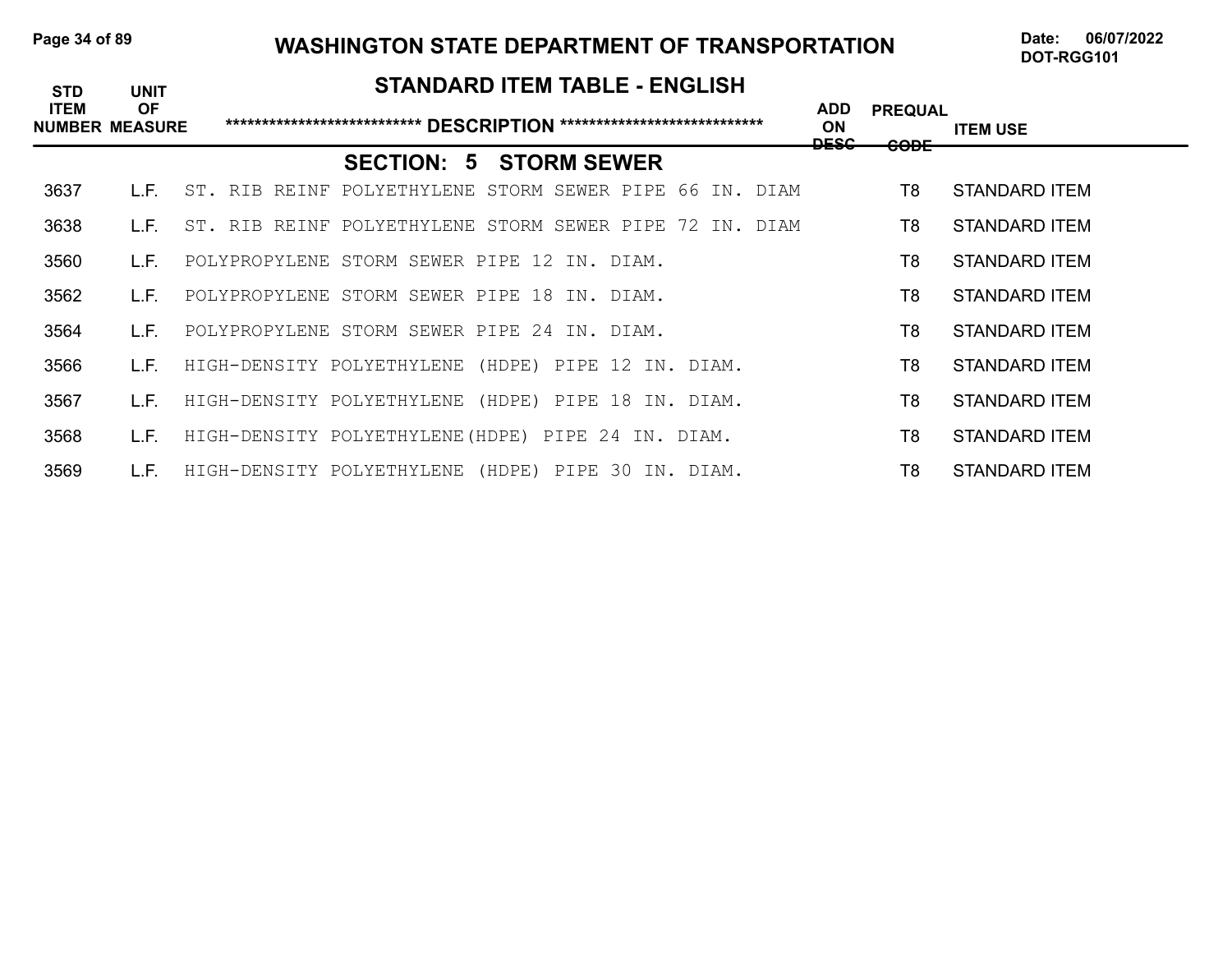#### Page 35 of 89 WASHINGTON STATE DEPARTMENT OF TRANSPORTATION Date: 06/07/2022

| <b>STD</b>  | <b>UNIT</b>                        | <b>STANDARD ITEM TABLE - ENGLISH</b>        |                                     |                 |                      |
|-------------|------------------------------------|---------------------------------------------|-------------------------------------|-----------------|----------------------|
| <b>ITEM</b> | <b>OF</b><br><b>NUMBER MEASURE</b> |                                             | <b>ADD</b><br>ON<br><del>DESC</del> | <b>PREQUAL</b>  | <b>ITEM USE</b>      |
|             |                                    | <b>SECTION: 6 SANITARY SEWER</b>            |                                     | <del>CODE</del> |                      |
| 3640        | EACH                               | SEWER CLEANOUT                              |                                     | T <sub>8</sub>  | <b>STANDARD ITEM</b> |
| 3152        | L.F.                               | TESTING SEWER PIPE                          |                                     | T8              | <b>STANDARD ITEM</b> |
| 3651        | L.F.                               | PLAIN CONC. OR V.C. SEWER PIPE 6 IN. DIAM.  |                                     | T8              | <b>STANDARD ITEM</b> |
| 3654        | L.F.                               | PLAIN CONC. OR V.C. SEWER PIPE 12 IN. DIAM. |                                     | T8              | <b>STANDARD ITEM</b> |
| 3655        | L.F.                               | PLAIN CONC. OR V.C. SEWER PIPE 15 IN. DIAM. |                                     | T8              | <b>STANDARD ITEM</b> |
| 3657        | L.F.                               | PLAIN CONC. OR V.C. SEWER PIPE 21 IN. DIAM. |                                     | T8              | <b>STANDARD ITEM</b> |
| 3706        | L.F.                               | CL. IV REINF. CONC. SEWER PIPE 15 IN. DIAM. |                                     | T8              | <b>STANDARD ITEM</b> |
| 3715        | L.F.                               | CL. IV REINF. CONC. SEWER PIPE 48 IN. DIAM. |                                     | T8              | <b>STANDARD ITEM</b> |
| 3725        | L.F.                               | CL. V REINF. CONC. SEWER PIPE 12 IN. DIAM.  |                                     | T8              | <b>STANDARD ITEM</b> |
| 3727        | L.F.                               | CL. V REINF. CONC. SEWER PIPE 18 IN. DIAM.  |                                     | T8              | <b>STANDARD ITEM</b> |
| 3729        | L.F.                               | CL. V REINF. CONC. SEWER PIPE 24 IN. DIAM.  |                                     | T8              | <b>STANDARD ITEM</b> |
| 3731        | L.F.                               | CL. V REINF. CONC. SEWER PIPE 30 IN. DIAM.  |                                     | T8              | <b>STANDARD ITEM</b> |
| 3735        | L.F.                               | CL. V REINF. CONC. SEWER PIPE 48 IN. DIAM.  |                                     | T8              | <b>STANDARD ITEM</b> |
| 3765        | L.F.                               | PVC SANITARY SEWER PIPE 4 IN. DIAM.         |                                     | T8              | <b>STANDARD ITEM</b> |
| 3766        | L.F.                               | PVC SANITARY SEWER PIPE 6 IN. DIAM.         |                                     | T8              | <b>STANDARD ITEM</b> |
| 3767        | L.F.                               | PVC SANITARY SEWER PIPE 8<br>IN. DIAM.      |                                     | T8              | <b>STANDARD ITEM</b> |
| 3768        | L.F.                               | PVC SANITARY SEWER PIPE 10 IN. DIAM.        |                                     | T8              | <b>STANDARD ITEM</b> |
| 3769        | L.F.                               | PVC SANITARY SEWER PIPE 12 IN. DIAM.        |                                     | T8              | <b>STANDARD ITEM</b> |
| 3770        | L.F.                               | DUCTILE IRON SEWER PIPE 4 IN. DIAM.         |                                     | T8              | <b>STANDARD ITEM</b> |
| 3771        | L.F.                               | DUCTILE IRON SEWER PIPE 6 IN. DIAM.         |                                     | T8              | <b>STANDARD ITEM</b> |
| 3772        | L.F.                               | DUCTILE IRON SEWER PIPE 8 IN. DIAM.         |                                     | T8              | <b>STANDARD ITEM</b> |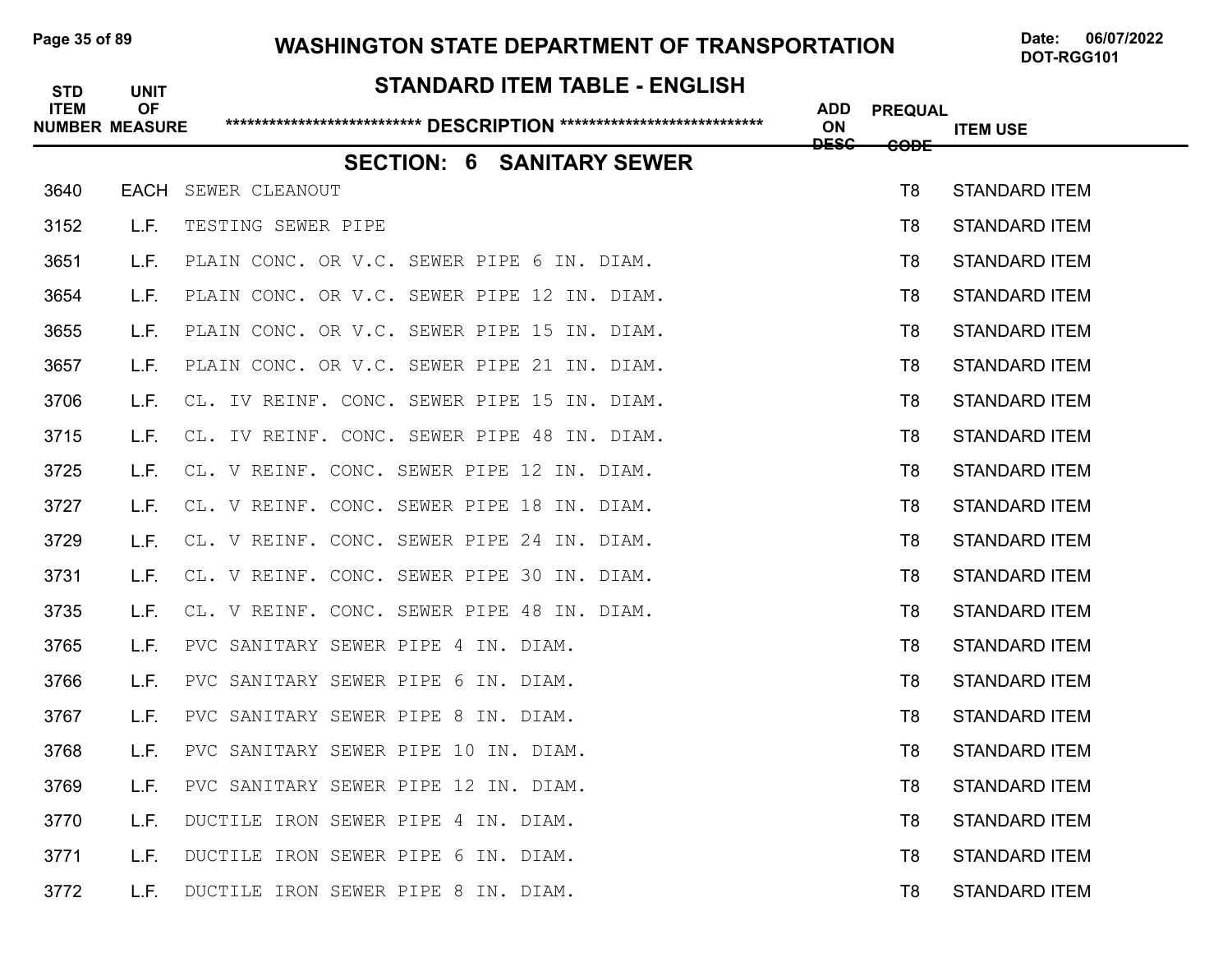### Page 36 of 89 WASHINGTON STATE DEPARTMENT OF TRANSPORTATION Date: 06/07/2022

| <b>STD</b>                           | <b>UNIT</b> | <b>STANDARD ITEM TABLE - ENGLISH</b>                          |                          |                               |                           |
|--------------------------------------|-------------|---------------------------------------------------------------|--------------------------|-------------------------------|---------------------------|
| <b>ITEM</b><br><b>NUMBER MEASURE</b> | <b>OF</b>   |                                                               | <b>ADD</b><br>ON<br>DESC | <b>PREQUAL</b><br><b>CODE</b> | <b>ITEM USE</b>           |
|                                      |             | <b>SECTION: 6 SANITARY SEWER</b>                              |                          |                               |                           |
| 3773                                 | L.F.        | DUCTILE IRON SEWER PIPE 10 IN. DIAM.                          |                          | T8                            | <b>STANDARD ITEM</b>      |
| 3774                                 | L.E.        | DUCTILE IRON SEWER PIPE 12 IN. DIAM.                          |                          | T8                            | <b>STANDARD ITEM</b>      |
| 3776                                 | L.F.        | DUCTILE IRON SEWER PIPE 24 IN. DIAM.                          |                          | T8                            | STANDARD ITEM             |
| 3781                                 | L.E.        | ABS COMPOSITE SEWER PIPE-------------------------------- (31) |                          | T8                            | STANDARD ITEM             |
| 3794                                 | L.F.        | POLYPROPYLENE SEWER PIPE 12 IN. DIAM.                         |                          | T8                            | STANDARD ITEM             |
| 3796                                 | L.E.        | POLYPROPYLENE SEWER PIPE 18 IN. DIAM.                         |                          | T8                            | <b>STANDARD ITEM</b>      |
| 3798                                 | L.F.        | POLYPROPYLENE SEWER PIPE 24 IN. DIAM.                         |                          | T8                            | <b>STANDARD ITEM</b>      |
| 2826                                 | L.S.        | VTS SEWER SYSTEM                                              |                          | T8                            | WSF ITEM REQ. SPECIAL PRO |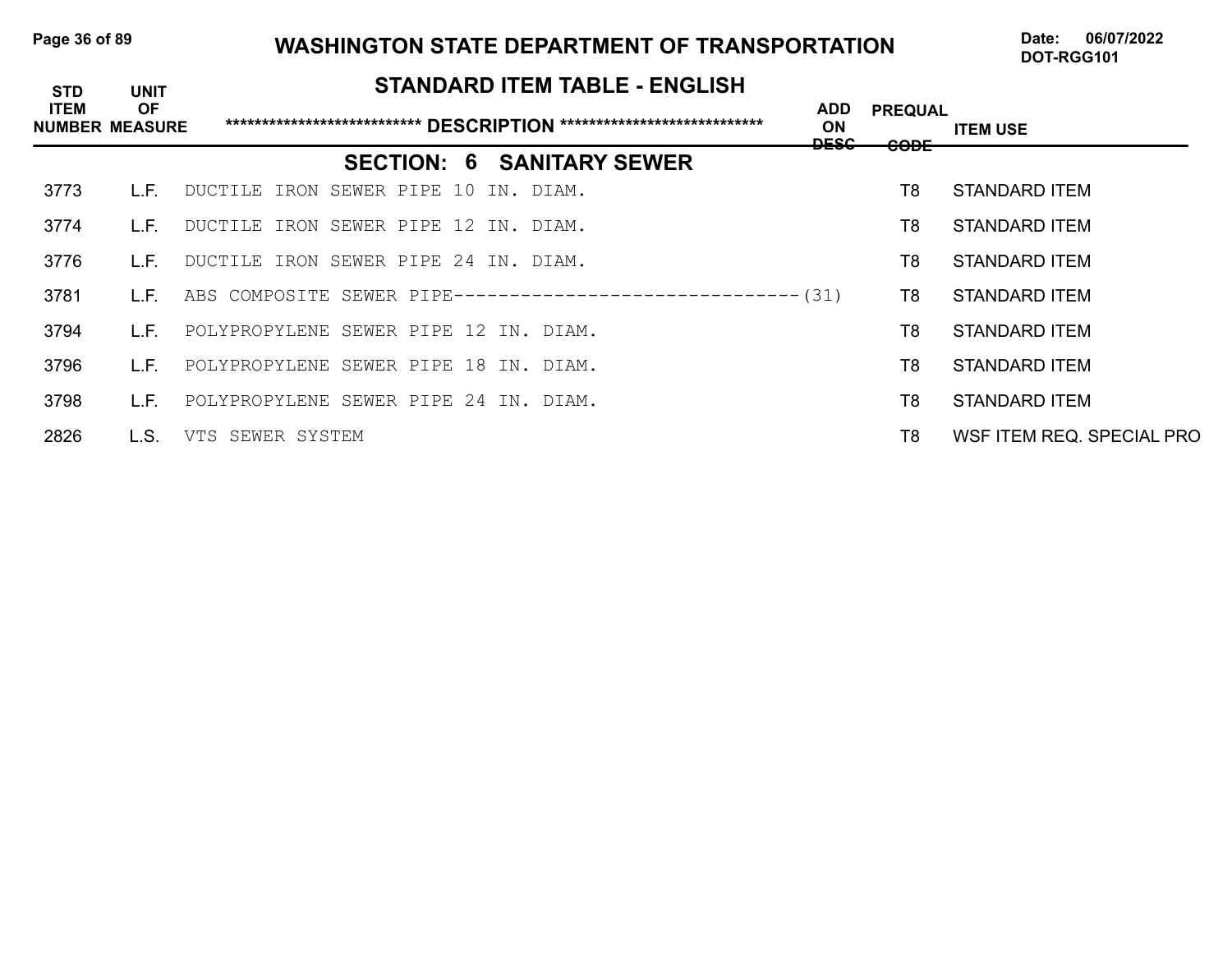### Page 37 of 89 WASHINGTON STATE DEPARTMENT OF TRANSPORTATION Date: 06/07/2022

| <b>STD</b><br><b>ITEM</b> | <b>UNIT</b><br><b>OF</b><br><b>NUMBER MEASURE</b> | STANDARD ITEM TABLE - ENGLISH                          | ADD<br>ON   | <b>PREQUAL</b>  | <b>ITEM USE</b>      |
|---------------------------|---------------------------------------------------|--------------------------------------------------------|-------------|-----------------|----------------------|
|                           |                                                   | <b>SECTION: 7 WATER LINES</b>                          | <b>DESC</b> | <del>CODE</del> |                      |
| 3800                      |                                                   | C.Y. ROCK EXCAVATION                                   |             | X <sub>2</sub>  | <b>STANDARD ITEM</b> |
| 3806                      | C.Y.                                              | EXTRA TRENCH EXCAVATION                                |             | X <sub>2</sub>  | <b>STANDARD ITEM</b> |
| 3810                      | C.Y.                                              | REMOVAL AND REPLACEMENT OF UNSUITABLE MATERIAL         |             | X <sub>2</sub>  | <b>STANDARD ITEM</b> |
| 3815                      | C.Y.                                              | BANK RUN GRAVEL FOR TRENCH BACKFILL                    |             | X2              | <b>STANDARD ITEM</b> |
| 6150                      |                                                   | EACH GATE VALVE 4 IN.                                  |             | X <sub>2</sub>  | <b>STANDARD ITEM</b> |
| 6155                      |                                                   | EACH GATE VALVE 6 IN.                                  |             | X <sub>2</sub>  | <b>STANDARD ITEM</b> |
| 6160                      |                                                   | EACH GATE VALVE 8 IN.                                  |             | X <sub>2</sub>  | <b>STANDARD ITEM</b> |
| 6162                      |                                                   | EACH GATE VALVE 10 IN.                                 |             | X <sub>2</sub>  | <b>STANDARD ITEM</b> |
| 6165                      |                                                   | EACH GATE VALVE 12 IN.                                 |             | X <sub>2</sub>  | <b>STANDARD ITEM</b> |
| 6167                      |                                                   |                                                        |             | X <sub>2</sub>  | <b>STANDARD ITEM</b> |
| 3820                      |                                                   | EACH BUTTERFLY VALVE 12 IN.                            |             | X <sub>2</sub>  | <b>STANDARD ITEM</b> |
| 3821                      |                                                   | EACH BUTTERFLY VALVE 14 IN.                            |             | X2              | <b>STANDARD ITEM</b> |
| 3822                      |                                                   | EACH BUTTERFLY VALVE 16 IN.                            |             | X <sub>2</sub>  | <b>STANDARD ITEM</b> |
| 3823                      |                                                   | EACH BUTTERFLY VALVE 18 IN.                            |             | X <sub>2</sub>  | <b>STANDARD ITEM</b> |
| 3825                      |                                                   | EACH BUTTERFLY VALVE 24 IN.                            |             | X <sub>2</sub>  | <b>STANDARD ITEM</b> |
| 3827                      |                                                   | EACH BUTTERFLY VALVE 36 IN.                            |             | X <sub>2</sub>  | <b>STANDARD ITEM</b> |
| 3835                      |                                                   | EACH COMB. AIR RELEASE/AIR VACUUM VALVE ASSEMBLY 1 IN. |             | X <sub>2</sub>  | <b>STANDARD ITEM</b> |
| 3837                      |                                                   | EACH COMB. AIR RELEASE/AIR VACUUM VALVE ASSEMBLY 2 IN. |             | X <sub>2</sub>  | <b>STANDARD ITEM</b> |
| 3838                      |                                                   | <b>EACH</b> BLOWOFF ASSEMBLY                           |             | X <sub>2</sub>  | <b>STANDARD ITEM</b> |
| 3842                      |                                                   | EACH TAPPING SLEEVE AND VALVE ASSEMBLY 6 IN.           |             | X <sub>2</sub>  | <b>STANDARD ITEM</b> |
| 3843                      |                                                   | EACH TAPPING SLEEVE AND VALVE ASSEMBLY 8 IN.           |             | X <sub>2</sub>  | <b>STANDARD ITEM</b> |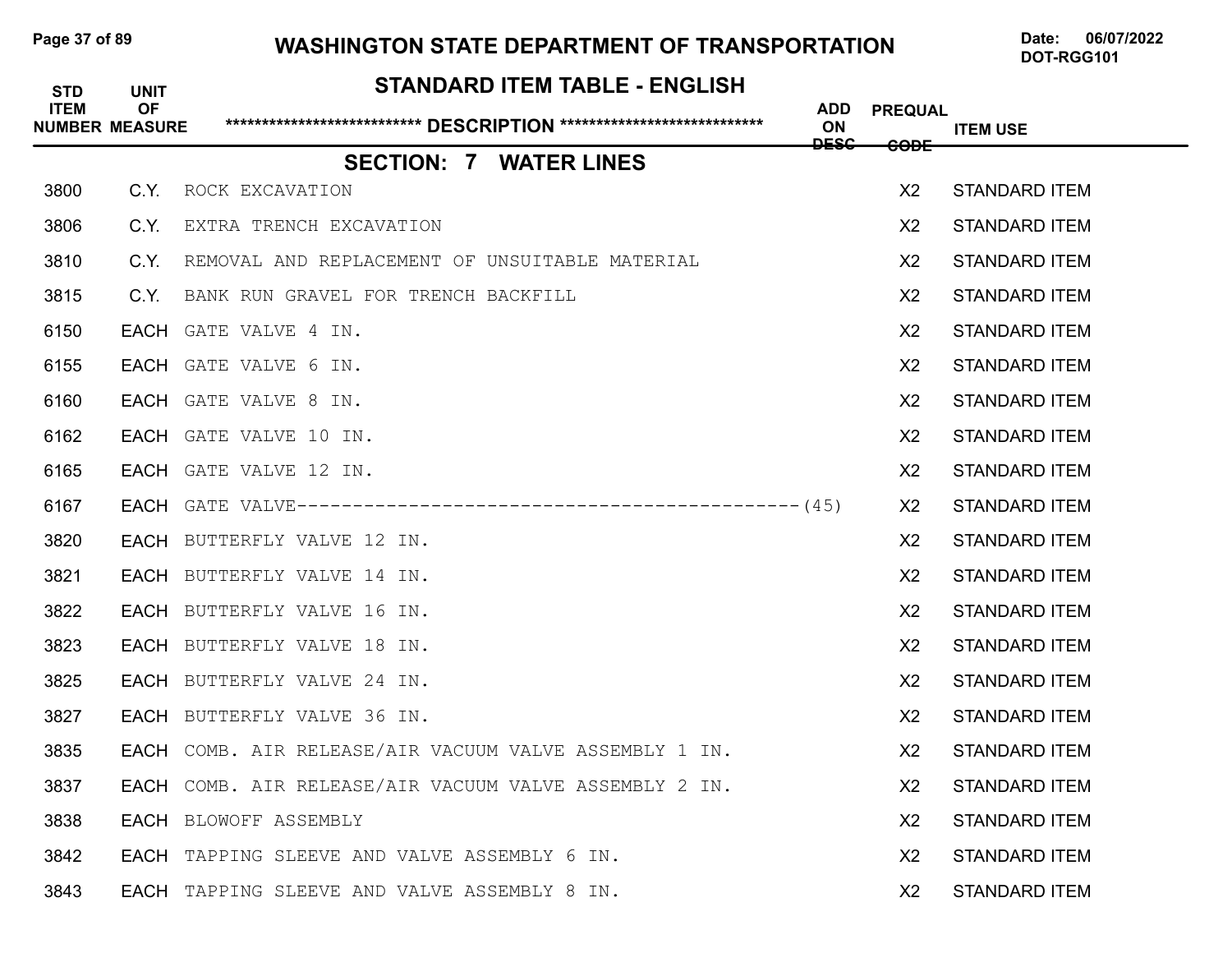### Page 38 of 89 **WASHINGTON STATE DEPARTMENT OF TRANSPORTATION** Date: 06/07/2022

| <b>STD</b><br><b>ITEM</b> | <b>UNIT</b><br><b>OF</b><br><b>NUMBER MEASURE</b> | STANDARD ITEM TABLE - ENGLISH                   | <b>ADD</b><br>ON | <b>PREQUAL</b>  | <b>ITEM USE</b>      |
|---------------------------|---------------------------------------------------|-------------------------------------------------|------------------|-----------------|----------------------|
|                           |                                                   | <b>SECTION: 7 WATER LINES</b>                   | <b>DESC</b>      | <del>CODE</del> |                      |
| 3846                      |                                                   | <b>EACH</b> HYDRANT ASSEMBLY                    |                  | X <sub>2</sub>  | <b>STANDARD ITEM</b> |
| 3848                      |                                                   | EACH RESETTING EXISTING HYDRANTS                |                  | X <sub>2</sub>  | <b>STANDARD ITEM</b> |
| 3850                      |                                                   | EACH MOVING EXISTING HYDRANTS                   |                  | X <sub>2</sub>  | <b>STANDARD ITEM</b> |
| 3852                      | EACH                                              | RECONNECTING EXISTING HYDRANTS                  |                  | X <sub>2</sub>  | <b>STANDARD ITEM</b> |
| 3854                      | L.F.                                              | HYDRANT EXTENSIONS                              |                  | X <sub>2</sub>  | <b>STANDARD ITEM</b> |
| 3857                      | <b>EACH</b>                                       | SERVICE CONNECTION 3/4 IN. DIAM.                |                  | X <sub>2</sub>  | <b>STANDARD ITEM</b> |
| 3858                      | <b>EACH</b>                                       | SERVICE CONNECTION 1 IN. DIAM.                  |                  | X <sub>2</sub>  | <b>STANDARD ITEM</b> |
| 3859                      | <b>EACH</b>                                       | SERVICE CONNECTION 1-1/4 IN. DIAM.              |                  | X <sub>2</sub>  | <b>STANDARD ITEM</b> |
| 3861                      | <b>EACH</b>                                       | SERVICE CONNECTION 2 IN. DIAM.                  |                  | X <sub>2</sub>  | <b>STANDARD ITEM</b> |
| 3865                      | L.F.                                              | DUCTILE IRON PIPE FOR WATER MAIN 4 IN. DIAM.    |                  | X <sub>2</sub>  | <b>STANDARD ITEM</b> |
| 3866                      | L.F.                                              | DUCTILE IRON PIPE FOR WATER MAIN 6 IN. DIAM.    |                  | X <sub>2</sub>  | <b>STANDARD ITEM</b> |
| 3867                      | L.F.                                              | DUCTILE IRON PIPE FOR WATER MAIN 8 IN. DIAM.    |                  | X <sub>2</sub>  | <b>STANDARD ITEM</b> |
| 3868                      | L.F.                                              | DUCTILE IRON PIPE FOR WATER MAIN 10 IN. DIAM.   |                  | X <sub>2</sub>  | <b>STANDARD ITEM</b> |
| 3869                      | L.F.                                              | DUCTILE IRON PIPE FOR WATER MAIN 12 IN. DIAM.   |                  | X <sub>2</sub>  | <b>STANDARD ITEM</b> |
| 3870                      | L.F.                                              | DUCTILE IRON PIPE FOR WATER MAIN 14 IN. DIAM.   |                  | X <sub>2</sub>  | <b>STANDARD ITEM</b> |
| 3871                      | L.F.                                              | DUCTILE IRON PIPE FOR WATER MAIN 16 IN. DIAM.   |                  | X <sub>2</sub>  | <b>STANDARD ITEM</b> |
| 3872                      | L.F.                                              | DUCTILE IRON PIPE FOR WATER MAIN 18 IN. DIAM.   |                  | X <sub>2</sub>  | <b>STANDARD ITEM</b> |
| 3874                      | L.F.                                              | DUCTILE IRON PIPE FOR WATER MAIN 24 IN. DIAM.   |                  | X <sub>2</sub>  | <b>STANDARD ITEM</b> |
| 3875                      | L.F.                                              | DUCTILE IRON PIPE FOR WATER MAIN 30 IN. DIAM.   |                  | X <sub>2</sub>  | <b>STANDARD ITEM</b> |
| 3876                      | L.F.                                              | DUCTILE IRON PIPE FOR WATER MAIN 36 IN. DIAM.   |                  | X <sub>2</sub>  | <b>STANDARD ITEM</b> |
| 3901                      | L.F.                                              | CONC. CYLINDER PIPE FOR WATER MAIN 36 IN. DIAM. |                  | X <sub>2</sub>  | <b>STANDARD ITEM</b> |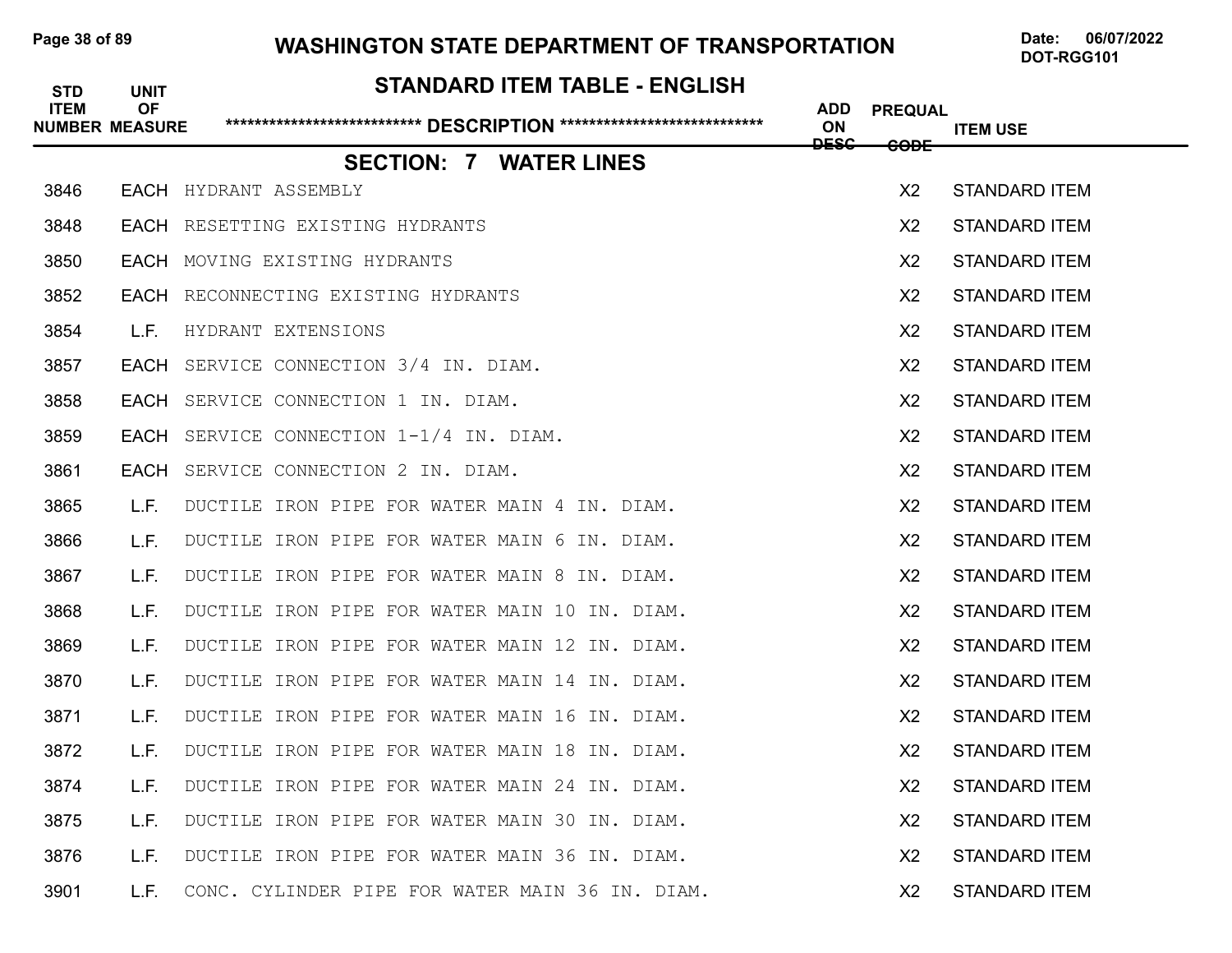### Page 39 of 89 **WASHINGTON STATE DEPARTMENT OF TRANSPORTATION** Date: 06/07/2022

| <b>STD</b>                           | <b>UNIT</b> |                                      |                   | <b>STANDARD ITEM TABLE - ENGLISH</b> |                                        |                               |                           |
|--------------------------------------|-------------|--------------------------------------|-------------------|--------------------------------------|----------------------------------------|-------------------------------|---------------------------|
| <b>ITEM</b><br><b>NUMBER MEASURE</b> | <b>OF</b>   |                                      |                   |                                      | <b>ADD</b><br><b>ON</b><br><u>neec</u> | <b>PREQUAL</b><br><b>CODE</b> | <b>ITEM USE</b>           |
|                                      |             |                                      | <b>SECTION: 7</b> | <b>WATER LINES</b>                   |                                        |                               |                           |
| 3910                                 | L.F.        | ST. PIPE FOR WATER MAIN 4 IN. DIAM.  |                   |                                      |                                        | X <sub>2</sub>                | <b>STANDARD ITEM</b>      |
| 3911                                 | L.F.        | ST. PIPE FOR WATER MAIN 6 IN. DIAM.  |                   |                                      |                                        | X <sub>2</sub>                | <b>STANDARD ITEM</b>      |
| 3932                                 | L.F.        | PVC PIPE FOR WATER MAIN 3 IN. DIAM.  |                   |                                      |                                        | X <sub>2</sub>                | STANDARD ITEM             |
| 3933                                 | L.F.        | PVC PIPE FOR WATER MAIN 4 IN. DIAM.  |                   |                                      |                                        | X2                            | STANDARD ITEM             |
| 3934                                 | L.F.        | PVC PIPE FOR WATER MAIN 6 IN. DIAM   |                   |                                      |                                        | X2                            | STANDARD ITEM             |
| 3935                                 | L.F.        | PVC PIPE FOR WATER MAIN 8 IN. DIAM   |                   |                                      |                                        | X <sub>2</sub>                | STANDARD ITEM             |
| 3937                                 | L.F.        | PVC PIPE FOR WATER MAIN 12 IN. DIAM. |                   |                                      |                                        | X2                            | <b>STANDARD ITEM</b>      |
| 2827                                 | L.S.        | VTS WATER SUPPLY SYSTEM              |                   |                                      |                                        | X <sub>2</sub>                | WSF ITEM REQ. SPECIAL PRO |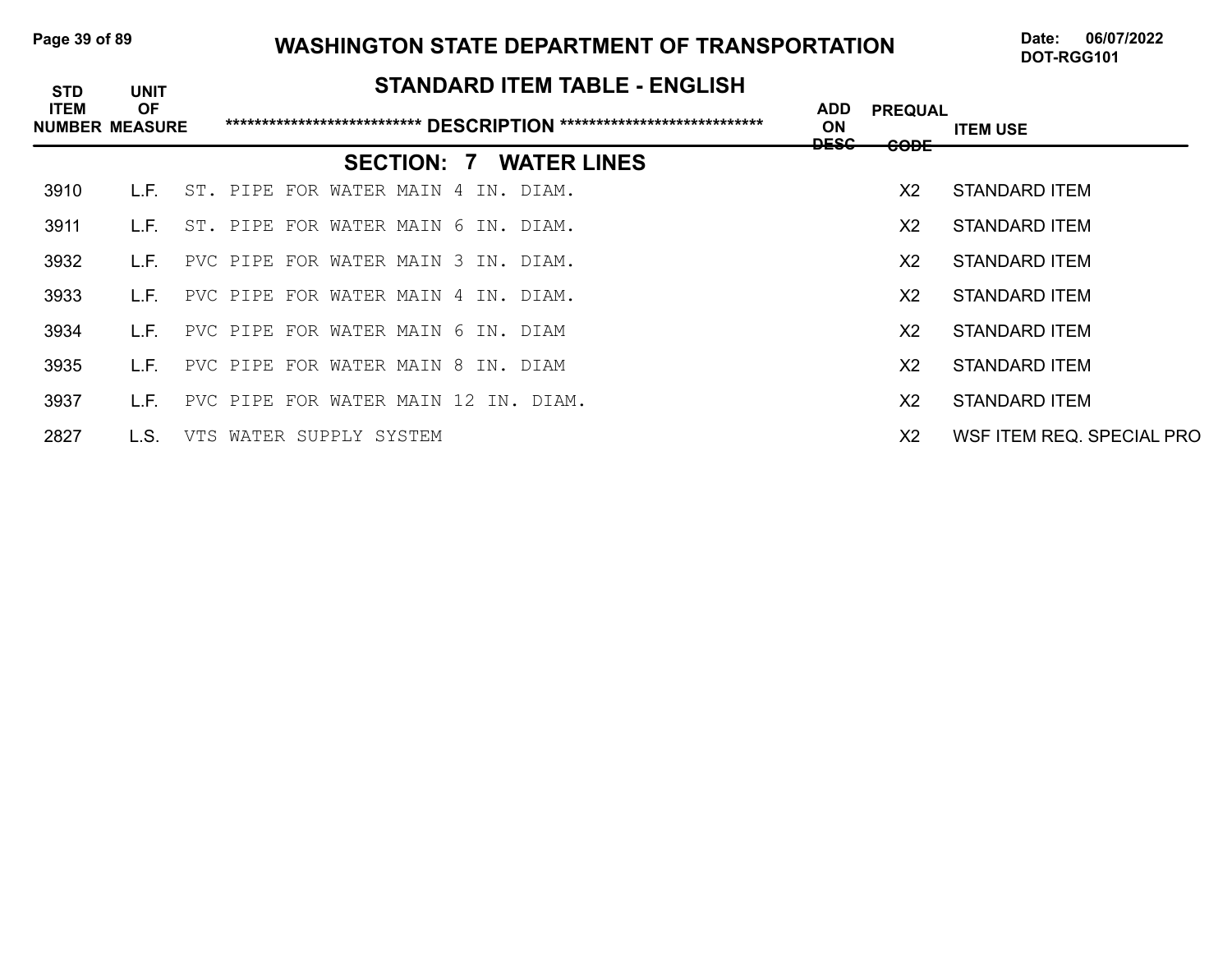### Page 40 of 89 WASHINGTON STATE DEPARTMENT OF TRANSPORTATION Date: 06/07/2022

| <b>STD</b><br><b>ITEM</b> | <b>UNIT</b><br><b>OF</b><br><b>NUMBER MEASURE</b> | <b>STANDARD ITEM TABLE - ENGLISH</b>                        | <b>ADD</b><br>ON<br><b>DESC</b> | <b>PREQUAL</b><br><del>CODE</del> | <b>ITEM USE</b>               |
|---------------------------|---------------------------------------------------|-------------------------------------------------------------|---------------------------------|-----------------------------------|-------------------------------|
|                           |                                                   | <b>SECTION: 8 STRUCTURE</b>                                 |                                 |                                   |                               |
| 4001                      | L.S.                                              |                                                             |                                 | B <sub>0</sub>                    | <b>GSP ITEM</b>               |
| 4005                      | C.Y.                                              | STRUCTURE EXCAVATION CLASS A                                |                                 | $ 2\rangle$                       | <b>STANDARD ITEM</b>          |
| 4006                      | C.Y.                                              | STRUCTURE EXCAVATION CLASS A INCL. HAUL                     |                                 | $\mathsf{I2}$                     | <b>STANDARD ITEM</b>          |
| 4009                      | L.F.                                              | ROCK EXCAVATION FOR SHAFT INCLUDING HAUL                    |                                 | T0                                | <b>STANDARD ITEM</b>          |
| 4010                      | C.Y.                                              |                                                             |                                 | 2                                 | <b>REQUIRES SPECIAL PROV.</b> |
| 4013                      | L.S.                                              | SHORING OR EXTRA EXCAVATION CL. A--------------------- (22) |                                 | $ 2\rangle$                       | <b>STANDARD ITEM</b>          |
| 4025                      | C.Y.                                              | GRAVEL BACKFILL FOR WALL                                    |                                 | $ 2\rangle$                       | <b>STANDARD ITEM</b>          |
| 4084                      | L.F.                                              | CONSTRUCTING 4 FT. DIAM SHAFT                               |                                 | T0                                | STD. ITEM, GSP REQUIRED       |
| 4086                      | L.F.                                              | CONSTRUCTING 5 FT. DIAM SHAFT                               |                                 | T0                                | STD. ITEM, GSP REQUIRED       |
| 4087                      | L.F.                                              | CONSTRUCTING 6 FT. DIAM SHAFT                               |                                 | T <sub>0</sub>                    | STD. ITEM, GSP REQUIRED       |
| 4088                      | L.F.                                              | CONSTRUCTING 7 FT. DIAM SHAFT                               |                                 | T0                                | STD. ITEM, GSP REQUIRED       |
| 4089                      | L.F.                                              | CONSTRUCTING 8 FT. DIAM SHAFT                               |                                 | T0                                | STD. ITEM, GSP REQUIRED       |
| 4091                      | L.F.                                              | CONSTRUCTING 9 FT. DIAM SHAFT                               |                                 | T0                                | STD. ITEM, GSP REQUIRED       |
| 4092                      | L.F.                                              | CONSTRUCTING 10 FT. DIAM SHAFT                              |                                 | T0                                | STD. ITEM, GSP REQUIRED       |
| 4093                      | L.F.                                              | CONSTRUCTING 11 FT. DIAM SHAFT                              |                                 | T0                                | STD. ITEM, GSP REQUIRED       |
| 4094                      | L.F.                                              | CONSTRUCTING 12 FT. DIAM SHAFT                              |                                 | T0                                | STD. ITEM, GSP REQUIRED       |
| 4046                      | MGAL                                              | FRESH WATER FOR SHAFT SLURRY                                |                                 | A <sub>1</sub>                    | <b>GSP ITEM</b>               |
| 4047                      | L.F.                                              | SHAFT - 24 IN. DIAMETER                                     |                                 | T <sub>0</sub>                    | <b>STANDARD ITEM</b>          |
| 4048                      | L.F.                                              | SHAFT - 30 IN. DIAMETER                                     |                                 | T <sub>0</sub>                    | <b>STANDARD ITEM</b>          |
| 4049                      | L.F.                                              | SHAFT - 36 IN. DIAMETER                                     |                                 | T <sub>0</sub>                    | <b>STANDARD ITEM</b>          |
| 4050                      | L.F.                                              | SHAFT - 42 IN. DIAMETER                                     |                                 | T <sub>0</sub>                    | <b>STANDARD ITEM</b>          |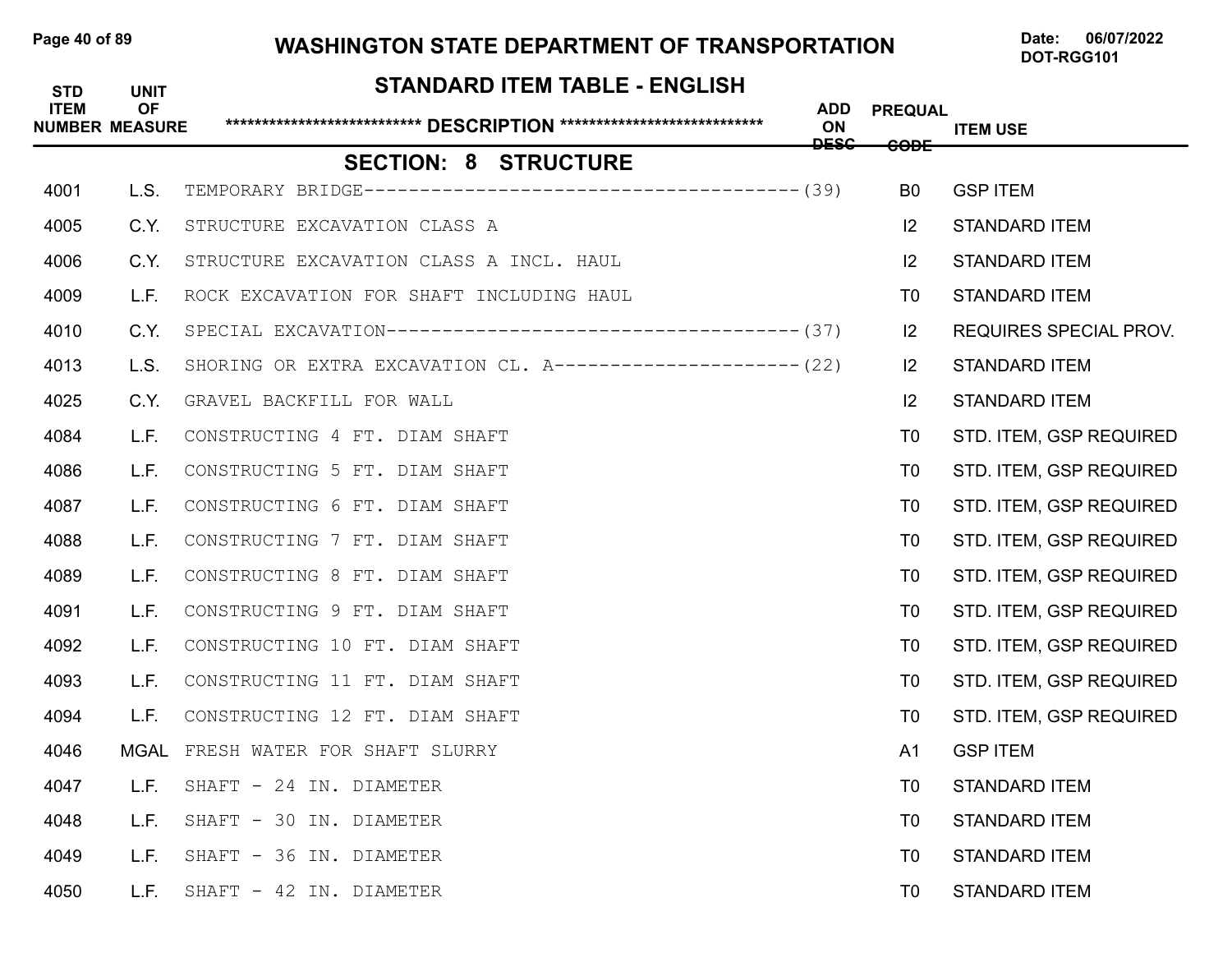### Page 41 of 89 WASHINGTON STATE DEPARTMENT OF TRANSPORTATION Date: 06/07/2022

DOT-RGG101

### **STANDARD ITEM TABLE - ENGLISH**

| <b>ITEM</b> | <b>OF</b><br><b>NUMBER MEASURE</b> |                                                                   | <b>ADD</b><br><b>ON</b><br><b>DESC</b> | <b>PREQUAL</b><br><del>CODE</del> | <b>ITEM USE</b>      |
|-------------|------------------------------------|-------------------------------------------------------------------|----------------------------------------|-----------------------------------|----------------------|
|             |                                    | <b>SECTION: 8 STRUCTURE</b>                                       |                                        |                                   |                      |
| 4053        | L.F.                               | FURNISHING SOLDIER PILE-------------------------------- (32)      |                                        | T0                                | <b>STANDARD ITEM</b> |
| 4054        | L.F.                               | PREBORING FOR 12 IN. DIAM. CONC. PILE                             |                                        | Q4                                | <b>GSP ITEM</b>      |
| 4056        |                                    | L.F. PREBORING FOR 14 IN. DIAM. CONC. PILE                        |                                        | Q4                                | <b>GSP ITEM</b>      |
| 4057        | L.F.                               | PREBORING FOR 16 IN. DIAM. CONC. PILE                             |                                        | Q4                                | <b>GSP ITEM</b>      |
| 4058        | L.F.                               | PREBORING FOR 18 IN. DIAM. CONC. PILE                             |                                        | Q4                                | <b>GSP ITEM</b>      |
| 4059        | L.F.                               | PREBORING FOR 20 IN. DIAM. CONC. PILE                             |                                        | Q4                                | <b>GSP ITEM</b>      |
| 4061        |                                    | L.F. PREBORING FOR 24 IN. DIAM. CONC. PILE                        |                                        | Q4                                | <b>GSP ITEM</b>      |
| 4062        | L.F.                               | PREBORING FOR 30 IN. DIAM. CONC. PILE                             |                                        | Q4                                | <b>GSP ITEM</b>      |
| 4063        | L.F.                               | PREBORING FOR ST. PILE                                            |                                        | Q4                                | <b>GSP ITEM</b>      |
| 4064        | L.F.                               | PREBORING FOR TIMBER PILE                                         |                                        | Q4                                | <b>GSP ITEM</b>      |
| 4060        |                                    | EACH FURNISHING AND DRIVING CONCRETE TEST PILE                    |                                        | Q4                                | <b>STANDARD ITEM</b> |
| 4070        | L.F.                               | FURNISHING CONC. PILING--------------------------------- (32)     |                                        | Q4                                | <b>STANDARD ITEM</b> |
| 4080        |                                    |                                                                   |                                        | Q4                                | <b>STANDARD ITEM</b> |
| 4085        |                                    | <b>EACH</b> FURNISHING AND DRIVING STEEL TEST PILE                |                                        | Q4                                | <b>STANDARD ITEM</b> |
| 4090        | L.F.                               |                                                                   |                                        | Q4                                | <b>STANDARD ITEM</b> |
| 4095        |                                    |                                                                   |                                        | Q4                                | <b>STANDARD ITEM</b> |
| 8376        |                                    | EACH FURNISHING STEEL PILE TIP OR SHOE---------------------- (22) |                                        | Q4                                | <b>STANDARD ITEM</b> |
| 8378        |                                    | EACH PRECAST CONCRETE PILE BUILDUP                                |                                        | Q4                                | <b>STANDARD ITEM</b> |
| 4100        |                                    | EACH FURNISHING AND DRIVING TIMBER TEST PILE                      |                                        | Q4                                | <b>STANDARD ITEM</b> |
| 4105        | L.F.                               | FURNISHING TIMBER PILING - UNTREATED                              |                                        | Q4                                | <b>STANDARD ITEM</b> |
| 4107        | L.F.                               | FURNISHING TIMBER PILING------------------------------- (31)      |                                        | Q4                                | <b>STANDARD ITEM</b> |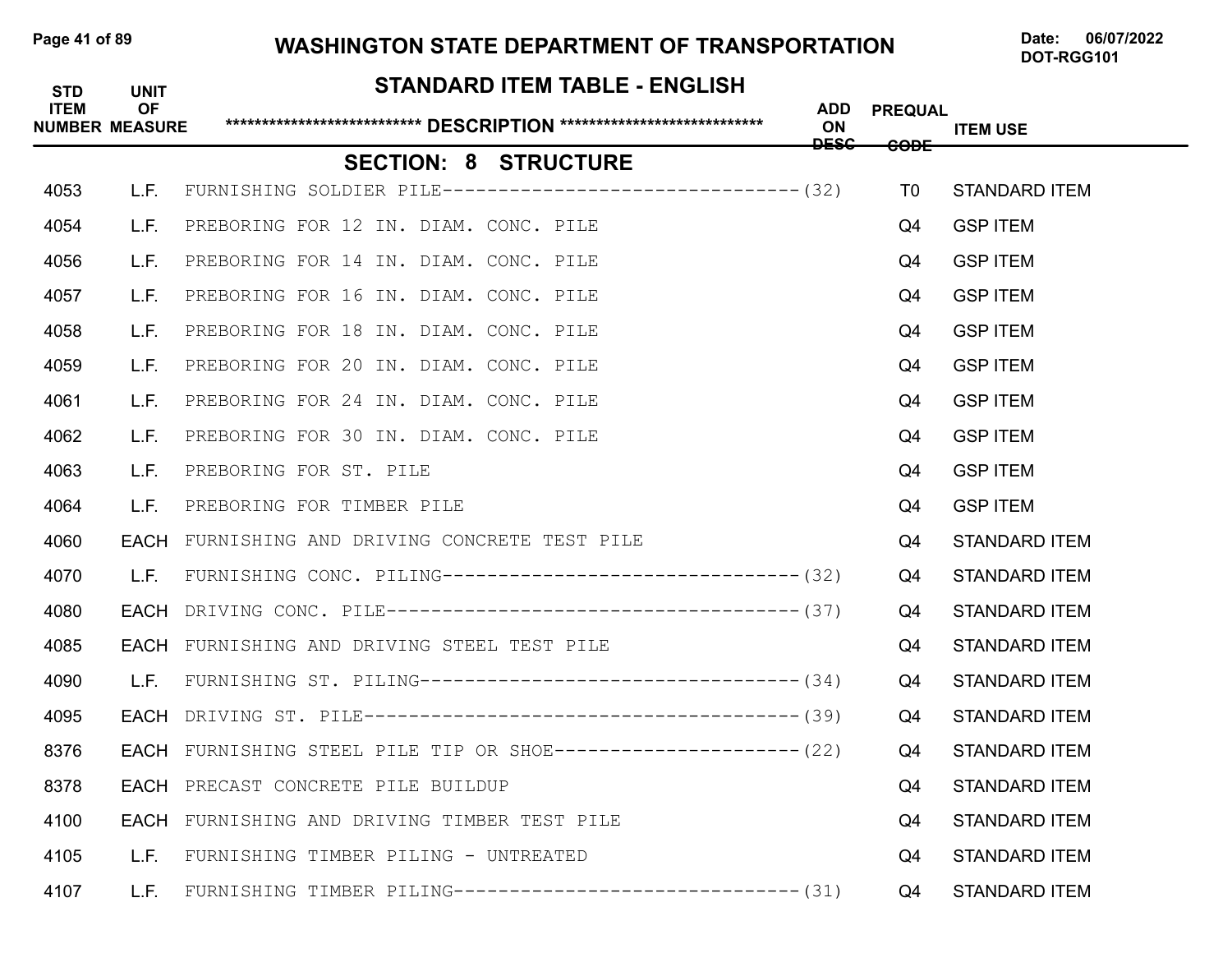### Page 42 of 89 **WASHINGTON STATE DEPARTMENT OF TRANSPORTATION** Date: 06/07/2022

| <b>STD</b>  | <b>UNIT</b>                        | STANDARD ITEM TABLE - ENGLISH                                     |                          |                 |                               |
|-------------|------------------------------------|-------------------------------------------------------------------|--------------------------|-----------------|-------------------------------|
| <b>ITEM</b> | <b>OF</b><br><b>NUMBER MEASURE</b> |                                                                   | ADD<br>ON<br><b>DESC</b> | <b>PREQUAL</b>  | <b>ITEM USE</b>               |
|             |                                    | <b>SECTION: 8 STRUCTURE</b>                                       |                          | <del>CODE</del> |                               |
| 4108        |                                    | EACH DRIVING TIMBER PILE - UNTREATED                              |                          | Q4              | <b>STANDARD ITEM</b>          |
| 4111        |                                    | EACH DRIVING TIMBER PILE ----------------------------------- (35) |                          | Q4              | <b>STANDARD ITEM</b>          |
| 4116        |                                    | EACH PILE SPLICE - TIMBER                                         |                          | Q4              | <b>REQUIRES SPECIAL PROV.</b> |
| 4115        |                                    | EACH DRIVING TIMBER COMPOSITE PILE                                |                          | Q4              | REQUIRES SPECIAL PROV.        |
| 4130        |                                    | EACH PLACING PRESTRESSED HOLLOW CONC. PILE------------------ (18) |                          | Q4              | <b>STANDARD ITEM</b>          |
| 4140        |                                    | EACH DRIVING PRESTRESSED HOLLOW CONC. PILE----------------- (18)  |                          | Q4              | <b>STANDARD ITEM</b>          |
| 4157        |                                    | EACH MICROPILE                                                    |                          | V7              | <b>GSP ITEM</b>               |
| 4193        |                                    | EACH MICROPILE VERIFICATION LOAD TESTING                          |                          | V7              | <b>GSP ITEM</b>               |
| 4194        |                                    | EACH MICROPILE PROOF LOAD TESTING                                 |                          | V7              | <b>GSP ITEM</b>               |
| 4147        | LB.                                | EPOXY-COATED ST. REINF. BAR                                       |                          | U0              | <b>STANDARD ITEM</b>          |
| 4148        | LB.                                | EPOXY-COATED ST. REINF. BAR FOR BRIDGE                            |                          | U <sub>0</sub>  | <b>STANDARD ITEM</b>          |
| 4142        | LB.                                | EPOXY-COATED ST. REINF. BAR - SUPERSTR.                           |                          | U <sub>0</sub>  | <b>STANDARD ITEM</b>          |
| 4143        | LB.                                | EPOXY-COATED ST. REINF. BAR - SUPERSTR. INCL. TRAF. BAR.          |                          | U0              | <b>STANDARD ITEM</b>          |
| 4141        | LB.                                | EPOXY-COATED ST. REINF. BAR FOR RETAINING WALL                    |                          | U0              | <b>STANDARD ITEM</b>          |
| 4144        | LB.                                | EPOXY-COATED ST. REINF. BAR---------------------------- (28)      |                          | U0.             | <b>STANDARD ITEM</b>          |
| 4149        | LB.                                | ST. REINF. BAR FOR BRIDGE                                         |                          | U0              | <b>STANDARD ITEM</b>          |
| 4145        | LB.                                | ST. REINF. BAR - SUPERSTR.                                        |                          | U0              | <b>STANDARD ITEM</b>          |
| 4146        | LB.                                | ST. REINF. BAR - SUPERSTR. INCL. TRAF. BAR.                       |                          | U <sub>0</sub>  | <b>STANDARD ITEM</b>          |
| 4150        | LB.                                | ST. REINF. BAR FOR RETAINING WALL                                 |                          | U0              | <b>STANDARD ITEM</b>          |
| 4151        | LB.                                |                                                                   |                          | U0              | <b>STANDARD ITEM</b>          |
| 4160        |                                    | EACH QA SHAFT TEST                                                |                          | T0              | <b>STANDARD ITEM</b>          |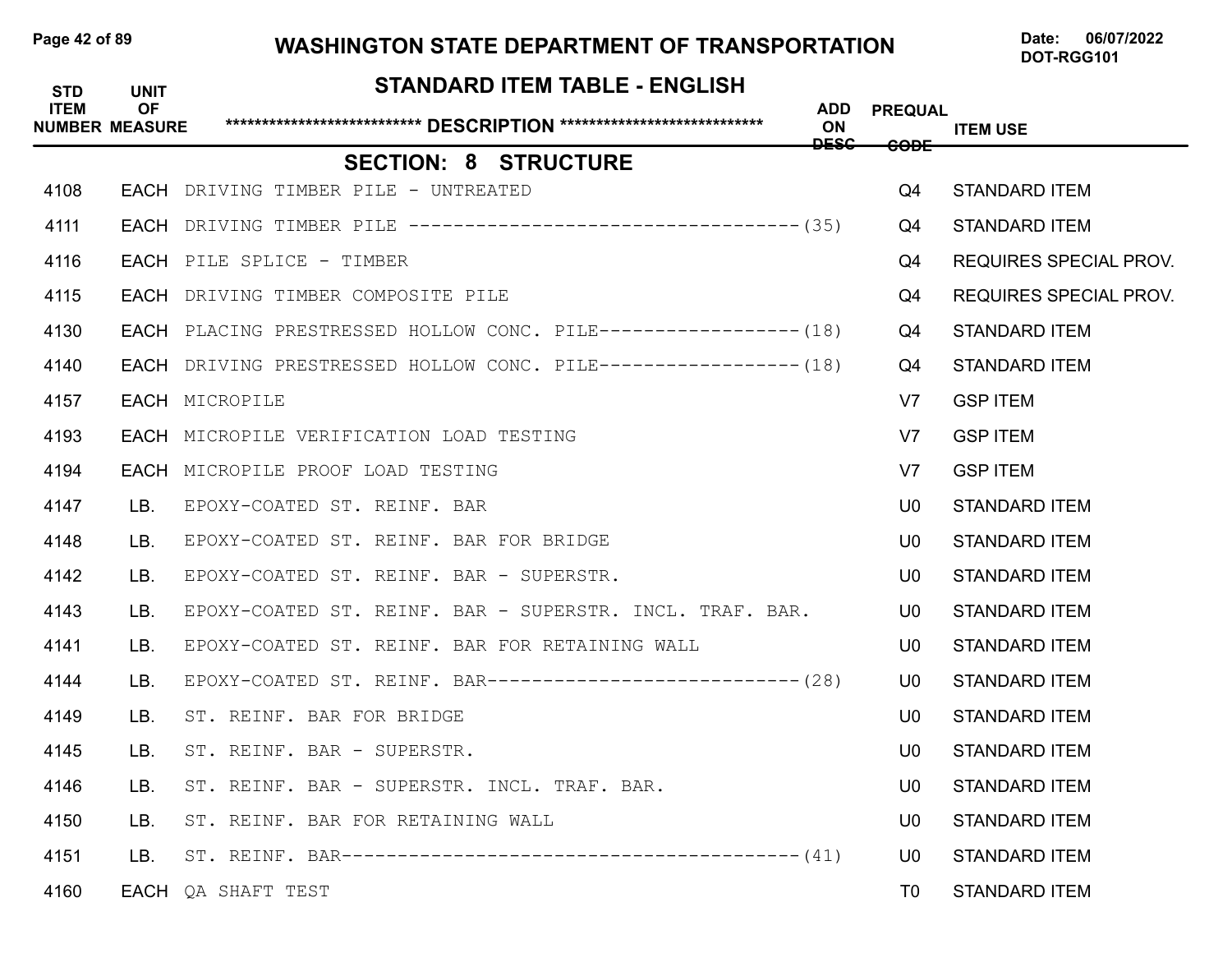### Page 43 of 89 WASHINGTON STATE DEPARTMENT OF TRANSPORTATION Date: 06/07/2022

| <b>STD</b>  | <b>UNIT</b><br><b>OF</b> | <b>STANDARD ITEM TABLE - ENGLISH</b>                           |                          |                 |                      |
|-------------|--------------------------|----------------------------------------------------------------|--------------------------|-----------------|----------------------|
| <b>ITEM</b> | <b>NUMBER MEASURE</b>    |                                                                | ADD<br>ON<br><b>DESC</b> | <b>PREQUAL</b>  | <b>ITEM USE</b>      |
|             |                          | <b>SECTION: 8 STRUCTURE</b>                                    |                          | <del>CODE</del> |                      |
| 4166        |                          | C.Y. LEAN CONCRETE                                             |                          | E <sub>0</sub>  | <b>STANDARD ITEM</b> |
| 4200        | C.Y.                     |                                                                |                          | E <sub>0</sub>  | <b>STANDARD ITEM</b> |
| 4202        | C.Y.                     |                                                                |                          | E0              | <b>STANDARD ITEM</b> |
| 4322        | C.Y.                     | CONC. CLASS 4000 FOR BRIDGE                                    |                          | B <sub>0</sub>  | <b>STANDARD ITEM</b> |
| 4153        | C.Y.                     | CONC. CLASS 4000 - SUPERSTR.                                   |                          | B <sub>0</sub>  | <b>STANDARD ITEM</b> |
| 4155        | C.Y.                     | CONC. CLASS 4000 TRAFFIC BARRIER - SUPERSTR.                   |                          | B <sub>0</sub>  | <b>STANDARD ITEM</b> |
| 4156        | C.Y.                     | CONC. CLASS 4000 - SUPERSTR. INCL. TRAF. BAR.                  |                          | B0              | <b>STANDARD ITEM</b> |
| 4139        | C.Y.                     | CONC. CLASS 4000 FOR RETAINING WALL                            |                          | B0              | <b>STANDARD ITEM</b> |
| 4204        | C.Y.                     |                                                                |                          | E0              | <b>STANDARD ITEM</b> |
| 4324        | C.Y.                     | CONC. CLASS 4000W FOR BRIDGE                                   |                          | B <sub>0</sub>  | <b>STANDARD ITEM</b> |
| 4380        | C.Y.                     | CONC. CLASS 4000D FOR BRIDGE                                   |                          | B0              | <b>STANDARD ITEM</b> |
| 4205        | C.Y.                     |                                                                |                          | E <sub>0</sub>  | <b>STANDARD ITEM</b> |
| 4325        | C.Y.                     | CONC. CLASS 5000 FOR BRIDGE                                    |                          | B <sub>0</sub>  | <b>STANDARD ITEM</b> |
| 4158        | C.Y.                     | CONC. CLASS 5000 - SUPERSTR.                                   |                          | B <sub>0</sub>  | <b>STANDARD ITEM</b> |
| 4207        | C.Y.                     |                                                                |                          | E0              | <b>STANDARD ITEM</b> |
| 4327        | C.Y.                     | CONC. CLASS 6000 FOR BRIDGE                                    |                          | B <sub>0</sub>  | <b>STANDARD ITEM</b> |
| 4370        | C.Y.                     | CONC. CLASS 6000 - SUPERSTR.                                   |                          | B <sub>0</sub>  | <b>STANDARD ITEM</b> |
| 4161        |                          | C.Y. CONC. CLASS 4000 - BOX GIRDER - SUPERSTR.                 |                          | B <sub>0</sub>  | <b>STANDARD ITEM</b> |
| 4162        | C.Y.                     | CONC. CLASS 5000 - BOX GIRDER - SUPERSTR.                      |                          | B <sub>0</sub>  | <b>STANDARD ITEM</b> |
| 4375        | C.Y.                     | CONC. CLASS 6000 - BOX GIRDER - SUPERSTR.                      |                          | B <sub>0</sub>  | <b>STANDARD ITEM</b> |
| 4269        | L.F.                     | PRESTRESSED CONC. GIRDER--------------------------------- (31) |                          | R <sub>8</sub>  | <b>STANDARD ITEM</b> |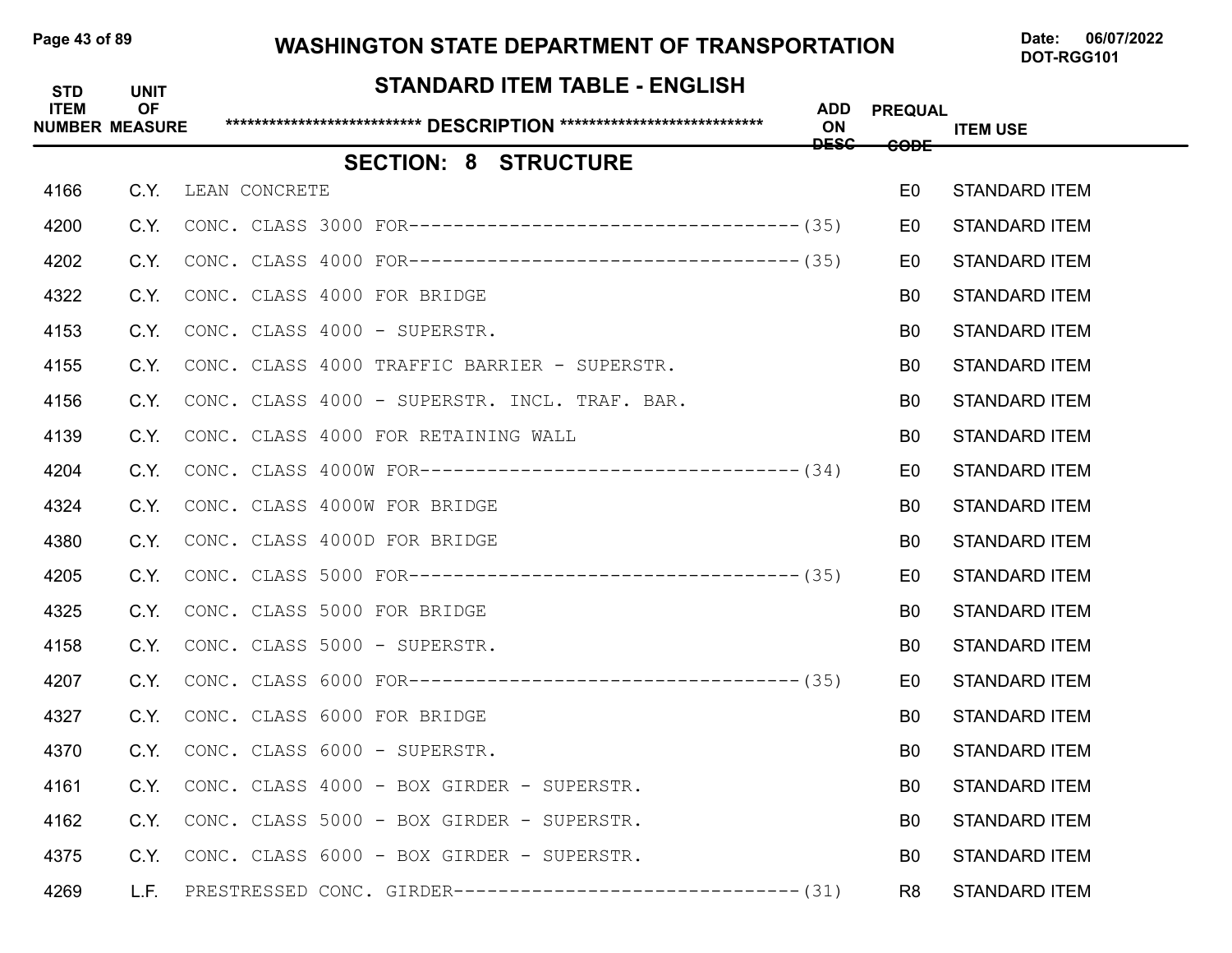### Page 44 of 89 **WASHINGTON STATE DEPARTMENT OF TRANSPORTATION** Date: 06/07/2022

# **STANDARD ITEM TABLE - ENGLISH ITEM OF ADD PREQUAL NUMBER MEASURE \*\*\*\*\*\*\*\*\*\*\*\*\*\*\*\*\*\*\*\*\*\*\*\*\*\*\* DESCRIPTION \*\*\*\*\*\*\*\*\*\*\*\*\*\*\*\*\*\*\*\*\*\*\*\*\*\*\*\* ON ITEM USE DESC CODE SECTION: 8 STRUCTURE** 4278 LB. PRESTRESSING BAR - SUPERSTR. B0 REQUIRES SPECIAL PROV. 4279 LB. PRESTRESSING STRAND - SUPERSTR. B0 REQUIRES SPECIAL PROV. 4219 CALC DEFICIENT STRENGTH CONC. PRICE ADJUSTMENT THE SECONDUCT RESERVED THE STANDARD ITEM 4236 L.S. POLYESTER CONCRETE TRIAL OVERLAY B0 REQUIRES SPECIAL PROV. 4232 C.F. MODIFIED CONC. OVERLAY B0 STANDARD ITEM 4233 S.Y. FINISHING AND CURING MODIFIED CONC. OVERLAY STAMP BO STANDARD ITEM 4195 S.Y. EXPOSED AGG. FINISH B0 REQUIRES SPECIAL PROV. 4196 S.Y. PERMEON TREATMENT **B0 STANDARD ITEM 4230 L.S.** STRUCTURAL CARBON STEEL **Example 19** STANDARD ITEM **H8** STANDARD ITEM 4286 LB. STRUCTURAL CARBON STEEL - SUPERSTR. HET IN THE STANDARD ITEM 4235 L.S. STRUCTURAL LOW ALLOY STEEL H8 STANDARD ITEM 4240 L.S. STRUCTURAL HIGH STRENGTH STEEL **Hand Standard Hand Standard ITEM** 4288 LB. STRUCTURAL HIGH STRENGTH STEEL - SUPERSTR. HERRY HASTANDARD ITEM 4245 L.S. CAST STEEL H8 STANDARD ITEM 4246 LB. CAST STEEL H8 STANDARD ITEM 4292 LB. CAST STEEL - SUPERSTR. H8 STANDARD ITEM 4250 L.S. FORGED STEEL H8 STANDARD ITEM 4293 LB. FORGED STEEL - SUPERSTR. H8 STANDARD ITEM 4251 LB. FORGED STEEL H8 STANDARD ITEM 4255 L.S. CAST IRON M2 STANDARD ITEM 4256 LB. CAST IRON M2 STANDARD ITEM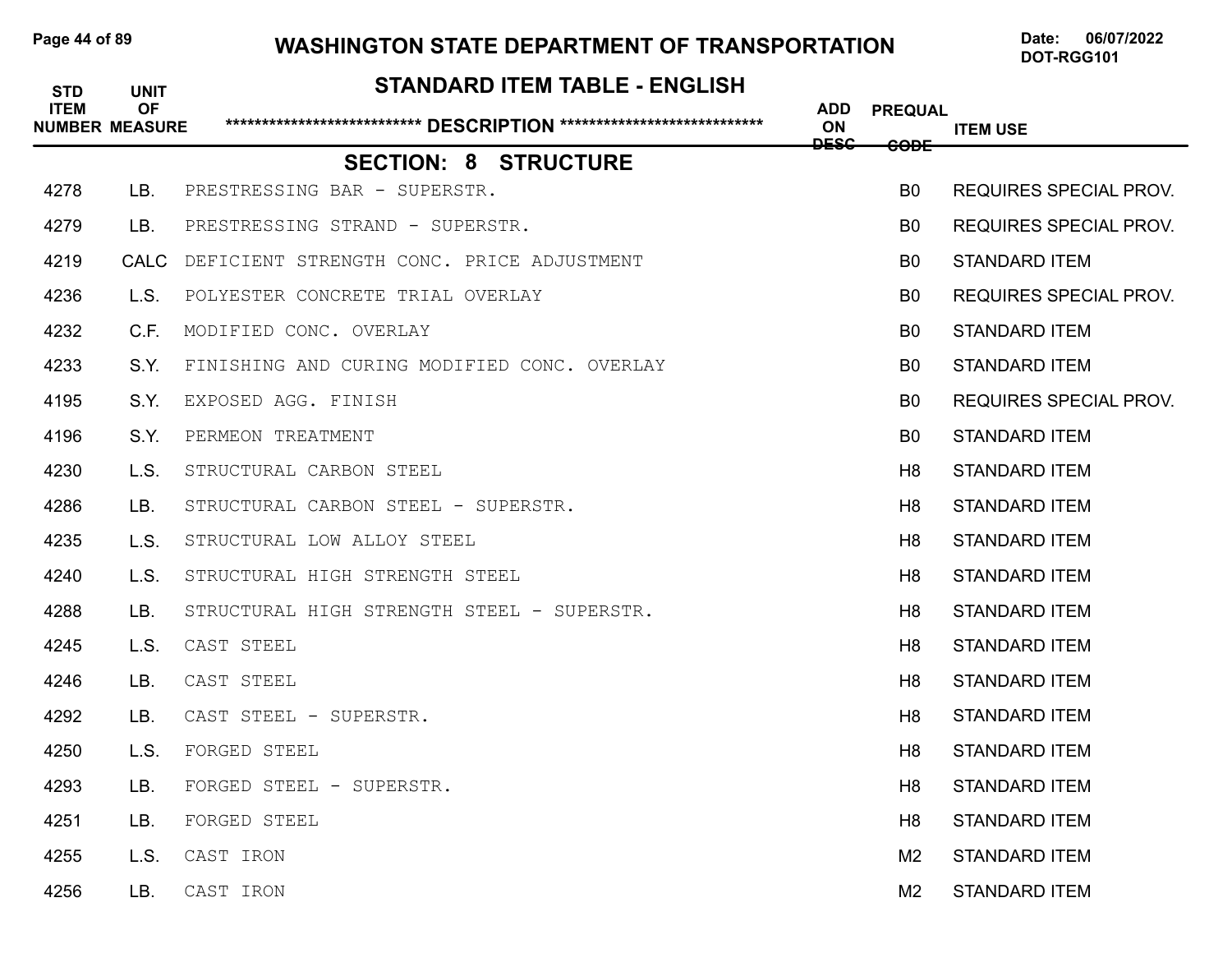### Page 45 of 89 WASHINGTON STATE DEPARTMENT OF TRANSPORTATION Date: 06/07/2022

| <b>STD</b>  | <b>UNIT</b>                        | <b>STANDARD ITEM TABLE - ENGLISH</b>             |                         |                 |                               |
|-------------|------------------------------------|--------------------------------------------------|-------------------------|-----------------|-------------------------------|
| <b>ITEM</b> | <b>OF</b><br><b>NUMBER MEASURE</b> |                                                  | <b>ADD</b><br><b>ON</b> | <b>PREQUAL</b>  | <b>ITEM USE</b>               |
|             |                                    | <b>SECTION: 8 STRUCTURE</b>                      | <b>DESC</b>             | <del>CODE</del> |                               |
| 4294        | LB.                                | CAST IRON - SUPERSTR.                            |                         | M <sub>2</sub>  | <b>STANDARD ITEM</b>          |
| 4260        | L.S.                               | MALLEABLE IRON                                   |                         | M <sub>2</sub>  | <b>STANDARD ITEM</b>          |
| 4261        | LB.                                | MALLEABLE IRON                                   |                         | M <sub>2</sub>  | <b>STANDARD ITEM</b>          |
| 4295        | LB.                                | MALLEABLE IRON - SUPERSTR.                       |                         | M <sub>2</sub>  | <b>STANDARD ITEM</b>          |
| 4264        | L.S.                               | DUCTILE IRON                                     |                         | M <sub>2</sub>  | <b>STANDARD ITEM</b>          |
| 4267        | LB.                                | DUCTILE IRON                                     |                         | M <sub>2</sub>  | <b>STANDARD ITEM</b>          |
| 4296        | LB.                                | DUCTILE IRON - SUPERSTR.                         |                         | M <sub>2</sub>  | <b>STANDARD ITEM</b>          |
| 4270        | L.S.                               | CAST BRONZE                                      |                         | M <sub>2</sub>  | <b>STANDARD ITEM</b>          |
| 4271        | LB.                                | CAST BRONZE                                      |                         | M <sub>2</sub>  | <b>STANDARD ITEM</b>          |
| 4297        | LB.                                | CAST BRONZE - SUPERSTR.                          |                         | M <sub>2</sub>  | <b>STANDARD ITEM</b>          |
| 4299        | S.F.                               | LAGGING                                          |                         | V <sub>0</sub>  | <b>STANDARD ITEM</b>          |
| 4280        | MBM                                | TIMBER AND LUMBER - UNTREATED                    |                         | V0              | <b>STANDARD ITEM</b>          |
| 4302        | mBm                                | TIMBER AND LUMBER - UNTREATED - SUPERSTR.        |                         | V <sub>0</sub>  | <b>STANDARD ITEM</b>          |
| 4282        | mBm                                | TIMBER AND LUMBER - CREOSOTE TREATED             |                         | V <sub>0</sub>  | <b>STANDARD ITEM</b>          |
| 4303        | mBm                                | TIMBER AND LUMBER - CREOSOTE TREATED - SUPERSTR. |                         | V <sub>0</sub>  | <b>STANDARD ITEM</b>          |
| 4284        | <b>MBM</b>                         | TIMBER AND LUMBER - SALTS TREATED                |                         | V0              | <b>STANDARD ITEM</b>          |
| 4304        | mBm                                | TIMBER AND LUMBER - SALTS TREATED - SUPERSTR.    |                         | V <sub>0</sub>  | <b>STANDARD ITEM</b>          |
| 4305        | mBm                                | GLULAM DECK PANELS - SUPERSTR.                   |                         | V <sub>0</sub>  | <b>REQUIRES SPECIAL PROV.</b> |
| 4290        | L.S.                               | STRUCTURAL METAL                                 |                         | H8              | <b>STANDARD ITEM</b>          |
| 4306        |                                    | EACH ELASTOMERIC PAD - SUPERSTR.                 |                         | H <sub>8</sub>  | REQUIRES SPECIAL PROV.        |
| 4307        |                                    | EACH FABRIC PAD BEARING - SUPERSTR.              |                         | H <sub>8</sub>  | <b>STANDARD ITEM</b>          |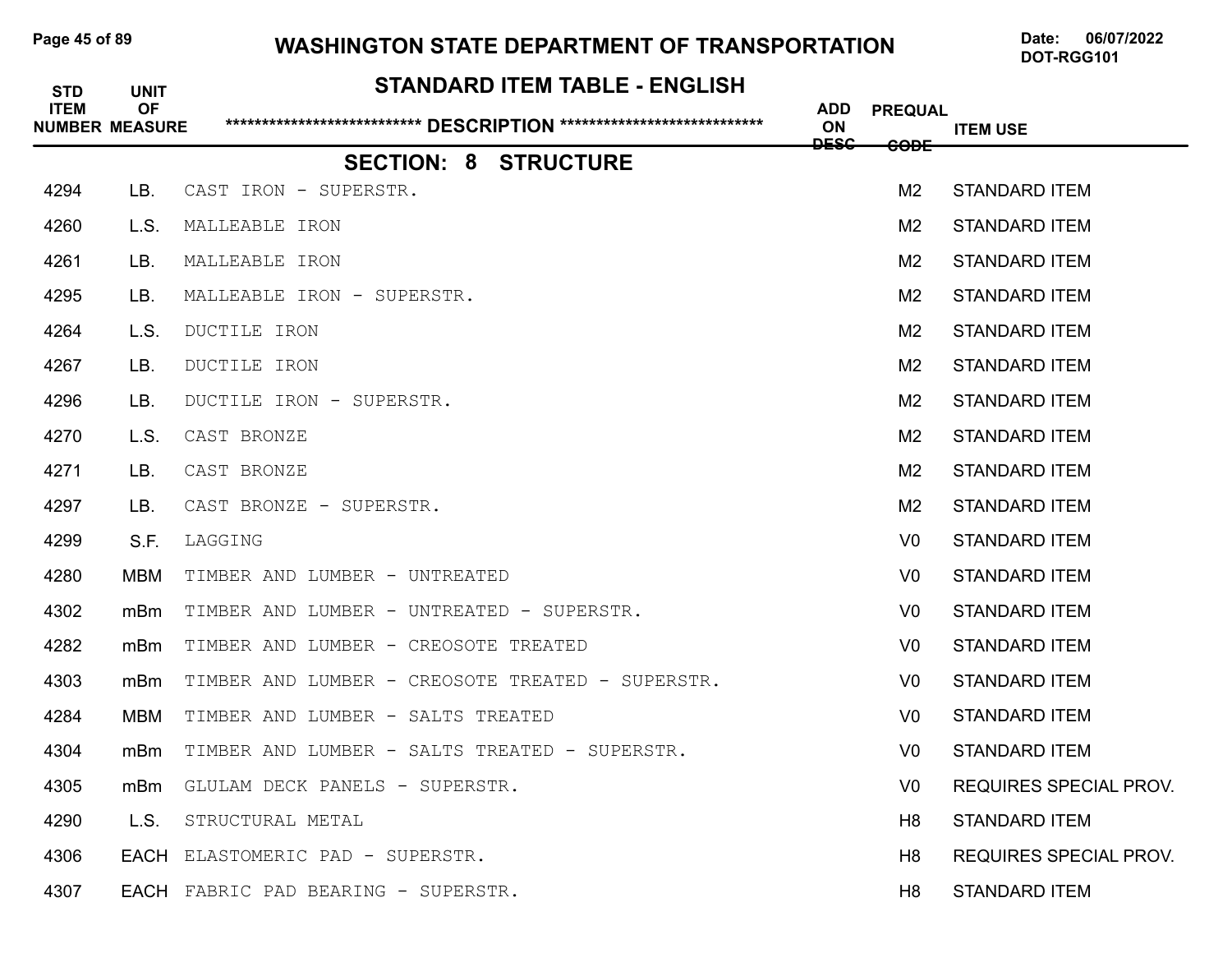### Page 46 of 89 WASHINGTON STATE DEPARTMENT OF TRANSPORTATION Date: 06/07/2022

| <b>STD</b><br><b>ITEM</b> | <b>UNIT</b><br><b>OF</b> | <b>STANDARD ITEM TABLE - ENGLISH</b>                          | <b>ADD</b>        | <b>PREQUAL</b> |                               |
|---------------------------|--------------------------|---------------------------------------------------------------|-------------------|----------------|-------------------------------|
|                           | <b>NUMBER MEASURE</b>    |                                                               | ON<br><b>DESC</b> | <b>CODE</b>    | <b>ITEM USE</b>               |
|                           |                          | <b>SECTION: 8 STRUCTURE</b>                                   |                   |                |                               |
| 4308                      |                          | EACH PIN BEARING - SUPERSTR.                                  |                   | H <sub>8</sub> | <b>STANDARD ITEM</b>          |
| 4319                      |                          | <b>EACH</b> TRANSVERSE STOP BEARING                           |                   | H <sub>8</sub> | <b>STANDARD ITEM</b>          |
| 4312                      |                          | EACH DISC BEARING - SUPERSTR.                                 |                   | H <sub>8</sub> | <b>STANDARD ITEM</b>          |
| 4313                      |                          | EACH SPHERICAL BEARING - SUPERSTR.                            |                   | H <sub>8</sub> | <b>STANDARD ITEM</b>          |
| 4316                      |                          | EACH ROCKER BEARING - SUPERSTR.                               |                   | H <sub>8</sub> | <b>REQUIRES SPECIAL PROV.</b> |
| 4330                      | L.S.                     |                                                               |                   | B <sub>0</sub> | <b>GSP ITEM</b>               |
| 4331                      | L.S.                     |                                                               |                   | B <sub>0</sub> | <b>GSP ITEM</b>               |
| 4333                      |                          | EACH LONGITUDINAL SEISMIC RESTRAINER                          |                   | B <sub>0</sub> | <b>GSP ITEM</b>               |
| 4334                      | L.S.                     | AGENCY DESIGNED BURIED STRUCTURE NO. ------------------- (19) |                   | B <sub>0</sub> | <b>STANDARD ITEM</b>          |
| 4335                      | L.S.                     | CONTRACTOR DESIGNED BURIED STRUCTURE NO.--------------- (15)  |                   | B <sub>0</sub> | <b>STANDARD ITEM</b>          |
| 4336                      | L.S.                     | COMPOSITE ARCH SYSTEM                                         |                   | B <sub>0</sub> | STD. ITEM, GSP REQUIRED       |
| 4300                      | L.S.                     |                                                               |                   | B0             | <b>STANDARD ITEM</b>          |
| 4329                      | L.S.                     |                                                               |                   | B <sub>0</sub> | STD. ITEM, GSP REQUIRED       |
| 4400                      | L.F.                     |                                                               |                   | M <sub>2</sub> | <b>REQUIRES SPECIAL PROV.</b> |
| 4355                      | L.F.                     | STEEL HANDRAIL - SUPERSTR.                                    |                   | M2             | <b>REQUIRES SPECIAL PROV.</b> |
| 4410                      | L.F.                     |                                                               |                   | B0             | <b>STANDARD ITEM</b>          |
| 4360                      | L.F.                     | BRIDGE RAILING TYPE BP - SUPERSTR.                            |                   | B <sub>0</sub> | <b>STANDARD ITEM</b>          |
| 4361                      | L.F.                     | BRIDGE RAILING TYPE BP-B - SUPERSTR.                          |                   | B <sub>0</sub> | <b>STANDARD ITEM</b>          |
| 4412                      | L.F.                     | BRIDGE RAILING TYPE CHAIN LINK FENCE                          |                   | 6              | <b>STANDARD ITEM</b>          |
| 4357                      | L.F.                     | BRIDGE RAIL LOW FENCE TYPE - SUPERSTR.                        |                   | 6              | <b>REQUIRES SPECIAL PROV.</b> |
| 4415                      | L.F. L                   | TRAFFIC BARRIER                                               |                   | D0             | <b>STANDARD ITEM</b>          |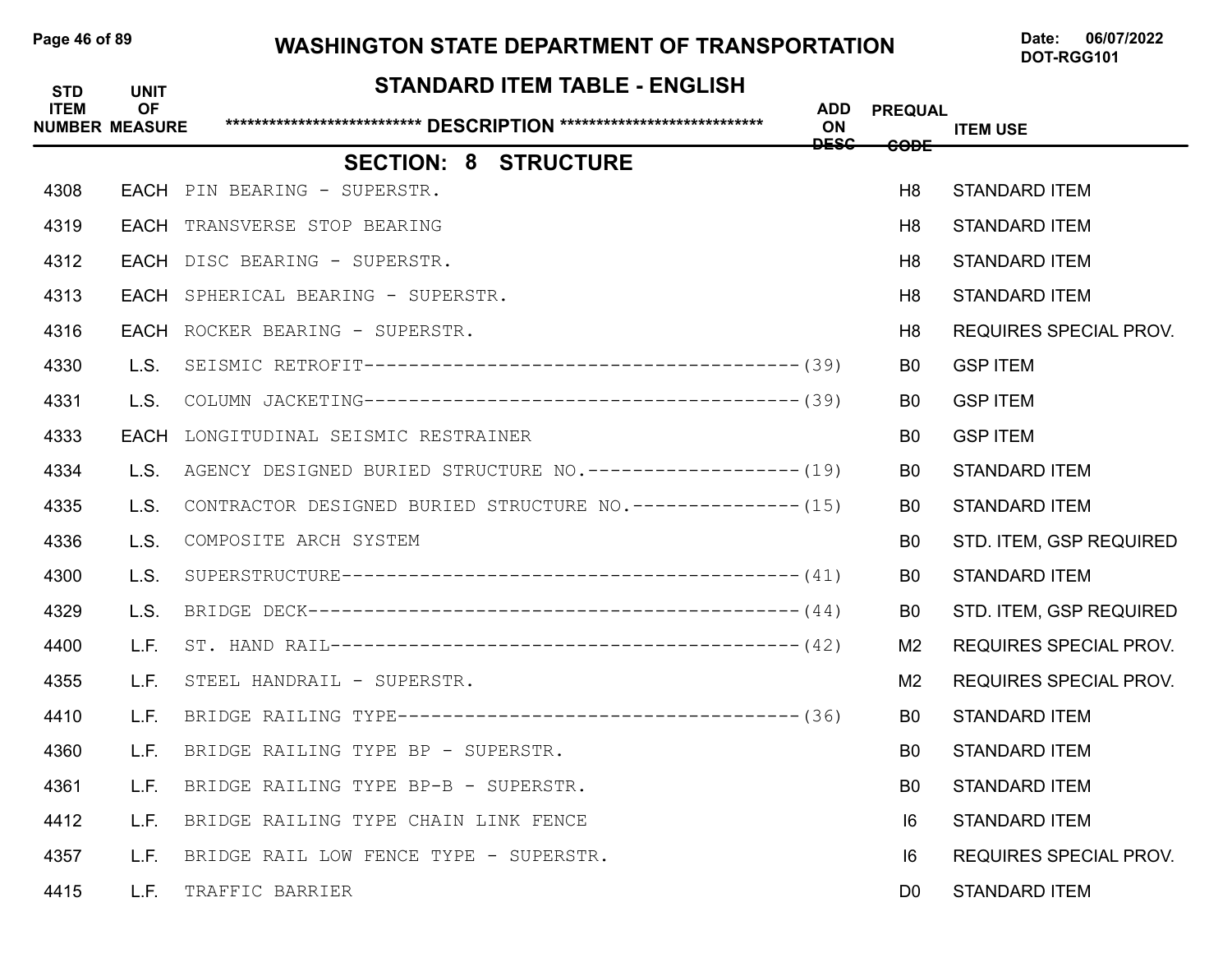## Page 47 of 89 WASHINGTON STATE DEPARTMENT OF TRANSPORTATION Date: 06/07/2022

| <b>STD</b>  | <b>UNIT</b>                        | <b>STANDARD ITEM TABLE - ENGLISH</b>                           |                  |                |                               |
|-------------|------------------------------------|----------------------------------------------------------------|------------------|----------------|-------------------------------|
| <b>ITEM</b> | <b>OF</b><br><b>NUMBER MEASURE</b> |                                                                | <b>ADD</b><br>ON | <b>PREQUAL</b> | <b>ITEM USE</b>               |
|             |                                    | <b>SECTION: 8 STRUCTURE</b>                                    | <b>DESC</b>      | <b>CODE</b>    |                               |
| 4365        | L.F.                               | TRAFFIC BARRIER - SUPERSTR.                                    |                  | D <sub>0</sub> | <b>REQUIRES SPECIAL PROV.</b> |
| 4416        | L.F.                               | <b>BARRIER</b>                                                 |                  | D <sub>0</sub> | <b>REQUIRES SPECIAL PROV.</b> |
| 4114        | L.F.                               | TRAFFIC PEDESTRIAN BARRIER                                     |                  | D <sub>0</sub> | <b>STANDARD ITEM</b>          |
| 4117        | L.F.                               | PEDESTRIAN BARRIER                                             |                  | D <sub>0</sub> | <b>STANDARD ITEM</b>          |
| 4119        | L.F.                               | SEW TRAFFIC BARRIER                                            |                  | D <sub>0</sub> | <b>STANDARD ITEM</b>          |
| 4120        | L.F.                               | SEW PEDESTRIAN BARRIER                                         |                  | D <sub>0</sub> | <b>STANDARD ITEM</b>          |
| 4121        | L.F.                               | GEOSYNTHETIC WALL SINGLE SLOPE TRAFFIC BARRIER                 |                  | D <sub>0</sub> | <b>STANDARD ITEM</b>          |
| 4122        | L.F.                               | GEOSYNTHETIC WALL F - SHAPE TRAFFIC BARRIER                    |                  | D <sub>0</sub> | <b>STANDARD ITEM</b>          |
| 4123        | L.F.                               | GEOSYNTHETIC RETAINING WALL PEDESTRIAN BARRIER                 |                  | D <sub>0</sub> | <b>STANDARD ITEM</b>          |
| 4433        |                                    | <b>EACH MODIFY BRIDGE DRAIN</b>                                |                  | B <sub>0</sub> | <b>GSP ITEM</b>               |
| 4434        |                                    | <b>EACH</b> PLUGGING EXISTING BRIDGE DRAIN                     |                  | B0             | <b>GSP ITEM</b>               |
| 4337        |                                    | EACH PLUGGING EXISTING BRIDGE DRAIN - SUPERSTR.                |                  | B <sub>0</sub> | <b>REQUIRES SPECIAL PROV.</b> |
| 4338        | L.F.                               | EXPANSION JOINT SYSTEM COMPRESSION SEAL - SUPERSTR.            |                  | B0             | <b>STANDARD ITEM</b>          |
| 4339        | L.F.                               | EXPANSION JOINT SYSTEM STRIP SEAL - SUPERSTR.                  |                  | B <sub>0</sub> | <b>STANDARD ITEM</b>          |
| 4441        | L.S.                               | MODULAR EXPANSION JOINT SYSTEM------------------------- (25)   |                  | B0             | STD. ITEM, GSP REQUIRED       |
| 4442        | L.S.                               | EXPANSION JOINT MODIFICATION--------------------------- (27)   |                  | B <sub>0</sub> | <b>GSP ITEM</b>               |
| 4443        | L.S.                               | EXPANSION JOINT MODIFICATION                                   |                  | B <sub>0</sub> | <b>REQUIRES SPECIAL PROV.</b> |
| 4444        | L.F.                               | EXPANSION JOINT MODIFICATION--------------------------- (27)   |                  | B <sub>0</sub> | <b>STANDARD ITEM</b>          |
| 4451        | S.F.                               | BRIDGE DECK REPAIR BR. NO. ------------------------------ (29) |                  | B <sub>6</sub> | <b>STANDARD ITEM</b>          |
| 4447        |                                    | GAL. EPOXY RESIN                                               |                  | H <sub>6</sub> | <b>GSP ITEM</b>               |
| 4449        |                                    | L.F. EPOXY CRACK SEALING                                       |                  | H <sub>6</sub> | <b>GSP ITEM</b>               |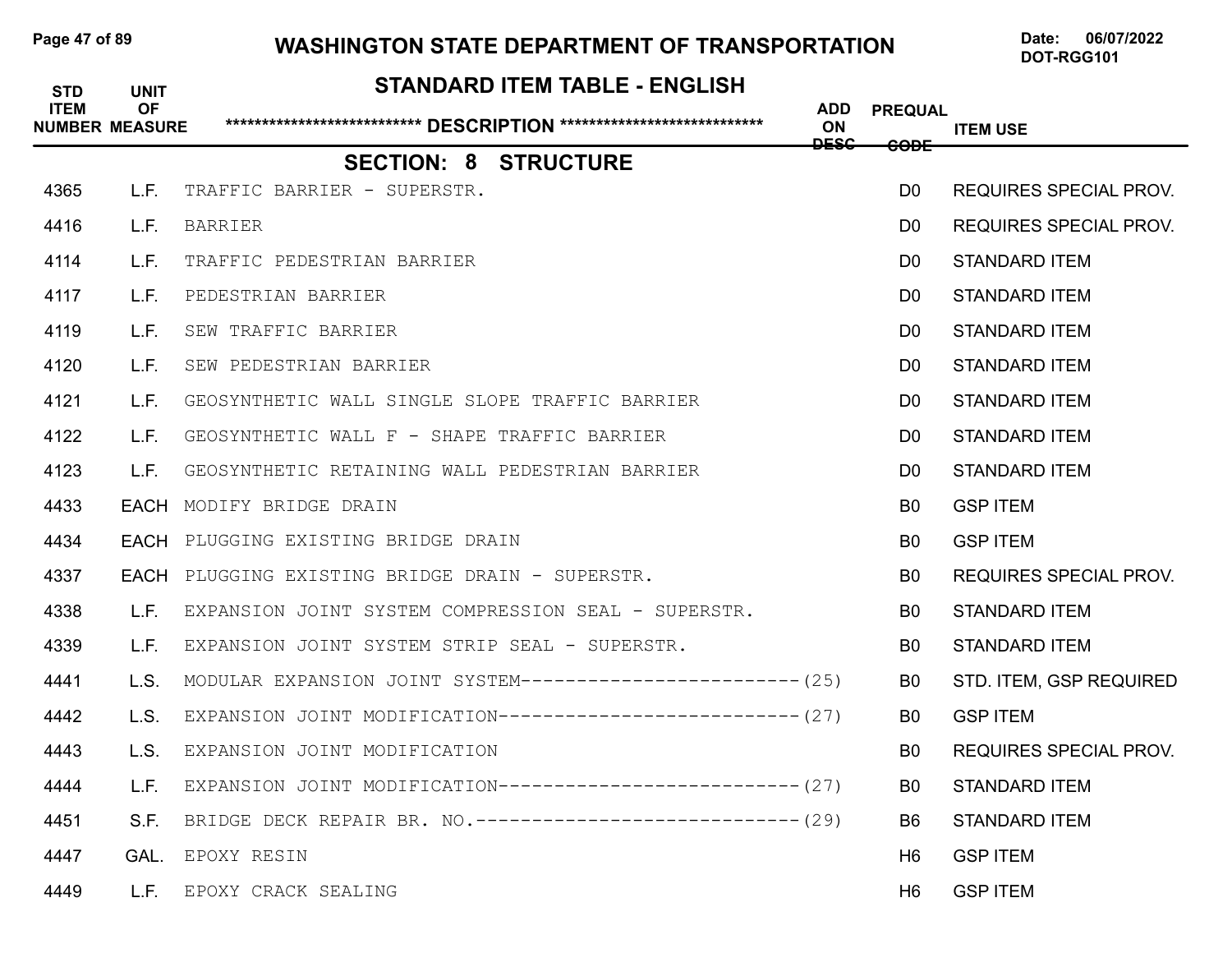### Page 48 of 89 **WASHINGTON STATE DEPARTMENT OF TRANSPORTATION** Date: 06/07/2022

# **STANDARD ITEM TABLE - ENGLISH ITEM OF ADD PREQUAL NUMBER MEASURE \*\*\*\*\*\*\*\*\*\*\*\*\*\*\*\*\*\*\*\*\*\*\*\*\*\*\* DESCRIPTION \*\*\*\*\*\*\*\*\*\*\*\*\*\*\*\*\*\*\*\*\*\*\*\*\*\*\*\* ON ITEM USE DESC CODE SECTION: 8 STRUCTURE** 4450 S.Y. WATERPROOFING O8 REQUIRES SPECIAL PROV. 4455 S.Y. WATERPROOF MEMBRANE BR. NO.----------------------------- (28) X4 STANDARD ITEM 4456 S.Y. SCARIFYING CONC. SURFACE--------------------------------- (31) B0 STANDARD ITEM 4458 S.Y. REMOVING EXISTING CONCRETE OVERLAY SALL BO REQUIRES SPECIAL PROV. 4463 EST. FORCE ACCOUNT FORMS FOR FULL DEPTH DECK REPAIR B0 GSP ITEM 4465 S.F. FURTHER DECK PREPARATION FOR TYPE 1 DECK REPAIR **BO** STANDARD ITEM 4467 S.F. FURTHER DECK PREPARATION FOR TYPE 2 DECK REPAIR **BO** STANDARD ITEM 4468 L.S. CLEANING AND PAINTING----------------------------------(34) P4 STANDARD ITEM 4471 L.S. CLEANING AND PAINTING----------------------------------(34) P4 STANDARD ITEM 4487 L.F. SEALING AND CAULKING PACK RUST P4 STANDARD ITEM 4488 S.F. SPOT ABRASIVE BLAST CLEANING P4 STANDARD ITEM 4469 L.S. CONTAINMENT OF ABRASIVES P4 STANDARD ITEM 4470 EST. TESTING AND DISPOSAL OF CONTAINMENT WASTE P4 STANDARD ITEM 4472 S.F. NOISE BARRIER WALL TYPE--------------------------------(32) E0 STANDARD ITEM **4473 • EACH** NOISE BARRIER WALL ACCESS DOOR **FOULD ACCESS OOR FOULD ACCESS OOR** 4474 S.F. CONCRETE FASCIA PANEL B0 STANDARD ITEM 4480 S.F. CONCRETE FASCIA PANEL FOR GEOSYNTHETIC WALL BO STANDARD ITEM 4478 EACH SOIL NAIL - EPOXY COATED V7 STANDARD ITEM 4479 EACH SOIL NAIL - ENCAPSULATED V7 STANDARD ITEM 4486 EACH SOIL NAIL VERIFICATION TEST AND SOIL NAIL PROOF TEST V7 STANDARD ITEM 4482 S.Y. PREFABRICATED DRAINAGE MAT G2 STANDARD ITEM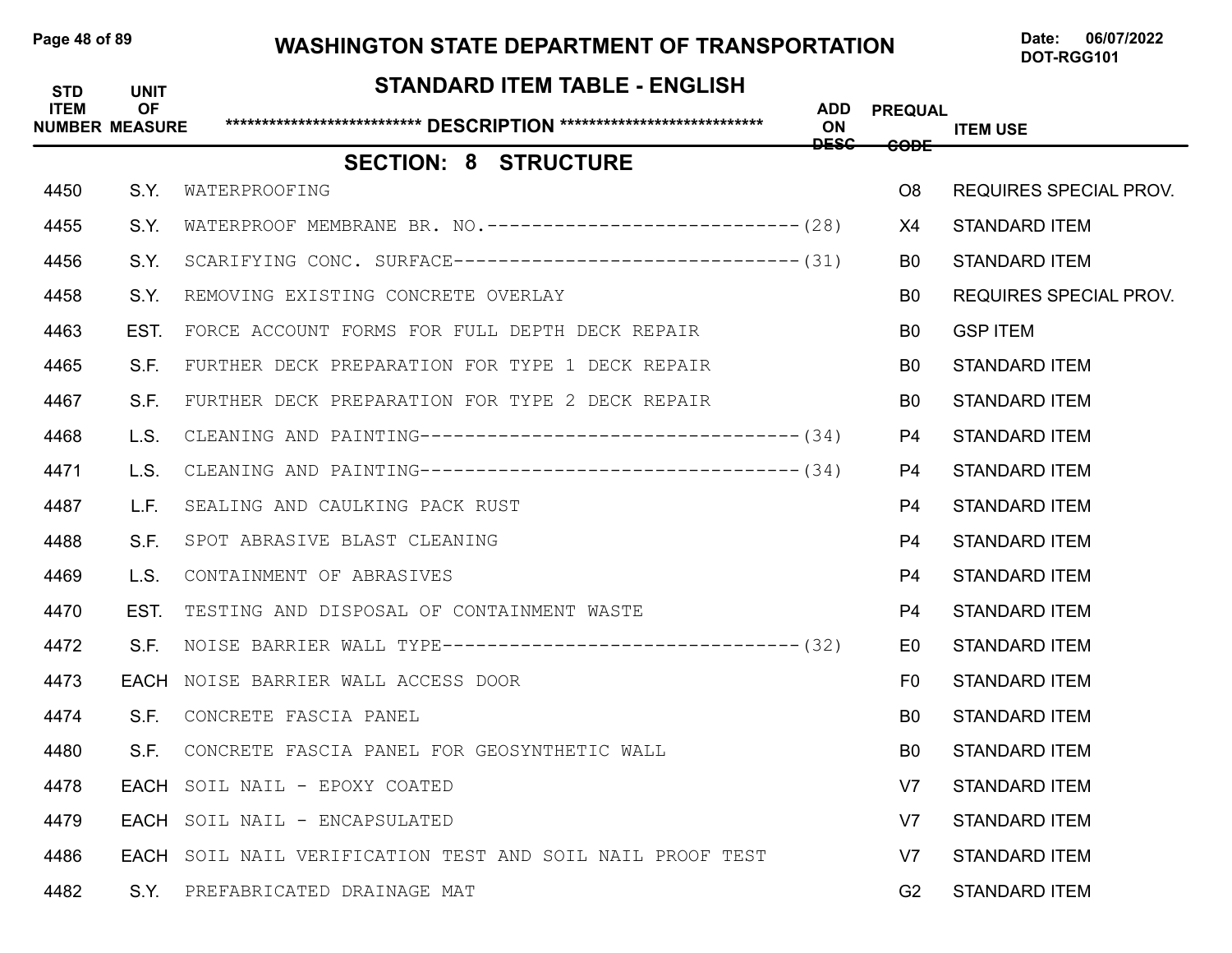### Page 49 of 89 WASHINGTON STATE DEPARTMENT OF TRANSPORTATION Date: 06/07/2022

| <b>STD</b>  | <b>UNIT</b>                        | <b>STANDARD ITEM TABLE - ENGLISH</b>                          |                                 |                |                           |
|-------------|------------------------------------|---------------------------------------------------------------|---------------------------------|----------------|---------------------------|
| <b>ITEM</b> | <b>OF</b><br><b>NUMBER MEASURE</b> |                                                               | <b>ADD</b><br>ON<br><b>DESC</b> | <b>PREQUAL</b> | <b>ITEM USE</b>           |
|             |                                    | <b>SECTION: 8 STRUCTURE</b>                                   |                                 | <b>CODE</b>    |                           |
| 4483        | EACH                               | PERMANENT GROUND ANCHOR                                       |                                 | V <sub>7</sub> | <b>STANDARD ITEM</b>      |
| 4484        | EACH                               | PERMANENT GROUND ANCHOR PERFORMANCE TEST                      |                                 | V <sub>7</sub> | <b>STANDARD ITEM</b>      |
| 4485        | L.S.                               | PERMANENT GROUND ANCHOR VERIFICATION TEST                     |                                 | V <sub>7</sub> | <b>STANDARD ITEM</b>      |
| 7169        | S.F.                               | STRUCTURAL EARTH WALL                                         |                                 | E <sub>0</sub> | <b>STANDARD ITEM</b>      |
| 5656        | S.Y.                               | BRIDGE APPROACH SLAB                                          |                                 | B <sub>0</sub> | <b>STANDARD ITEM</b>      |
| 8920        | L.F.                               | FURNISHING ST. PILING 24 IN. DIAM.--------------------- (21)  |                                 | Q4             | WSF ITEM REQ. SPECIAL PRO |
| 8921        | L.F.                               | FURNISHING ST. PILING 30 IN. DIAM.--------------------- (21)  |                                 | Q4             | WSF ITEM REQ. SPECIAL PRO |
| 8922        | L.F.                               | FURNISHING ST. PILING 36 IN. DIAM. --------------------- (21) |                                 | Q4             | WSF ITEM REQ. SPECIAL PRO |
| 8925        | L.F.                               | FABRICATING ST. PILING 24 IN. DIAM.-------------------- (20)  |                                 | Q4             | WSF ITEM REQ. SPECIAL PRO |
| 8926        | L.F.                               | FABRICATING ST. PILING 30 IN. DIAM.-------------------- (20)  |                                 | Q4             | WSF ITEM REQ. SPECIAL PRO |
| 8927        | L.F.                               | FABRICATING ST. PILING 36 IN. DIAM.------------------- (20)   |                                 | Q4             | WSF ITEM REQ. SPECIAL PRO |
| 8930        | EACH                               | DRIVING ST. PILE 24 IN. DIAM.-------------------------- (26)  |                                 | Q4             | WSF ITEM REQ. SPECIAL PRO |
| 8931        | EACH                               | DRIVING ST. PILE 30 IN. DIAM.-------------------------- (26)  |                                 | Q4             | WSF ITEM REQ. SPECIAL PRO |
| 8932        | EACH                               | DRIVING ST. PILE 36 IN. DIAM.--------------------------- (26) |                                 | Q4             | WSF ITEM REQ. SPECIAL PRO |
| 8934        | EACH                               | DYNAMIC PILE TESTING                                          |                                 | Q4             | WSF ITEM REQ. SPECIAL PRO |
| 8939        | L.S.                               |                                                               |                                 | H8             | WSF ITEM REQ. SPECIAL PRO |
| 8940        | L.S.                               | STRUCTURAL CARBON STEEL-------------------------------- (32)  |                                 | H <sub>8</sub> | WSF ITEM REQ. SPECIAL PRO |
| 8941        | L.S.                               | STRUCTURAL LOW ALLOY STEEL----------------------------- (29)  |                                 | H <sub>8</sub> | WSF ITEM REQ. SPECIAL PRO |
| 8943        | L.S.                               |                                                               |                                 | H <sub>8</sub> | WSF ITEM REQ. SPECIAL PRO |
| 8945        | <b>MBM</b>                         |                                                               |                                 | V <sub>0</sub> | WSF ITEM REQ. SPECIAL PRO |
| 8946        | MBM                                | GLUED-LAMINATED DECKING-------------------------------- (32)  |                                 | V <sub>0</sub> | WSF ITEM REQ. SPECIAL PRO |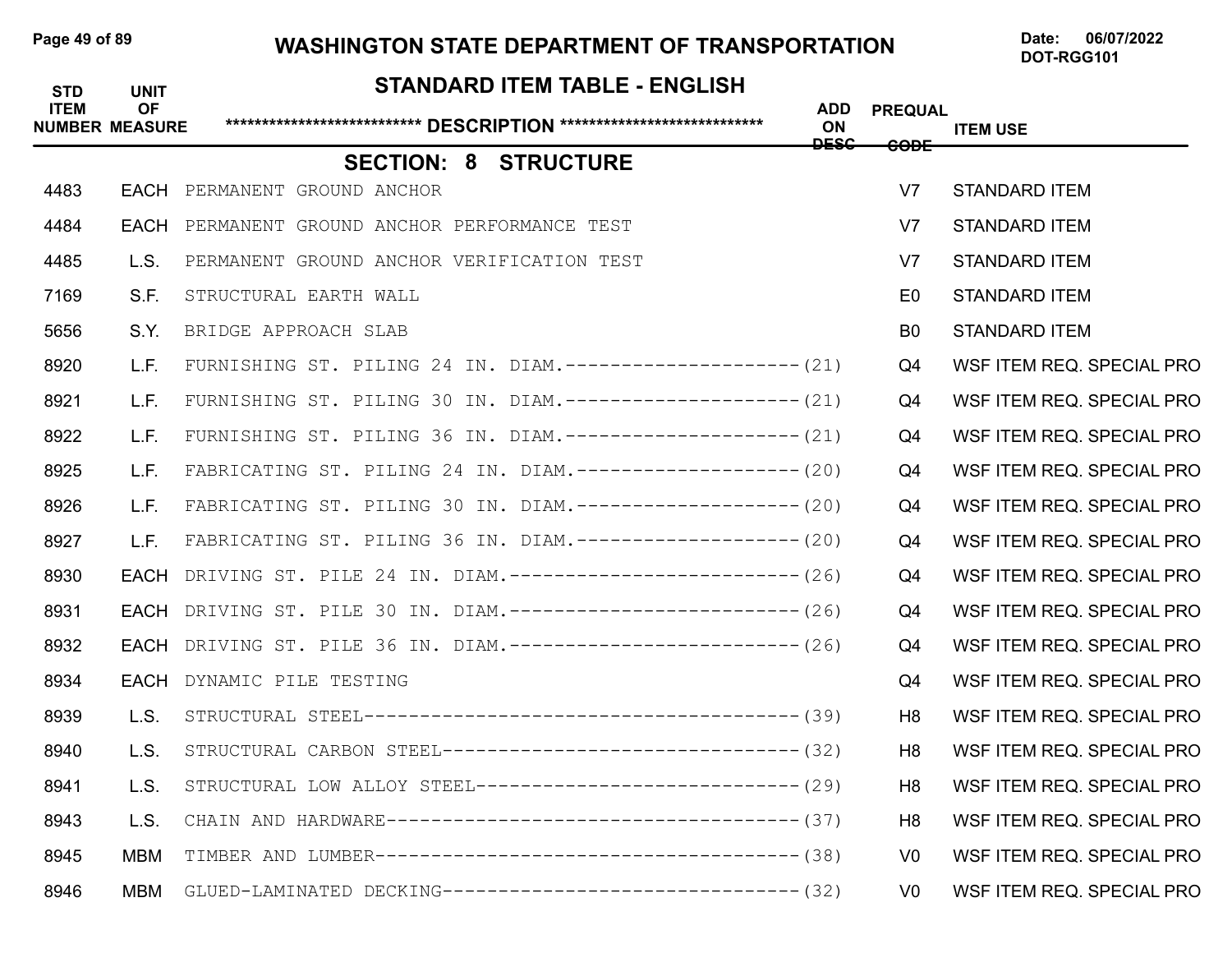### Page 50 of 89 WASHINGTON STATE DEPARTMENT OF TRANSPORTATION Date: 06/07/2022

| <b>STD</b>  | <b>UNIT</b>                        | <b>STANDARD ITEM TABLE - ENGLISH</b>                         |                  |                 |                           |
|-------------|------------------------------------|--------------------------------------------------------------|------------------|-----------------|---------------------------|
| <b>ITEM</b> | <b>OF</b><br><b>NUMBER MEASURE</b> |                                                              | <b>ADD</b><br>ON | <b>PREQUAL</b>  | <b>ITEM USE</b>           |
|             |                                    | <b>SECTION: 8 STRUCTURE</b>                                  | <del>DESC</del>  | <del>CODE</del> |                           |
| 8948        | L.S.                               | RESIN BONDED ANCHORS                                         |                  | B <sub>0</sub>  | WSF ITEM REQ. SPECIAL PRO |
| 8950        | <b>EACH</b>                        | UNANCHORED MICROPILE                                         |                  | V <sub>7</sub>  | WSF ITEM REQ. SPECIAL PRO |
| 8952        |                                    | EACH ANCHORED MICROPILE                                      |                  | V <sub>7</sub>  | WSF ITEM REQ. SPECIAL PRO |
| 8954        | EACH                               | MICROPILE VERIFICATION TEST                                  |                  | V <sub>7</sub>  | WSF ITEM REQ. SPECIAL PRO |
| 8956        | EACH                               | MICROPILE LOAD TEST                                          |                  | V <sub>7</sub>  | WSF ITEM REQ. SPECIAL PRO |
| 8958        |                                    | <b>EACH MICROPILE SHELL</b>                                  |                  | V <sub>7</sub>  | WSF ITEM REQ. SPECIAL PRO |
| 8965        | L.S.                               | FLOATING DOLPHIN                                             |                  | N4              | WSF ITEM REQ. SPECIAL PRO |
| 8966        | L.S.                               | FLOATING DOLPHIN FENDER ASSEMBLY                             |                  | N <sub>4</sub>  | WSF ITEM REQ. SPECIAL PRO |
| 8967        | <b>TON</b>                         | FLOATING DOLPHIN BALLAST                                     |                  | N4              | WSF ITEM REQ. SPECIAL PRO |
| 8968        | L.F.                               | FLOATING DOLPHIN ANCHOR CHAIN                                |                  | N4              | WSF ITEM REQ. SPECIAL PRO |
| 8969        | L.S.                               | TEMPORARY PROTECTIVE DOLPHIN                                 |                  | N4              | WSF ITEM REQ. SPECIAL PRO |
| 8974        | L.S.                               |                                                              |                  | N <sub>4</sub>  | WSF ITEM REQ. SPECIAL PRO |
| 8975        | EACH                               |                                                              |                  | N4              | WSF ITEM REQ. SPECIAL PRO |
| 8976        | <b>EACH</b>                        | FURNISH MARINE FENDER---------------------------------- (34) |                  | N <sub>4</sub>  | WSF ITEM REQ. SPECIAL PRO |
| 8977        | EACH                               | INSTALL MARINE FENDER---------------------------------- (34) |                  | N4              | WSF ITEM REQ. SPECIAL PRO |
| 8980        | <b>EACH</b>                        | UHMW POLYETHYLENE RUBBING FACE FOR DOLPHINS                  |                  | N <sub>4</sub>  | WSF ITEM REQ. SPECIAL PRO |
| 8981        | L.S.                               | UHMW POLYETHYLENE RUBBING FACE FOR WINGWALLS                 |                  | N4              | WSF ITEM REQ. SPECIAL PRO |
| 8982        | <b>EACH</b>                        | UHMW POLYETHYLENE RUBBING FACE FOR PILES                     |                  | N <sub>4</sub>  | WSF ITEM REQ. SPECIAL PRO |
| 8983        | L.S.                               | UHMW POLYETHYLENE                                            |                  | N <sub>4</sub>  | WSF ITEM REQ. SPECIAL PRO |
| 8984        | <b>HR</b>                          | PAINTER AND TOOLS                                            |                  | P4              | WSF ITEM REQ. SPECIAL PRO |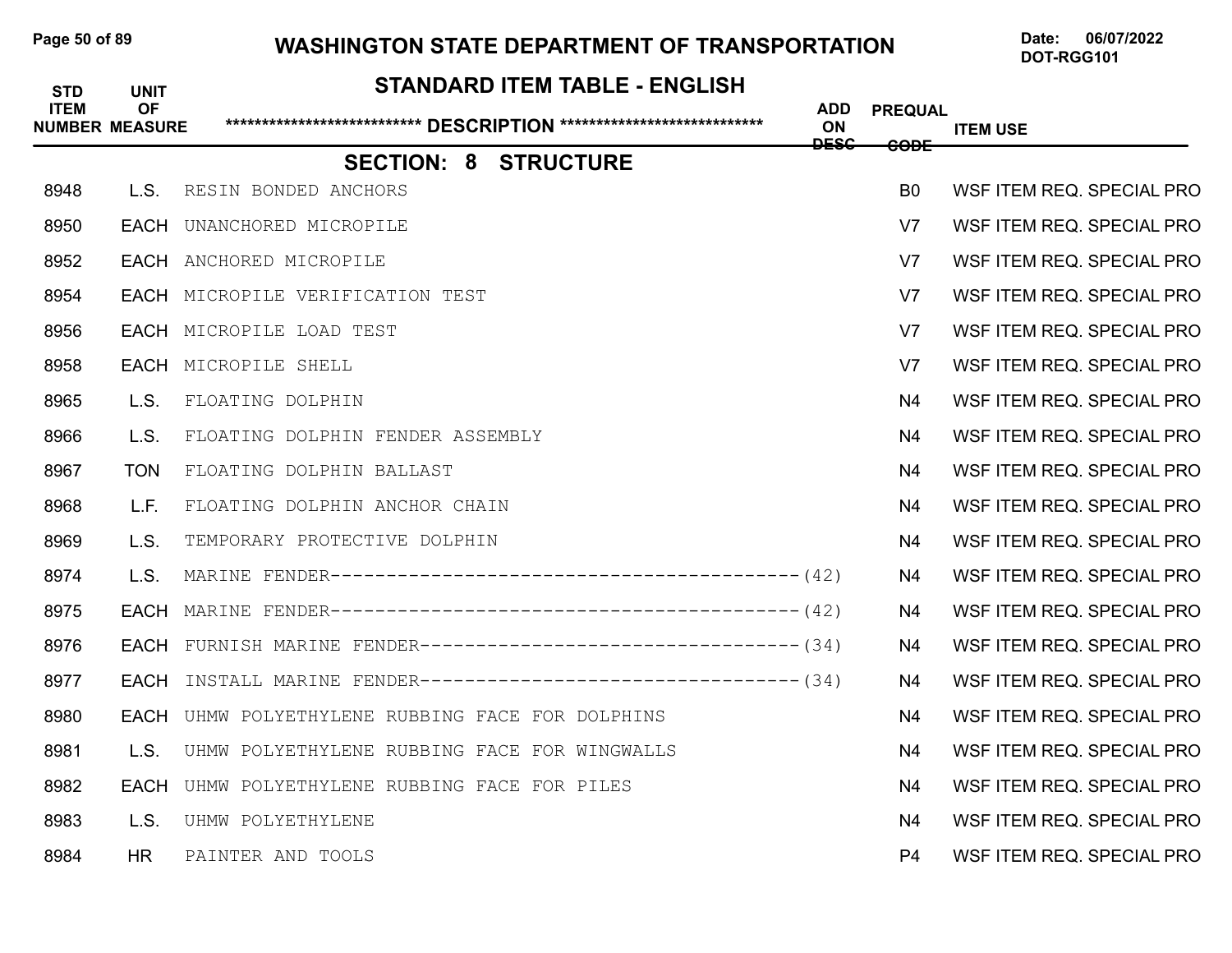### Page 51 of 89 WASHINGTON STATE DEPARTMENT OF TRANSPORTATION Date: 06/07/2022

| <b>STD</b>  | <b>UNIT</b>                        | <b>STANDARD ITEM TABLE - ENGLISH</b>         |                         |                |                      |
|-------------|------------------------------------|----------------------------------------------|-------------------------|----------------|----------------------|
| <b>ITEM</b> | <b>OF</b><br><b>NUMBER MEASURE</b> |                                              | <b>ADD</b><br><b>ON</b> | <b>PREQUAL</b> | <b>ITEM USE</b>      |
|             |                                    | <b>SECTION: 9 SURFACING</b>                  | <b>DESC</b>             | <b>CODE</b>    |                      |
| 5005        | C.Y.                               | BALLAST FROM STOCKPILE                       |                         | F4             | <b>STANDARD ITEM</b> |
| 5010        | <b>TON</b>                         | BALLAST FROM STOCKPILE                       |                         | F4             | <b>STANDARD ITEM</b> |
| 5015        | C.Y.                               | BALLAST                                      |                         | F <sub>6</sub> | <b>STANDARD ITEM</b> |
| 5020        | <b>TON</b>                         | <b>BALLAST</b>                               |                         | F <sub>6</sub> | <b>STANDARD ITEM</b> |
| 5025        | C.Y.                               | SHOULDER BALLAST FROM STOCKPILE              |                         | F4             | <b>STANDARD ITEM</b> |
| 5030        | <b>TON</b>                         | SHOULDER BALLAST FROM STOCKPILE              |                         | F4             | <b>STANDARD ITEM</b> |
| 5035        | C.Y.                               | PERMEABLE BALLAST                            |                         | F <sub>6</sub> | <b>STANDARD ITEM</b> |
| 5040        | <b>TON</b>                         | PERMEABLE BALLAST                            |                         | F <sub>6</sub> | <b>STANDARD ITEM</b> |
| 5047        | <b>TON</b>                         | GRAVEL BASE                                  |                         | F <sub>6</sub> | <b>STANDARD ITEM</b> |
| 5057        | C.Y.                               | GRAVEL BASE                                  |                         | F6             | <b>STANDARD ITEM</b> |
| 5085        | C.Y.                               | CRUSHED SURFACING BASE COURSE FROM STOCKPILE |                         | F4             | <b>STANDARD ITEM</b> |
| 5090        | <b>TON</b>                         | CRUSHED SURFACING BASE COURSE FROM STOCKPILE |                         | F4             | <b>STANDARD ITEM</b> |
| 5095        | C.Y.                               | CRUSHED SURFACING BASE COURSE                |                         | F <sub>6</sub> | <b>STANDARD ITEM</b> |
| 5100        | <b>TON</b>                         | CRUSHED SURFACING BASE COURSE                |                         | F <sub>6</sub> | <b>STANDARD ITEM</b> |
| 5105        | C.Y.                               | CRUSHED SURFACING TOP COURSE FROM STOCKPILE  |                         | F4             | <b>STANDARD ITEM</b> |
| 5110        | <b>TON</b>                         | CRUSHED SURFACING TOP COURSE FROM STOCKPILE  |                         | F4             | <b>STANDARD ITEM</b> |
| 5115        | C.Y.                               | CRUSHED SURFACING TOP COURSE                 |                         | F6             | <b>STANDARD ITEM</b> |
| 5120        | <b>TON</b>                         | CRUSHED SURFACING TOP COURSE                 |                         | F <sub>6</sub> | <b>STANDARD ITEM</b> |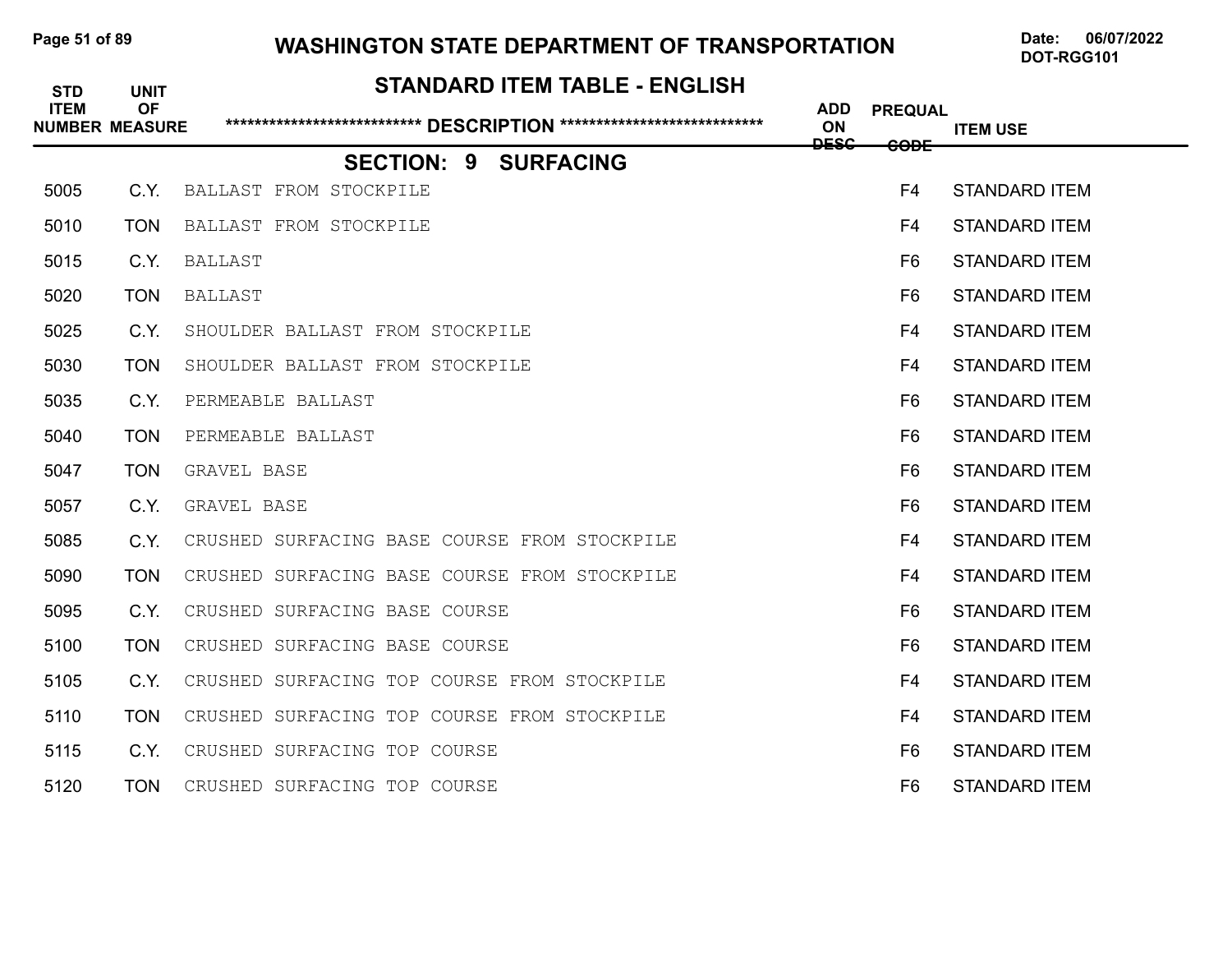### Page 52 of 89 WASHINGTON STATE DEPARTMENT OF TRANSPORTATION Date: 06/07/2022

| <b>STD</b>                           | <b>UNIT</b>      | <b>STANDARD ITEM TABLE - ENGLISH</b> |                         |                |                      |
|--------------------------------------|------------------|--------------------------------------|-------------------------|----------------|----------------------|
| <b>ITEM</b><br><b>NUMBER MEASURE</b> | <b>OF</b>        |                                      | <b>ADD</b><br><b>ON</b> | <b>PREQUAL</b> | <b>ITEM USE</b>      |
|                                      |                  |                                      | <b>DESC</b>             | <b>CODE</b>    |                      |
|                                      |                  | <b>SECTION: 10 LIQUID ASPHALT</b>    |                         |                |                      |
| 5280                                 | <b>TON</b>       | MODIFIED ASPHALT CEMENT AC-15P       |                         | <b>B4</b>      | <b>GSP ITEM</b>      |
| 5290                                 | <b>TON</b>       | EMULSIFIED ASPHALT CRS-1             |                         | <b>B4</b>      | <b>STANDARD ITEM</b> |
| 5295                                 | <b>TON</b>       | EMULSIFIED ASPHALT CRS-2             |                         | <b>B4</b>      | STANDARD ITEM        |
| 5296                                 | <b>TON</b>       | EMULSIFIED ASPHALT CRS-2P            |                         | <b>B4</b>      | <b>STANDARD ITEM</b> |
| 5294                                 | CALC <sub></sub> | CRS-2P COST PRICE ADJUSTMENT         |                         | <b>B4</b>      | <b>GSP ITEM</b>      |
| 5297                                 | <b>TON</b>       | EMULSIFIED ASPHALT CMS-2             |                         | <b>B4</b>      | <b>STANDARD ITEM</b> |
| 5298                                 | <b>TON</b>       | EMULSIFIED ASPHALT CMS-2H            |                         | A8             | STANDARD ITEM        |
| 5299                                 | <b>TON</b>       | EMULSIFIED ASPHALT CMS-2M            |                         | A <sub>8</sub> | <b>GSP ITEM</b>      |
| 5300                                 | <b>TON</b>       | EMULSIFIED ASPHALT CMS-2S            |                         | A <sub>8</sub> | <b>STANDARD ITEM</b> |
| 5305                                 | <b>TON</b>       | EMULSIFIED ASPHALT CSS-1             |                         | A <sub>8</sub> | <b>STANDARD ITEM</b> |
| 5310                                 | <b>TON</b>       | EMULSIFIED ASPHALT CSS-1H            |                         | A8             | STANDARD ITEM        |
| 5315                                 | <b>TON</b>       | EMULSIFIED ASPHALT STE-1             |                         | A <sub>8</sub> | <b>STANDARD ITEM</b> |
| 5340                                 | <b>TON</b>       | ASPHALT FOR FOG SEAL                 |                         | <b>B4</b>      | <b>STANDARD ITEM</b> |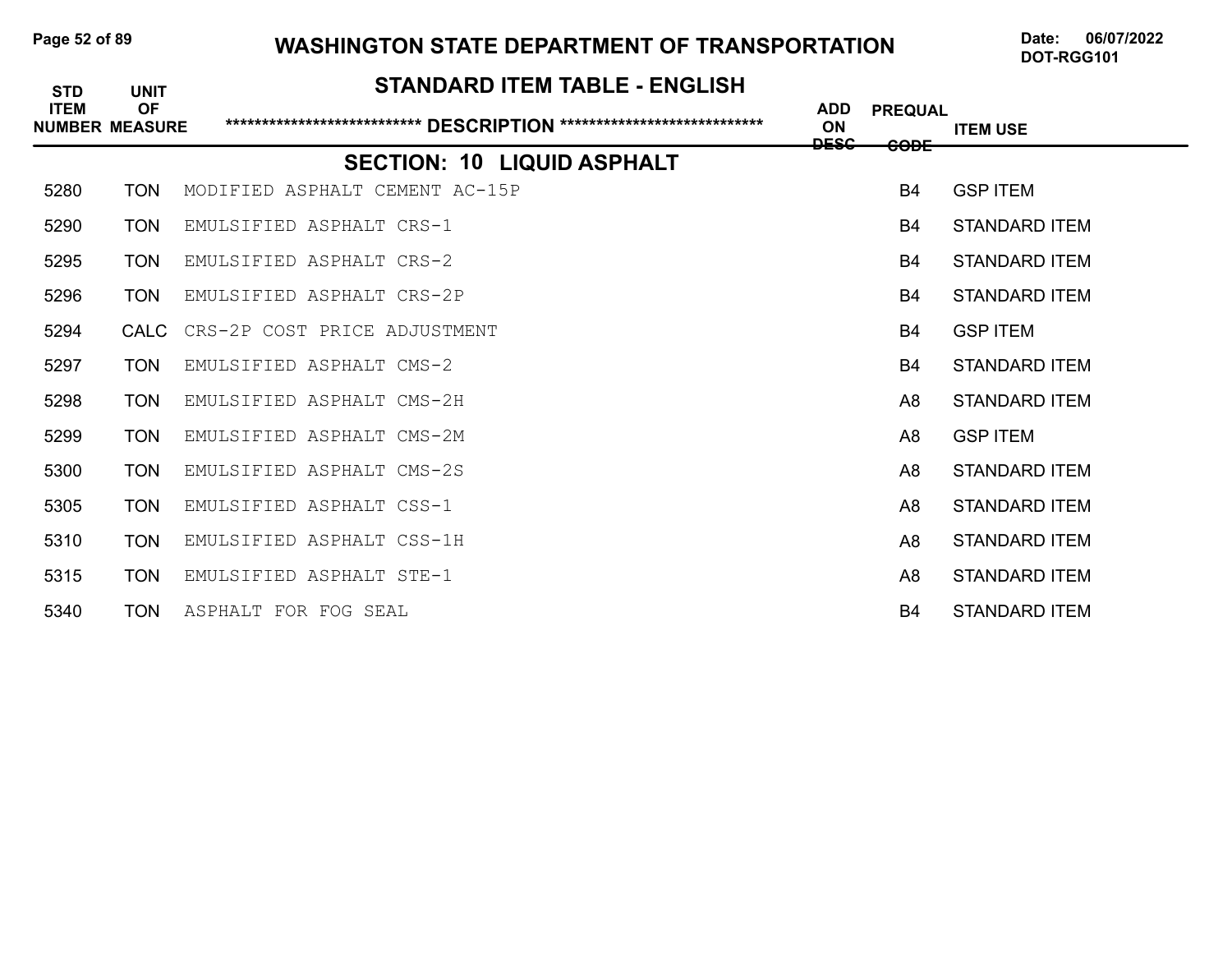### Page 53 of 89 WASHINGTON STATE DEPARTMENT OF TRANSPORTATION Date: 06/07/2022

| <b>STD</b>                           | <b>UNIT</b> | <b>STANDARD ITEM TABLE - ENGLISH</b>                          |                                   |                               |
|--------------------------------------|-------------|---------------------------------------------------------------|-----------------------------------|-------------------------------|
| <b>ITEM</b><br><b>NUMBER MEASURE</b> | <b>OF</b>   | <b>ADD</b><br>ON<br><b>DESC</b>                               | <b>PREQUAL</b><br><del>CODE</del> | <b>ITEM USE</b>               |
|                                      |             | <b>SECTION: 11 BITUMINOUS SURFACE TREATMENT</b>               |                                   |                               |
| 5400                                 | ML.         | PROCESSING AND FINISHING                                      | B4                                | <b>REQUIRES SPECIAL PROV.</b> |
| 5410                                 | C.Y.        | AGG. FROM STOCKPILE FOR BST----------------------------- (28) | <b>B4</b>                         | <b>STANDARD ITEM</b>          |
| 5420                                 | C.Y.        | FURNISHING AND PLACING CRUSHED COVER STONE                    | B4                                | <b>STANDARD ITEM</b>          |
| 5423                                 | C.Y.        | FURNISHING AND PLACING CRUSHED SCREENING 3/4 TO 1/2           | <b>B4</b>                         | <b>STANDARD ITEM</b>          |
| 5424                                 | C.Y.        | FURNISHING AND PLACING CRUSHED SCREENING 5/8 TO NO. 4         | <b>B4</b>                         | <b>STANDARD ITEM</b>          |
| 5429                                 | C.Y.        | FURNISHING AND PLACING CRUSHED SCREENING 1/2 TO NO. 4         | <b>B4</b>                         | STANDARD ITEM                 |
| 5433                                 | C.Y.        | FURNISHING AND PLACING CRUSHED SCREENING 3/8 TO NO. 10        | <b>B4</b>                         | STANDARD ITEM                 |
| 5434                                 | C.Y.        | FURNISHING AND PLACING CRUSHED SCREENING NO. 4 TO 0           | <b>B4</b>                         | <b>STANDARD ITEM</b>          |
| 5436                                 | <b>TON</b>  | FURNISHING AND PLACING CRUSHED------------------------- (25)  | B4                                | <b>STANDARD ITEM</b>          |
| 5455                                 |             | EACH BITUMINOUS SURFACE TREATMENT FOR ROAD APPROACH           | <b>B4</b>                         | <b>GSP ITEM</b>               |
| 5460                                 | HR.         | ADDITIONAL BROOMING                                           | B4                                | <b>STANDARD ITEM</b>          |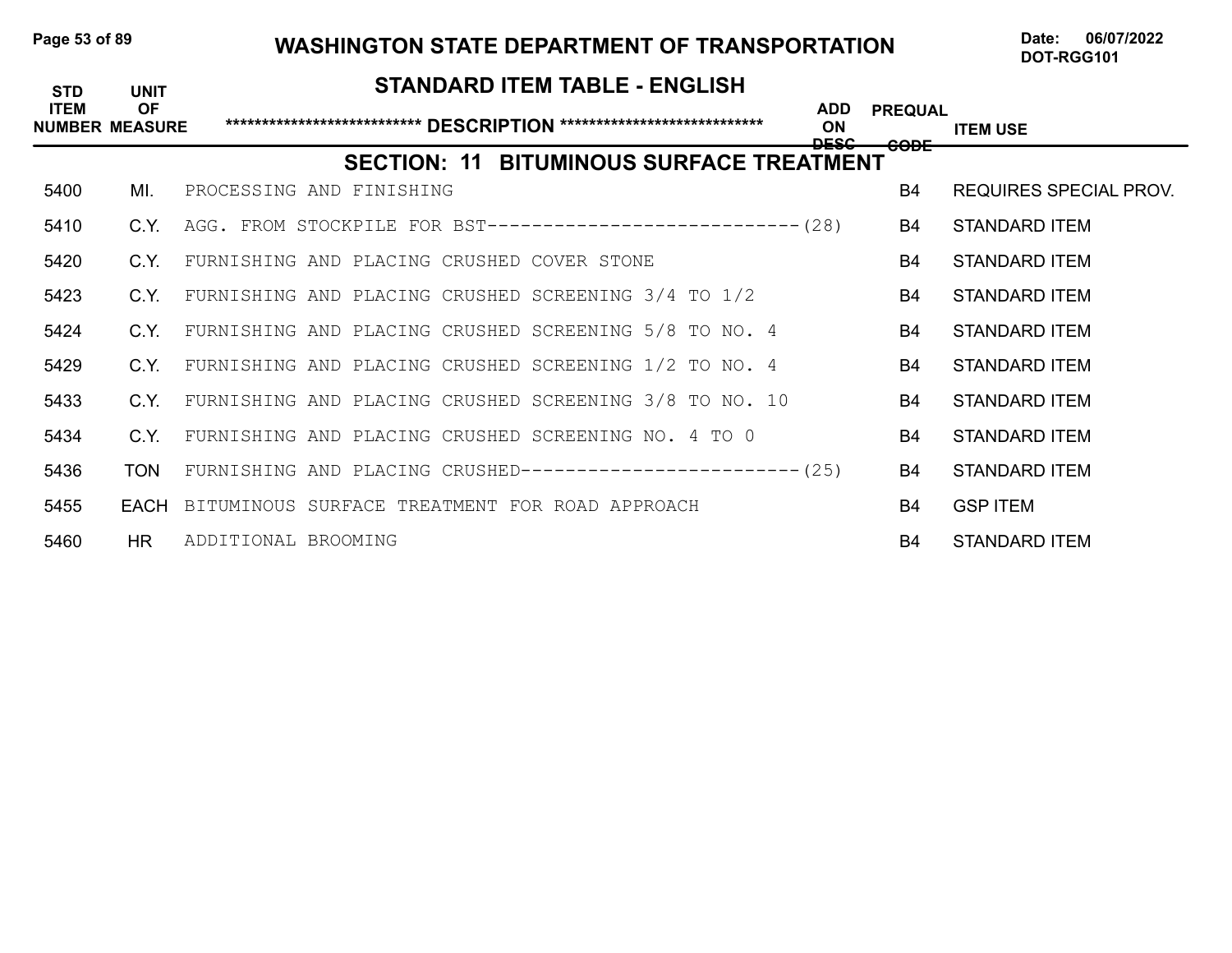## Page 54 of 89 WASHINGTON STATE DEPARTMENT OF TRANSPORTATION Date: 06/07/2022

| <b>STD</b>                           | <b>UNIT</b> | <b>STANDARD ITEM TABLE - ENGLISH</b>               |                                 |                 |                      |
|--------------------------------------|-------------|----------------------------------------------------|---------------------------------|-----------------|----------------------|
| <b>ITEM</b><br><b>NUMBER MEASURE</b> | <b>OF</b>   |                                                    | <b>ADD</b><br><b>ON</b><br>عععم | <b>PREQUAL</b>  | <b>ITEM USE</b>      |
|                                      |             | <b>SECTION: 13 CEMENT CONCRETE PAVEMENT</b>        |                                 | <del>CODE</del> |                      |
| 5625                                 | C.Y.        | CEMENT CONC. PAVEMENT                              |                                 | CO              | <b>STANDARD ITEM</b> |
| 5637                                 |             | CALC RIDE SMOOTHNESS COMPLIANCE ADJUSTMENT         |                                 | CO              | <b>STANDARD ITEM</b> |
| 5638                                 | CALC        | CEMENT CONC. COMPLIANCE ADJUSTMENT                 |                                 | CO              | STANDARD ITEM        |
| 5639                                 | <b>CALC</b> | GRINDING SMOOTHNESS COMPLIANCE ADJUSTMENT          |                                 | CO              | <b>STANDARD ITEM</b> |
| 5685                                 |             | <b>EACH</b> CORROSION RESISTANT DOWEL BAR          |                                 | CO              | <b>STANDARD ITEM</b> |
| 5662                                 | S.Y.        | REPLACE CEMENT CONCRETE PANEL                      |                                 | D <sub>2</sub>  | <b>STANDARD ITEM</b> |
| 5663                                 | EST.        | PARTIAL DEPTH SPALL REPAIR                         |                                 | P <sub>8</sub>  | <b>STANDARD ITEM</b> |
| 5681                                 | EACH        | RETROFIT DOWEL BARS                                |                                 | CO              | <b>STANDARD ITEM</b> |
| 5683                                 |             | <b>EACH</b> TIE BAR WITH DRILL HOLE                |                                 | C <sub>0</sub>  | <b>STANDARD ITEM</b> |
| 5704                                 | L.F.        | SEALING EXISTING CONCRETE RANDOM CRACK             |                                 | E7              | <b>STANDARD ITEM</b> |
| 5706                                 | L.F.        | SEALING EXISTING LONGITUDINAL AND TRANSVERSE JOINT |                                 | E7              | <b>STANDARD ITEM</b> |
| 5627                                 | L.F.        | PCCP JOINT MATCHING                                |                                 | CO              | <b>STANDARD ITEM</b> |
| 5712                                 | S.Y.        | CEMENT CONCRETE PAVEMENT GRINDING                  |                                 | E2              | <b>STANDARD ITEM</b> |
| 5709                                 | EST.        | REPLACE UNCOMPACTABLE MATERIAL                     |                                 | C <sub>0</sub>  | <b>STANDARD ITEM</b> |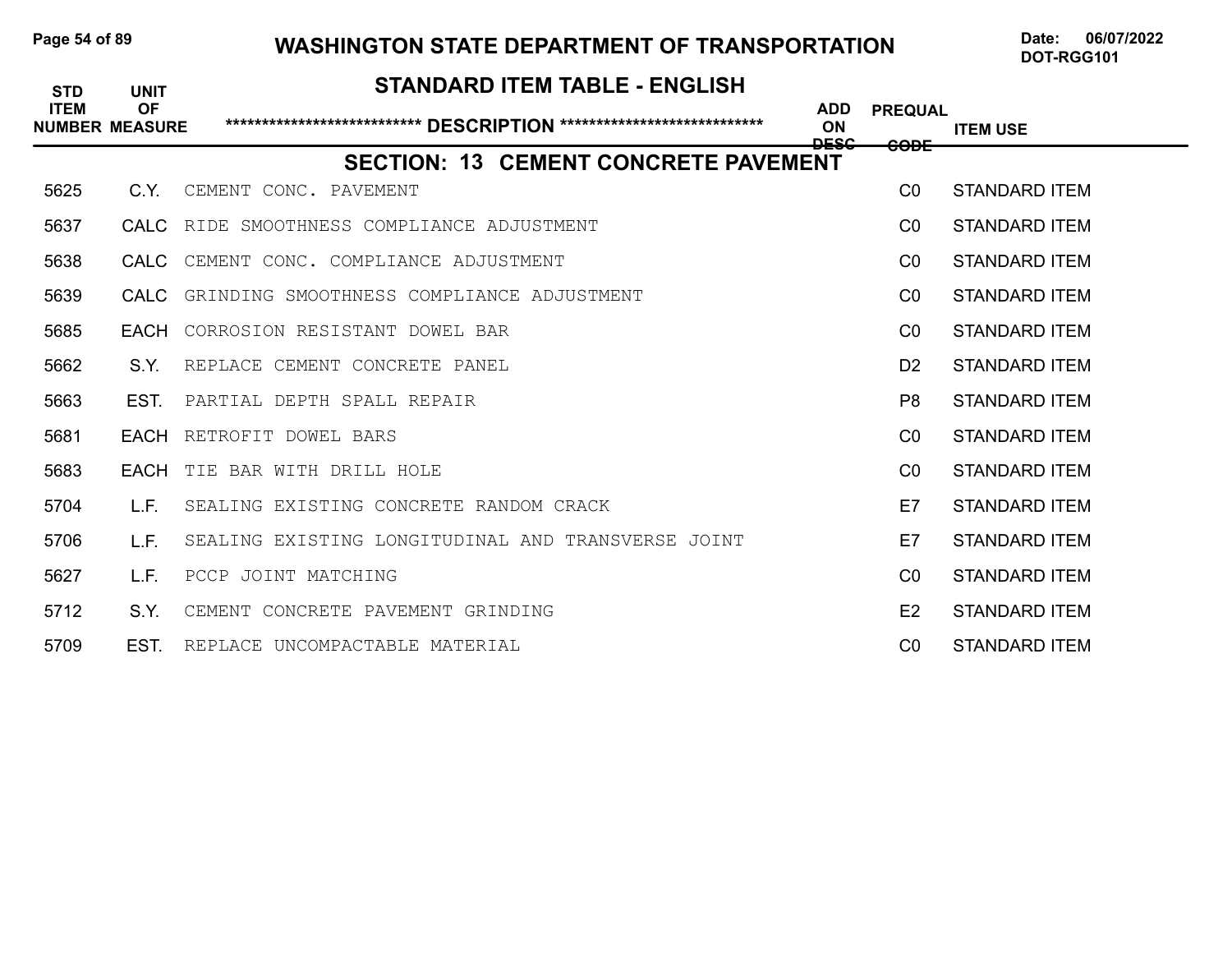### Page 55 of 89 WASHINGTON STATE DEPARTMENT OF TRANSPORTATION Date: 06/07/2022

| <b>STD</b>  | <b>UNIT</b>                        | <b>STANDARD ITEM TABLE - ENGLISH</b>                         |                                 |                |                                |
|-------------|------------------------------------|--------------------------------------------------------------|---------------------------------|----------------|--------------------------------|
| <b>ITEM</b> | <b>OF</b><br><b>NUMBER MEASURE</b> |                                                              | <b>ADD</b><br>ON<br><b>DESC</b> | <b>PREQUAL</b> | <b>ITEM USE</b>                |
|             |                                    | <b>SECTION: 14 HOT MIX ASPHALT</b>                           |                                 | <b>CODE</b>    |                                |
| 5700        | MI.                                | PREPARATION OF UNTREATED ROADWAY                             |                                 | <b>B4</b>      | <b>STANDARD ITEM</b>           |
| 5707        | EST.                               | CRACK SEALING - FA                                           |                                 | A4             | <b>STANDARD ITEM</b>           |
| 5703        | L.F.                               | CRACK SEALING - LF                                           |                                 | A4             | <b>STANDARD ITEM</b>           |
| 5701        | <b>CM</b>                          | CRACK SEALING-CM                                             |                                 | A4             | <b>STANDARD ITEM</b>           |
| 5710        | L.F.                               | CRACK SEALING 1/4 INCH TO 1 INCH IN WIDTH                    |                                 | A4             | <b>STANDARD ITEM</b>           |
| 5702        | L.F.                               | CRACK SEALING GREATER THAN 1 INCH IN WIDTH                   |                                 | A4             | <b>STANDARD ITEM</b>           |
| 5711        | S.Y.                               | PLANING BITUMINOUS PAVEMENT                                  |                                 | A <sub>0</sub> | <b>STANDARD ITEM</b>           |
| 5708        | S.Y.                               | REMOVING EXISTING OVERLAY FROM BRIDGE DECK------------- (13) |                                 | A0             | <b>STANDARD ITEM</b>           |
| 5713        | <b>TON</b>                         | PRIME COAT AGG. FROM STOCKPILE                               |                                 | B4             | <b>REQUIRES SPECIAL PROV.</b>  |
| 5714        | C.Y.                               | PRIME COAT AGG. FROM STOCKPILE                               |                                 | B4             | <b>REQUIRES SPECIAL PROV.</b>  |
| 5715        | <b>TON</b>                         | PRIME COAT AGG.                                              |                                 | B4             | <b>STANDARD ITEM</b>           |
| 5720        | C.Y.                               | PRIME COAT AGG.                                              |                                 | B4             | <b>STANDARD ITEM</b>           |
| 5722        | S.Y.                               | FABRIC REINFORCEMENT                                         |                                 | A4             | <b>REQUIRES SPECIAL PROV.</b>  |
| 5716        | <b>TON</b>                         | HMA FOR PRELEVELING CL. 3/8 IN. PG--------------------- (21) |                                 | A4             | STD. ITEM, GSP REQUIRED        |
| 5717        | <b>TON</b>                         | HMA FOR PRELEVELING CL. 1/2 IN. PG--------------------- (21) |                                 | A4             | STD. ITEM, GSP REQUIRED        |
| 5718        | <b>TON</b>                         | HMA FOR PRELEVELING CL. 3/4 IN. PG--------------------- (21) |                                 | A4             | STD. ITEM, GSP REQUIRED        |
| 5738        | <b>TON</b>                         | HMA FOR PAVEMENT REPAIR CL. $3/8$ IN. PG----------------(17) |                                 | A4             | STD. ITEM, GSP REQUIRED        |
| 5739        | <b>TON</b>                         | HMA FOR PAVEMENT REPAIR CL. 1/2 IN. PG----------------- (17) |                                 | A4             | <b>STD. ITEM, GSP REQUIRED</b> |
| 5740        | <b>TON</b>                         | HMA FOR PAVEMENT REPAIR CL. 3/4 IN. PG----------------- (17) |                                 | A <sub>3</sub> | STD. ITEM, GSP REQUIRED        |
| 5766        | <b>TON</b>                         |                                                              |                                 | A4             | STD. ITEM, GSP REQUIRED        |
| 5767        | <b>TON</b>                         |                                                              |                                 | A4             | STD. ITEM, GSP REQUIRED        |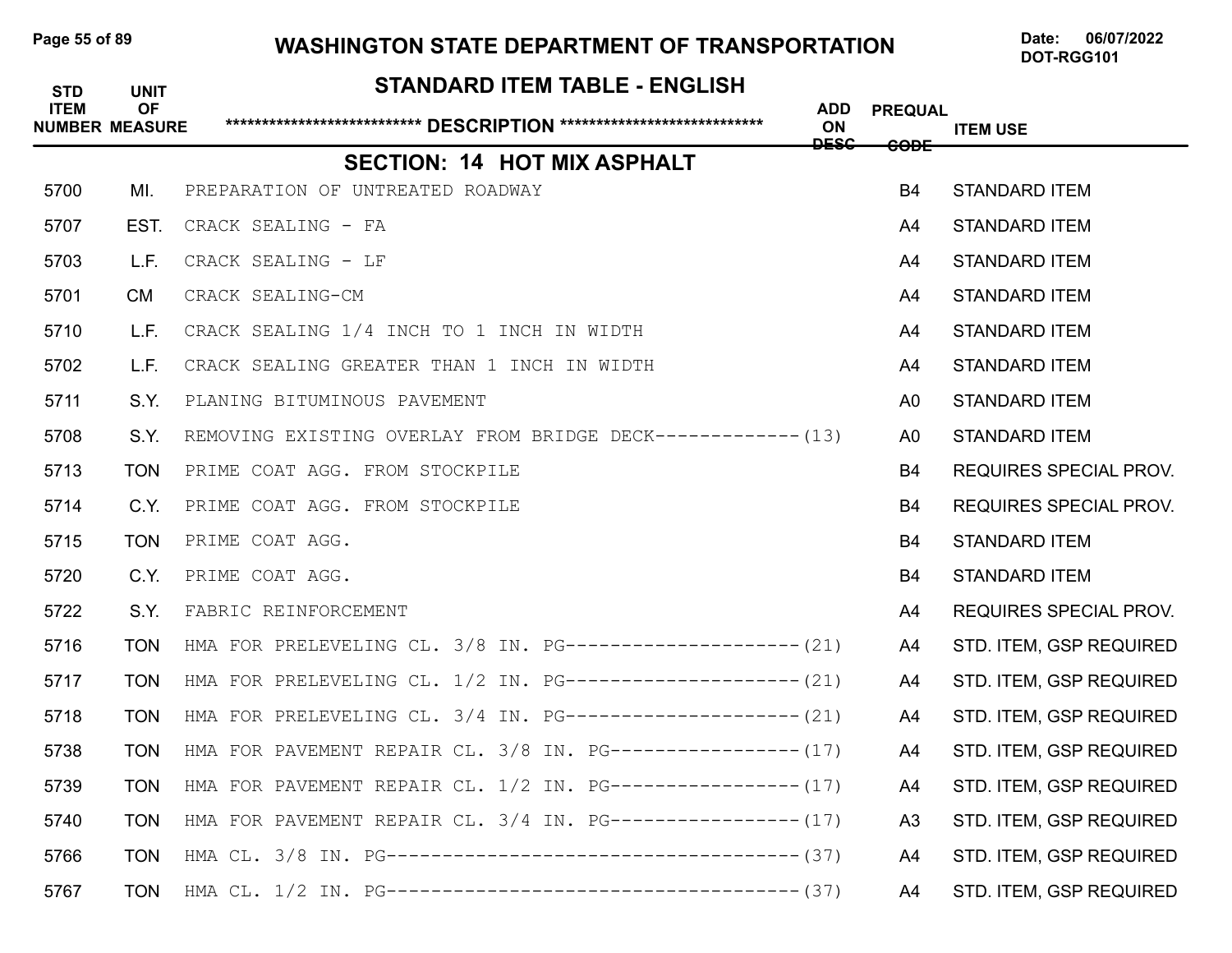### Page 56 of 89 WASHINGTON STATE DEPARTMENT OF TRANSPORTATION Date: 06/07/2022

| <b>STD</b><br><b>ITEM</b> | <b>UNIT</b><br><b>OF</b> | STANDARD ITEM TABLE - ENGLISH                                 | <b>ADD</b>        | <b>PREQUAL</b>  |                         |
|---------------------------|--------------------------|---------------------------------------------------------------|-------------------|-----------------|-------------------------|
|                           | <b>NUMBER MEASURE</b>    |                                                               | ON<br><b>DESC</b> | <del>CODE</del> | <b>ITEM USE</b>         |
|                           |                          | <b>SECTION: 14 HOT MIX ASPHALT</b>                            |                   |                 |                         |
| 5768                      | <b>TON</b>               |                                                               |                   | A4              | STD. ITEM, GSP REQUIRED |
| 5769                      | <b>TON</b>               |                                                               |                   | A4              | STD. ITEM, GSP REQUIRED |
| 5830                      | CALC                     | JOB MIX COMPLIANCE PRICE ADJUSTMENT                           |                   | A4              | <b>STANDARD ITEM</b>    |
| 5835                      |                          | CALC COMPACTION PRICE ADJUSTMENT                              |                   | A4              | <b>STANDARD ITEM</b>    |
| 5837                      |                          | CALC ASPHALT COST PRICE ADJUSTMENT                            |                   | A4              | <b>GSP ITEM</b>         |
| 6885                      |                          | EACH HMA CORE-ROADWAY                                         |                   | A4              | <b>STANDARD ITEM</b>    |
| 6991                      | <b>EACH</b>              | HMA CORE-BRIDGE                                               |                   | A4              | <b>STANDARD ITEM</b>    |
| 5872                      | <b>TON</b>               | HMA FOR APPROACH CL. 3/8 IN. PG------------------------ (24)  |                   | A4              | <b>STANDARD ITEM</b>    |
| 5873                      | <b>TON</b>               | HMA FOR APPROACH CL. 1/2 IN. PG------------------------- (24) |                   | A4              | STD. ITEM, GSP REQUIRED |
| 5874                      | <b>TON</b>               | HMA FOR APPROACH CL. 3/4 IN. PG------------------------(24)   |                   | A4              | STD. ITEM, GSP REQUIRED |
| 5875                      | <b>TON</b>               | COMMERCIAL HMA                                                |                   | A4              | <b>STANDARD ITEM</b>    |
| 5840                      | S.Y.                     | PREPARATION OF SURFACE                                        |                   | A4              | <b>GSP ITEM</b>         |
| 5841                      | <b>TON</b>               | AGGREGATE FOR SEAL COAT                                       |                   | A4              | <b>GSP ITEM</b>         |
| 5856                      | GAL.                     | COAL TAR ASPHALT EMULSION BLENDED SEALER                      |                   | A4              | <b>GSP ITEM</b>         |
| 5860                      | <b>TON</b>               |                                                               |                   | A4              | <b>STANDARD ITEM</b>    |
| 6510                      | S.Y.                     | SOIL RESIDUAL HERBICIDE                                       |                   | L2              | <b>STANDARD ITEM</b>    |
| 6512                      | MI.                      | SOIL RESIDUAL HERBICIDE 6 FT. WIDE                            |                   | L <sub>2</sub>  | <b>STANDARD ITEM</b>    |
| 6513                      | MI.                      | SOIL RESIDUAL HERBICIDE-------------------------------- (32)  |                   | L2              | <b>STANDARD ITEM</b>    |
| 6514                      | L.F.                     | LONGITUDINAL JOINT SEAL                                       |                   | A4              | <b>STANDARD ITEM</b>    |
| 6511                      | L.F.                     | HMA SAWCUT AND SEAL                                           |                   | A4              | <b>STANDARD ITEM</b>    |
| 6517                      | L.F.                     | PAVED PANEL JOINT SEAL                                        |                   | A4              | <b>STANDARD ITEM</b>    |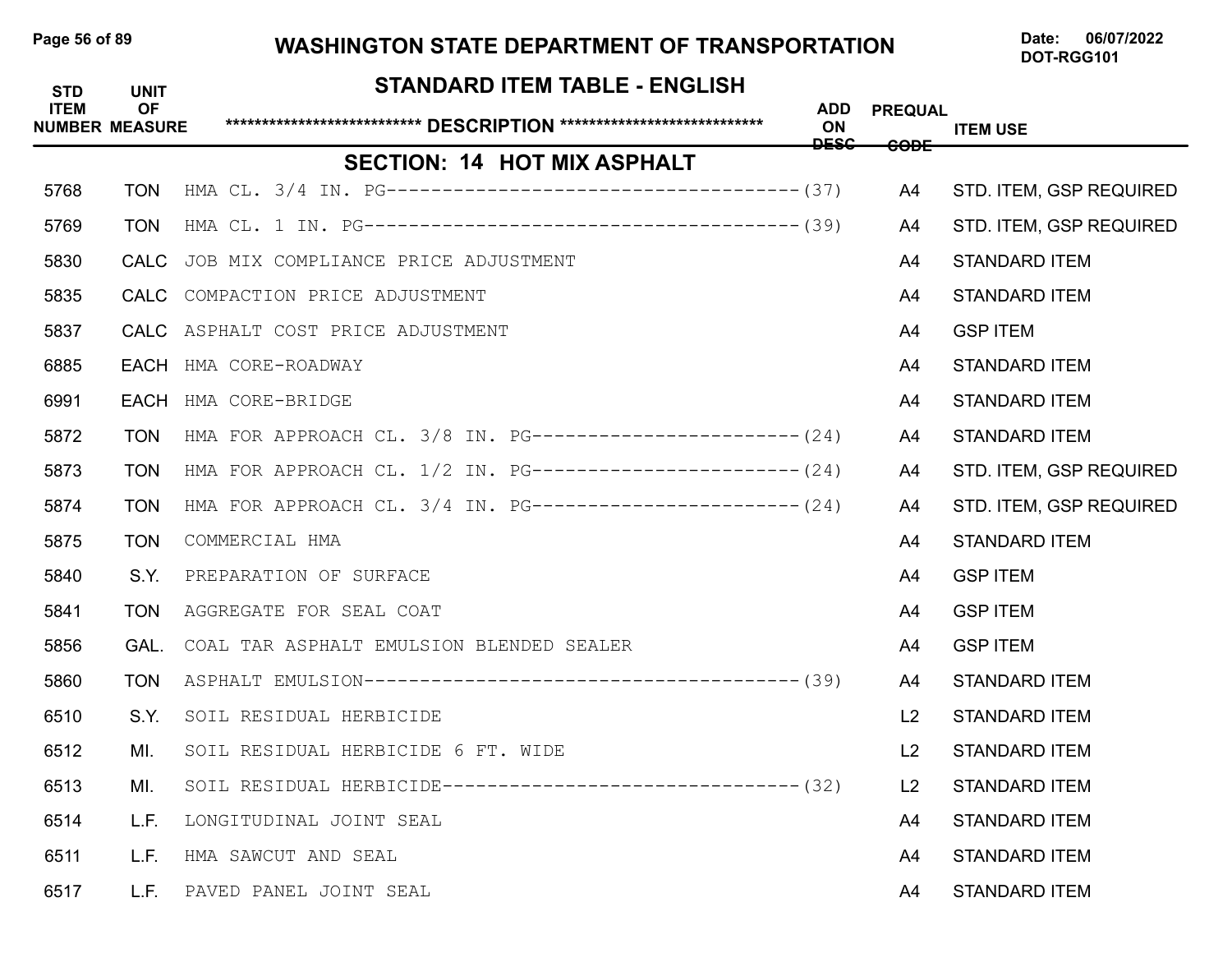## Page 57 of 89 WASHINGTON STATE DEPARTMENT OF TRANSPORTATION Date: 06/07/2022

| <b>STD</b>  | <b>UNIT</b>                        | <b>STANDARD ITEM TABLE - ENGLISH</b>                                       |                                 |                               |                           |
|-------------|------------------------------------|----------------------------------------------------------------------------|---------------------------------|-------------------------------|---------------------------|
| <b>ITEM</b> | <b>OF</b><br><b>NUMBER MEASURE</b> | ******************************* DESCRIPTION ****************************** | <b>ADD</b><br>ON<br><b>DESC</b> | <b>PREQUAL</b><br><b>CODE</b> | <b>ITEM USE</b>           |
|             |                                    | <b>SECTION: 14 HOT MIX ASPHALT</b>                                         |                                 |                               |                           |
| 6516        |                                    | CALC CYCLIC DENSITY PRICE ADJUSTMENT                                       |                                 | A4                            | STANDARD ITEM             |
| 6520        |                                    | CALC ASPHALT BINDER REVISION                                               |                                 | A4                            | STANDARD ITEM             |
| 6518        | CALC.                              | SMOOTHNESS COMPLIANCE ADJUSTMENT                                           |                                 | A4                            | <b>GSP ITEM</b>           |
| 7180        | S.Y.                               | WATERPROOF STRESS MEMBRANE                                                 |                                 | A4                            | WSF ITEM REQ. SPECIAL PRO |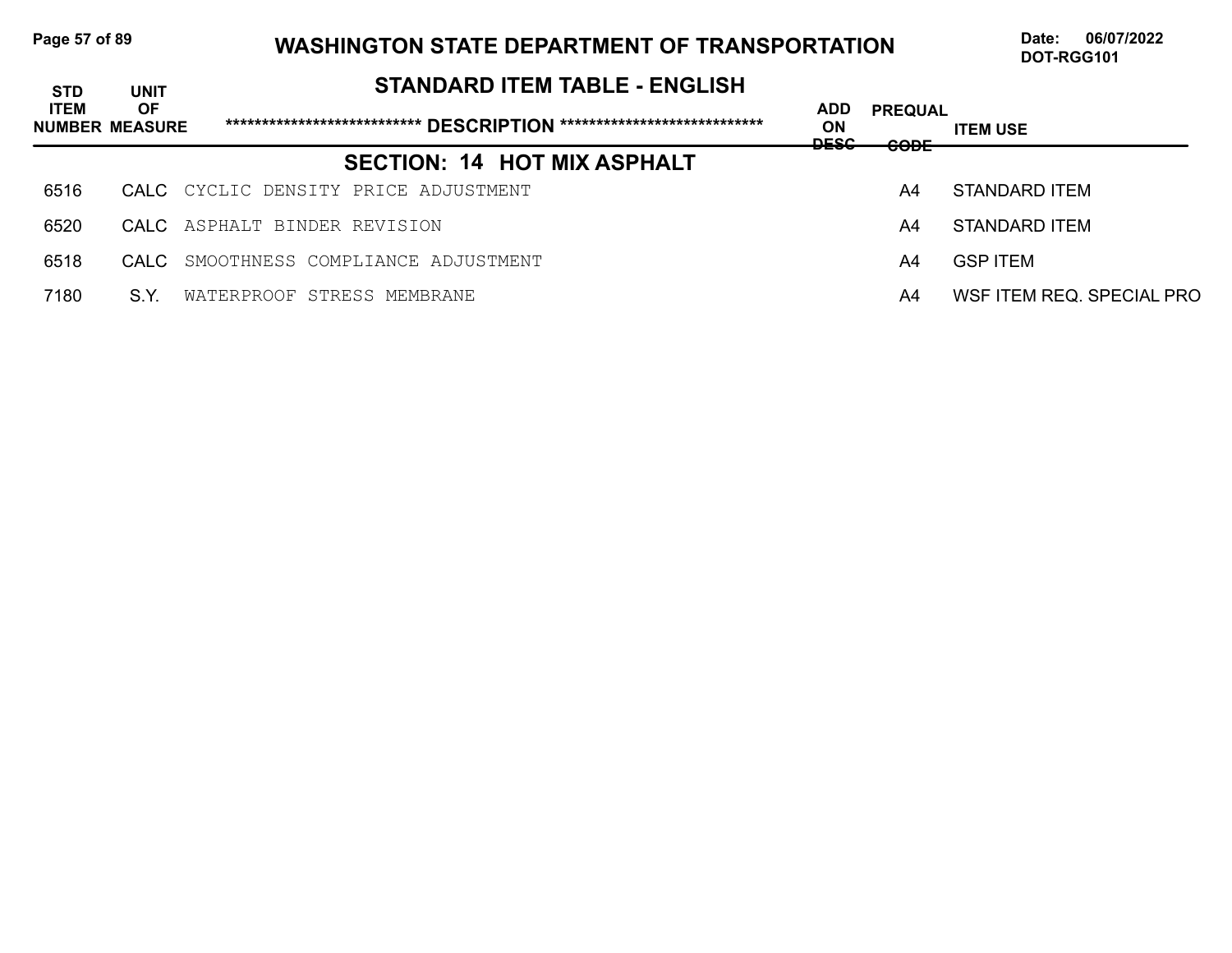| Page 58 of 89 |                                    |                                      | <b>WASHINGTON STATE DEPARTMENT OF TRANSPORTATION</b> |                                     |                           |  |  |
|---------------|------------------------------------|--------------------------------------|------------------------------------------------------|-------------------------------------|---------------------------|--|--|
| <b>STD</b>    | <b>UNIT</b>                        | <b>STANDARD ITEM TABLE - ENGLISH</b> |                                                      |                                     |                           |  |  |
| <b>ITEM</b>   | <b>OF</b><br><b>NUMBER MEASURE</b> |                                      | ADD<br><b>ON</b><br><b>DECC</b>                      | <b>PREQUAL</b><br>$C\cap\mathsf{D}$ | <b>ITEM USE</b>           |  |  |
|               |                                    | <b>SECTION: 15 SEAL COAT</b>         | ᠊ᢦᡄᢦᡄ                                                | ᡂ                                   |                           |  |  |
| 7181          | S.Y.                               |                                      |                                                      | B0                                  | WSF ITEM REQ. SPECIAL PRO |  |  |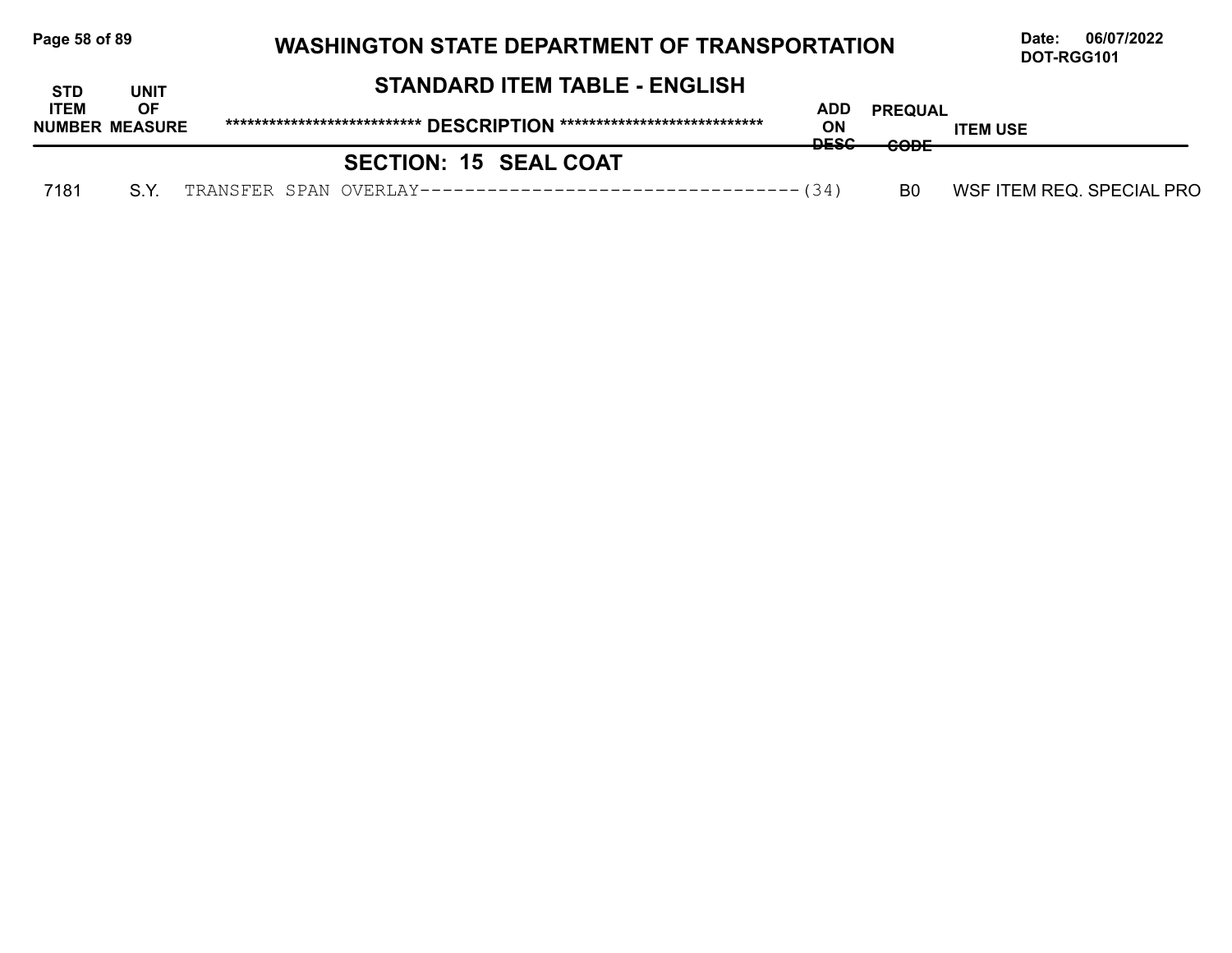| Page 59 of 89<br><b>WASHINGTON STATE DEPARTMENT OF TRANSPORTATION</b> |                                    |                                                      |                          |                        | 06/07/2022<br>Date:<br>DOT-RGG101 |
|-----------------------------------------------------------------------|------------------------------------|------------------------------------------------------|--------------------------|------------------------|-----------------------------------|
| <b>STD</b>                                                            | UNIT                               | <b>STANDARD ITEM TABLE - ENGLISH</b>                 |                          |                        |                                   |
| <b>ITEM</b>                                                           | <b>OF</b><br><b>NUMBER MEASURE</b> |                                                      | ADD<br>ON<br><b>DECC</b> | <b>PREQUAL</b><br>CODE | <b>ITEM USE</b>                   |
|                                                                       |                                    | <b>SECTION: 16 IRRIGATION AND WATER DISTRIBUTION</b> | ᅲ                        | <del>oode</del>        |                                   |
| 6071                                                                  |                                    | IRRIGATION SYSTEM                                    |                          | M4                     | <b>STANDARD ITEM</b>              |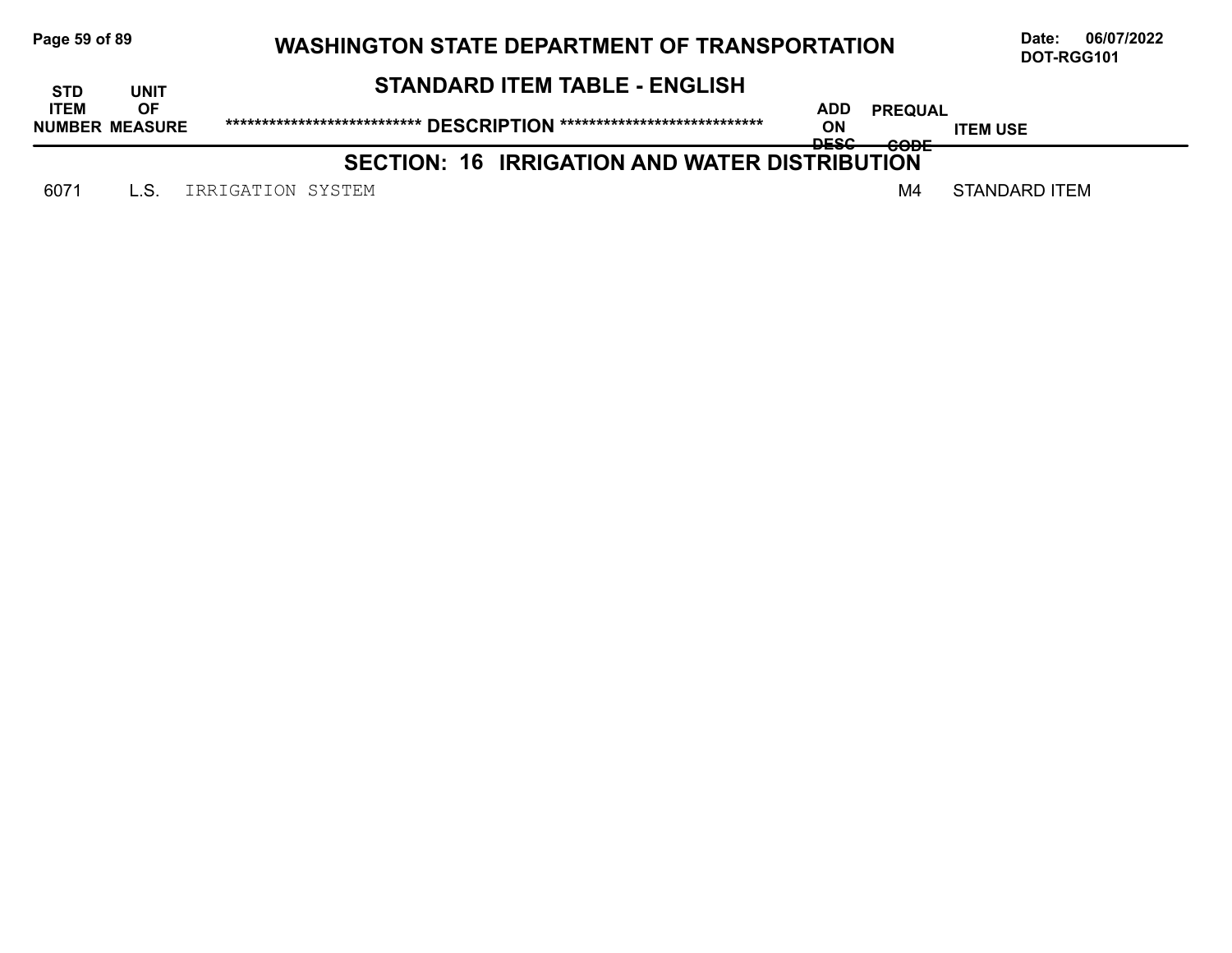### Page 60 of 89 WASHINGTON STATE DEPARTMENT OF TRANSPORTATION Date: 06/07/2022

| <b>STANDARD ITEM TABLE - ENGLISH</b><br><b>STD</b><br><b>UNIT</b> |                                    |                                                          |                                 |                 |                      |
|-------------------------------------------------------------------|------------------------------------|----------------------------------------------------------|---------------------------------|-----------------|----------------------|
| <b>ITEM</b>                                                       | <b>OF</b><br><b>NUMBER MEASURE</b> |                                                          | <b>ADD</b><br>ON<br><b>DESC</b> | <b>PREQUAL</b>  | <b>ITEM USE</b>      |
|                                                                   |                                    | <b>SECTION: 17 EROSION CONTROL AND ROADSIDE PLANTING</b> |                                 | <del>CODE</del> |                      |
| 6403                                                              | <b>DAY</b>                         | ESC LEAD                                                 |                                 | H <sub>0</sub>  | <b>STANDARD ITEM</b> |
| 6402                                                              | L.F.                               | TURBIDITY CURTAIN                                        |                                 | H <sub>0</sub>  | <b>STANDARD ITEM</b> |
| 6453                                                              | S.Y.                               | COMPOST BLANKET                                          |                                 | H <sub>0</sub>  | <b>STANDARD ITEM</b> |
| 6464                                                              | S.Y.                               | PLASTIC COVERING                                         |                                 | H <sub>0</sub>  | <b>STANDARD ITEM</b> |
| 6463                                                              | L.F.                               | CHECK DAM                                                |                                 | H <sub>0</sub>  | <b>STANDARD ITEM</b> |
| 6471                                                              | EACH                               | INLET PROTECTION                                         |                                 | H <sub>0</sub>  | <b>STANDARD ITEM</b> |
| 6473                                                              |                                    | <b>EACH OUTLET PROTECTION</b>                            |                                 | H <sub>0</sub>  | <b>STANDARD ITEM</b> |
| 6474                                                              | L.F.                               | GRAVEL FILTER BERM                                       |                                 | H <sub>0</sub>  | <b>STANDARD ITEM</b> |
| 6468                                                              | S.Y.                               | STABILIZED CONSTRUCTION ENTRANCE                         |                                 | H <sub>0</sub>  | <b>STANDARD ITEM</b> |
| 6469                                                              | EACH                               | TIRE WASH                                                |                                 | H <sub>0</sub>  | <b>STANDARD ITEM</b> |
| 6470                                                              | HR                                 | STREET CLEANING                                          |                                 | H <sub>0</sub>  | <b>STANDARD ITEM</b> |
| 6373                                                              | L.F.                               | SILT FENCE                                               |                                 | H <sub>0</sub>  | <b>STANDARD ITEM</b> |
| 6475                                                              | L.F.                               | WOOD CHIP BERM                                           |                                 | H <sub>0</sub>  | <b>STANDARD ITEM</b> |
| 6374                                                              | L.F.                               | COMPOST BERM                                             |                                 | H <sub>0</sub>  | <b>STANDARD ITEM</b> |
| 6479                                                              | L.F.                               | WATTLE                                                   |                                 | H <sub>0</sub>  | <b>STANDARD ITEM</b> |
| 6500                                                              | L.F.                               | COMPOST SOCK                                             |                                 | H <sub>0</sub>  | <b>STANDARD ITEM</b> |
| 6502                                                              | L.F.                               | COIR LOG                                                 |                                 | H <sub>0</sub>  | <b>STANDARD ITEM</b> |
| 6488                                                              | L.S.                               | EROSION CONTROL AND WATER POLLUTION PREVENTION           |                                 | H <sub>0</sub>  | <b>STANDARD ITEM</b> |
| 6490                                                              | EST.                               | EROSION/WATER POLLUTION CONTROL                          |                                 | H0              | <b>STANDARD ITEM</b> |
| 6472                                                              | L.F.                               | TEMPORARY CURB                                           |                                 | H <sub>0</sub>  | <b>STANDARD ITEM</b> |
| 7315                                                              | L.F.                               | TEMPORARY PIPE SLOPE DRAIN                               |                                 | G2              | <b>STANDARD ITEM</b> |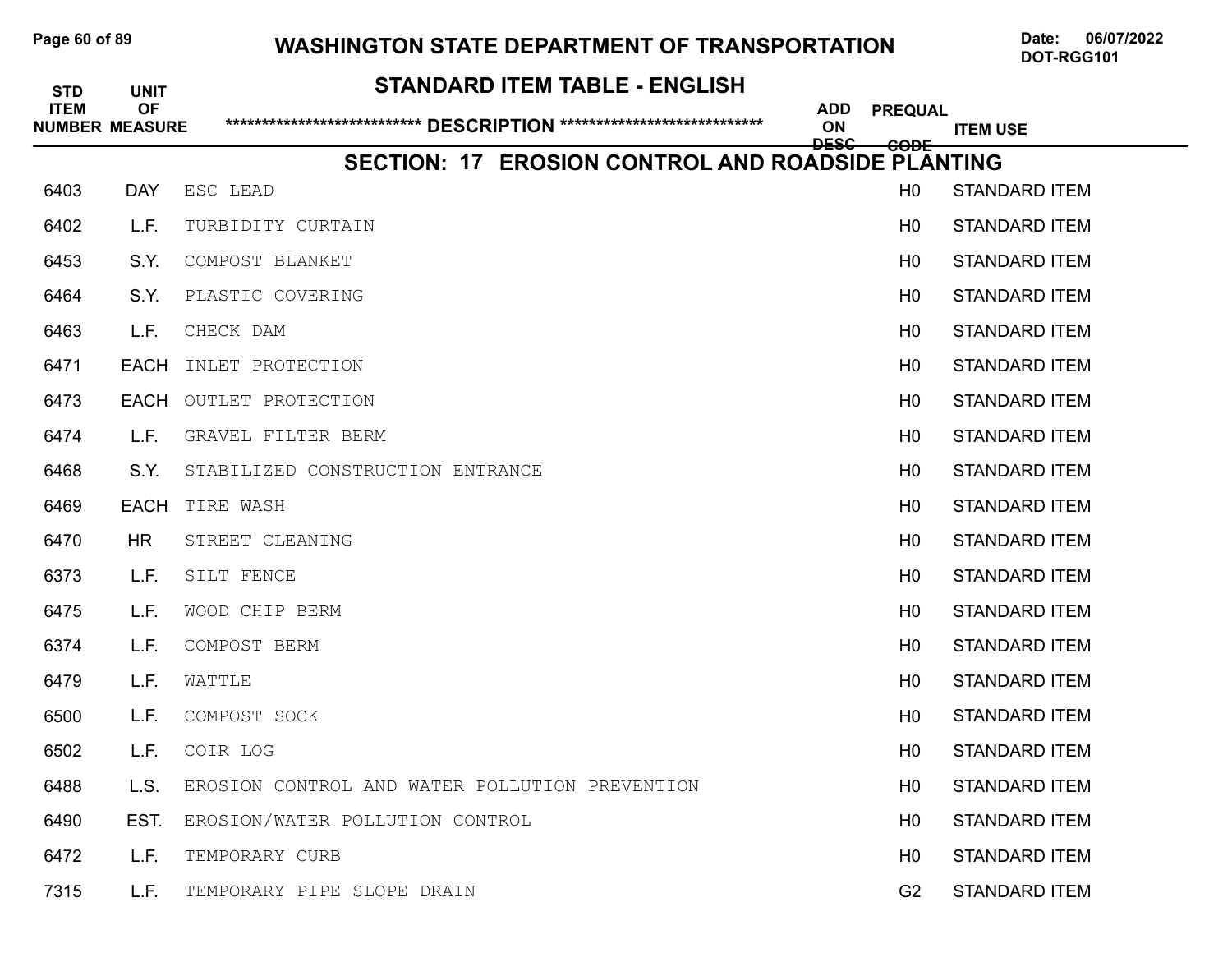# Page 61 of 89 WASHINGTON STATE DEPARTMENT OF TRANSPORTATION Date: 06/07/2022

| <b>STD</b>  | <b>UNIT</b>                        | <b>STANDARD ITEM TABLE - ENGLISH</b>                                |                         |                 |                               |
|-------------|------------------------------------|---------------------------------------------------------------------|-------------------------|-----------------|-------------------------------|
| <b>ITEM</b> | <b>OF</b><br><b>NUMBER MEASURE</b> |                                                                     | <b>ADD</b><br><b>ON</b> | <b>PREQUAL</b>  | <b>ITEM USE</b>               |
|             |                                    | <b>SECTION: 17 EROSION CONTROL AND ROADSIDE PLANTING</b>            | <b>DESC</b>             | <del>CODE</del> |                               |
| 6437        | <b>ACRE</b>                        | TEMPORARY MULCHING                                                  |                         | H <sub>0</sub>  | <b>STANDARD ITEM</b>          |
| 6436        | <b>ACRE</b>                        |                                                                     |                         | T <sub>2</sub>  | <b>STANDARD ITEM</b>          |
| 6433        | L.S.                               | MULCHING                                                            |                         | T2              | <b>REQUIRES SPECIAL PROV.</b> |
| 6445        |                                    | ACRE TACKIFIER                                                      |                         | H <sub>0</sub>  | <b>STANDARD ITEM</b>          |
| 6444        | ACRE PAM                           |                                                                     |                         | H <sub>0</sub>  | <b>REQUIRES SPECIAL PROV.</b> |
| 6491        | <b>ACRE</b>                        | TEMPORARY SEEDING                                                   |                         | H <sub>0</sub>  | <b>STANDARD ITEM</b>          |
| 6418        | L.S.                               | SEEDING                                                             |                         | T <sub>2</sub>  | <b>REQUIRES SPECIAL PROV.</b> |
| 6414        | ACRE                               | SEEDING, FERTILIZING, AND MULCHING                                  |                         | T <sub>2</sub>  | STD. ITEM, GSP REQUIRED       |
| 6417        | <b>ACRE</b>                        | SEEDING, FERTILIZING, AND MULCHING - SITE-------------- (14)        |                         | T <sub>2</sub>  | STD. ITEM, GSP REQUIRED       |
| 6416        | L.S.                               | SEEDING, FERTILIZING, AND MULCHING                                  |                         | T <sub>2</sub>  | <b>REQUIRES SPECIAL PROV.</b> |
| 6431        | S.Y.                               | SEEDING, FERTILIZING AND MULCHING                                   |                         | T <sub>2</sub>  | STD. ITEM, GSP REQUIRED       |
| 6429        | S.Y.                               | SEEDING AND FERTILIZING                                             |                         | T <sub>2</sub>  | <b>STANDARD ITEM</b>          |
| 6412        | <b>ACRE</b>                        | SEEDING AND FERTILIZING                                             |                         | T <sub>2</sub>  | <b>STANDARD ITEM</b>          |
| 6422        | <b>ACRE</b>                        | SEEDING AND MULCHING                                                |                         | T <sub>2</sub>  | <b>STANDARD ITEM</b>          |
| 6415        |                                    | ACRE SEEDING AND FERTILIZING - SITE------------------------- $(25)$ |                         | T2              | <b>STANDARD ITEM</b>          |
| 6413        | L.S.                               | SEEDING AND FERTILIZING                                             |                         | T <sub>2</sub>  | <b>REQUIRES SPECIAL PROV.</b> |
| 6419        | S.Y.                               | SEEDING AND FERTILIZING BY HAND                                     |                         | T <sub>2</sub>  | <b>STANDARD ITEM</b>          |
| 6423        | L.S.                               | FERTILIZING                                                         |                         | T <sub>2</sub>  | <b>REQUIRES SPECIAL PROV.</b> |
| 6427        |                                    | ACRE SECOND APPLICATION OF FERTILIZER                               |                         | T2              | <b>STANDARD ITEM</b>          |
| 6428        |                                    | ACRE SECOND APPLICATION OF FERTILIZER - SITE--------------- (16)    |                         | T2              | <b>STANDARD ITEM</b>          |
| 6407        |                                    | ACRE TOPSOIL TYPE A                                                 |                         | H <sub>0</sub>  | <b>STANDARD ITEM</b>          |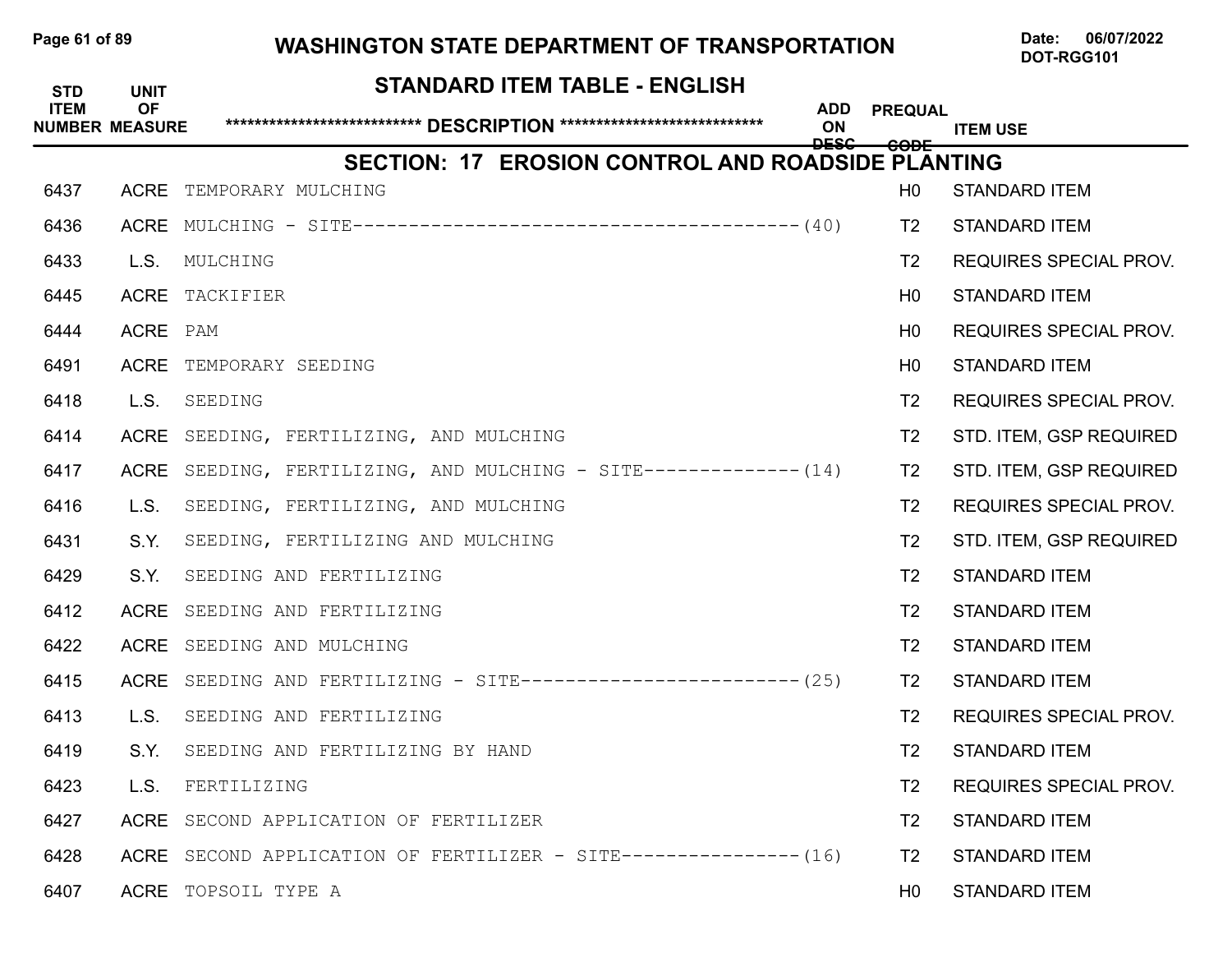### Page 62 of 89 WASHINGTON STATE DEPARTMENT OF TRANSPORTATION Date: 06/07/2022

| <b>STD</b>  | <b>UNIT</b>                        | <b>STANDARD ITEM TABLE - ENGLISH</b>                                    |                 |                               |
|-------------|------------------------------------|-------------------------------------------------------------------------|-----------------|-------------------------------|
| <b>ITEM</b> | <b>OF</b><br><b>NUMBER MEASURE</b> | <b>ADD</b><br>ON                                                        | <b>PREQUAL</b>  | <b>ITEM USE</b>               |
|             |                                    | <b>DESC</b><br><b>SECTION: 17 EROSION CONTROL AND ROADSIDE PLANTING</b> | <del>CODE</del> |                               |
| 6408        |                                    | ACRE TOPSOIL TYPE B                                                     | H <sub>0</sub>  | <b>STANDARD ITEM</b>          |
| 6409        | <b>ACRE</b>                        | TOPSOIL TYPE C                                                          | H <sub>0</sub>  | <b>STANDARD ITEM</b>          |
| 6391        | S.Y.                               | TOPSOIL TYPE A                                                          | H <sub>0</sub>  | STD. ITEM, GSP REQUIRED       |
| 6392        | S.Y.                               | TOPSOIL TYPE B                                                          | H <sub>0</sub>  | STD. ITEM, GSP REQUIRED       |
| 6393        | S.Y.                               | TOPSOIL TYPE C                                                          | H <sub>0</sub>  | STD. ITEM, GSP REQUIRED       |
| 6531        | C.Y.                               | SPECIAL SOIL MIX                                                        | M8              | <b>REQUIRES SPECIAL PROV.</b> |
| 6535        | S.Y.                               | PREPARATION FOR PLANTING                                                | M8              | <b>REQUIRES SPECIAL PROV.</b> |
| 6550        |                                    |                                                                         | M8              | <b>STANDARD ITEM</b>          |
| 6552        |                                    |                                                                         | M <sub>8</sub>  | <b>STANDARD ITEM</b>          |
| 6559        | L.F.                               | PSIPE BRUSH LAYER                                                       | H <sub>0</sub>  | <b>STANDARD ITEM</b>          |
| 6551        | S.Y.                               | PSIPE LIVE BRUSH MATTRESS                                               | M <sub>8</sub>  | <b>STANDARD ITEM</b>          |
| 6549        | L.F.                               | PSIPE LIVE FASCINE                                                      | M <sub>8</sub>  | <b>STANDARD ITEM</b>          |
| 6554        | <b>EACH</b>                        | LIVE POLE                                                               | M <sub>8</sub>  | <b>STANDARD ITEM</b>          |
| 6556        | L.F.                               | LIVE STAKE ROW                                                          | M <sub>8</sub>  | <b>STANDARD ITEM</b>          |
| 6557        | S.Y.                               | BRUSH MATTRESS                                                          | M8              | <b>STANDARD ITEM</b>          |
| 6558        | L.F.                               | BRUSH LAYER                                                             | H <sub>0</sub>  | <b>STANDARD ITEM</b>          |
| 6448        | EST.                               | REMOVAL OF BURIED PREVIOUSLY FABRICATED DEBRIS                          | A <sub>1</sub>  | <b>GSP ITEM</b>               |
| 6553        | L.F.                               | FASCINES                                                                | M <sub>8</sub>  | <b>STANDARD ITEM</b>          |
| 6480        |                                    | ACRE FINE COMPOST                                                       | T <sub>2</sub>  | <b>STANDARD ITEM</b>          |
| 6483        | S.Y.                               | FINE COMPOST                                                            | T <sub>2</sub>  | <b>STANDARD ITEM</b>          |
| 6481        |                                    | ACRE MEDIUM COMPOST                                                     | T <sub>2</sub>  | <b>STANDARD ITEM</b>          |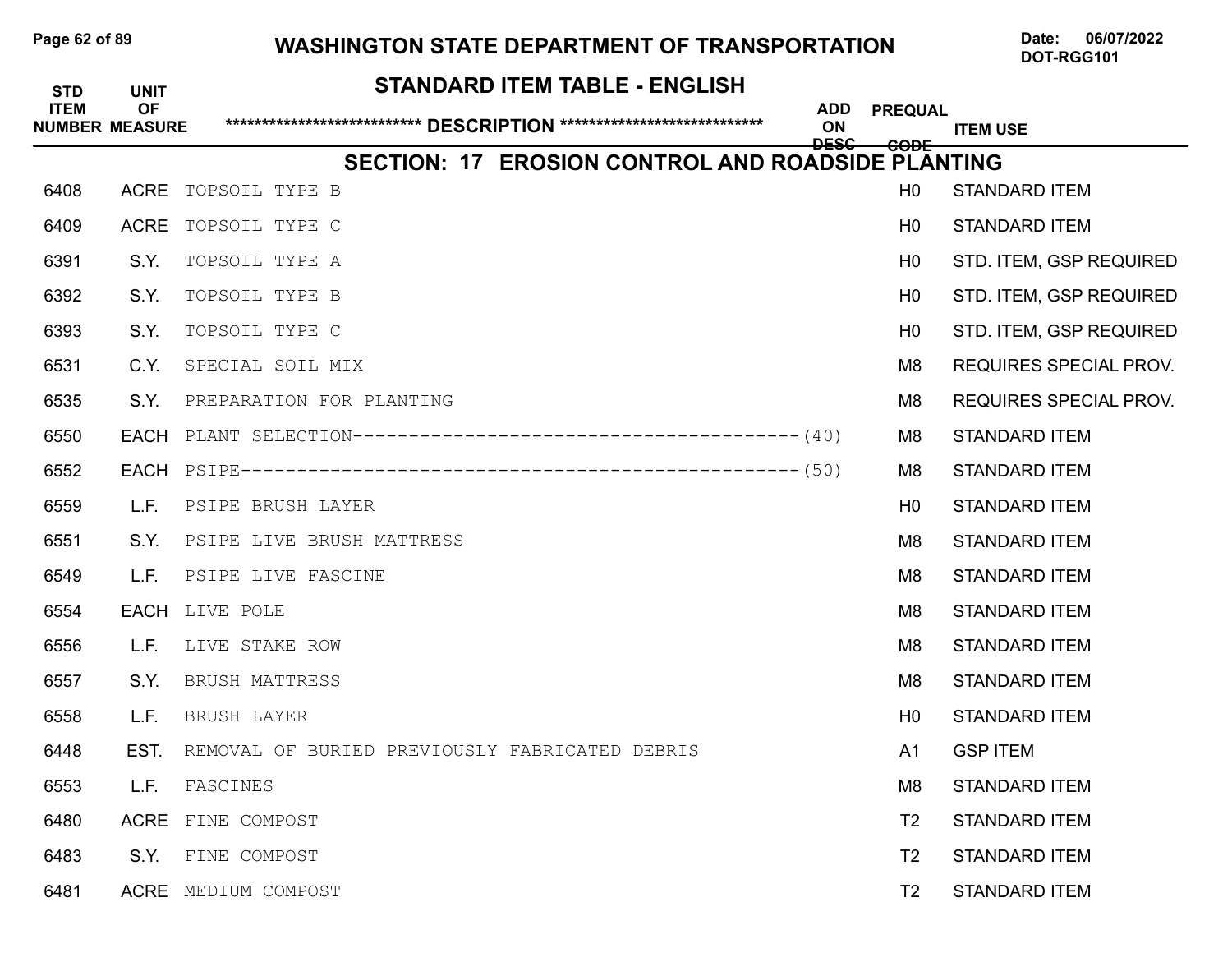### Page 63 of 89 WASHINGTON STATE DEPARTMENT OF TRANSPORTATION Date: 06/07/2022

| <b>STD</b><br><b>ITEM</b> | <b>UNIT</b><br><b>OF</b><br><b>NUMBER MEASURE</b> | <b>STANDARD ITEM TABLE - ENGLISH</b>                         | <b>ADD</b><br>ON<br><b>DESC</b> | <b>PREQUAL</b><br><b>CODE</b> | <b>ITEM USE</b>               |
|---------------------------|---------------------------------------------------|--------------------------------------------------------------|---------------------------------|-------------------------------|-------------------------------|
|                           |                                                   | SECTION: 17 EROSION CONTROL AND ROADSIDE PLANTING            |                                 |                               |                               |
| 6484                      | S.Y.                                              | MEDIUM COMPOST                                               |                                 | T <sub>2</sub>                | <b>STANDARD ITEM</b>          |
| 6482                      | <b>ACRE</b>                                       | COARSE COMPOST                                               |                                 | T <sub>2</sub>                | <b>STANDARD ITEM</b>          |
| 6485                      | S.Y.                                              | COARSE COMPOST                                               |                                 | T <sub>2</sub>                | <b>STANDARD ITEM</b>          |
| 6571                      | LB.                                               | FERTILIZER - TABLET                                          |                                 | M8                            | <b>REQUIRES SPECIAL PROV.</b> |
| 6572                      | LB.                                               | FERTILIZER - GRANULAR                                        |                                 | M <sub>8</sub>                | <b>REQUIRES SPECIAL PROV.</b> |
| 6546                      | EST.                                              | PROJECT AREA WEED AND PEST CONTROL                           |                                 | M <sub>8</sub>                | <b>STANDARD ITEM</b>          |
| 6537                      | EST.                                              | PLANTING AREA WEED CONTROL AND PREPARATION                   |                                 | M <sub>8</sub>                | <b>REQUIRES SPECIAL PROV.</b> |
| 6612                      | EST.                                              | PESTICIDE APPLICATION                                        |                                 | L <sub>8</sub>                | <b>STANDARD ITEM</b>          |
| 6529                      | <b>ACRE</b>                                       | SOIL AMENDMENT                                               |                                 | H <sub>0</sub>                | <b>STANDARD ITEM</b>          |
| 6530                      | S.Y.                                              | SOIL AMENDMENT                                               |                                 | H <sub>0</sub>                | <b>STANDARD ITEM</b>          |
| 6528                      | <b>ACRE</b>                                       | BIOTIC SOIL AMENDMENT                                        |                                 | H <sub>0</sub>                | <b>GSP ITEM</b>               |
| 6515                      | GAL.                                              | HERBICIDE APPLIED IN LIQUID FORM                             |                                 | L <sub>2</sub>                | <b>REQUIRES SPECIAL PROV.</b> |
| 6504                      | MI.                                               | SHOULDER SLOPE STERILIZATION--------------------------- (27) |                                 | L <sub>2</sub>                | <b>REQUIRES SPECIAL PROV.</b> |
| 6579                      | <b>ACRE</b>                                       | BARK OR WOOD CHIP MULCH                                      |                                 | M <sub>8</sub>                | STD. ITEM, GSP REQUIRED       |
| 6580                      | S.Y.                                              | BARK OR WOOD CHIP MULCH                                      |                                 | M <sub>8</sub>                | <b>GSP ITEM</b>               |
| 6578                      | <b>EACH</b>                                       | BARK OR WOOD CHIP MULCH RINGS                                |                                 | M <sub>8</sub>                | <b>STANDARD ITEM</b>          |
| 6560                      | S.Y.                                              | SEEDED LAWN INSTALLATION                                     |                                 | M <sub>8</sub>                | <b>STANDARD ITEM</b>          |
| 6555                      | S.Y.                                              | SOD INSTALLATION                                             |                                 | M <sub>8</sub>                | <b>STANDARD ITEM</b>          |
| 6462                      | S.Y.                                              | LAWN MOWING                                                  |                                 | O <sub>6</sub>                | <b>STANDARD ITEM</b>          |
| 6466                      | EST.                                              | ROADSIDE MAINTENANCE UNDER CONSTRUCTION                      |                                 | O <sub>6</sub>                | <b>STANDARD ITEM</b>          |
| 6620                      |                                                   | ACRE GRASS MOWING                                            |                                 | O <sub>6</sub>                | REQUIRES SPECIAL PROV.        |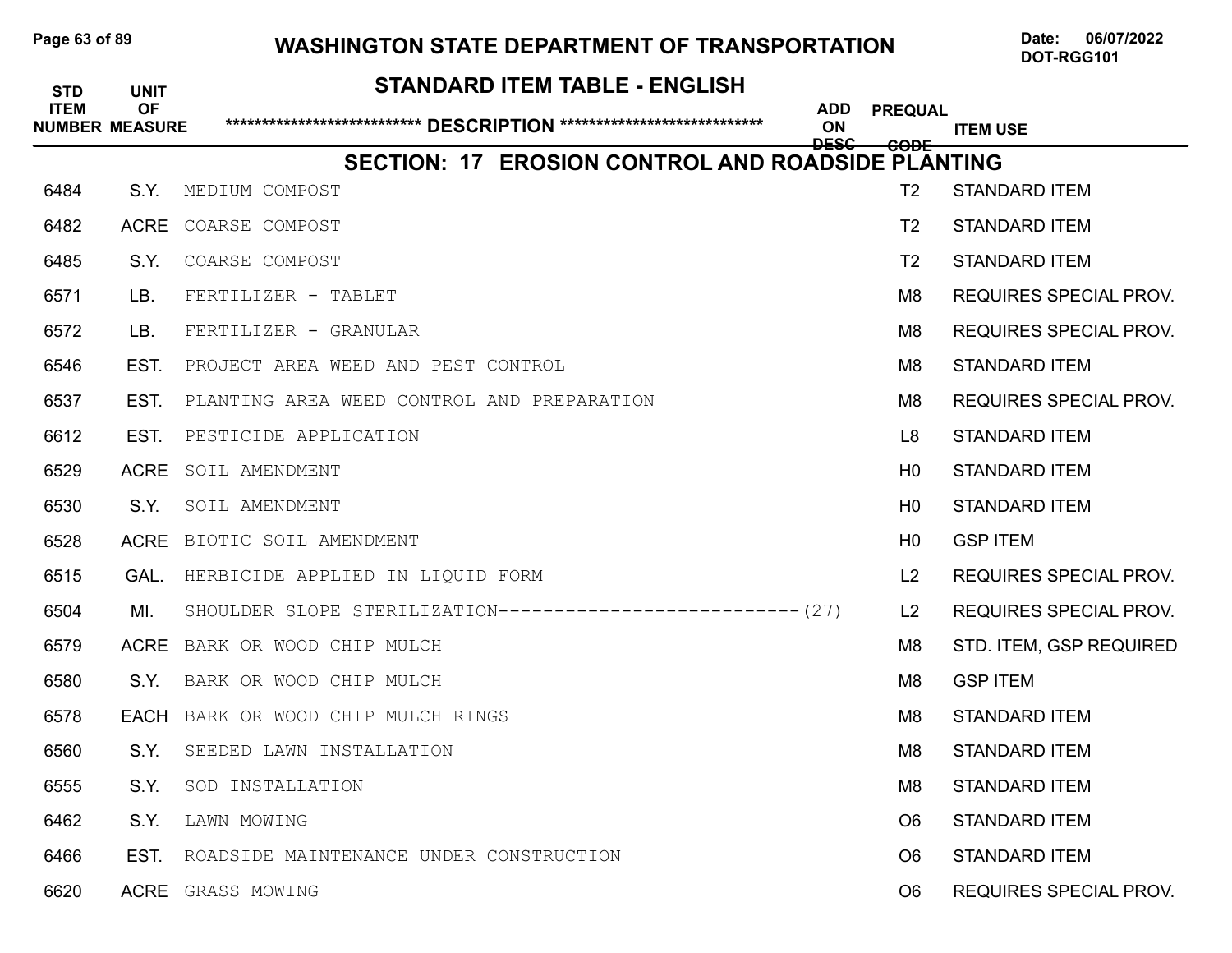| Page 64 of 89 | <b>WASHINGTON STATE DEPARTMENT OF TRANSPORTATION</b> | 06/07/2022<br>Date. |
|---------------|------------------------------------------------------|---------------------|
|               |                                                      | DOT-RGG101          |

| <b>STD</b>                           | <b>UNIT</b> | <b>STANDARD ITEM TABLE - ENGLISH</b>                        |                                            |                                   |                               |
|--------------------------------------|-------------|-------------------------------------------------------------|--------------------------------------------|-----------------------------------|-------------------------------|
| <b>ITEM</b><br><b>NUMBER MEASURE</b> | <b>OF</b>   |                                                             | <b>ADD</b><br><b>ON</b><br><del>DESC</del> | <b>PREQUAL</b><br><del>CODE</del> | <b>ITEM USE</b>               |
|                                      |             | SECTION: 17 EROSION CONTROL AND ROADSIDE PLANTING           |                                            |                                   |                               |
| 6625                                 | <b>ACRE</b> | VEGETATIVE CONTROL MOWING                                   |                                            | O <sub>6</sub>                    | <b>REQUIRES SPECIAL PROV.</b> |
| 6626                                 | <b>ACRE</b> | VEGETATIVE CONTROL MOWING - SITE---------------------- (23) |                                            | O <sub>6</sub>                    | REQUIRES SPECIAL PROV.        |
| 6460                                 | ACRE        | MOWING                                                      |                                            | O <sub>6</sub>                    | STANDARD ITEM                 |
| 6630                                 | L.F.        | HIGH VISIBILITY FENCE                                       |                                            | H <sub>0</sub>                    | STANDARD ITEM                 |
| 6635                                 | L.F.        | HIGH VISIBILITY SILT FENCE                                  |                                            | H <sub>0</sub>                    | STANDARD ITEM                 |
| 6404                                 | L.S.        | ENVIRONMENTAL COMPLIANCE LEAD                               |                                            | A <sub>1</sub>                    | <b>GSP ITEM</b>               |
| 6455                                 | S.Y.        | EROSION CONTROL BLANKET                                     |                                            | H <sub>0</sub>                    | STANDARD ITEM                 |
| 6606                                 | EST.        | PLANT ESTABLISHMENT - SECOND YEAR                           |                                            | M <sub>8</sub>                    | STANDARD ITEM                 |
| 6608                                 | EST.        | PLANT ESTABLISHMENT - THIRD YEAR                            |                                            | M8                                | <b>STANDARD ITEM</b>          |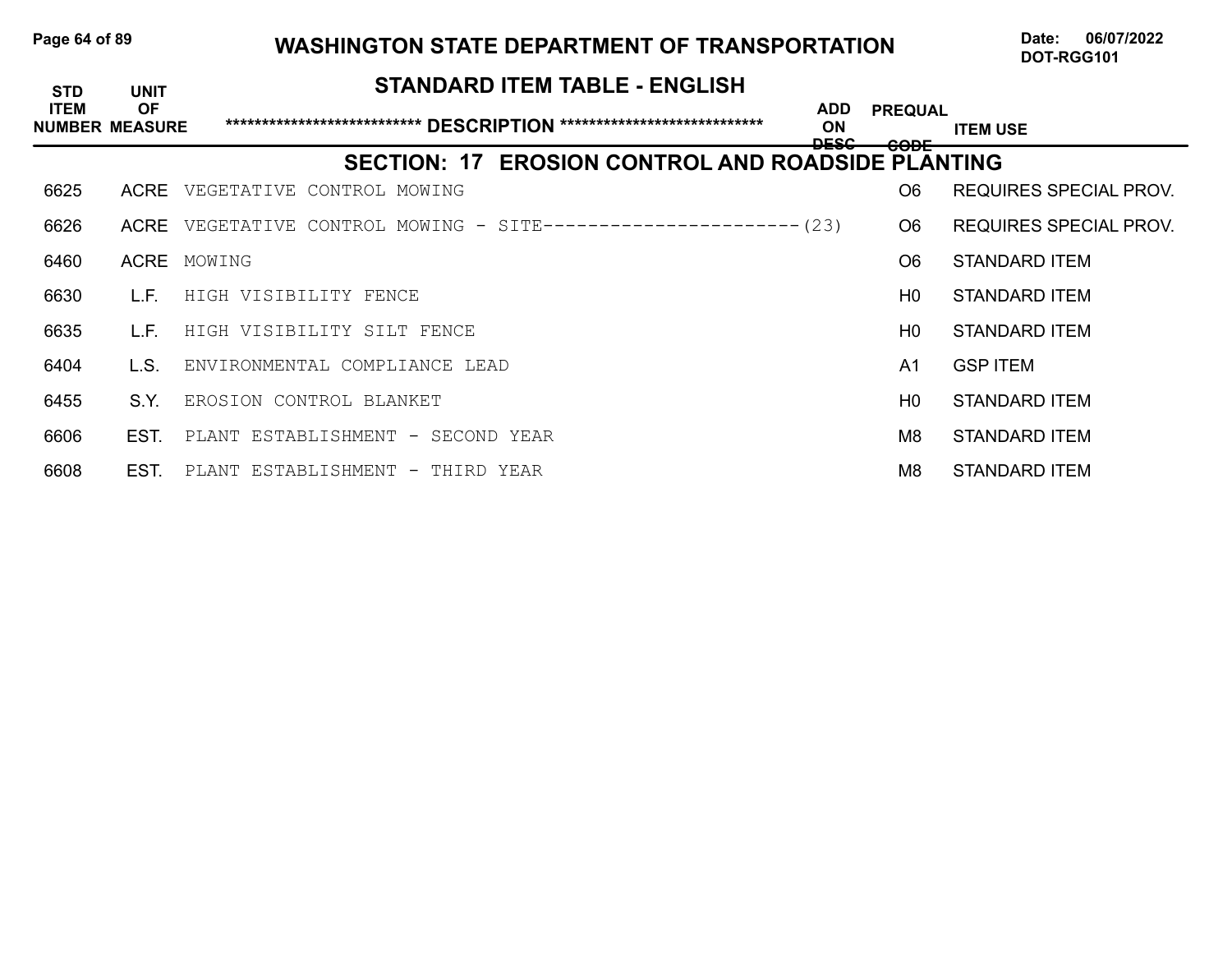### Page 65 of 89 **WASHINGTON STATE DEPARTMENT OF TRANSPORTATION** Date: 06/07/2022

# **STANDARD ITEM TABLE - ENGLISH ITEM OF ADD PREQUAL NUMBER MEASURE \*\*\*\*\*\*\*\*\*\*\*\*\*\*\*\*\*\*\*\*\*\*\*\*\*\*\* DESCRIPTION \*\*\*\*\*\*\*\*\*\*\*\*\*\*\*\*\*\*\*\*\*\*\*\*\*\*\*\* ON ITEM USE DESC CODE SECTION: 18 TRAFFIC** 6698 EACH ROUNDABOUT SPLITTER ISLAND NOSING CURB C8 STANDARD ITEM 6699 L.F. ROUNDABOUT CEMENT CONCRETE CURB AND GUTTER **CONCRETE CONSTANDARD ITEM** 6700 L.F. CEMENT CONC. TRAFFIC CURB AND GUTTER **CONCLUTED THE CONCLUTEM** 6701 L.F. CEMENT CONC. TRAFFIC CURB CONCRETER CONCRETE CONSTANDARD ITEM 6702 L.F. MOUNTABLE CEMENT CONC. TRAFFIC CURB CONCRETER CONCRETERS CONTROLLER CONTROLLER 6708 L.F. ROUNDABOUT CENTRAL ISLAND CEMENT CONCRETE CURB CONCRETE CONSTAND CAN STANDARD ITEM 6709 L.F. ROUNDABOUT TRUCK APRON CEM. CONC. CURB AND GUTTER **C8 STANDARD ITEM** 6705 L.F. DUAL-FACED CEMENT CONC. TRAFFIC CURB AND GUTTER **C8 STANDARD ITEM** 6706 L.F. DUAL-FACED CEMENT CONC. TRAFFIC CURB CONCRETION CONCRETION CONCRETION CONTROLLY 6707 L.F. CEMENT CONC. PEDESTRIAN CURB CONCOMERCIAL CONTROLLER CONTROLLER CONCOMERCIAL CONCO 6727 L.F. EXTRUDED CURB **A2 STANDARD ITEM** 6840 L.F. PRECAST SLOPED MOUNTABLE CURB W4 STANDARD ITEM 6841 L.F. PRECAST DUAL FACED SLOPED MOUNTABLE CURB WANNER WA STANDARD ITEM 6744 EACH BOX CULVERT GUARDRAIL STEEL POST TYPE 31 J0 GSP ITEM 6747 L.F. BEAM GUARDRAIL TYPE 1 - 9 FT. LONG POST **10 STANDARD ITEM** 6749 L.F. BEAM GUARDRAIL TYPE 1 - 11 FT. LONG POST **120 CONGLESS CONTROLLY AND STANDARD ITEM** 6711 L.F. BEAM GUARDRAIL TYPE 31 - 8 FT. LONG POST **120 CONGLESS CONTRACT STANDARD ITEM** 6712 L.F. BEAM GUARDRAIL TYPE 31 - 9 FT. LONG POST **120 CONGLESS CONTAINER AND STANDARD ITEM** 6713 L.F. BEAM GUARDRAIL TYPE 31 - 11 FT. LONG POST **120 COMPUTED 120 CONTAINER BEAM** 6755 EACH BEAM GUARDRAIL BLOCK **GUARD ITEM** STANDARD ITEM 6645 L.F. AES. TR. BEAM GUARDRAIL TYPE--------------------------- (27) J0 GSPITEM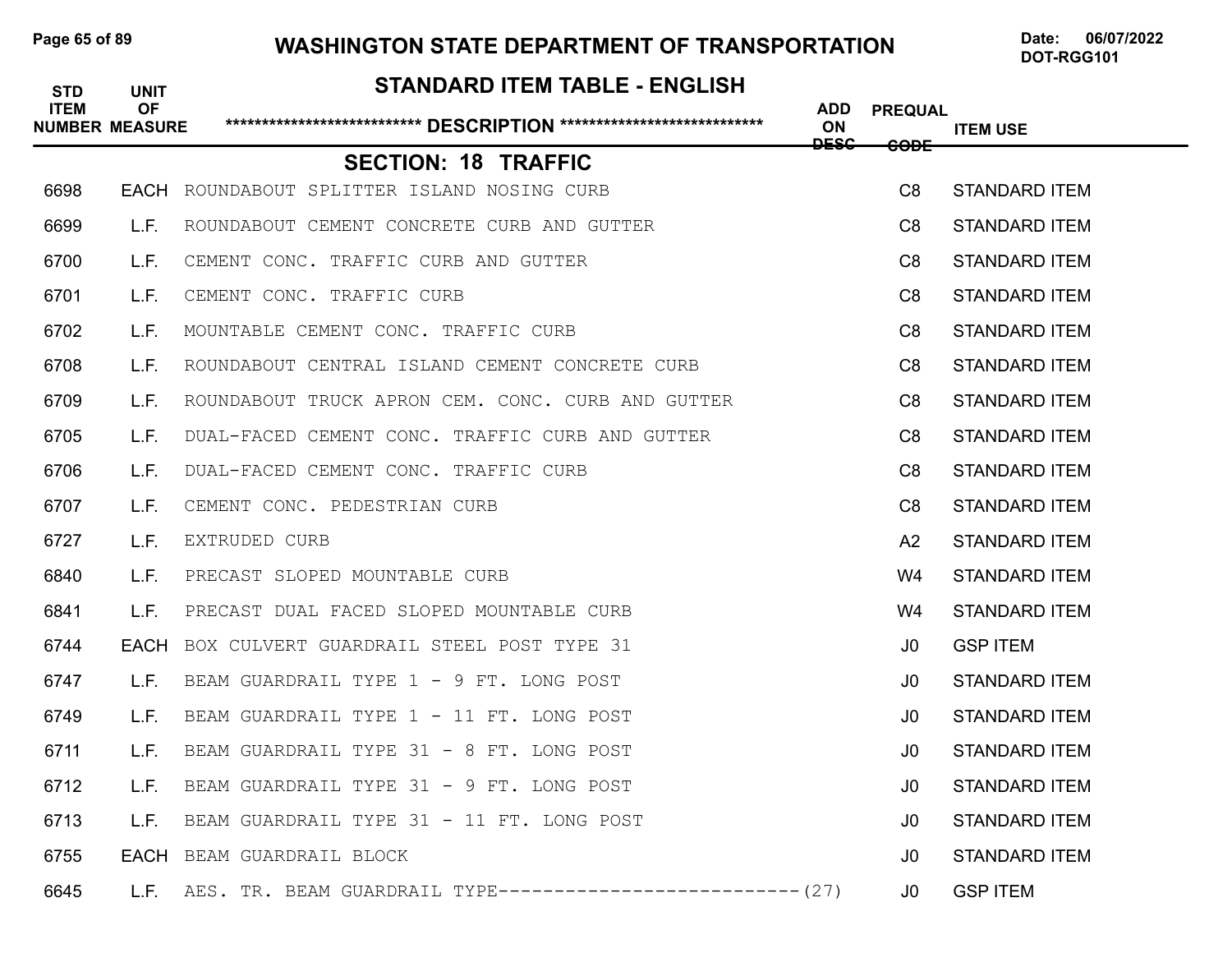# Page 66 of 89 **WASHINGTON STATE DEPARTMENT OF TRANSPORTATION** Date: 06/07/2022

# **STANDARD ITEM TABLE - ENGLISH ITEM OF ADD PREQUAL NUMBER MEASURE \*\*\*\*\*\*\*\*\*\*\*\*\*\*\*\*\*\*\*\*\*\*\*\*\*\*\* DESCRIPTION \*\*\*\*\*\*\*\*\*\*\*\*\*\*\*\*\*\*\*\*\*\*\*\*\*\*\*\* ON ITEM USE DESC CODE SECTION: 18 TRAFFIC** 6671 L.F. AES. TR. BEAM GUARDRAIL TYPE 1 8FT. LONG POST **JO GSPITEM** 6672 L.F. AES. TR. BEAM GUARDRAIL TYPE 1 9FT. LONG POST **JOURG SPITEM** 6673 L.F. AES. TR. BEAM GUARDRAIL TYPE 1 11FT. LONG POST **JOURG SPITEM** 6674 L.F. AES. TR. BEAM GUARDRAIL TYPE 31 8FT. LONG POST **JOURG SPITEM** 6675 L.F. AES. TR. BEAM GUARDRAIL TYPE 31 9FT. LONG POST **JOURG SPITEM** 6676 L.F. AES. TR. BEAM GUARDRAIL TYPE 31 11FT. LONG POST **JOURG SPITEM** 6646 EACH AES. TR. BEAM GUARDRAIL TRANSITION SECTION TYPE-------- (8) JO GSPITEM 6647 EACH AES. TR. BEAM GUARDRAIL ANCHOR TYPE-------------------(20) J0 GSPITEM 6648 EACH AES. TR. BEAM GUARDRAIL FLARED TERMINAL J0 GSP ITEM 6650 **EACH** AES. TR. BEAM GUARDRAIL TYPE 31 NON-FLARED TERMINAL **JO GSPITEM** 6651 **EACH** AES. TR. BEAM GUARDRAIL BULL NOSE TERMINAL **JUILLET CONTAINAL** JUILLET SPITEM 6653 L.F. AES. TR. BEAM GUARDRAIL TYPE 31 BURIED TERMINAL TYPE 2 30 GSPITEM 6751 L.F. BEAM GUARDRAIL TYPE 1 **JOURN AREA** CONSTANDARD ITEM 6752 L.F. BEAM GUARDRAIL TYPE 2 J0 STANDARD ITEM 6753 L.F. BEAM GUARDRAIL TYPE 3 J0 STANDARD ITEM 6754 L.F. BEAM GUARDRAIL TYPE 4 J0 STANDARD ITEM 6756 L.F. BEAM GUARDRAIL TYPE------------------------------------(36) J0 STANDARD ITEM 6759 L.F. BEAM GUARDRAIL TYPE 10 **JOURN AREA AND ARRIVE AT A CONSTANDARD ITEM** 6757 L.F. BEAM GUARDRAIL TYPE 31 **JOURN AREA** CONSTANDARD ITEM 6760 EACH BEAM GUARDRAIL TRANSITION SECTION TYPE----------------(17) J0 STANDARD ITEM 6719 EACH BEAM GUARDRAIL TYPE 31 NON-FLARED TERMINAL J0 STANDARD ITEM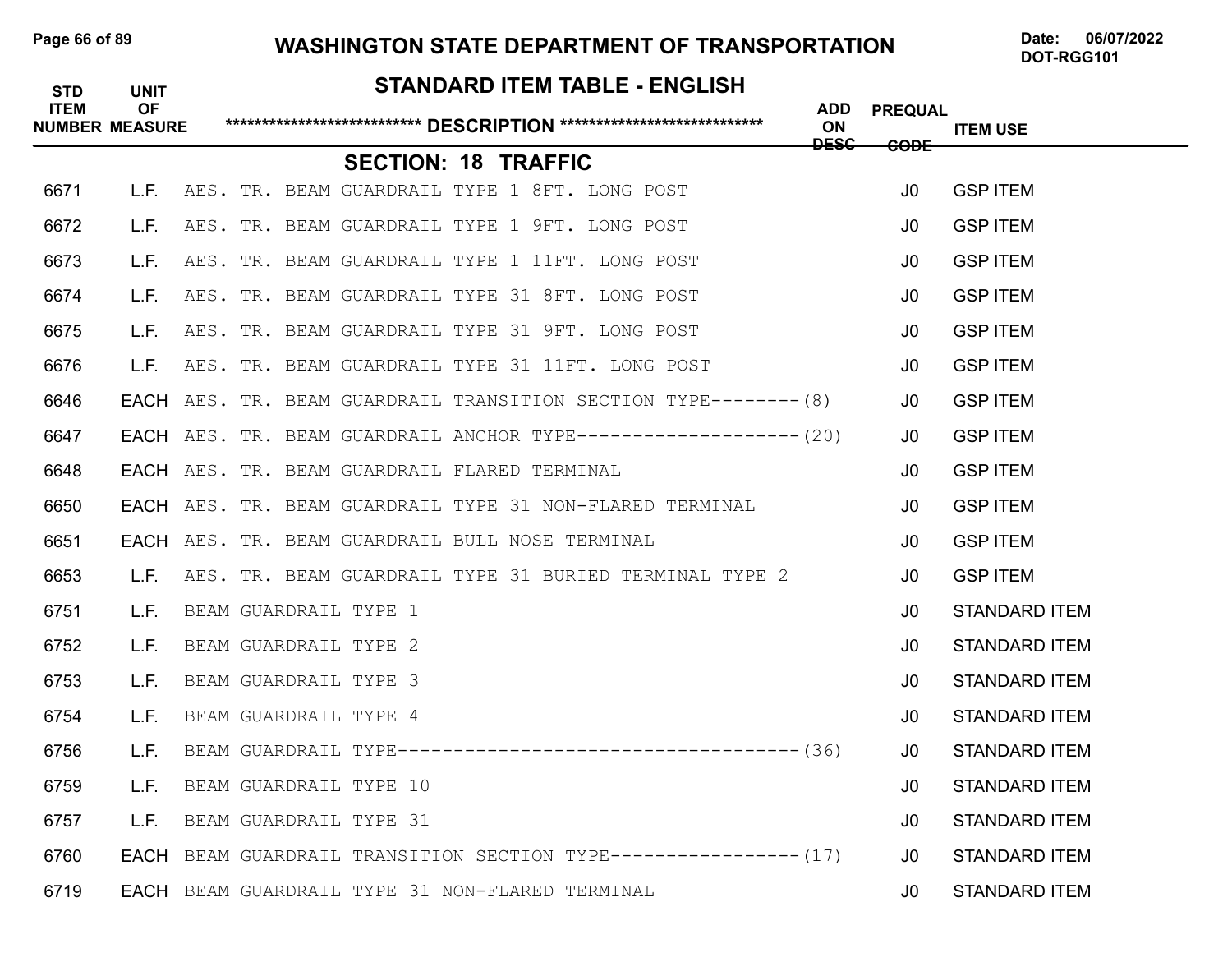### Page 67 of 89 WASHINGTON STATE DEPARTMENT OF TRANSPORTATION Date: 06/07/2022

| <b>STD</b>  | <b>UNIT</b>                        | <b>STANDARD ITEM TABLE - ENGLISH</b>                         |                                 |                 |                               |
|-------------|------------------------------------|--------------------------------------------------------------|---------------------------------|-----------------|-------------------------------|
| <b>ITEM</b> | <b>OF</b><br><b>NUMBER MEASURE</b> |                                                              | <b>ADD</b><br>ON<br><b>DESC</b> | <b>PREQUAL</b>  | <b>ITEM USE</b>               |
|             |                                    | <b>SECTION: 18 TRAFFIC</b>                                   |                                 | <del>CODE</del> |                               |
| 6733        | L.F.                               | BEAM GUARDRAIL TYPE 31 BURIED TERMINAL TYPE 2                |                                 | J <sub>0</sub>  | <b>STANDARD ITEM</b>          |
| 6737        | EACH                               | BEAM GUARDRAIL BULL NOSE TERMINAL                            |                                 | J <sub>0</sub>  | <b>STANDARD ITEM</b>          |
| 6771        |                                    | <b>EACH</b> BEAM GUARDRAIL ANCHOR TYPE 1                     |                                 | J0              | <b>REQUIRES SPECIAL PROV.</b> |
| 6774        |                                    | <b>EACH</b> BEAM GUARDRAIL ANCHOR TYPE 4                     |                                 | J <sub>0</sub>  | <b>REQUIRES SPECIAL PROV.</b> |
| 6770        |                                    | <b>EACH</b> BEAM GUARDRAIL ANCHOR TYPE 5                     |                                 | J0.             | <b>REQUIRES SPECIAL PROV.</b> |
| 6765        |                                    | <b>EACH</b> BEAM GUARDRAIL ANCHOR TYPE 7                     |                                 | J <sub>0</sub>  | <b>REQUIRES SPECIAL PROV.</b> |
| 6766        | EACH                               | BEAM GUARDRAIL ANCHOR TYPE 10                                |                                 | J <sub>0</sub>  | <b>STANDARD ITEM</b>          |
| 6780        | L.F.                               | REMOVING AND RESETTING BEAM GUARDRAIL                        |                                 | J <sub>0</sub>  | <b>STANDARD ITEM</b>          |
| 6783        | L.F.                               | RAISING EXISTING BEAM GUARDRAIL                              |                                 | J <sub>0</sub>  | <b>STANDARD ITEM</b>          |
| 6775        | L.F.                               | PRECAST CONC. BARRIER FROM STOCKPILE                         |                                 | N0              | <b>REQUIRES SPECIAL PROV.</b> |
| 6776        | L.F.                               | PRECAST CONC. BARRIER TYPE----------------------------- (29) |                                 | N <sub>0</sub>  | <b>STANDARD ITEM</b>          |
| 6790        | L.F.                               | CONC. BARRIER TRANSITION TYPE 2 TO BRIDGE F-SHAPE            |                                 | D <sub>0</sub>  | <b>STANDARD ITEM</b>          |
| 6788        | L.F.                               | PRECAST CONC. BARRIER TYPE F UNANCHORED                      |                                 | N <sub>0</sub>  | <b>STANDARD ITEM</b>          |
| 6789        | L.F.                               | PRECAST CONC. BARRIER TYPE F ANCHORED                        |                                 | N <sub>0</sub>  | <b>STANDARD ITEM</b>          |
| 6763        | L.F.                               | SINGLE SLOPE CONCRETE BARRIER                                |                                 | D <sub>0</sub>  | <b>STANDARD ITEM</b>          |
| 6764        | <b>EACH</b>                        | SINGLE SLOPE CONC. BARRIER LIGHT STANDARD FOUNDATION         |                                 | D <sub>0</sub>  | <b>STANDARD ITEM</b>          |
| 6777        | L.F.                               | CAST-IN-PLACE CONC. BARRIER                                  |                                 | D <sub>0</sub>  | <b>STANDARD ITEM</b>          |
| 6779        |                                    | EACH CAST-IN-PLACE CONC. BARRIER LIGHT STANDARD SECTION      |                                 | D <sub>0</sub>  | <b>STANDARD ITEM</b>          |
| 6781        | L.F.                               | TEMPORARY BARRIER                                            |                                 | N <sub>0</sub>  | <b>STANDARD ITEM</b>          |
| 6784        | L.F.                               | REMOVING AND RESETTING EXISTING PERMANENT BARRIER            |                                 | N <sub>0</sub>  | <b>STANDARD ITEM</b>          |
| 6795        | C.Y.                               | CONC. CLASS 4000 FOR BARRIER                                 |                                 | D <sub>0</sub>  | <b>STANDARD ITEM</b>          |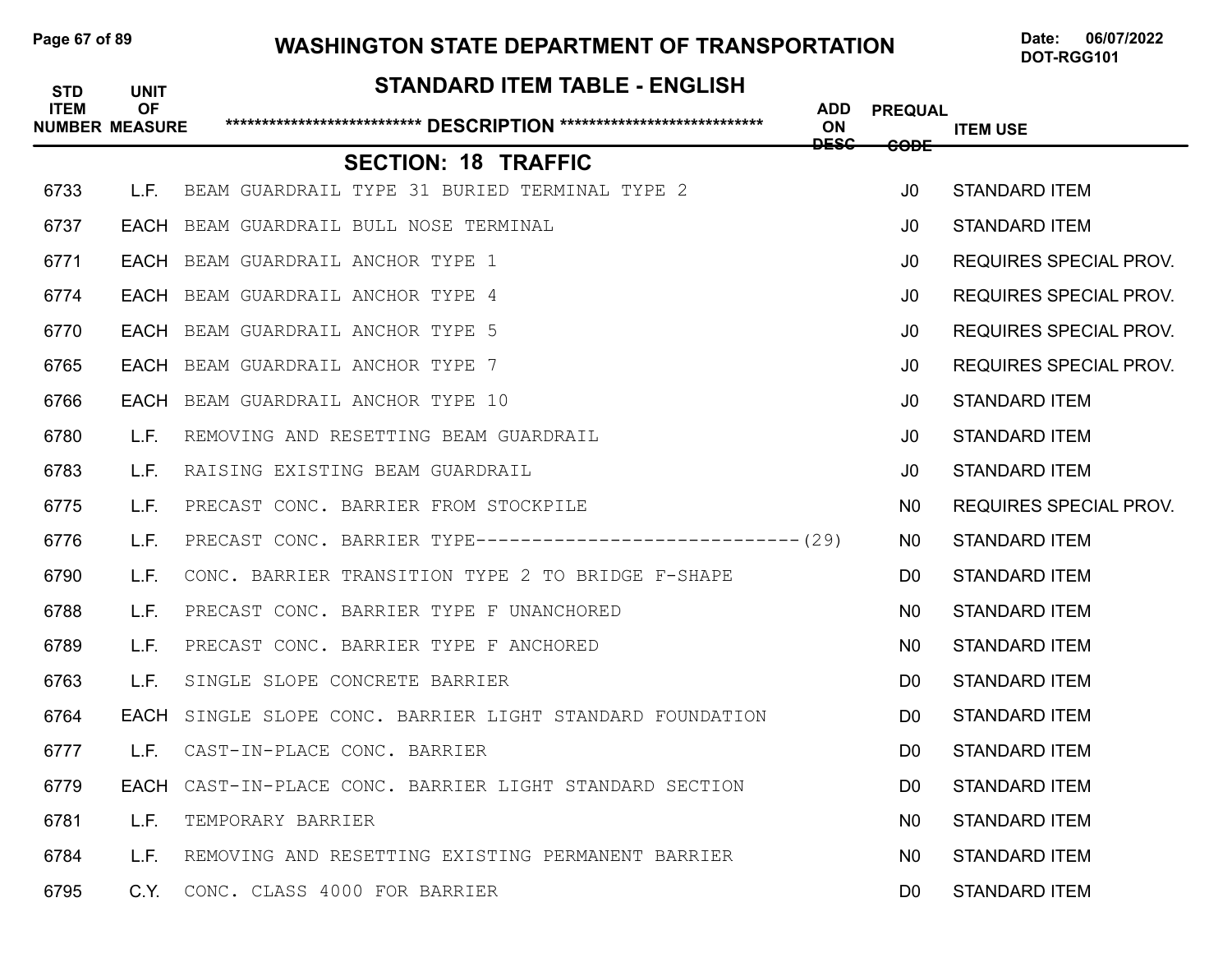## Page 68 of 89 WASHINGTON STATE DEPARTMENT OF TRANSPORTATION Date: 06/07/2022

| <b>STD</b>  | <b>UNIT</b>                        | <b>STANDARD ITEM TABLE - ENGLISH</b>             |                  |                 |                               |
|-------------|------------------------------------|--------------------------------------------------|------------------|-----------------|-------------------------------|
| <b>ITEM</b> | <b>OF</b><br><b>NUMBER MEASURE</b> |                                                  | <b>ADD</b><br>ON | <b>PREQUAL</b>  | <b>ITEM USE</b>               |
|             |                                    | <b>SECTION: 18 TRAFFIC</b>                       | <b>DESC</b>      | <del>CODE</del> |                               |
| 6799        | LB.                                | ST. REINF. BAR FOR BARRIER                       |                  | D <sub>0</sub>  | <b>REQUIRES SPECIAL PROV.</b> |
| 7432        | L.F.                               | HIGH-TENSION CABLE BARRIER SYSTEM (4 CABLE)      |                  | J0              | <b>GSP ITEM</b>               |
| 7434        | L.S.                               | ADDITIONAL HIGH-TENSION CABLE BARRIER COMPONENTS |                  | J0              | <b>GSP ITEM</b>               |
| 7440        | EACH                               | TEMPORARY IMPACT ATTENUATOR                      |                  | L <sub>6</sub>  | <b>STANDARD ITEM</b>          |
| 7442        | EACH                               | PERMANENT IMPACT ATTENUATOR                      |                  | L <sub>6</sub>  | <b>STANDARD ITEM</b>          |
| 7445        |                                    | <b>EACH</b> RESETTING IMPACT ATTENUATOR          |                  | L <sub>6</sub>  | <b>STANDARD ITEM</b>          |
| 7448        | <b>HR</b>                          | TRANSPORTABLE ATTENUATOR                         |                  | L <sub>6</sub>  | <b>STANDARD ITEM</b>          |
| 7450        | EST.                               | REPAIR TRANSPORTABLE ATTENUATOR                  |                  | L <sub>6</sub>  | <b>STANDARD ITEM</b>          |
| 6832        | <b>EACH</b>                        | FLEXIBLE GUIDE POST                              |                  | K4              | <b>STANDARD ITEM</b>          |
| 6830        | EACH                               | BARRIER DELINEATOR                               |                  | K4              | <b>GSP ITEM</b>               |
| 6835        |                                    | EACH REMOVING AND RESETTING GUIDE POST           |                  | K4              | <b>REQUIRES SPECIAL PROV.</b> |
| 6806        | L.F.                               | PAINT LINE                                       |                  | P <sub>6</sub>  | <b>STANDARD ITEM</b>          |
| 6807        | L.F.                               | PLASTIC LINE                                     |                  | V <sub>6</sub>  | <b>STANDARD ITEM</b>          |
| 6837        | L.F.                               | PAINTED 12 INCH WIDE LINE                        |                  | P <sub>6</sub>  | <b>STANDARD ITEM</b>          |
| 6838        | L.F.                               | PLASTIC 12 INCH WIDE LINE                        |                  | V6              | <b>STANDARD ITEM</b>          |
| 6809        | L.F.                               | PROFILED PLASTIC LINE                            |                  | V6              | <b>STANDARD ITEM</b>          |
| 6808        | L.F.                               | EMBOSSED PLASTIC LINE                            |                  | V <sub>6</sub>  | <b>STANDARD ITEM</b>          |
| 6810        | L.F.                               | PROFILED EMBOSSED PLASTIC LINE                   |                  | P <sub>6</sub>  | <b>STANDARD ITEM</b>          |
| 6813        | L.F.                               | GROOVED PLASTIC LINE                             |                  | V <sub>6</sub>  | <b>STANDARD ITEM</b>          |
| 6861        | L.F.                               | GROOVED PLASTIC WIDE LINE                        |                  | V <sub>6</sub>  | <b>STANDARD ITEM</b>          |
| 6845        | L.F.                               | PROFILED PLASTIC WIDE LINE                       |                  | V <sub>6</sub>  | <b>STANDARD ITEM</b>          |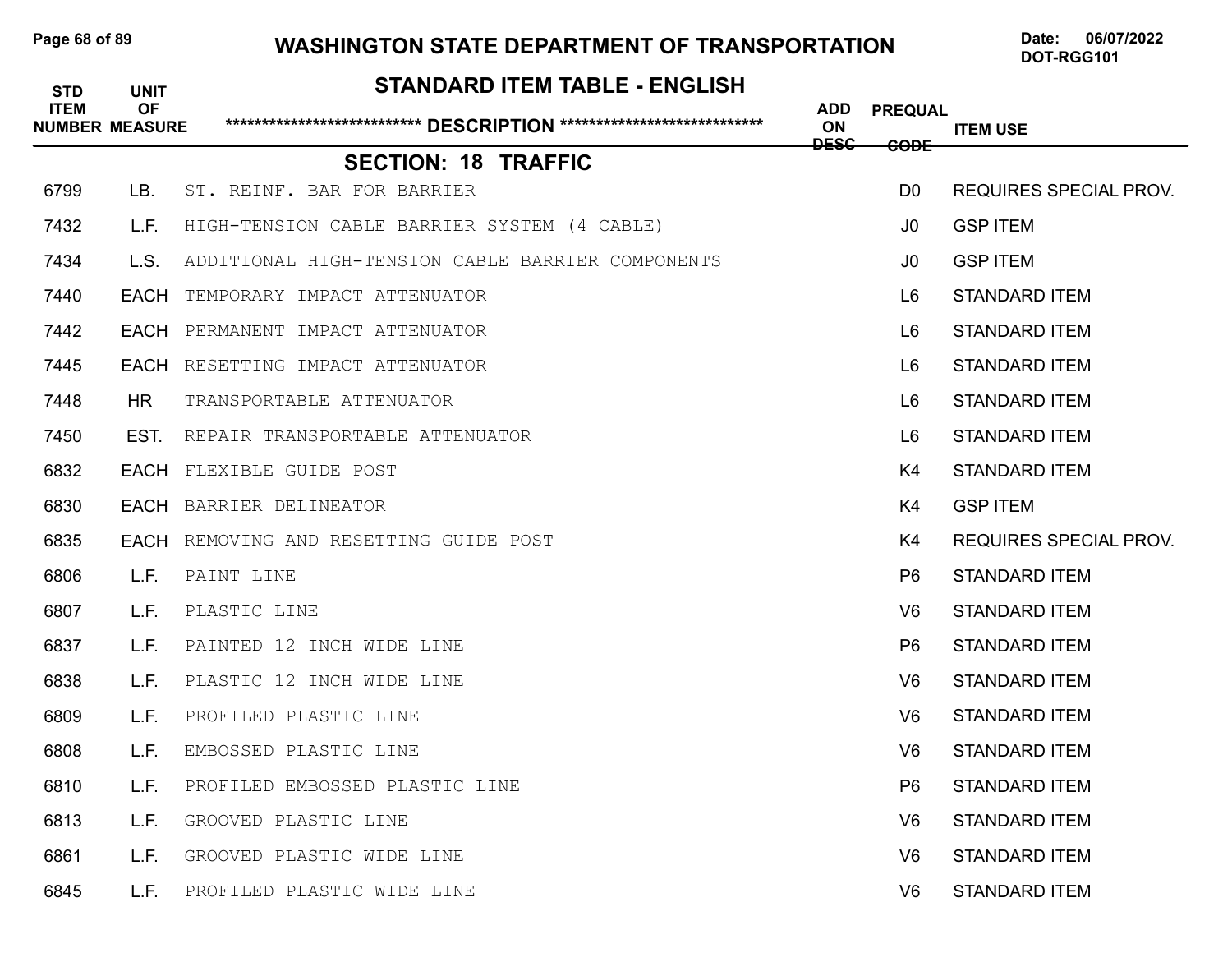### Page 69 of 89 **WASHINGTON STATE DEPARTMENT OF TRANSPORTATION** Date: 06/07/2022

| <b>STD</b>  | <b>UNIT</b>                        | <b>STANDARD ITEM TABLE - ENGLISH</b>     |                                     |                 |                      |
|-------------|------------------------------------|------------------------------------------|-------------------------------------|-----------------|----------------------|
| <b>ITEM</b> | <b>OF</b><br><b>NUMBER MEASURE</b> |                                          | <b>ADD</b><br>ON<br><del>DESC</del> | <b>PREQUAL</b>  | <b>ITEM USE</b>      |
|             |                                    | <b>SECTION: 18 TRAFFIC</b>               |                                     | <del>CODE</del> |                      |
| 6812        | L.F.                               | EMBOSSED PLASTIC WIDE LINE               |                                     | V <sub>6</sub>  | <b>STANDARD ITEM</b> |
| 6800        | L.F.                               | PROFILED EMBOSSED PLASTIC WIDE LINE      |                                     | V6              | <b>STANDARD ITEM</b> |
| 6854        | L.F.                               | PAINTED BARRIER CENTER LINE              |                                     | P <sub>6</sub>  | <b>STANDARD ITEM</b> |
| 6855        | L.F.                               | PLASTIC BARRIER CENTER LINE              |                                     | V <sub>6</sub>  | <b>STANDARD ITEM</b> |
| 6856        | S.F.                               | PAINTED CROSSWALK LINE                   |                                     | P <sub>6</sub>  | <b>STANDARD ITEM</b> |
| 6857        | S.F.                               | PLASTIC CROSSWALK LINE                   |                                     | V6              | <b>STANDARD ITEM</b> |
| 6858        | L.F.                               | PAINTED STOP LINE                        |                                     | P <sub>6</sub>  | <b>STANDARD ITEM</b> |
| 6859        | L.F.                               | PLASTIC STOP LINE                        |                                     | V6              | <b>STANDARD ITEM</b> |
| 6860        | EACH                               | PAINTED TRAFFIC ARROW                    |                                     | P <sub>0</sub>  | <b>STANDARD ITEM</b> |
| 6833        |                                    | EACH PLASTIC TRAFFIC ARROW               |                                     | V6              | <b>STANDARD ITEM</b> |
| 6870        |                                    | <b>EACH</b> PAINTED TRAFFIC LETTER       |                                     | P <sub>0</sub>  | <b>STANDARD ITEM</b> |
| 6871        |                                    | <b>EACH</b> PLASTIC TRAFFIC LETTER       |                                     | V6              | <b>STANDARD ITEM</b> |
| 6862        |                                    | EACH PAINTED ACCESS PARKING SPACE SYMBOL |                                     | P <sub>0</sub>  | <b>STANDARD ITEM</b> |
| 6863        |                                    | EACH PLASTIC ACCESS PARKING SPACE SYMBOL |                                     | V6              | <b>STANDARD ITEM</b> |
| 6878        |                                    | EACH PAINTED RAILROAD CROSSING SYMBOL    |                                     | P <sub>0</sub>  | <b>STANDARD ITEM</b> |
| 6879        |                                    | EACH PLASTIC RAILROAD CROSSING SYMBOL    |                                     | V6              | <b>STANDARD ITEM</b> |
| 6866        |                                    | EACH PAINTED BICYCLE LANE SYMBOL         |                                     | P <sub>0</sub>  | <b>STANDARD ITEM</b> |
| 6867        |                                    | EACH PLASTIC BICYCLE LANE SYMBOL         |                                     | V <sub>6</sub>  | <b>STANDARD ITEM</b> |
| 6880        |                                    | <b>EACH</b> PAINTED DRAINAGE MARKING     |                                     | P <sub>0</sub>  | <b>STANDARD ITEM</b> |
| 6881        |                                    | EACH PLASTIC DRAINAGE MARKING            |                                     | V <sub>6</sub>  | <b>STANDARD ITEM</b> |
| 6874        |                                    | EACH PAINTED JUNCTION BOX MARKING        |                                     | P <sub>0</sub>  | <b>STANDARD ITEM</b> |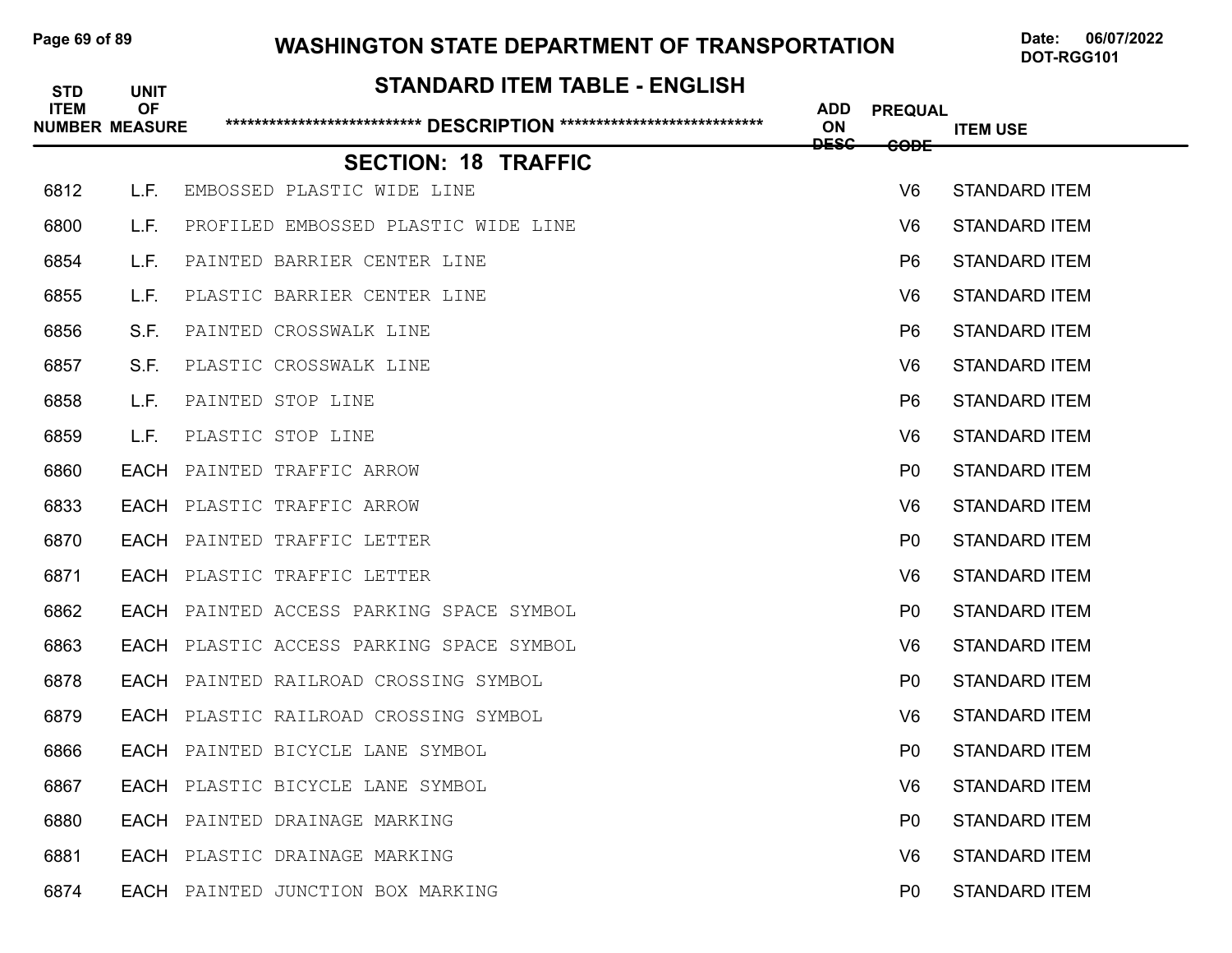### Page 70 of 89 **WASHINGTON STATE DEPARTMENT OF TRANSPORTATION** Date: 06/07/2022

## **STANDARD ITEM TABLE - ENGLISH ITEM OF ADD PREQUAL NUMBER MEASURE \*\*\*\*\*\*\*\*\*\*\*\*\*\*\*\*\*\*\*\*\*\*\*\*\*\*\* DESCRIPTION \*\*\*\*\*\*\*\*\*\*\*\*\*\*\*\*\*\*\*\*\*\*\*\*\*\*\*\* ON ITEM USE ITEM USE DESC CODE SECTION: 18 TRAFFIC** 6875 EACH PLASTIC JUNCTION BOX MARKING V6 STANDARD ITEM 9243 EACH PAINTED AERIAL SURVEILLANCE FULL MARKER V6 STANDARD ITEM 9244 EACH PLASTIC AERIAL SURVEILLANCE FULL MARKER V6 STANDARD ITEM 9245 EACH PAINTED AERIAL SURVEILLANCE 1/2 MARKER V6 STANDARD ITEM 9246 EACH PLASTIC AERIAL SURVEILLANCE 1/2 MARKER V6 STANDARD ITEM 9237 EACH PAINTED YIELD LINE SYMBOL P6 STANDARD ITEM 9238 EACH PLASTIC YIELD LINE SYMBOL P6 STANDARD ITEM 9239 EACH PAINTED YIELD AHEAD SYMBOL P6 STANDARD ITEM 9240 EACH PLASTIC YIELD AHEAD SYMBOL P6 STANDARD ITEM 9241 EACH PAINTED SPEED BUMP SYMBOL P6 STANDARD ITEM 9242 EACH PLASTIC SPEED BUMP SYMBOL P6 STANDARD ITEM 9247 • **EACH** PAINTED ACCESS PARKING SPACE SYMBOL WITH BACKGROUND **P6** STANDARD ITEM 9248 • **EACH** PLASTIC ACCESS PARKING SPACE SYMBOL WITH BACKGROUND **P6** STANDARD ITEM 6893 MI. CENTERLINE RUMBLE STRIP E6 STANDARD ITEM 6892 MI. SHOULDER RUMBLE STRIP TYPE-----------------------------(29) E6 STANDARD ITEM 6882 HUND RAISED PAVEMENT MARKER TYPE 1 NAMEL STANDARD ITEM NAMEL STANDARD ITEM 6884 HUND RAISED PAVEMENT MARKER TYPE 2 N2 STANDARD ITEM 6886 HUND RAISED PAVEMENT MARKER TYPE 3------------------------- (26) N2 STANDARD ITEM 6889 HUND RECESSED PAVEMENT MARKER N2 STANDARD ITEM 6887 • EACH WHITE PLASTIC RUMBLE BAR NATIONAL SERVICES SPECIAL PROV. 6890 L.S. PERMANENT SIGNING NEWSLEY AND STANDARD ITEM U4 STANDARD ITEM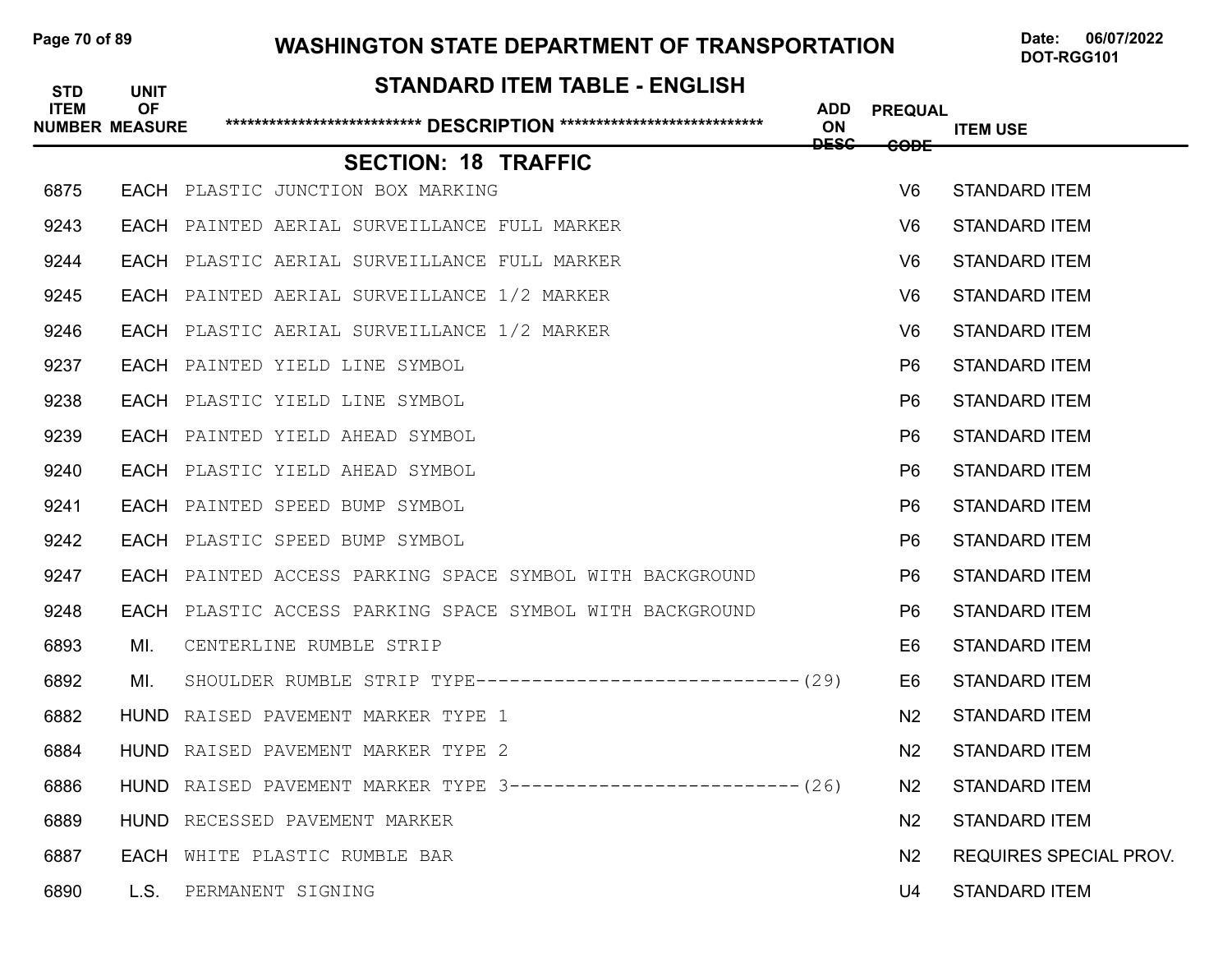### Page 71 of 89 **WASHINGTON STATE DEPARTMENT OF TRANSPORTATION** Date: 06/07/2022

## **STANDARD ITEM TABLE - ENGLISH ITEM OF ADD PREQUAL NUMBER MEASURE \*\*\*\*\*\*\*\*\*\*\*\*\*\*\*\*\*\*\*\*\*\*\*\*\*\*\* DESCRIPTION \*\*\*\*\*\*\*\*\*\*\*\*\*\*\*\*\*\*\*\*\*\*\*\*\*\*\*\* ON ITEM USE ITEM USE DESC CODE SECTION: 18 TRAFFIC** 6895 L.F. TEMPORARY PAVEMENT MARKING-SHORT DURATION NAMEL AND STANDARD ITEM 6896 L.F. TEMPORARY PAVEMENT MARKING-LONG DURATION NEWSLAMING NO STANDARD ITEM 6872 • **EACH** TEMPORARY MISC. PAVEMENT MARKINGS - SHORT DURATION N2 STANDARD ITEM 6894 • EACH TEMPORARY MISC. PAVEMENT MARKINGS - LONG DURATION NAMEL AND STANDARD ITEM 6842 L.F. TEMPORARY STOP LINE - SHORT DURATION NETWORK IN THE STANDARD ITEM 6843 L.F. TEMPORARY STOP LINE - LONG DURATION NAMES AND STANDARD ITEM 6851 S.F. TEMPORARY CROSSWALK LINE - SHORT DURATION NETWORK AND STANDARD ITEM 6852 S.F. TEMPORARY CROSSWALK LINE - LONG DURATION NAMES AND STANDARD ITEM 6897 L.S. SIGN BRIDGE NO. U8 STANDARD ITEM 6898 L.S. CANTILEVER SIGN STRUCTURE NO. --------------------------- (26) U8 STANDARD ITEM 6899 L.S. BRIDGE MOUNTED SIGN BRACKET NO.-----------------------(24) U8 STANDARD ITEM 6902 S.F. SIGN COVERING U4 STANDARD ITEM 6903 L.S. TEMPORARY ILLUMINATION SYSTEM--------------------------(26) H2 REQUIRES SPECIAL PROV. 6904 L.S. ILLUMINATION SYSTEM------------------------------------(36) H2 STANDARD ITEM 6912 L.S. TRAFFIC SIGNAL SYSTEM----------------------------------- (34) W6 STANDARD ITEM 6914 L.S. ITS----------------------------------------------------(52) H4 STANDARD ITEM 6913 L.S. PORTABLE TEMPORARY TRAFFIC CONTROL SIGNAL W6 STANDARD ITEM 6918 HR OPERATION OF QUEUE WARNING SYSTEM WARD NOT THE MOST WAS GSPITEM 6919 HR OPERATION OF SMART WORK ZONE SYSTEM W6 GSP ITEM 6920 HR AUTOMATED FLAGGER ASSISTANCE DEVICE WAS CONSUMING WARD GSPITEM 6915 L.F. CASING H2 STANDARD ITEM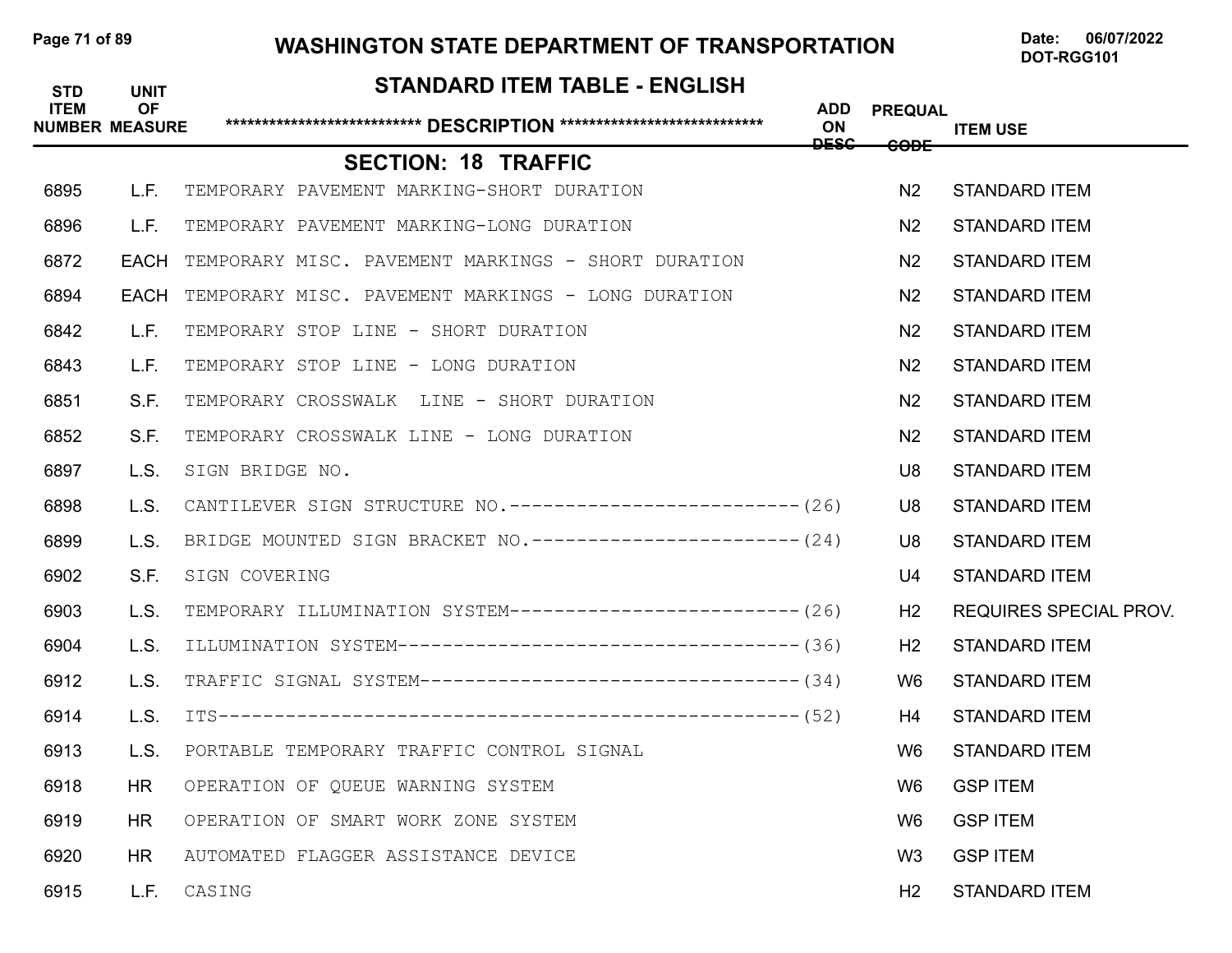### Page 72 of 89 **WASHINGTON STATE DEPARTMENT OF TRANSPORTATION** Date: 06/07/2022

| <b>STD</b><br><b>ITEM</b> | <b>UNIT</b><br><b>OF</b><br><b>NUMBER MEASURE</b> | STANDARD ITEM TABLE - ENGLISH                | <b>ADD</b><br>ON | <b>PREQUAL</b> | <b>ITEM USE</b>         |
|---------------------------|---------------------------------------------------|----------------------------------------------|------------------|----------------|-------------------------|
|                           |                                                   | <b>SECTION: 18 TRAFFIC</b>                   | <b>DESC</b>      | <b>CODE</b>    |                         |
| 6917                      | L.F.                                              | DIRECTIONAL BORING                           |                  | H2             | <b>STANDARD ITEM</b>    |
| 6942                      | L.F.                                              | CONDUIT PIPE 1 IN. DIAM.                     |                  | H2             | <b>STANDARD ITEM</b>    |
| 6943                      | L.F.                                              | CONDUIT PIPE 1-1/4 IN. DIAM.                 |                  | H <sub>2</sub> | <b>STANDARD ITEM</b>    |
| 6944                      | L.F.                                              | CONDUIT PIPE 1-1/2 IN. DIAM.                 |                  | H2             | <b>STANDARD ITEM</b>    |
| 6945                      | L.F.                                              | CONDUIT PIPE 2 IN. DIAM.                     |                  | H <sub>2</sub> | <b>STANDARD ITEM</b>    |
| 6946                      | L.F.                                              | CONDUIT PIPE 2-1/2 IN. DIAM.                 |                  | H <sub>2</sub> | <b>STANDARD ITEM</b>    |
| 6947                      | L.F.                                              | CONDUIT PIPE 3 IN. DIAM.                     |                  | H2             | <b>STANDARD ITEM</b>    |
| 6948                      | L.F.                                              | CONDUIT PIPE 3-1/2 IN. DIAM.                 |                  | H2             | <b>STANDARD ITEM</b>    |
| 6949                      | L.F.                                              | CONDUIT PIPE 4 IN. DIAM.                     |                  | B <sub>0</sub> | <b>STANDARD ITEM</b>    |
| 6956                      | <b>HR</b>                                         | SEQUENTIAL ARROW SIGN                        |                  | W <sub>3</sub> | <b>STANDARD ITEM</b>    |
| 6993                      | <b>HR</b>                                         | PORTABLE CHANGEABLE MESSAGE SIGN             |                  | W <sub>3</sub> | <b>STANDARD ITEM</b>    |
| 6971                      | L.S.                                              | PROJECT TEMPORARY TRAFFIC CONTROL            |                  | W <sub>3</sub> | <b>GSP ITEM</b>         |
| 6973                      | L.S.                                              | OTHER TEMPORARY TRAFFIC CONTROL              |                  | W <sub>3</sub> | <b>STANDARD ITEM</b>    |
| 6980                      | <b>HR</b>                                         | FLAGGERS                                     |                  | W <sub>3</sub> | <b>STANDARD ITEM</b>    |
| 6992                      | <b>HR</b>                                         | OTHER TRAFFIC CONTROL LABOR                  |                  | W <sub>3</sub> | <b>STANDARD ITEM</b>    |
| 6974                      | L.S.                                              | TRAFFIC CONTROL SUPERVISOR                   |                  | W <sub>3</sub> | STD. ITEM, GSP REQUIRED |
| 6982                      | S.F.                                              | CONSTRUCTION SIGNS CLASS A                   |                  | W <sub>3</sub> | <b>STANDARD ITEM</b>    |
| 6975                      | <b>CALC</b>                                       | WSP REIMBURSEMENT                            |                  | W <sub>3</sub> | <b>GSP ITEM</b>         |
| 6976                      | HR.                                               | PATROL AND MAINTAIN TRAFFIC CONTROL MEASURES |                  | W <sub>3</sub> | <b>STANDARD ITEM</b>    |
| 6864                      |                                                   | EACH PAINTED HOV LANE SYMBOL                 |                  | P <sub>0</sub> | <b>STANDARD ITEM</b>    |
| 6865                      |                                                   | EACH PLASTIC HOV LANE SYMBOL                 |                  | V <sub>6</sub> | <b>STANDARD ITEM</b>    |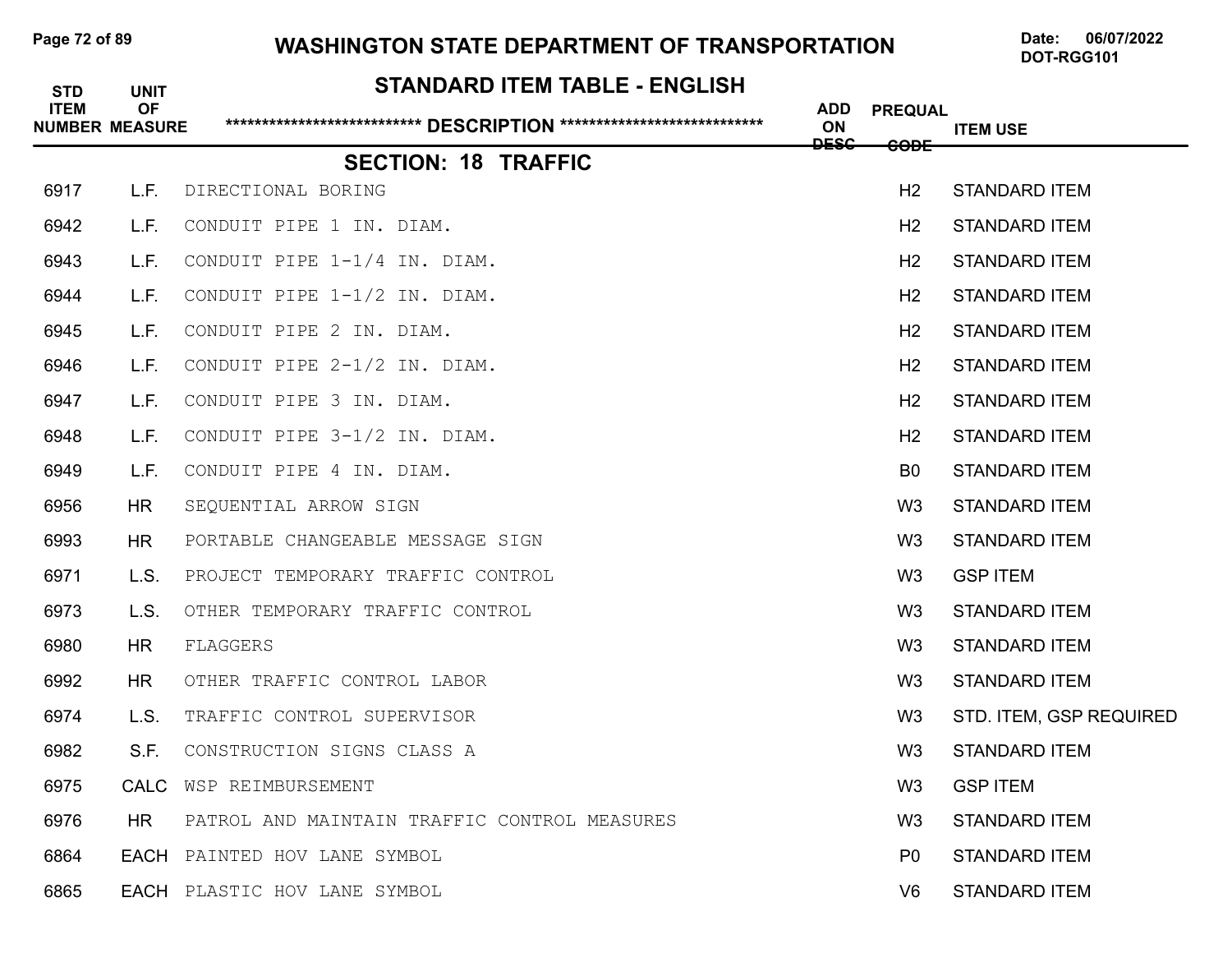| Page 73 of 89 |  |  |  |
|---------------|--|--|--|
|---------------|--|--|--|

# **Page 13 Of 120 Of 89 WASHINGTON STATE DEPARTMENT OF TRANSPORTATION** Date: 06/07/2022

| <b>STD</b>                           | <b>UNIT</b> | <b>STANDARD ITEM TABLE - ENGLISH</b> |                                 |                               |                           |
|--------------------------------------|-------------|--------------------------------------|---------------------------------|-------------------------------|---------------------------|
| <b>ITEM</b><br><b>NUMBER MEASURE</b> | <b>OF</b>   |                                      | <b>ADD</b><br>ON<br><u>neec</u> | <b>PREQUAL</b><br><b>CODE</b> | <b>ITEM USE</b>           |
|                                      |             | <b>SECTION: 18 TRAFFIC</b>           | ----                            |                               |                           |
| 6869                                 | L.S.        | PEDESTRIAN TRAFFIC CONTROL           |                                 | A <sub>1</sub>                | STANDARD ITEM             |
| 7220                                 | L.F.        | PAINTING CURB                        |                                 | P <sub>6</sub>                | WSF ITEM REQ. SPECIAL PRO |
| 6821                                 | L.F.        | PAINTED CROSSHATCH MARKING           |                                 | P6                            | STANDARD ITEM             |
| 6822                                 | L.F.        | PLASTIC CROSSHATCH MARKING           |                                 | V6                            | STANDARD ITEM             |
| 6750                                 | EACH        | BEAM GUARDRAIL POST                  |                                 | J0                            | STANDARD ITEM             |
| 6817                                 | L.F.        | PAINTED WIDE LINE                    |                                 | P <sub>6</sub>                | STANDARD ITEM             |
| 6818                                 | L.F.        | PLASTIC WIDE LINE                    |                                 | V6                            | STANDARD ITEM             |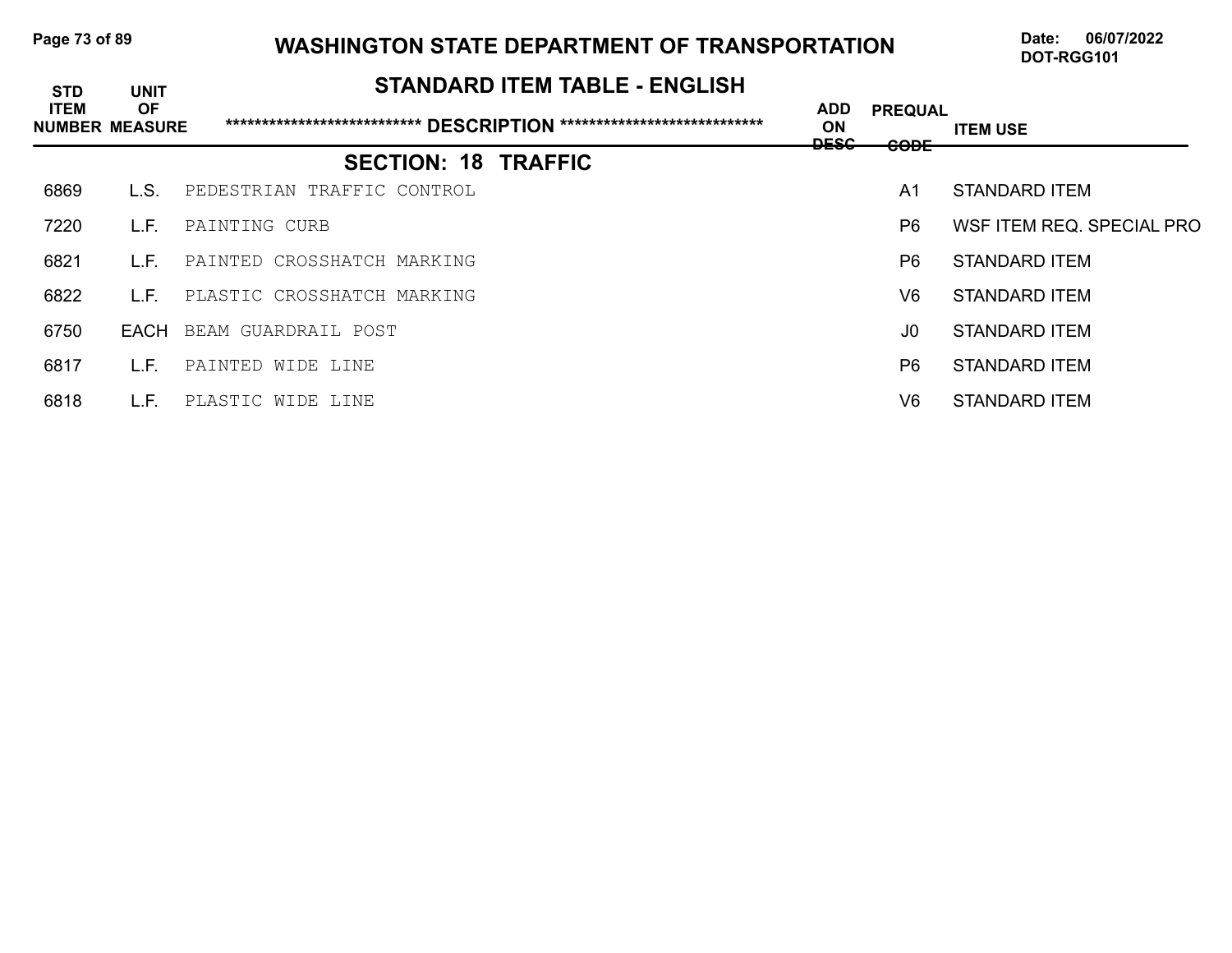# Page 74 of 89 **WASHINGTON STATE DEPARTMENT OF TRANSPORTATION** Date: 06/07/2022

# **STANDARD ITEM TABLE - ENGLISH ITEM OF ADD PREQUAL NUMBER MEASURE \*\*\*\*\*\*\*\*\*\*\*\*\*\*\*\*\*\*\*\*\*\*\*\*\*\*\* DESCRIPTION \*\*\*\*\*\*\*\*\*\*\*\*\*\*\*\*\*\*\*\*\*\*\*\*\*\*\*\* ON ITEM USE ITEM USE DESC CODE SECTION: 19 OTHER ITEMS** 9000 EST. REIMBURSEMENT FOR ESA MONITORING SUSPENSION **An INGLEAN MONITOR AN INGLEAN REQ. SPECIAL PRO** 9001 EST. REIMBURSEMENT FOR PERMIT MONITORING SUSPENSION **A1 WSFITEM REQ. SPECIAL PRO** 9002 EST. REIMB. FOR PROTECTED SPECIES MONITORING SUSPENSION **A1 WSFITEM REQ. SPECIAL PRO** 9003 L.S. PROTECTED SPECIES MONITORING A1 WSF ITEM REQ. SPECIAL PRO **9004 CALC** PROJECT PARTNERING **And CONTACT AND RESOLUTION AND RESOLUTION AT GSP ITEM** 7069 EACH WHEEL STOP W4 WSF ITEM REQ. SPECIAL PRO 7001 EST. TAX INCREASE PER SEC. 1-07.1 A1 HEADQUARTERS USE ONLY 7002 EST. INCENTIVE EARLY COMPL.---------------------------------(33) A1 HEADQUARTERS USE ONLY **7003** L.S. TYPE B PROGRESS SCHEDULE **And Server All SCHILL And SCHILL A**1 GSP ITEM **7004** L.S. TYPE C PROGRESS SCHEDULE **And CONFERENT CONTROL 7000 EACH** SCHEDULE UPDATE **And the Contract Contract Contract Contract Contract Contract Contract Contract Contract Contract Contract Contract Contract Contract Contract Contract Contract Contract Contract Contract Contr** 7005 C.Y. STRUCTURE EXCAVATION CLASS B I2 STANDARD ITEM 7006 C.Y. STRUCTURE EXCAVATION CLASS B INCL. HAUL I2 STANDARD ITEM 7007 S.F. SHORING OR EXTRA EXCAVATION TRENCH I2 STANDARD ITEM 7008 S.F. SHORING OR EXTRA EXCAVATION CLASS B I2 STANDARD ITEM 7011 C.Y. GRAVEL BACKFILL FOR FOUNDATION CLASS A FOUNDARY THE STANDARD ITEM 7012 C.Y. GRAVEL BACKFILL FOR FOUNDATION CLASS B F6 STANDARD ITEM **7013 C.Y.** GRAVEL BACKFILL FOR PIPE BEDDING **F6 REQUIRES SPECIAL PROV.** 7017 C.Y. GRAVEL BACKFILL FOR PIPE ZONE BEDDING FOR THE STANDARD ITEM 7014 C.Y. GRAVEL BACKFILL FOR DRAIN F6 STANDARD ITEM 7015 C.Y. CONTROLLED DENSITY FILL F6 STANDARD ITEM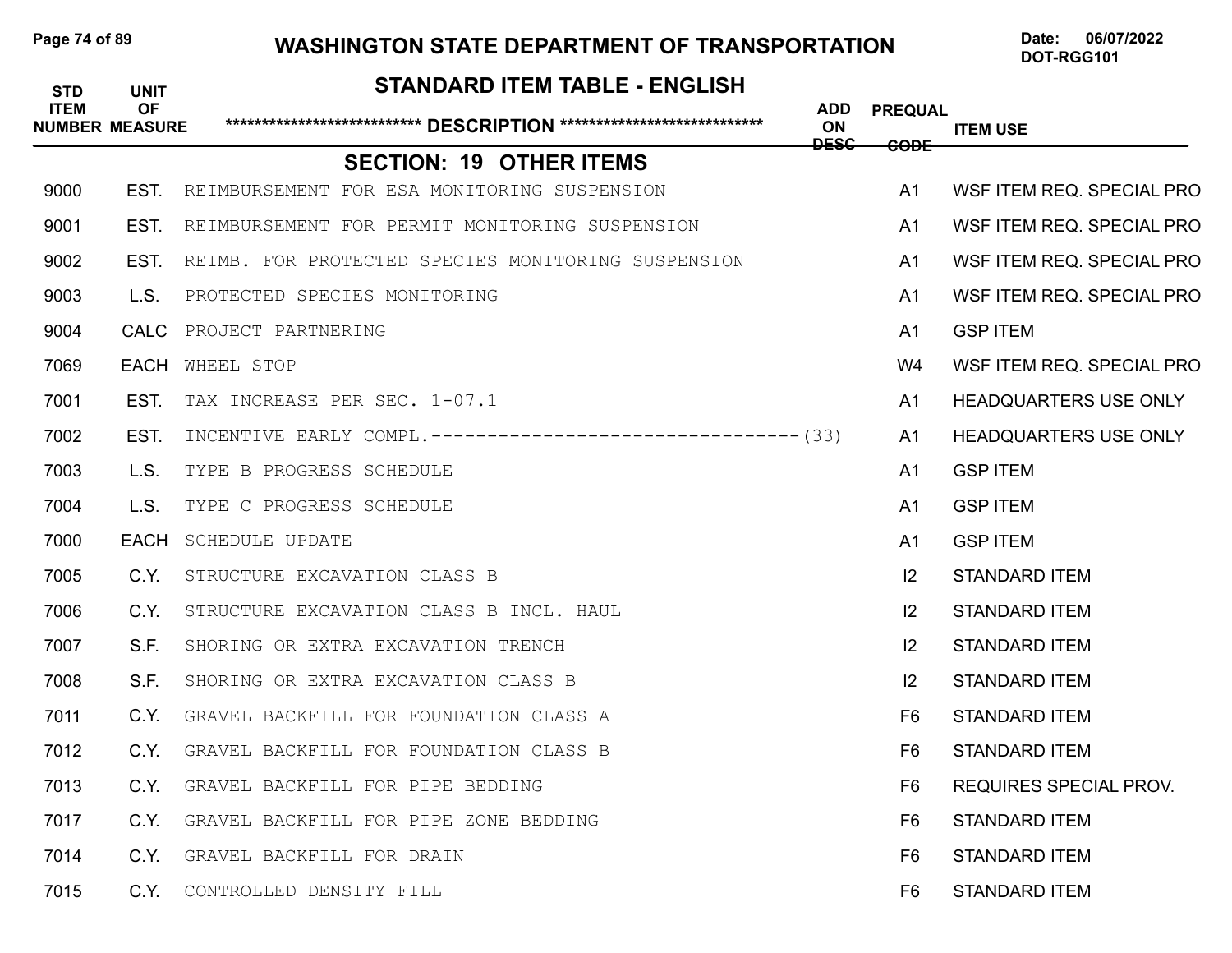| Page 75 of 89 |  |  |  |
|---------------|--|--|--|
|---------------|--|--|--|

# **Page 15 Of 15 of 89 WASHINGTON STATE DEPARTMENT OF TRANSPORTATION** Date: 06/07/2022

| <b>STD</b>  | <b>UNIT</b>                        | <b>STANDARD ITEM TABLE - ENGLISH</b>                          |                  |                |                               |
|-------------|------------------------------------|---------------------------------------------------------------|------------------|----------------|-------------------------------|
| <b>ITEM</b> | <b>OF</b><br><b>NUMBER MEASURE</b> |                                                               | <b>ADD</b><br>ON | <b>PREQUAL</b> | <b>ITEM USE</b>               |
|             |                                    | <b>SECTION: 19 OTHER ITEMS</b>                                | <b>DESC</b>      | <b>CODE</b>    |                               |
| 7016        | C.Y.                               | DESIGN C TRENCH CONSTRUCTION                                  |                  | 12             | <b>STANDARD ITEM</b>          |
| 7018        |                                    | <b>MGAL WATER</b>                                             |                  | A <sub>1</sub> | <b>STANDARD ITEM</b>          |
| 7024        | C.Y.                               | CONC. CLASS 3000                                              |                  | E <sub>0</sub> | <b>STANDARD ITEM</b>          |
| 7027        | C.Y.                               | COMMERCIAL CONCRETE                                           |                  | E0             | <b>STANDARD ITEM</b>          |
| 7029        |                                    | EACH PLUGGING EXISTING PIPE                                   |                  | G <sub>2</sub> | <b>STANDARD ITEM</b>          |
| 7030        | LB.                                | ST. REINF. BAR                                                |                  | U <sub>0</sub> | <b>STANDARD ITEM</b>          |
| 7037        | L.S.                               | STRUCTURE SURVEYING                                           |                  | V <sub>3</sub> | STD. ITEM, GSP REQUIRED       |
| 7038        | L.S.                               | ROADWAY SURVEYING                                             |                  | V <sub>3</sub> | <b>GSP ITEM</b>               |
| 7040        | EST.                               | LICENSED SURVEYING                                            |                  | V <sub>3</sub> | <b>GSP ITEM</b>               |
| 7042        | L.S.                               | ADA FEATURES SURVEYING                                        |                  | V <sub>3</sub> | <b>GSP ITEM</b>               |
| 7035        |                                    | EACH MILEPOST                                                 |                  | U4             | <b>REQUIRES SPECIAL PROV.</b> |
| 7041        |                                    |                                                               |                  | J0             | <b>GSP ITEM</b>               |
| 7045        |                                    | EACH MONUMENT CASE AND COVER                                  |                  | O <sub>4</sub> | <b>STANDARD ITEM</b>          |
| 7047        |                                    | EACH MONUMENT CASE, COVER, AND PIPE                           |                  | O <sub>4</sub> | <b>GSP ITEM</b>               |
| 7380        |                                    | EACH ADJUST MONUMENT CASE AND COVER                           |                  | O4             | <b>REQUIRES SPECIAL PROV.</b> |
| 7052        |                                    | EACH BRIDGE END SIDEWALK RAMP                                 |                  | A2             | <b>REQUIRES SPECIAL PROV.</b> |
| 7055        | S.Y.                               | CEMENT CONC. SIDEWALK                                         |                  | C <sub>8</sub> | <b>STANDARD ITEM</b>          |
| 7060        |                                    | S.Y. ASPHALT CONC. SIDEWALK                                   |                  | A2             | REQUIRES SPECIAL PROV.        |
| 7059        | S.Y.                               | CEMENT CONC. DRIVEWAY ENTRANCE TYPE------------------- (20)   |                  | C <sub>8</sub> | <b>STANDARD ITEM</b>          |
| 7058        | EACH                               | CEMENT CONC. CURB RAMP TYPE----------------------------- (28) |                  | C <sub>8</sub> | <b>STANDARD ITEM</b>          |
| 7054        | S.F.                               | DETECTABLE WARNING SURFACE                                    |                  | C <sub>8</sub> | <b>STANDARD ITEM</b>          |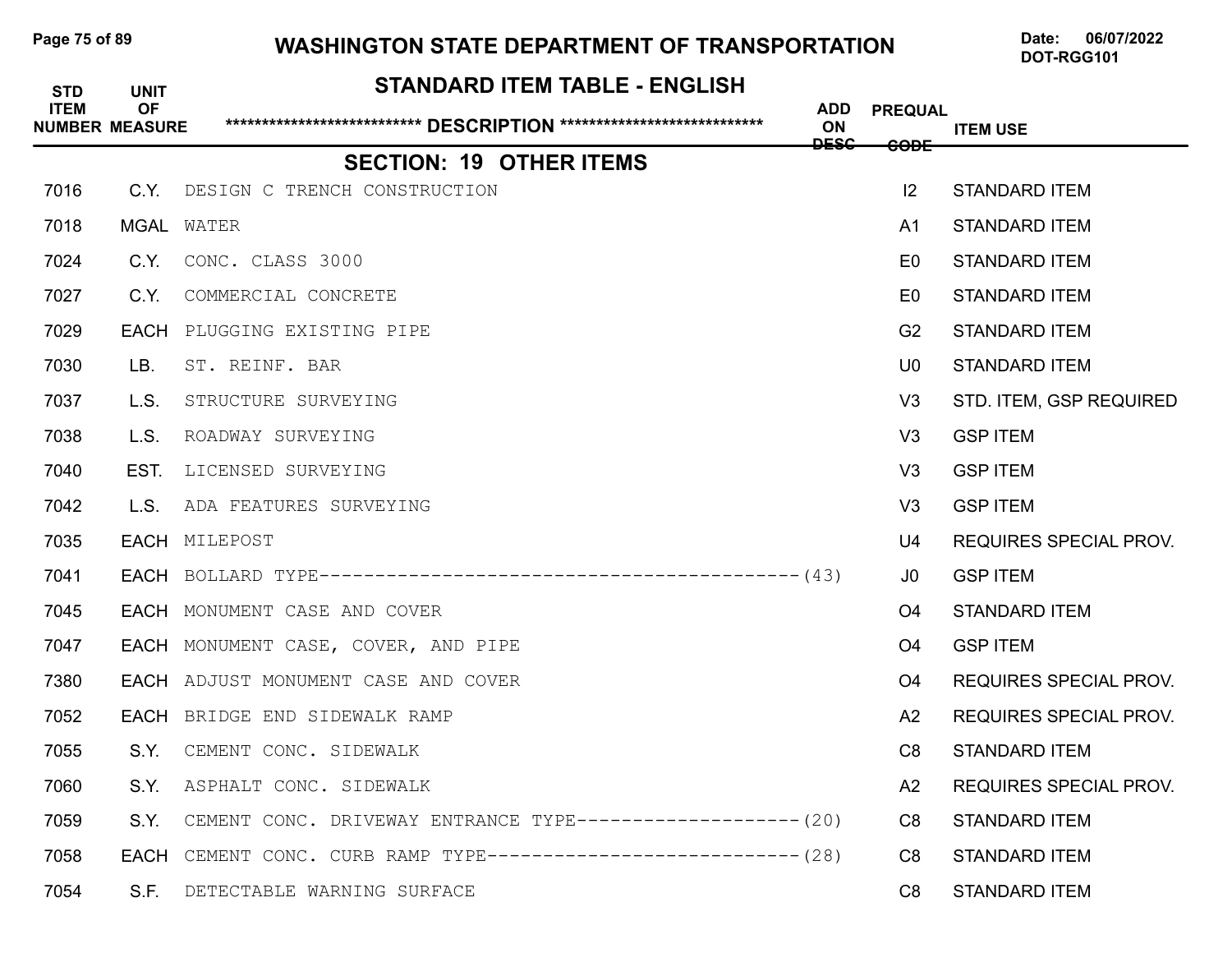# Page 76 of 89 **WASHINGTON STATE DEPARTMENT OF TRANSPORTATION** Date: 06/07/2022

# **STANDARD ITEM TABLE - ENGLISH ITEM OF ADD PREQUAL NUMBER MEASURE \*\*\*\*\*\*\*\*\*\*\*\*\*\*\*\*\*\*\*\*\*\*\*\*\*\*\* DESCRIPTION \*\*\*\*\*\*\*\*\*\*\*\*\*\*\*\*\*\*\*\*\*\*\*\*\*\*\*\* ON ITEM USE ITEM USE DESC CODE SECTION: 19 OTHER ITEMS** 7057 S.Y. MONOLITHIC CEMENT CONC. CURB AND SIDEWALK C8 STANDARD ITEM 7056 S.Y. CEMENT CONC. SIDEWALK WITH RAISED EDGE C8 STANDARD ITEM 7065 S.Y. CONC. SLOPE PROTECTION E8 STANDARD ITEM 7066 S.Y. SEMI-OPEN CONC. MASONRY SLOPE PROTECTION E8 GSP ITEM 7074 EACH WIRE MESH SLOPE PROTECTION ANCHOR X0 STANDARD ITEM 7078 S.F. CABLE NET SLOPE PROTECTION TYPE------------------------(24) X0 GSPITEM 7080 L.F. CABLE FENCE I6 GSP ITEM **7083** L.F. CHAIN LINK FENCE TYPE 3 **IG** STANDARD ITEM 7085 L.F. COATED CHAIN LINK FENCE TYPE 3 I6 GSP ITEM 7084 L.F. CHAIN LINK FENCE TYPE 4 International control of the STANDARD ITEM is the STANDARD ITEM **7088** L.F. COATED CHAIN LINK FENCE TYPE 4 **In the set of the SSP ITEM 7086** L.F. CHAIN LINK FENCE TYPE 6 **If the state of the STANDARD ITEM** 7089 L.F. COATED CHAIN LINK FENCE TYPE 6 I6 GSP ITEM 7097 FACH END, GATE, CORNER, AND PULL POST FOR CHAIN LINK FENCE **16 STANDARD ITEM** 7098 **EACH** COATED END, GATE, CORNER, PULLPOST FOR CHAIN LINK FENCE **IG GSPITEM 7100 EACH** SINGLE 6 FT. CHAIN LINK GATE 7101 EACH SINGLE 6 FT. COATED CHAIN LINK GATE I6 GSP ITEM 7102 EACH DOUBLE 14 FT. CHAIN LINK GATE I6 STANDARD ITEM 7103 EACH DOUBLE 14 FT. COATED CHAIN LINK GATE I6 GSP ITEM 7104 EACH DOUBLE 20 FT. CHAIN LINK GATE I6 STANDARD ITEM 7106 EACH DOUBLE 20 FT. COATED CHAIN LINK GATE I6 GSP ITEM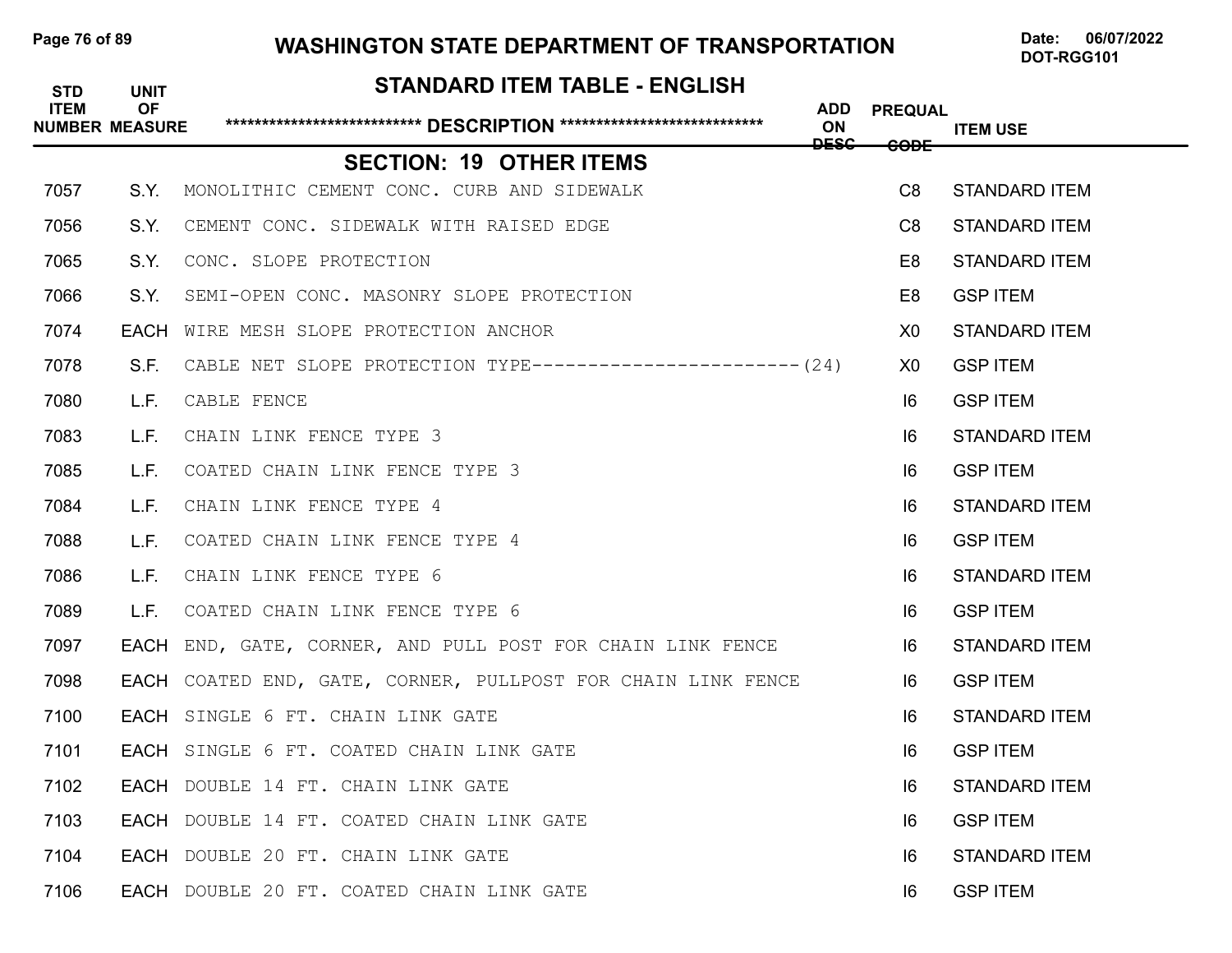# Page 77 of 89 WASHINGTON STATE DEPARTMENT OF TRANSPORTATION Date: 06/07/2022

| <b>STD</b><br><b>ITEM</b> | <b>UNIT</b><br><b>OF</b><br><b>NUMBER MEASURE</b> | <b>STANDARD ITEM TABLE - ENGLISH</b>                         | <b>ADD</b><br>ON | <b>PREQUAL</b> | <b>ITEM USE</b>               |
|---------------------------|---------------------------------------------------|--------------------------------------------------------------|------------------|----------------|-------------------------------|
|                           |                                                   | <b>SECTION: 19 OTHER ITEMS</b>                               | <b>DESC</b>      | <b>CODE</b>    |                               |
| 7110                      | L.F.                                              | WIRE FENCE TYPE 1                                            |                  | 6              | <b>STANDARD ITEM</b>          |
| 7111                      | L.F.                                              | WIRE FENCE TYPE 2                                            |                  | 6              | <b>STANDARD ITEM</b>          |
| 7114                      | L.F.                                              | REMOVING AND RESETTING WIRE FENCE                            |                  | 16             | <b>REQUIRES SPECIAL PROV.</b> |
| 7116                      | EACH                                              | SINGLE WIRE GATE 14 FT. WIDE                                 |                  | 16             | <b>STANDARD ITEM</b>          |
| 7118                      | EACH                                              | DOUBLE WIRE GATE 20 FT. WIDE                                 |                  | 6              | <b>STANDARD ITEM</b>          |
| 7119                      | L.F.                                              | GAME FENCE                                                   |                  | 6              | <b>REQUIRES SPECIAL PROV.</b> |
| 7130                      | L.F.                                              | GLARE SCREEN TYPE 1 DESIGN A                                 |                  | 16             | <b>STANDARD ITEM</b>          |
| 7132                      | L.F.                                              | GLARE SCREEN TYPE 1 DESIGN B                                 |                  | 6              | <b>STANDARD ITEM</b>          |
| 7135                      | L.F.                                              | GLARE SCREEN TYPE 2                                          |                  | 6              | <b>STANDARD ITEM</b>          |
| 7136                      | L.F.                                              | BARRIER GLARE SCREEN                                         |                  | 6              | <b>GSP ITEM</b>               |
| 7137                      | L.F.                                              | TEMPORARY BARRIER GLARE SCREEN                               |                  | 6              | <b>GSP ITEM</b>               |
| 7145                      |                                                   | EACH ACCESS CONTROL GATE                                     |                  | 6              | <b>STANDARD ITEM</b>          |
| 7150                      | C.Y.                                              | GABION CRIBBING                                              |                  | J2             | <b>STANDARD ITEM</b>          |
| 7160                      | <b>TON</b>                                        | ROCK RETAINING WALL                                          |                  | S4             | <b>REQUIRES SPECIAL PROV.</b> |
| 7164                      | S.F.                                              | GRAVITY BLOCK WALL                                           |                  | S4             | <b>GSP ITEM</b>               |
| 7166                      | <b>TON</b>                                        | ROCK FOR ROCK WALL                                           |                  | S4             | <b>STANDARD ITEM</b>          |
| 7167                      | <b>TON</b>                                        | BACKFILL FOR ROCK WALL                                       |                  | S <sub>4</sub> | <b>STANDARD ITEM</b>          |
| 7173                      | S.F.                                              | FIBER BONDED METAL CRIBBING TYPE 0 DESIGN 0                  |                  | O <sub>2</sub> | <b>STANDARD ITEM</b>          |
| 7200                      | L.S.                                              |                                                              |                  | P4             | REQUIRES SPECIAL PROV.        |
| 7300                      | L.S.                                              | NAVIGATION LIGHTING SYSTEM----------------------------- (29) |                  | H2             | <b>GSP ITEM</b>               |
| 7330                      |                                                   | <b>EACH</b> AREA INLET                                       |                  | G <sub>2</sub> | <b>STANDARD ITEM</b>          |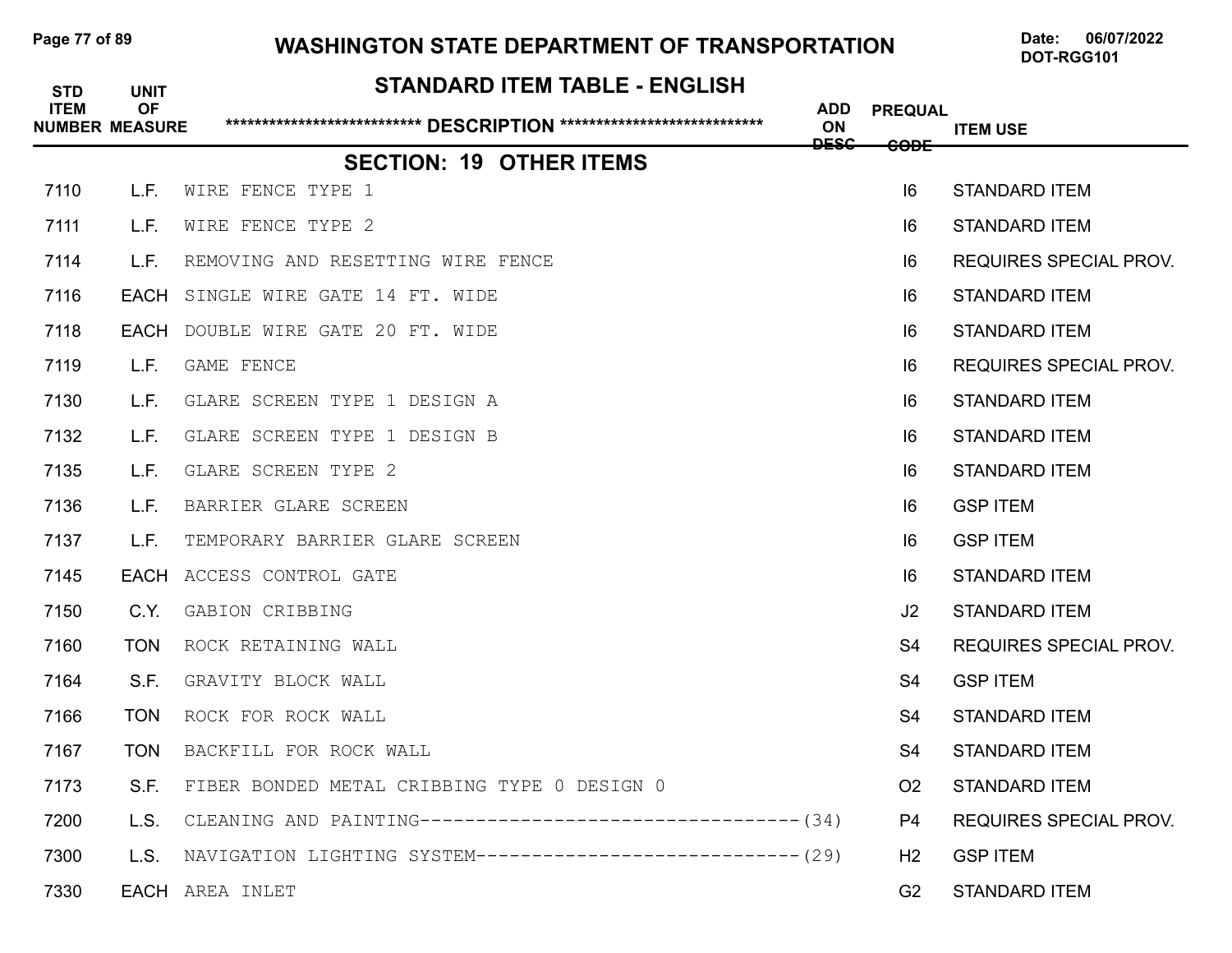# Page 78 of 89 **WASHINGTON STATE DEPARTMENT OF TRANSPORTATION** Date: 06/07/2022

# **STANDARD ITEM TABLE - ENGLISH ITEM OF ADD PREQUAL NUMBER MEASURE \*\*\*\*\*\*\*\*\*\*\*\*\*\*\*\*\*\*\*\*\*\*\*\*\*\*\* DESCRIPTION \*\*\*\*\*\*\*\*\*\*\*\*\*\*\*\*\*\*\*\*\*\*\*\*\*\*\*\* ON ITEM USE DESC CODE SECTION: 19 OTHER ITEMS** 9602 EACH ADJUST INLET G2 STANDARD ITEM 7342 EACH ADJUST BRIDGE DRAIN G2 REQUIRES SPECIAL PROV. 7345 EACH ABANDON EXISTING MANHOLE T8 STANDARD ITEM 9605 EACH CONNECTION TO DRAINAGE STRUCTURE T8 STANDARD ITEM 3080 EACH ADJUST MANHOLE T8 STANDARD ITEM 7360 EACH MANHOLE 48 IN. DIAM. TYPE----------------------------- (30) T8 STANDARD ITEM 7363 EACH MANHOLE 54 IN. DIAM. TYPE------------------------------(30) T8 STANDARD ITEM 7364 EACH MANHOLE 60 IN. DIAM. TYPE------------------------------(30) T8 STANDARD ITEM 7365 EACH MANHOLE 72 IN. DIAM. TYPE------------------------------ (30) T8 STANDARD ITEM 7366 EACH MANHOLE 84 IN. DIAM. TYPE-----------------------------(30) T8 STANDARD ITEM 7367 EACH MANHOLE 96 IN. DIAM. TYPE------------------------------ (30) T8 STANDARD ITEM 7369 L.F. MANHOLE ADDITIONAL HEIGHT 48 IN. DIAM. TYPE-----------(12) T8 STANDARD ITEM 7371 L.F. MANHOLE ADDITIONAL HEIGHT 54 IN. DIAM. TYPE-----------(12) T8 STANDARD ITEM 7372 L.F. MANHOLE ADDITIONAL HEIGHT 60 IN. DIAM. TYPE-----------(12) T8 STANDARD ITEM 7373 L.F. MANHOLE ADDITIONAL HEIGHT 72 IN. DIAM. TYPE-----------(12) T8 STANDARD ITEM 7375 L.F. MANHOLE ADDITIONAL HEIGHT 96 IN. DIAM. TYPE-----------(12) T8 STANDARD ITEM 3063 EACH DROP MANHOLE CONNECTION T8 STANDARD ITEM 3100 EACH ADJUST CATCH BASIN T8 STANDARD ITEM 3110 **EACH** LOCKING SOLID METAL COVER AND FRAME FOR CATCH BASIN **TREQUIRES SPECIAL PROV.** 7350 L.S. CLEANING EXISTING DRAINAGE STRUCTURE AND STANDARD TEM 6243 EACH ADJUST VALVE BOX M4 REQUIRES SPECIAL PROV.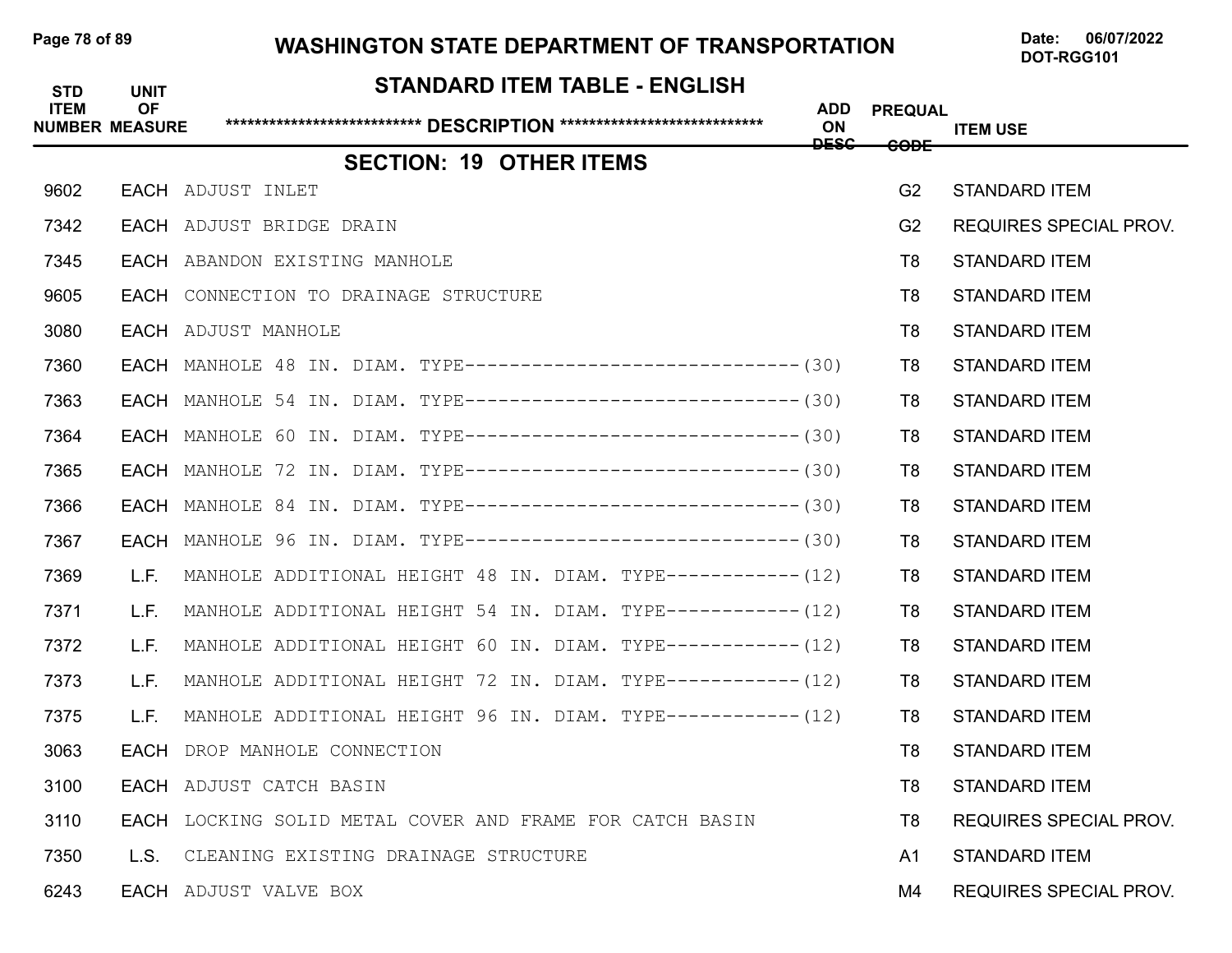# Page 79 of 89 WASHINGTON STATE DEPARTMENT OF TRANSPORTATION Date: 06/07/2022

| <b>STD</b><br><b>ITEM</b> | <b>UNIT</b><br><b>OF</b><br><b>NUMBER MEASURE</b> | <b>STANDARD ITEM TABLE - ENGLISH</b>                         | ADD<br>ON   | <b>PREQUAL</b>  | <b>ITEM USE</b>               |
|---------------------------|---------------------------------------------------|--------------------------------------------------------------|-------------|-----------------|-------------------------------|
|                           |                                                   | <b>SECTION: 19 OTHER ITEMS</b>                               | <b>DESC</b> | <del>CODE</del> |                               |
| 7043                      |                                                   | <b>EACH</b> ADJUST JUNCTION BOX                              |             | H <sub>2</sub>  | <b>REQUIRES SPECIAL PROV.</b> |
| 7715                      | EST.                                              |                                                              |             | A1              | <b>REQUIRES SPECIAL PROV.</b> |
| 7400                      | HR.                                               | TRAINING                                                     |             | A <sub>1</sub>  | <b>GSP ITEM</b>               |
| 7480                      | EST.                                              | ROADSIDE CLEANUP                                             |             | A <sub>1</sub>  | <b>STANDARD ITEM</b>          |
| 7490                      | L.S.                                              | TRIMMING AND CLEANUP                                         |             | A <sub>1</sub>  | <b>STANDARD ITEM</b>          |
| 7491                      | L.S.                                              | TRIMMING AND CLEANUP----------------------------------- (35) |             | A1              | <b>REQUIRES SPECIAL PROV.</b> |
| 7725                      | EST.                                              | REIMBURSEMENT FOR THIRD PARTY DAMAGE                         |             | A <sub>1</sub>  | <b>STANDARD ITEM</b>          |
| 7726                      |                                                   | CALC DISPUTES REVIEW BOARD                                   |             | A <sub>1</sub>  | <b>STANDARD ITEM</b>          |
| 7728                      |                                                   | CALC MINOR CHANGE                                            |             | A <sub>1</sub>  | <b>STANDARD ITEM</b>          |
| 7730                      |                                                   | CALC FUEL COST ADJUSTMENT                                    |             | A <sub>1</sub>  | <b>GSP ITEM</b>               |
| 7731                      |                                                   | CALC STEEL COST ADJUSTMENT                                   |             | A <sub>1</sub>  | STD. ITEM, GSP REQUIRED       |
| 7732                      |                                                   | CALC AGGREGATE COMPLIANCE PRICE ADJUSTMENT                   |             | A <sub>1</sub>  | <b>STANDARD ITEM</b>          |
| 7733                      | L.S.                                              | CONFIRMATION SCALE                                           |             | A <sub>1</sub>  | <b>GSP ITEM</b>               |
| 7736                      | L.S.                                              | SPCC PLAN                                                    |             | A <sub>1</sub>  | <b>STANDARD ITEM</b>          |
| 7500                      | L.S.                                              | FIELD OFFICE BUILDING                                        |             | A <sub>1</sub>  | <b>GSP ITEM</b>               |
| 7530                      | S.Y.                                              | CONSTRUCTION GEOTEXTILE FOR SEPARATION                       |             | G <sub>2</sub>  | <b>STANDARD ITEM</b>          |
| 7535                      | S.Y.                                              | CONSTRUCTION GEOTEXTILE FOR DITCH LINING                     |             | G <sub>2</sub>  | <b>STANDARD ITEM</b>          |
| 7550                      | S.Y.                                              | CONSTRUCTION GEOTEXTILE FOR UNDERGROUND DRAINAGE             |             | G <sub>2</sub>  | <b>STANDARD ITEM</b>          |
| 7552                      | S.Y.                                              | CONSTRUCTION GEOTEXTILE FOR SOIL STABILIZATION               |             | G <sub>2</sub>  | <b>STANDARD ITEM</b>          |
| 7554                      | S.Y.                                              | CONSTRUCTION GEOTEXTILE FOR PERMANENT EROSION CONTROL        |             | G <sub>2</sub>  | <b>STANDARD ITEM</b>          |
| 7558                      | S.F.                                              | GEOTEXTILE RETAINING WALL                                    |             | G <sub>2</sub>  | <b>REQUIRES SPECIAL PROV.</b> |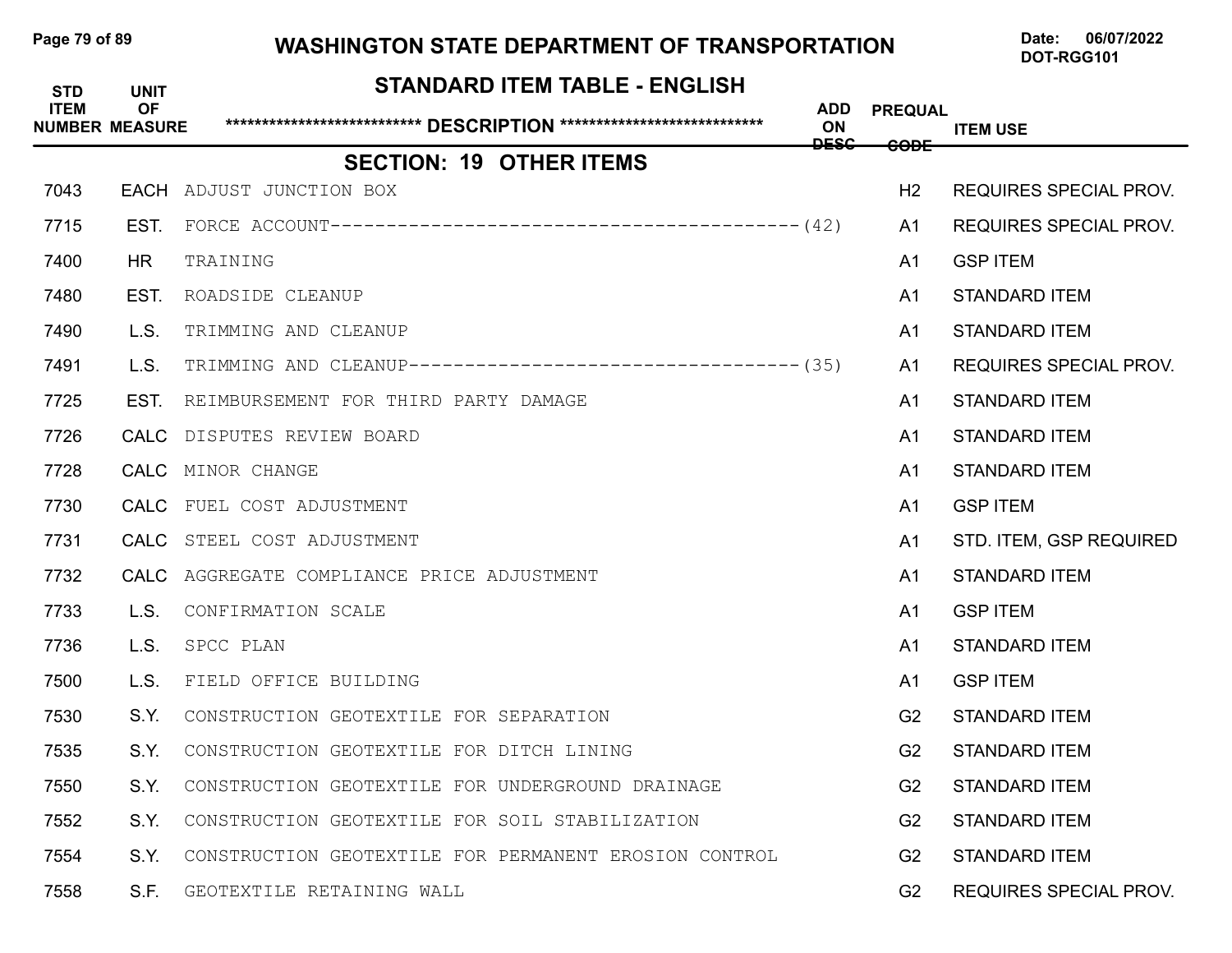# Page 80 of 89 **WASHINGTON STATE DEPARTMENT OF TRANSPORTATION** Date: 06/07/2022

# **STANDARD ITEM TABLE - ENGLISH ITEM OF ADD PREQUAL NUMBER MEASURE \*\*\*\*\*\*\*\*\*\*\*\*\*\*\*\*\*\*\*\*\*\*\*\*\*\*\* DESCRIPTION \*\*\*\*\*\*\*\*\*\*\*\*\*\*\*\*\*\*\*\*\*\*\*\*\*\*\*\* ON ITEM USE ITEM USE DESC CODE SECTION: 19 OTHER ITEMS** 7559 S.F. GEOSYNTHETIC RETAINING WALL G2 STANDARD ITEM 7565 S.F. TEMPORARY GEOSYNTHETIC RETAINING WALL G2 GSP ITEM 7567 C.Y. GRAVEL BORROW FOR STRUCTURAL EARTH WALL INCL. HAUL **INCLEART IN STANDARD ITEM** 7568 TON GRAVEL BORROW FOR STRUCTURAL EARTH WALL INCL. HAUL **INCLEART IN THE STANDARD ITEM 7569 EACH** NO TRESPASSING SIGN **AND REACH AND REACH AND REACH AND REACH AND REACH AND REACH AND REACH ITEM** 7570 L.S. HEALTH AND SAFETY PLAN And the series of the series of the series of the series of the series of the 7561 S.F. SHOTCRETE FACING E4 STANDARD ITEM 7563 C.Y. SHOTCRETE FACING FOR ROCK/SOIL SLOPE STABILIZATION S2 GSP ITEM 7562 EACH MAILBOX SUPPORT TYPE-----------------------------------(35) U8 STANDARD ITEM 7800 EACH DELETED ITEM A0 STANDARD ITEM 7571 EST. FA-SITE CLEANUP OF BIO. AND PHYSICAL HAZARDS A1 GSP ITEM 1905 L.S. MARINE SURVEYING V3 WSF ITEM REQ. SPECIAL PRO 1910 L.S. FURNISH BUBBLE CURTAIN SYSTEM Q4 WSF ITEM REQ. SPECIAL PRO 1915 EACH BUBBLE CURTAIN Q4 WSF ITEM REQ. SPECIAL PRO 1920 EACH MARINE LANTERN N4 WSF ITEM REQ. SPECIAL PRO 1925 EACH REFLECTIVE TRIANGLE N4 WSF ITEM REQ. SPECIAL PRO 1930 EACH RUBBER END LIP N4 WSF ITEM REQ. SPECIAL PRO 1935 • EACH LIFE RING AND ENCLOSURE BOX **And All Strategies Control Control Control Control Control Control Contr** 1940 L.S. BIRD DETERRENT SYSTEM **And All And An And An And An And An And An An An An An An An An An An An An An** 1941 L.S. BIRD PROTECTION AND MONITORING **And CONFERNAL SEPTEM** 1945 L.F. PEDESTRIAN HANDRAIL------------------------------------(36) J0 WSF ITEM REQ. SPECIAL PRO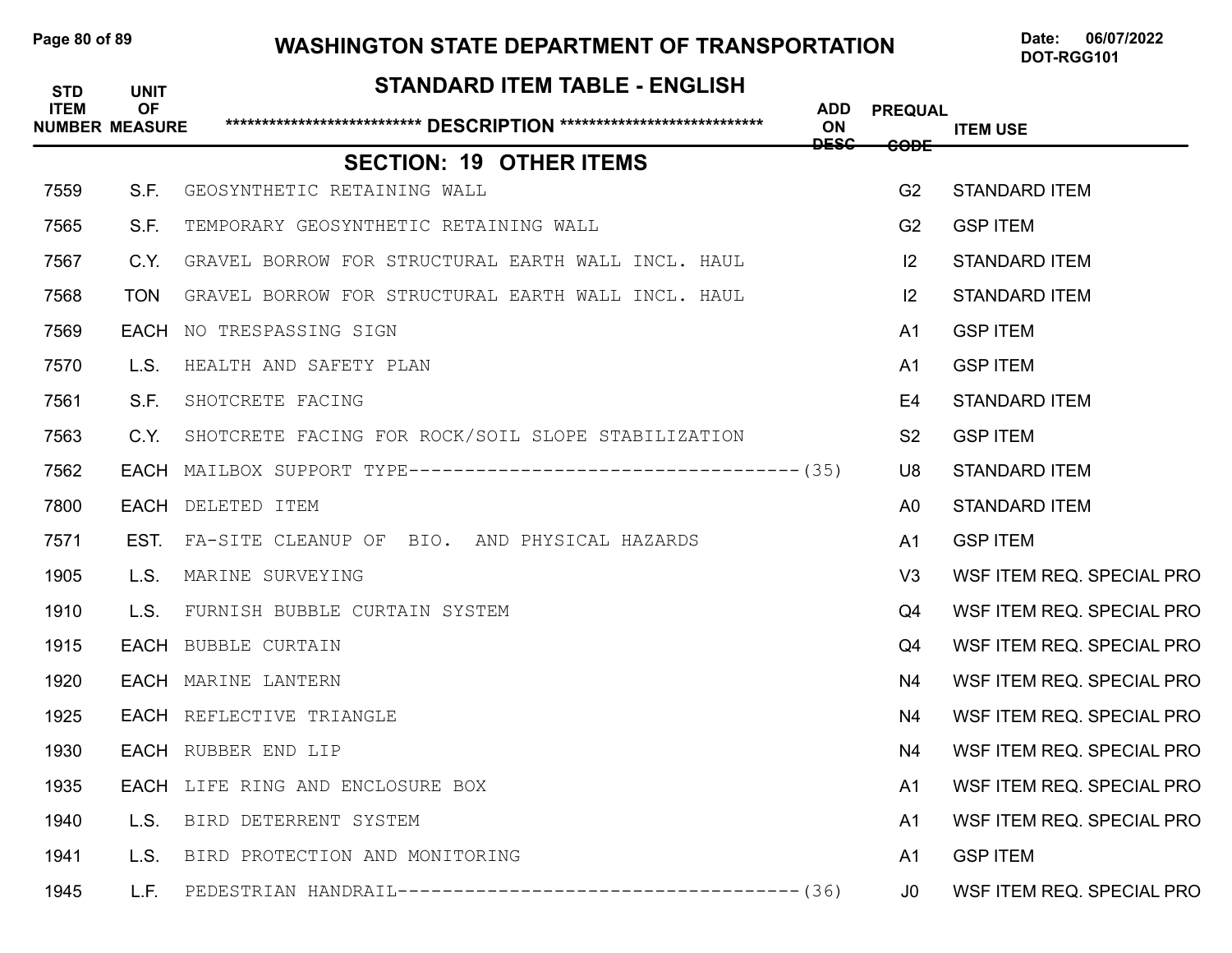## Page 81 of 89 WASHINGTON STATE DEPARTMENT OF TRANSPORTATION Date: 06/07/2022

| <b>STD</b>  | <b>UNIT</b>                        | <b>STANDARD ITEM TABLE - ENGLISH</b>                  |                                 |                                   |                           |
|-------------|------------------------------------|-------------------------------------------------------|---------------------------------|-----------------------------------|---------------------------|
| <b>ITEM</b> | <b>OF</b><br><b>NUMBER MEASURE</b> |                                                       | <b>ADD</b><br>ON<br><b>DESC</b> | <b>PREQUAL</b><br><del>CODE</del> | <b>ITEM USE</b>           |
|             |                                    | <b>SECTION: 19 OTHER ITEMS</b>                        |                                 |                                   |                           |
| 7070        | L.F.                               | ROCK BOLT                                             |                                 | S <sub>2</sub>                    | <b>GSP ITEM</b>           |
| 7071        | L.F.                               |                                                       |                                 | S <sub>2</sub>                    | <b>GSP ITEM</b>           |
| 7073        | EST.                               | FORCE ACCOUNT ROCK BOLT & ROCK DOWEL GROUT EXCEEDANCE |                                 | A <sub>1</sub>                    | <b>GSP ITEM</b>           |
| 7405        | L.S.                               | JUST IN TIME TRAINING                                 |                                 | A <sub>1</sub>                    | <b>GSP ITEM</b>           |
| 7077        | S.F.                               | WIRE MESH SLOPE PROTECTION                            |                                 | X <sub>0</sub>                    | <b>STANDARD ITEM</b>      |
| 2805        | L.S.                               | GENERAL ELECTRICAL                                    |                                 | H <sub>2</sub>                    | WSF ITEM REQ. SPECIAL PRO |
| 2815        | L.S.                               | PACKAGED ENGINE-GENERATOR SYSTEM                      |                                 | H <sub>2</sub>                    | WSF ITEM REQ. SPECIAL PRO |
| 2828        | IS.                                | VTS HYDRAULIC SYSTEM                                  |                                 | N <sub>8</sub>                    | WSF ITEM REQ. SPECIAL PRO |
| 2829        | L.S.                               | VTS HYDRAULIC CYLINDERS                               |                                 | N <sub>8</sub>                    | WSF ITEM REQ. SPECIAL PRO |
| 2830        | L.S.                               | VTS HYDRAULIC POWER UNIT                              |                                 | N <sub>8</sub>                    | WSF ITEM REQ. SPECIAL PRO |
| 2831        | L.S.                               | VTS PINS AND BEARINGS                                 |                                 | N <sub>8</sub>                    | WSF ITEM REQ. SPECIAL PRO |
| 2832        | L.S.                               | VTS ELECTRICAL SYSTEMS                                |                                 | H <sub>2</sub>                    | WSF ITEM REQ. SPECIAL PRO |
| 2833        | L.S.                               | VTS MECHANICAL AND CONTROLS INTEGRATION               |                                 | H <sub>2</sub>                    | WSF ITEM REQ. SPECIAL PRO |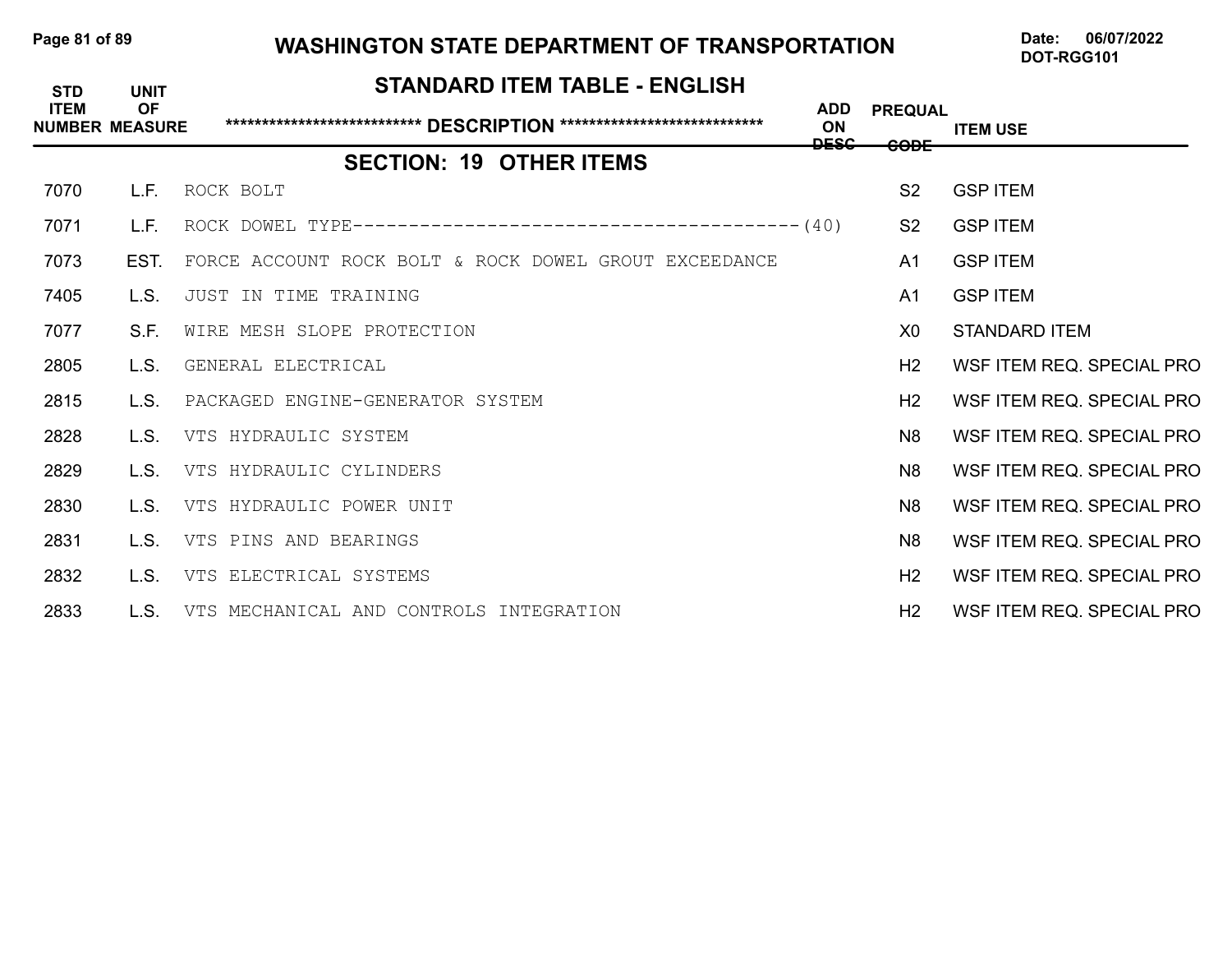# Page 82 of 89 **WASHINGTON STATE DEPARTMENT OF TRANSPORTATION** Date: 06/07/2022

| <b>STD</b><br><b>ITEM</b> | <b>UNIT</b><br><b>OF</b> | <b>STANDARD ITEM TABLE - ENGLISH</b> | <b>ADD</b>  | <b>PREQUAL</b>  |                                 |
|---------------------------|--------------------------|--------------------------------------|-------------|-----------------|---------------------------------|
|                           | <b>NUMBER MEASURE</b>    |                                      | ON          |                 | <b>ITEM USE</b>                 |
|                           |                          | <b>SECTION: 20 BUILDING</b>          | <b>DESC</b> | <del>CODE</del> |                                 |
| 8000                      | L.S.                     | COMPLETE PROJECT                     |             | C <sub>2</sub>  | <b>TECHNICAL SPECIFICATIONS</b> |
| 8001                      | L.S.                     | 00000 MOBILIZATION                   |             | C <sub>2</sub>  | <b>REQUIRES SPECIAL PROV.</b>   |
| 8010                      | L.S.                     | 01000 GENERAL REQUIREMENTS           |             | C <sub>2</sub>  | <b>TECHNICAL SPECIFICATIONS</b> |
| 8020                      | L.S.                     | 02000 SITEWORK                       |             | D <sub>6</sub>  | <b>TECHNICAL SPECIFICATIONS</b> |
| 8022                      | L.S.                     | 02100 CLEARING                       |             | D <sub>6</sub>  | <b>TECHNICAL SPECIFICATIONS</b> |
| 8024                      | L.S.                     | 02110<br>DEMOLITION                  |             | F <sub>8</sub>  | <b>TECHNICAL SPECIFICATIONS</b> |
| 8026                      | L.S.                     | 02200 EARTHWORK                      |             | D <sub>6</sub>  | <b>TECHNICAL SPECIFICATIONS</b> |
| 8028                      | L.S.                     | 02201 BALLAST                        |             | F4              | <b>TECHNICAL SPECIFICATIONS</b> |
| 8030                      | L.S.                     | 02300 PILE FOUNDATIONS               |             | Q <sub>4</sub>  | <b>TECHNICAL SPECIFICATIONS</b> |
| 8032                      | L.S.                     | 02308 PILE TESTS                     |             | Q4              | <b>TECHNICAL SPECIFICATIONS</b> |
| 8034                      | L.S.                     | 02400 SHORING                        |             | 12              | <b>TECHNICAL SPECIFICATIONS</b> |
| 8036                      | L.S.                     | 02500 SITE DRAINAGE                  |             | G <sub>2</sub>  | <b>TECHNICAL SPECIFICATIONS</b> |
| 8038                      | L.S.                     | 02600 PAVING AND SURFACING           |             | F <sub>4</sub>  | <b>TECHNICAL SPECIFICATIONS</b> |
| 8040                      | L.S.                     | 02611 CRUSHED ROCK PAVING            |             | F <sub>4</sub>  | <b>TECHNICAL SPECIFICATIONS</b> |
| 8042                      | L.S.                     | 02612 ASPHALT CONCRETE PAVING        |             | A <sub>6</sub>  | <b>TECHNICAL SPECIFICATIONS</b> |
| 8044                      | L.S.                     | 02618 PAVEMENT MARKING               |             | P <sub>0</sub>  | <b>TECHNICAL SPECIFICATIONS</b> |
| 8046                      | L.S.                     | 02620 CURBS AND GUTTERS              |             | F <sub>2</sub>  | <b>TECHNICAL SPECIFICATIONS</b> |
| 8048                      | L.S.                     | 02630 WALKS                          |             | F <sub>2</sub>  | <b>TECHNICAL SPECIFICATIONS</b> |
| 8050                      | L.S.                     | 02700 SITE IMPROVEMENTS              |             | D <sub>6</sub>  | <b>TECHNICAL SPECIFICATIONS</b> |
| 8052                      | L.S.                     | 02710 FENCES AND GATES               |             | 16              | <b>TECHNICAL SPECIFICATIONS</b> |
| 8054                      | L.S.                     | 02711 CHAIN LINK FENCES              |             | 16              | <b>TECHNICAL SPECIFICATIONS</b> |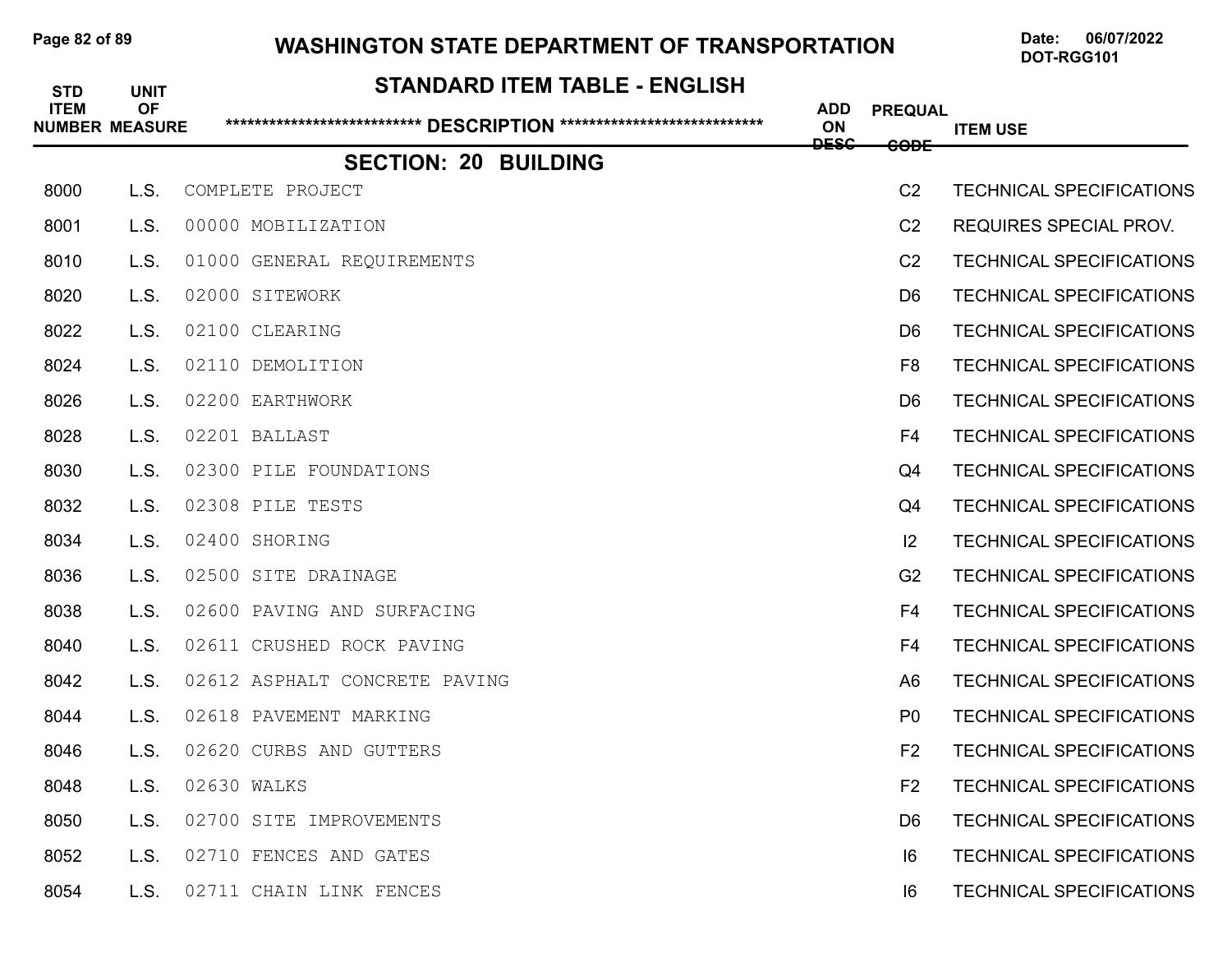# Page 83 of 89 WASHINGTON STATE DEPARTMENT OF TRANSPORTATION Date: 06/07/2022

| <b>STD</b><br><b>ITEM</b> | <b>UNIT</b><br><b>OF</b> | <b>STANDARD ITEM TABLE - ENGLISH</b>  | <b>ADD</b>        | <b>PREQUAL</b>  |                                 |
|---------------------------|--------------------------|---------------------------------------|-------------------|-----------------|---------------------------------|
|                           | <b>NUMBER MEASURE</b>    |                                       | ON<br><b>DESC</b> | <del>CODE</del> | <b>ITEM USE</b>                 |
|                           |                          | <b>SECTION: 20 BUILDING</b>           |                   |                 |                                 |
| 8056                      | L.S.                     | 02712 WIRE FENCES                     |                   | 6               | <b>TECHNICAL SPECIFICATIONS</b> |
| 8058                      | L.S.                     | 02800 LANDSCAPING                     |                   | M <sub>8</sub>  | <b>TECHNICAL SPECIFICATIONS</b> |
| 8060                      | L.S.                     | 02810 MULCHING                        |                   | T <sub>2</sub>  | <b>TECHNICAL SPECIFICATIONS</b> |
| 8062                      | L.S.                     | 02811 FERTILIZING                     |                   | T <sub>2</sub>  | <b>TECHNICAL SPECIFICATIONS</b> |
| 8064                      | L.S.                     | 02821 SEEDING                         |                   | T <sub>2</sub>  | <b>TECHNICAL SPECIFICATIONS</b> |
| 8066                      | L.S.                     | 02830 TREES SHRUBS GROUNDCOVER        |                   | M <sub>8</sub>  | <b>TECHNICAL SPECIFICATIONS</b> |
| 8068                      | L.S.                     | 02835 AGGREGATE BEDS                  |                   | M <sub>8</sub>  | <b>TECHNICAL SPECIFICATIONS</b> |
| 8070                      | L.S.                     | 02836 WOOD CHIP BEDS                  |                   | M <sub>8</sub>  | <b>TECHNICAL SPECIFICATIONS</b> |
| 8080                      | L.S.                     | 03000 CONCRETE                        |                   | F <sub>2</sub>  | <b>TECHNICAL SPECIFICATIONS</b> |
| 8082                      | L.S.                     | 03100 FORMWORK                        |                   | F <sub>2</sub>  | <b>TECHNICAL SPECIFICATIONS</b> |
| 8084                      | L.S.                     | 03200 REINFORCEMENT                   |                   | F <sub>2</sub>  | <b>TECHNICAL SPECIFICATIONS</b> |
| 8086                      | L.S.                     | 03300 CAST IN PLACE CONCRETE          |                   | F <sub>2</sub>  | <b>TECHNICAL SPECIFICATIONS</b> |
| 8090                      | L.S.                     | 04000 MASONRY                         |                   | N <sub>6</sub>  | <b>TECHNICAL SPECIFICATIONS</b> |
| 8095                      | L.S.                     | 04220 CONCRETE UNIT MASONRY           |                   | N <sub>6</sub>  | <b>TECHNICAL SPECIFICATIONS</b> |
| 8100                      | L.S.                     | 05000 METALS                          |                   | C <sub>2</sub>  | <b>TECHNICAL SPECIFICATIONS</b> |
| 8102                      | L.S.                     | 05100 STRUCTURAL METAL FRAMING        |                   | C <sub>2</sub>  | <b>TECHNICAL SPECIFICATIONS</b> |
| 8105                      | L.S.                     | 05500 METAL FABRICATIONS              |                   | C <sub>2</sub>  | <b>TECHNICAL SPECIFICATIONS</b> |
| 8107                      | L.S.                     | 05800 EXPANSION CONTROL               |                   | C <sub>2</sub>  | <b>TECHNICAL SPECIFICATIONS</b> |
| 8110                      | L.S.                     | 06000 CARPENTRY                       |                   | C <sub>6</sub>  | <b>TECHNICAL SPECIFICATIONS</b> |
| 8112                      | L.S.                     | 06100 ROUGH CARPENTRY                 |                   | C <sub>2</sub>  | <b>TECHNICAL SPECIFICATIONS</b> |
| 8114                      | L.S.                     | 06181 GLUE LAMINATED STRUCTURAL UNITS |                   | C <sub>2</sub>  | <b>TECHNICAL SPECIFICATIONS</b> |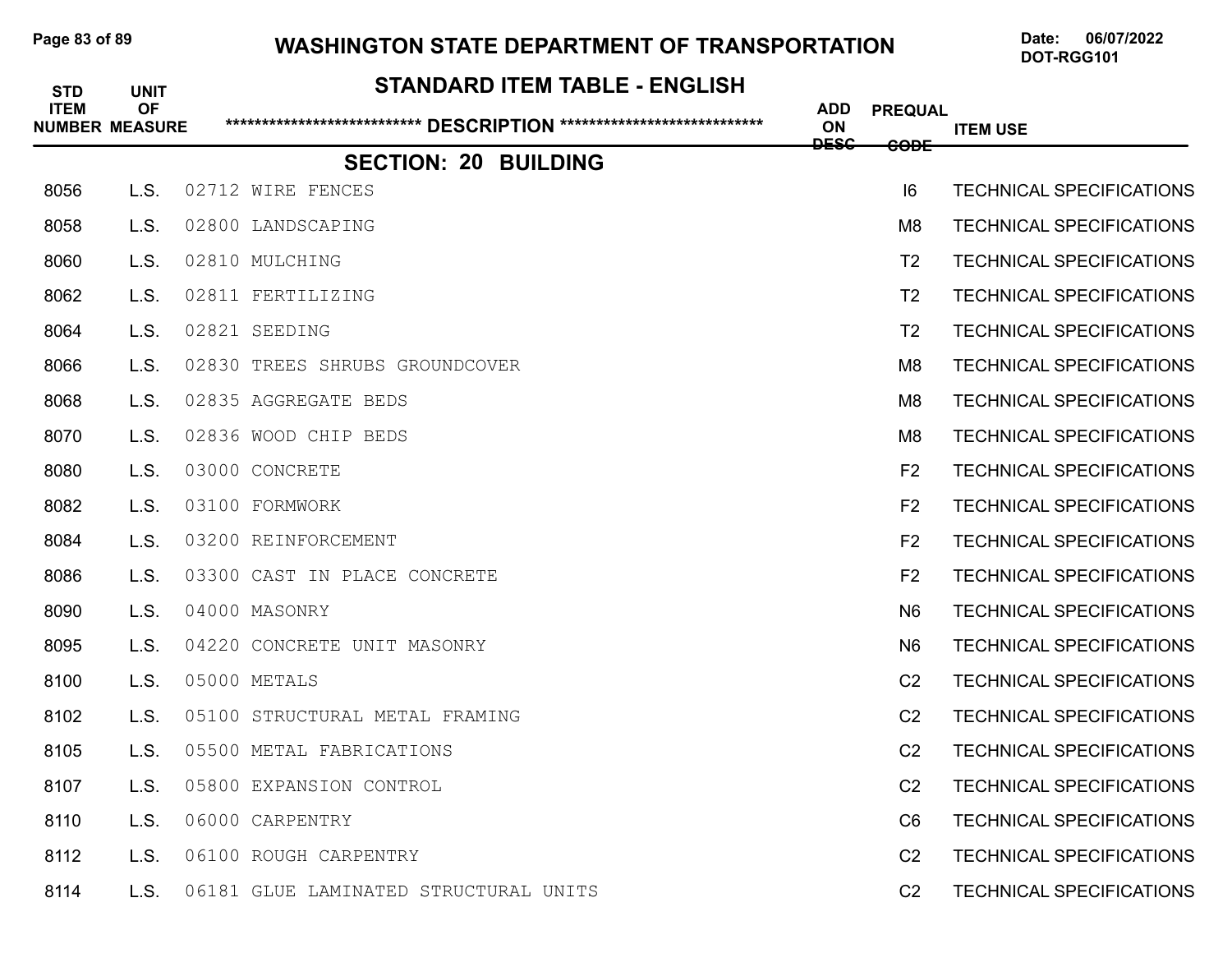# Page 84 of 89 WASHINGTON STATE DEPARTMENT OF TRANSPORTATION Date: 06/07/2022

| <b>STD</b><br><b>ITEM</b> | <b>UNIT</b><br><b>OF</b><br><b>NUMBER MEASURE</b> | <b>STANDARD ITEM TABLE - ENGLISH</b><br>****************************** DESCRIPTION **************************** | <b>ADD</b><br>ON | <b>PREQUAL</b>  | <b>ITEM USE</b>                 |
|---------------------------|---------------------------------------------------|-----------------------------------------------------------------------------------------------------------------|------------------|-----------------|---------------------------------|
|                           |                                                   | <b>SECTION: 20 BUILDING</b>                                                                                     | <b>DESC</b>      | <del>CODE</del> |                                 |
| 8116                      | L.S.                                              | 06182 GLUE LAMINATED DECKING                                                                                    |                  | C <sub>2</sub>  | <b>TECHNICAL SPECIFICATIONS</b> |
| 8118                      | L.S.                                              | 06190 WOOD TRUSSES                                                                                              |                  | C <sub>2</sub>  | <b>TECHNICAL SPECIFICATIONS</b> |
| 8120                      | L.S.                                              | 06191 WOOD METAL JOISTS                                                                                         |                  | C <sub>2</sub>  | <b>TECHNICAL SPECIFICATIONS</b> |
| 8122                      | L.S.                                              | 06200 FINISH CARPENTRY                                                                                          |                  | C <sub>6</sub>  | <b>TECHNICAL SPECIFICATIONS</b> |
| 8124                      | L.S.                                              | 06400 ARCHITECTURAL WOODWORK                                                                                    |                  | C <sub>2</sub>  | <b>TECHNICAL SPECIFICATIONS</b> |
| 8130                      | L.S.                                              | 07000 THERMAL AND MOISTURE PROTECTION                                                                           |                  | C <sub>2</sub>  | <b>TECHNICAL SPECIFICATIONS</b> |
| 8132                      | L.S.                                              | 07100 WATERPROOFING                                                                                             |                  | C <sub>2</sub>  | <b>TECHNICAL SPECIFICATIONS</b> |
| 8134                      | L.S.                                              | 07150 DAMPPROOFING                                                                                              |                  | C <sub>2</sub>  | <b>TECHNICAL SPECIFICATIONS</b> |
| 8136                      | L.S.                                              | 07190 VAPOR BARRIERS                                                                                            |                  | C <sub>2</sub>  | <b>TECHNICAL SPECIFICATIONS</b> |
| 8138                      | L.S.                                              | 07200 INSULATION                                                                                                |                  | L <sub>0</sub>  | <b>TECHNICAL SPECIFICATIONS</b> |
| 8140                      | L.S.                                              | 07300 SHINGLES                                                                                                  |                  | S <sub>6</sub>  | <b>TECHNICAL SPECIFICATIONS</b> |
| 8142                      | L.S.                                              | 07400 PREFORMED ROOFING AND SIDING                                                                              |                  | C <sub>2</sub>  | <b>TECHNICAL SPECIFICATIONS</b> |
| 8144                      | L.S.                                              | 07500 MEMBRANE ROOFING                                                                                          |                  | C <sub>2</sub>  | <b>TECHNICAL SPECIFICATIONS</b> |
| 8146                      | L.S.                                              | 07600 FLASHING AND SHEET METAL                                                                                  |                  | C <sub>2</sub>  | <b>TECHNICAL SPECIFICATIONS</b> |
| 8148                      | L.S.                                              | 07800 ROOF ACCESSORIES                                                                                          |                  | S <sub>6</sub>  | <b>TECHNICAL SPECIFICATIONS</b> |
| 8149                      | L.S.                                              | 07900 SEALANTS                                                                                                  |                  | C <sub>2</sub>  | <b>TECHNICAL SPECIFICATIONS</b> |
| 8150                      | L.S.                                              | 08000 DOORS WINDOWS GLASS                                                                                       |                  | C <sub>2</sub>  | <b>TECHNICAL SPECIFICATIONS</b> |
| 8152                      | L.S.                                              | 08100 METAL DOORS AND FRAMES                                                                                    |                  | C <sub>2</sub>  | <b>TECHNICAL SPECIFICATIONS</b> |
| 8154                      | L.S.                                              | 08110 HOLLOW METAL WORK                                                                                         |                  | C <sub>2</sub>  | <b>TECHNICAL SPECIFICATIONS</b> |
| 8156                      | L.S.                                              | 08120 ALUMINUM DOORS AND FRAMES                                                                                 |                  | C <sub>2</sub>  | <b>TECHNICAL SPECIFICATIONS</b> |
| 8158                      | L.S.                                              | 08200 WOOD AND PLASTIC DOORS                                                                                    |                  | C <sub>2</sub>  | <b>TECHNICAL SPECIFICATIONS</b> |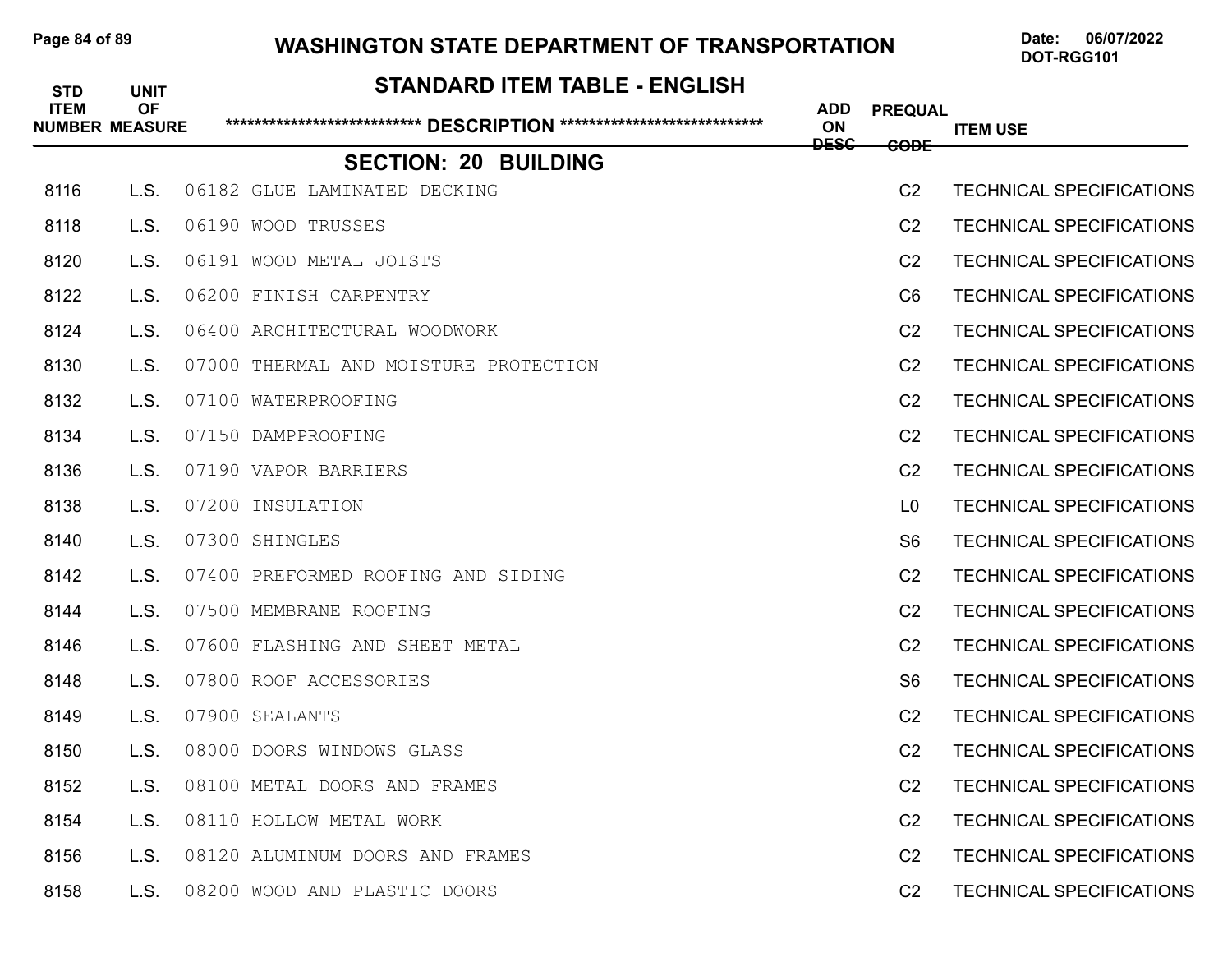# Page 85 of 89 WASHINGTON STATE DEPARTMENT OF TRANSPORTATION Date: 06/07/2022

| <b>STD</b><br><b>ITEM</b> | <b>UNIT</b><br><b>OF</b><br><b>NUMBER MEASURE</b> | <b>STANDARD ITEM TABLE - ENGLISH</b><br>****************************** DESCRIPTION **************************** | <b>ADD</b><br>ON | <b>PREQUAL</b>  | <b>ITEM USE</b>                 |
|---------------------------|---------------------------------------------------|-----------------------------------------------------------------------------------------------------------------|------------------|-----------------|---------------------------------|
|                           |                                                   | <b>SECTION: 20 BUILDING</b>                                                                                     | <b>DESC</b>      | <del>CODE</del> |                                 |
| 8160                      | L.S.                                              | 08360 OVERHEAD DOORS                                                                                            |                  | C <sub>2</sub>  | <b>TECHNICAL SPECIFICATIONS</b> |
| 8162                      | L.S.                                              | 08510 STEEL WINDOWS                                                                                             |                  | C <sub>2</sub>  | <b>TECHNICAL SPECIFICATIONS</b> |
| 8164                      | L.S.                                              | 08520 ALUMINUM WINDOWS                                                                                          |                  | C <sub>2</sub>  | <b>TECHNICAL SPECIFICATIONS</b> |
| 8166                      | L.S.                                              | 08600 WOOD AND PLASTIC WINDOWS                                                                                  |                  | C <sub>2</sub>  | <b>TECHNICAL SPECIFICATIONS</b> |
| 8167                      | L.S.                                              | 08700 HARDWARE AND SPECIALTIES                                                                                  |                  | C <sub>2</sub>  | <b>TECHNICAL SPECIFICATIONS</b> |
| 8168                      | L.S.                                              | 08800 GLAZING                                                                                                   |                  | C <sub>2</sub>  | <b>TECHNICAL SPECIFICATIONS</b> |
| 8169                      | L.S.                                              | 08823 INSULATING GLASS                                                                                          |                  | J4              | <b>TECHNICAL SPECIFICATIONS</b> |
| 8170                      | L.S.                                              | 09000 FINISHES                                                                                                  |                  | C <sub>2</sub>  | <b>TECHNICAL SPECIFICATIONS</b> |
| 8172                      | L.S.                                              | 09250 GYPSUMBOARD                                                                                               |                  | C <sub>2</sub>  | <b>TECHNICAL SPECIFICATIONS</b> |
| 8174                      | L.S.                                              | 09300 TILE                                                                                                      |                  | V <sub>8</sub>  | <b>TECHNICAL SPECIFICATIONS</b> |
| 8176                      | L.S.                                              | 09500 ACOUSTIC TREATMENT                                                                                        |                  | C <sub>2</sub>  | <b>TECHNICAL SPECIFICATIONS</b> |
| 8178                      | L.S.                                              | 09540 CEILING SUSPENSION SYSTEMS                                                                                |                  | C <sub>2</sub>  | <b>TECHNICAL SPECIFICATIONS</b> |
| 8180                      | L.S.                                              | 09650 RESILIENT FLOORING                                                                                        |                  | $\overline{10}$ | <b>TECHNICAL SPECIFICATIONS</b> |
| 8182                      | L.S.                                              | 09680 CARPETING                                                                                                 |                  | $\overline{10}$ | <b>TECHNICAL SPECIFICATIONS</b> |
| 8184                      | L.S.                                              | 09700 SPECIAL FLOORING                                                                                          |                  | 10              | <b>TECHNICAL SPECIFICATIONS</b> |
| 8186                      | L.S.                                              | 09800 SPECIAL COATINGS                                                                                          |                  | J4              | <b>TECHNICAL SPECIFICATIONS</b> |
| 8188                      | L.S.                                              | 09900 PAINTING                                                                                                  |                  | O <sub>0</sub>  | <b>TECHNICAL SPECIFICATIONS</b> |
| 8190                      | L.S.                                              | 09910 EXTERIOR PAINTING                                                                                         |                  | C <sub>2</sub>  | <b>TECHNICAL SPECIFICATIONS</b> |
| 8192                      | L.S.                                              | 09920 INTERIOR PAINTING                                                                                         |                  | C <sub>2</sub>  | <b>TECHNICAL SPECIFICATIONS</b> |
| 8194                      | L.S.                                              | 09950 WALL COVERING                                                                                             |                  | C <sub>2</sub>  | <b>TECHNICAL SPECIFICATIONS</b> |
| 8200                      | L.S.                                              | 10000 SPECIALTIES                                                                                               |                  | C <sub>2</sub>  | <b>TECHNICAL SPECIFICATIONS</b> |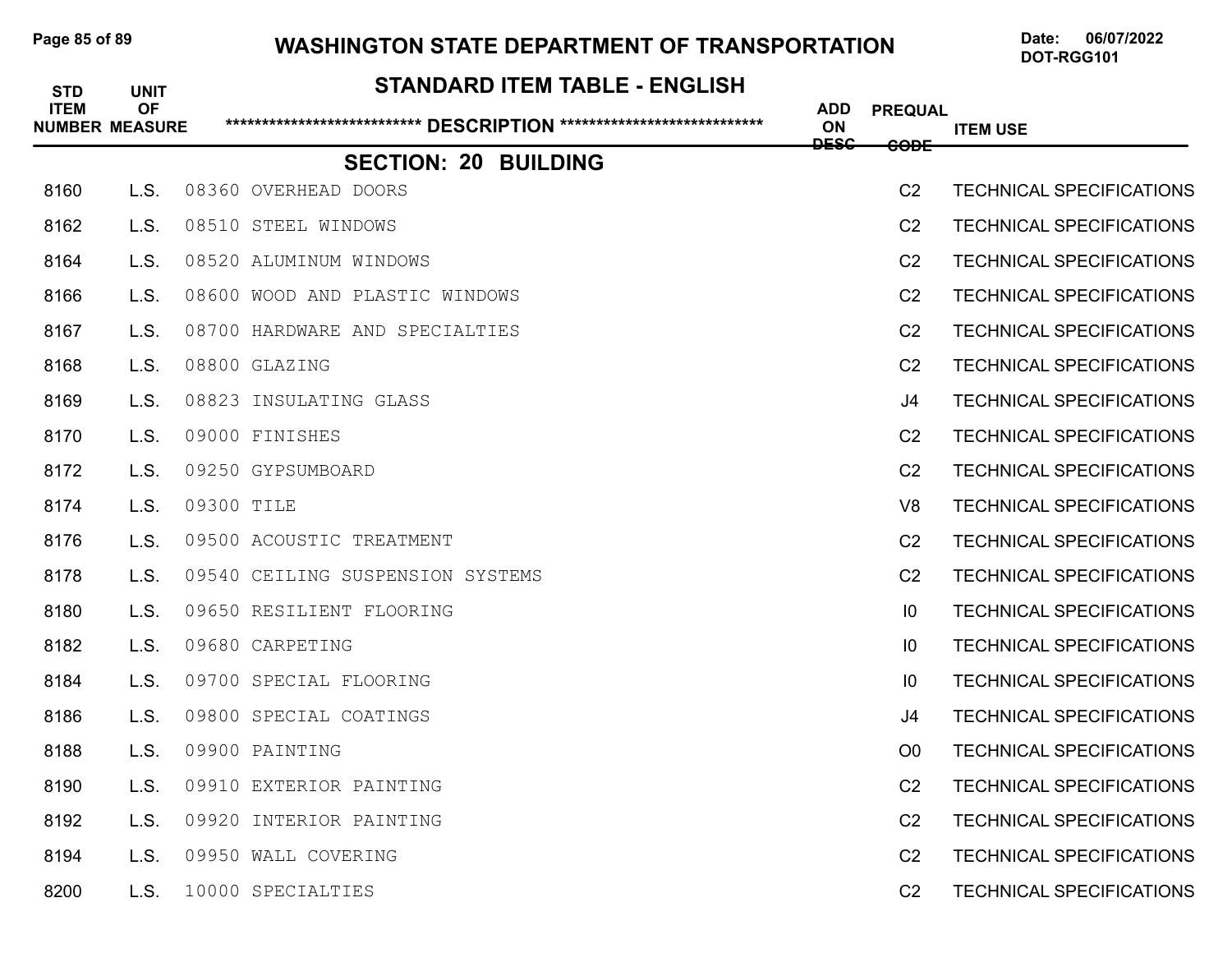# Page 86 of 89 WASHINGTON STATE DEPARTMENT OF TRANSPORTATION Date: 06/07/2022

| <b>STD</b>  | <b>UNIT</b>                        | <b>STANDARD ITEM TABLE - ENGLISH</b>                                    |                  |                 |                                 |
|-------------|------------------------------------|-------------------------------------------------------------------------|------------------|-----------------|---------------------------------|
| <b>ITEM</b> | <b>OF</b><br><b>NUMBER MEASURE</b> | ****************************** DESCRIPTION **************************** | <b>ADD</b><br>ON | <b>PREQUAL</b>  | <b>ITEM USE</b>                 |
|             |                                    | <b>SECTION: 20 BUILDING</b>                                             | <b>DESC</b>      | <del>CODE</del> |                                 |
| 8203        | L.S.                               | 10160 TOILET PARTITIONS                                                 |                  | C <sub>2</sub>  | <b>TECHNICAL SPECIFICATIONS</b> |
| 8206        | L.S.                               | 10400 IDENTIFYING DEVICES                                               |                  | C <sub>2</sub>  | <b>TECHNICAL SPECIFICATIONS</b> |
| 8209        | L.S.                               | 10500 LOCKERS                                                           |                  | C <sub>2</sub>  | <b>TECHNICAL SPECIFICATIONS</b> |
| 8212        | L.S.                               | 10601 MESH PARTITIONS                                                   |                  | C <sub>2</sub>  | <b>TECHNICAL SPECIFICATIONS</b> |
| 8215        | L.S.                               | 10800 TOILET AND BATH ACCESSORIES                                       |                  | C <sub>2</sub>  | <b>TECHNICAL SPECIFICATIONS</b> |
| 8220        | L.S.                               | 11000 EQUIPMENT                                                         |                  | C <sub>2</sub>  | <b>TECHNICAL SPECIFICATIONS</b> |
| 8225        | L.S.                               | 11555 FUEL DISPENSING UNIT                                              |                  | C <sub>2</sub>  | <b>TECHNICAL SPECIFICATIONS</b> |
| 8230        | L.S.                               | 12000 FURNISHINGS                                                       |                  | C <sub>2</sub>  | <b>TECHNICAL SPECIFICATIONS</b> |
| 8233        | L.S.                               | 12500 WINDOW TREATMENT                                                  |                  | C <sub>2</sub>  | <b>TECHNICAL SPECIFICATIONS</b> |
| 8237        | L.S.                               | 12675 FLOOR MATS                                                        |                  | 10              | <b>TECHNICAL SPECIFICATIONS</b> |
| 8240        | L.S.                               | 13000 SPECIAL CONSTRUCTION                                              |                  | C <sub>2</sub>  | <b>TECHNICAL SPECIFICATIONS</b> |
| 8248        | L.S.                               | 13600 PREFABRICATED STRUCTURES                                          |                  | C <sub>2</sub>  | <b>TECHNICAL SPECIFICATIONS</b> |
| 8254        | L.S.                               | 13900 SUBSYSTEMS                                                        |                  | C <sub>2</sub>  | <b>TECHNICAL SPECIFICATIONS</b> |
| 8260        | L.S.                               | 14000 CONVEYING SYSTEMS                                                 |                  | C <sub>2</sub>  | <b>TECHNICAL SPECIFICATIONS</b> |
| 8265        | L.S.                               | 14300 TROLLEY HOISTS                                                    |                  | C <sub>2</sub>  | <b>TECHNICAL SPECIFICATIONS</b> |
| 8270        | L.S.                               | 14310 JIB CRANES                                                        |                  | C <sub>2</sub>  | <b>TECHNICAL SPECIFICATIONS</b> |
| 8275        | L.S.                               | 14400 TRUCK LIFTS                                                       |                  | C <sub>2</sub>  | <b>TECHNICAL SPECIFICATIONS</b> |
| 8280        | L.S.                               | 15000 MECHANICAL                                                        |                  | N <sub>8</sub>  | <b>TECHNICAL SPECIFICATIONS</b> |
| 8282        | L.S.                               | 15210 DOMESTIC WATER PIPING SYSTEM                                      |                  | C <sub>2</sub>  | <b>TECHNICAL SPECIFICATIONS</b> |
| 8284        | L.S.                               | 15220 IRRIGATION WATER SYSTEM                                           |                  | M4              | <b>TECHNICAL SPECIFICATIONS</b> |
| 8286        | L.S.                               | 15250 SOIL AND WASTE SYSTEM                                             |                  | T <sub>8</sub>  | <b>TECHNICAL SPECIFICATIONS</b> |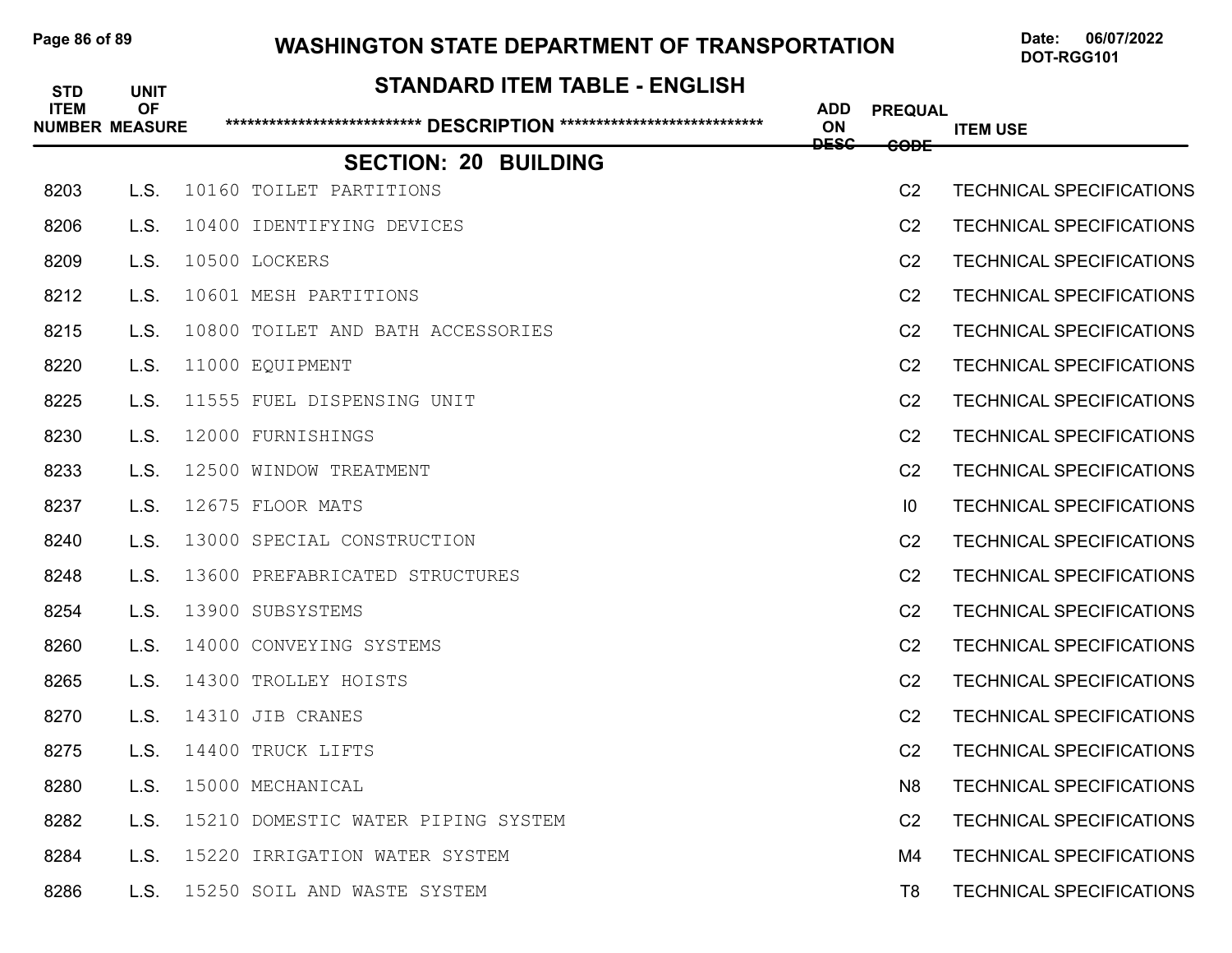# Page 87 of 89 WASHINGTON STATE DEPARTMENT OF TRANSPORTATION Date: 06/07/2022

| <b>STD</b><br><b>ITEM</b> | <b>UNIT</b><br><b>OF</b><br><b>NUMBER MEASURE</b> | <b>STANDARD ITEM TABLE - ENGLISH</b> |             |                               |                                 |
|---------------------------|---------------------------------------------------|--------------------------------------|-------------|-------------------------------|---------------------------------|
|                           |                                                   | <b>ADD</b><br><b>ON</b>              | <b>DESC</b> | <b>PREQUAL</b><br><b>GODE</b> | <b>ITEM USE</b>                 |
|                           |                                                   | <b>SECTION: 20 BUILDING</b>          |             |                               |                                 |
| 8288                      | L.S.                                              | 15280 SANITARY SEWERS                |             | T <sub>8</sub>                | <b>TECHNICAL SPECIFICATIONS</b> |
| 8290                      | L.S.                                              | 15290 STORM DRAINAGE                 |             | T <sub>8</sub>                | <b>TECHNICAL SPECIFICATIONS</b> |
| 8292                      | L.S.                                              | 15300 PLUMBING FIXTURES AND TRIM     |             | C <sub>2</sub>                | <b>TECHNICAL SPECIFICATIONS</b> |
| 8294                      | L.S.                                              | 15410 COMPRESSED AIR SYSTEM          |             | C <sub>2</sub>                | <b>TECHNICAL SPECIFICATIONS</b> |
| 8296                      | L.S.                                              | 15700 FUEL STORAGE TANKS             |             | C <sub>2</sub>                | <b>TECHNICAL SPECIFICATIONS</b> |
| 8298                      | L.S.                                              | 15820 AIR HANDLING EQUIPMENT         |             | W <sub>0</sub>                | <b>TECHNICAL SPECIFICATIONS</b> |
| 8300                      | L.S.                                              | 15860 AIR DISTRIBUTION DUCT SYSTEM   |             | W <sub>0</sub>                | <b>TECHNICAL SPECIFICATIONS</b> |
| 8302                      | L.S.                                              | 15870 AIR TERMINAL UNITS             |             | W <sub>0</sub>                | <b>TECHNICAL SPECIFICATIONS</b> |
| 8304                      | L.S.                                              | 15890 AIR FILTRATION EQUIPMENT       |             | W <sub>0</sub>                | <b>TECHNICAL SPECIFICATIONS</b> |
| 8306                      | L.S.                                              | 15950 HVC CONTROLS AND INSTRUCTIONS  |             | C <sub>2</sub>                | <b>TECHNICAL SPECIFICATIONS</b> |
| 8320                      | L.S.                                              | 16000 ELECTRICAL                     |             | C <sub>2</sub>                | <b>TECHNICAL SPECIFICATIONS</b> |
| 8322                      | L.S.                                              | 16400 SERVICE AND DISTRIBUTION       |             | C <sub>2</sub>                | <b>TECHNICAL SPECIFICATIONS</b> |
| 8324                      | L.S.                                              | 16500 LIGHTING                       |             | C <sub>2</sub>                | <b>TECHNICAL SPECIFICATIONS</b> |
| 8326                      | L.S.                                              | 16740 TELEPHONE SYSTEM               |             | C <sub>2</sub>                | <b>TECHNICAL SPECIFICATIONS</b> |
| 8328                      | L.S.                                              | 16850 ELECTRIC HEATING               |             | C <sub>2</sub>                | <b>TECHNICAL SPECIFICATIONS</b> |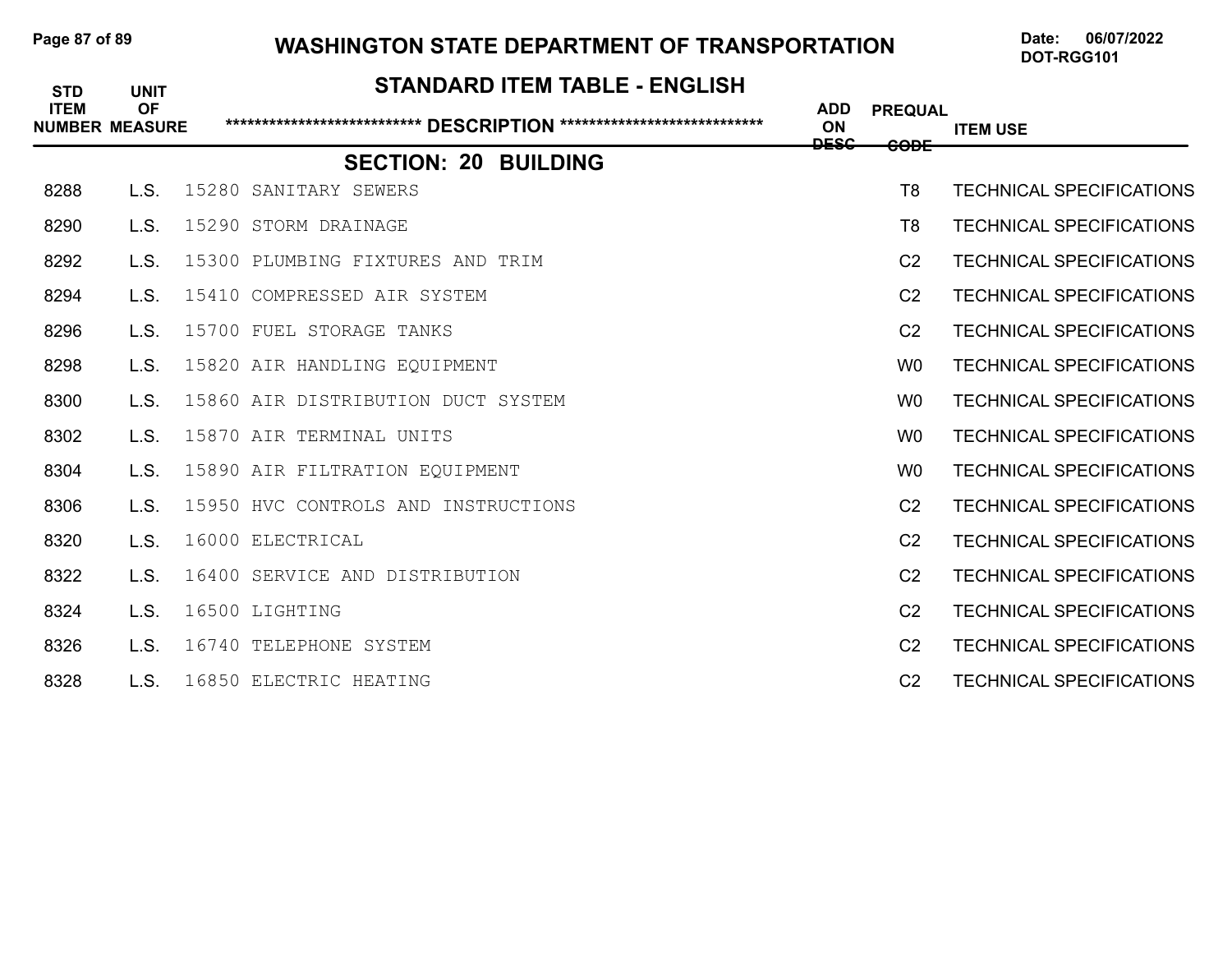| Page 88 of 89 |  |  |  |  |
|---------------|--|--|--|--|
|---------------|--|--|--|--|

# **Page 88/07/2022** WASHINGTON STATE DEPARTMENT OF TRANSPORTATION Date: 06/07/2022

| <b>STD</b>                           | UNIT      | <b>STANDARD ITEM TABLE - ENGLISH</b> |                                 |                          |                 |  |
|--------------------------------------|-----------|--------------------------------------|---------------------------------|--------------------------|-----------------|--|
| <b>ITEM</b><br><b>NUMBER MEASURE</b> | <b>OF</b> |                                      | ADD<br><b>ON</b><br><b>DECC</b> | <b>PREQUAL</b><br>CODE   | <b>ITEM USE</b> |  |
|                                      |           | <b>SECTION: 25 On Hold Items</b>     | ╍                               | $\overline{\phantom{m}}$ |                 |  |
| 6811                                 | LE.       | INLAID PLASTIC LINE                  |                                 | V6                       | STANDARD ITEM   |  |